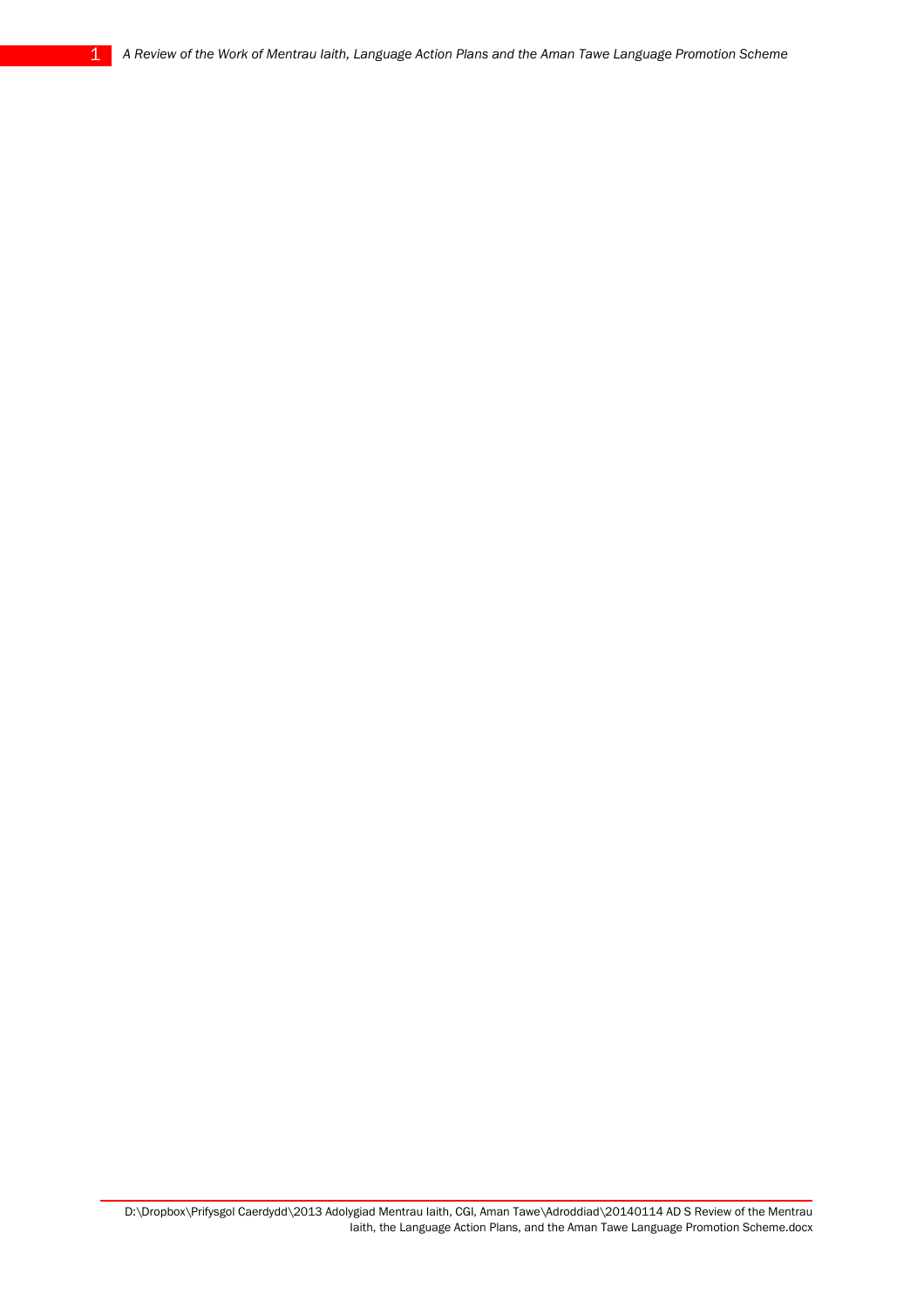# A Review of the Work of Mentrau laith, Language Action Plans and the Aman Tawe Language Promotion Scheme

An independent review for the Welsh Government by Dr Jeremy Evas, Professor Diarmait Mac Giolla Chríost, and Professor Colin H. Williams, Language, Policy and Planning Research Unit, School of Welsh, Cardiff University, with Cefin Campbell, Sbectrwm Consultancy

http://www.cardiff.ac.uk/welsh/

http://www.sbectrwm.com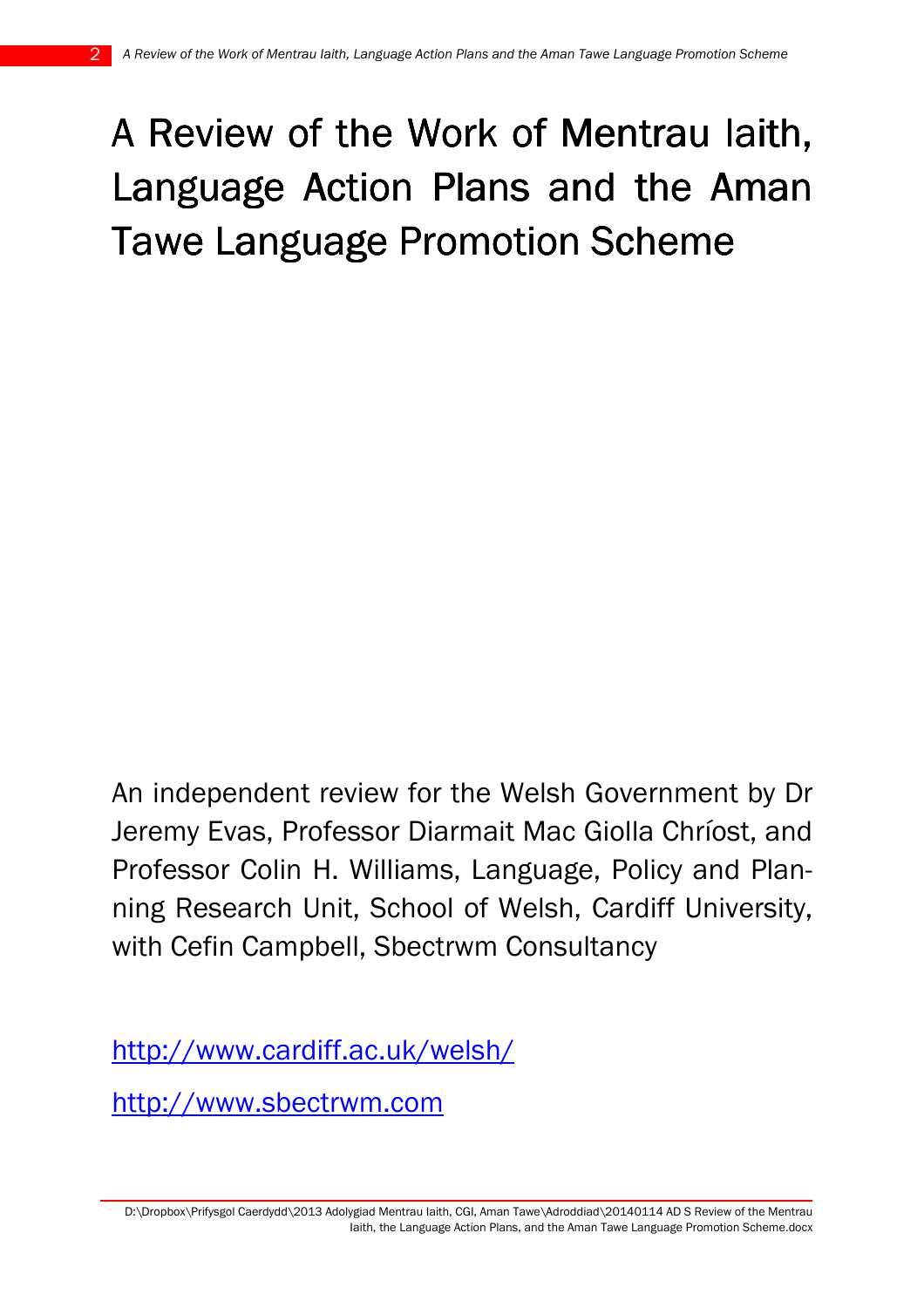## 1 Table of Contents

| 1              |       |  |                                                                             |  |  |
|----------------|-------|--|-----------------------------------------------------------------------------|--|--|
| $\overline{2}$ |       |  |                                                                             |  |  |
|                | 2.1   |  |                                                                             |  |  |
|                | 2.2   |  |                                                                             |  |  |
|                | 2.3   |  |                                                                             |  |  |
|                | 2.4   |  |                                                                             |  |  |
|                | 2.5   |  |                                                                             |  |  |
|                | 2.6   |  |                                                                             |  |  |
|                | 2.7   |  |                                                                             |  |  |
| 3              |       |  |                                                                             |  |  |
| 4              |       |  |                                                                             |  |  |
|                | 4.1   |  |                                                                             |  |  |
|                | 4.2   |  |                                                                             |  |  |
|                | 4.3   |  |                                                                             |  |  |
|                | 4.4   |  | Establishing the Aman Tawe Language Promotion Scheme: Context 16            |  |  |
| 5              |       |  |                                                                             |  |  |
|                | 5.1   |  |                                                                             |  |  |
|                | 5.2   |  |                                                                             |  |  |
|                |       |  |                                                                             |  |  |
|                | 5.3   |  |                                                                             |  |  |
| 6              |       |  |                                                                             |  |  |
|                | 6.1   |  |                                                                             |  |  |
|                | 6.1.1 |  |                                                                             |  |  |
|                | 6.1.2 |  |                                                                             |  |  |
|                | 6.2   |  |                                                                             |  |  |
|                | 6.2.1 |  |                                                                             |  |  |
|                | 6.2.2 |  |                                                                             |  |  |
|                | 6.2.3 |  |                                                                             |  |  |
|                | 6.2.4 |  | Are the Mentrau doing work that others should be doing?30                   |  |  |
|                |       |  |                                                                             |  |  |
|                | 6.3.1 |  |                                                                             |  |  |
|                | 6.3.2 |  |                                                                             |  |  |
|                | 6.3.3 |  |                                                                             |  |  |
|                | 6.3.4 |  |                                                                             |  |  |
|                | 6.3.5 |  | Mentrau laith, Local Authorities and other bodies: strategic collaboration? |  |  |
|                |       |  | 35                                                                          |  |  |
|                | 6.3.6 |  |                                                                             |  |  |
|                | 6.4   |  |                                                                             |  |  |
|                | 6.4.1 |  | The role of the Mentrau laith: further development? 41                      |  |  |
|                | 6.4.2 |  |                                                                             |  |  |
|                | 6.4.3 |  |                                                                             |  |  |
|                | 6.4.4 |  |                                                                             |  |  |
|                | 6.5   |  |                                                                             |  |  |
|                | 6.5.1 |  |                                                                             |  |  |
|                | 6.5.2 |  |                                                                             |  |  |
|                | 6.6   |  |                                                                             |  |  |
|                | 6.6.1 |  |                                                                             |  |  |
|                | 6.6.2 |  |                                                                             |  |  |
|                | 6.6.3 |  | Success of activities and their appropriate and robust management52         |  |  |
|                |       |  |                                                                             |  |  |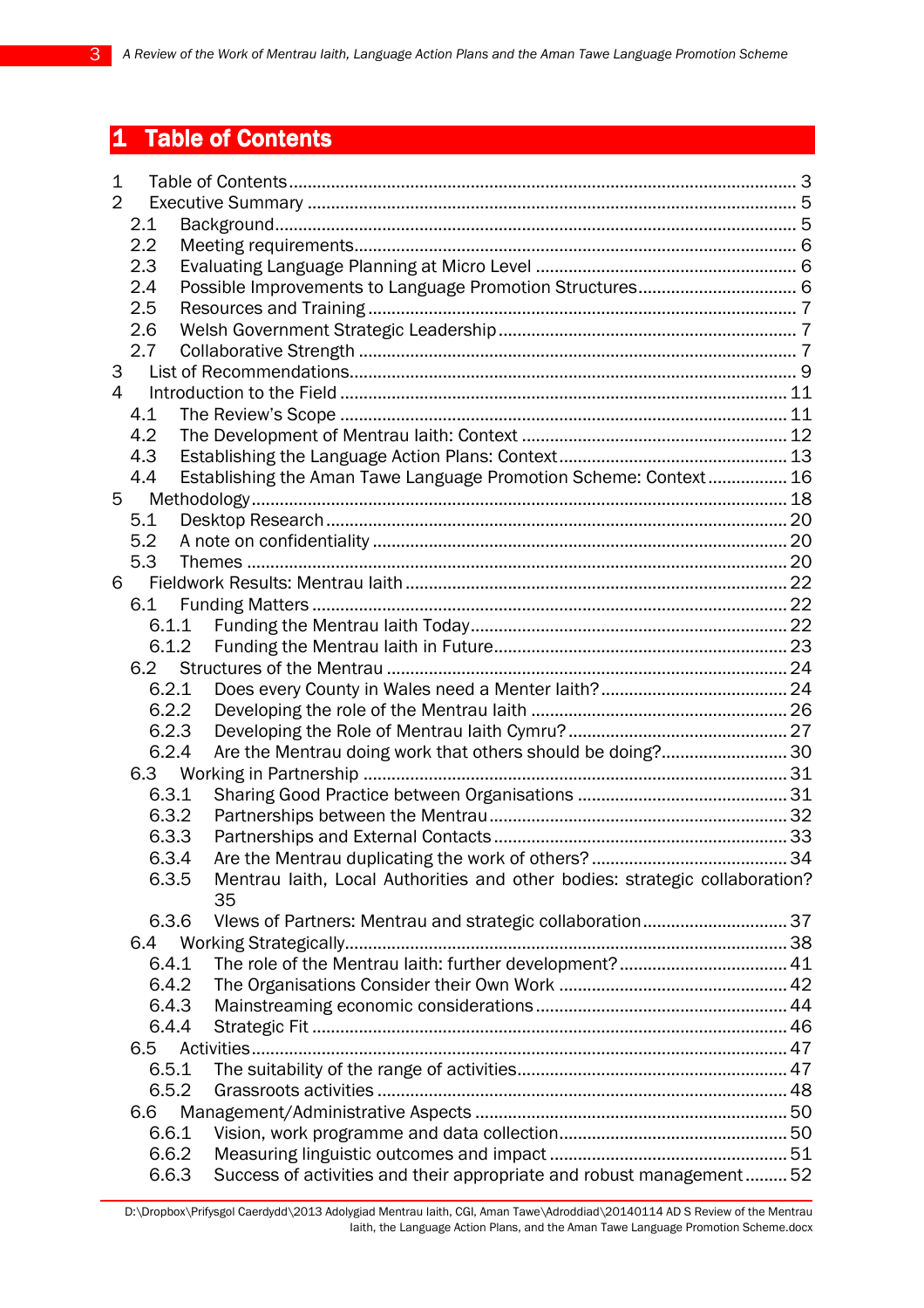| 6.6.4 |                                                                            |  |  |  |  |
|-------|----------------------------------------------------------------------------|--|--|--|--|
| 6.6.5 |                                                                            |  |  |  |  |
| 6.6.6 |                                                                            |  |  |  |  |
| 6.6.7 |                                                                            |  |  |  |  |
| 6.6.8 |                                                                            |  |  |  |  |
| 6.6.9 |                                                                            |  |  |  |  |
|       |                                                                            |  |  |  |  |
| 7     |                                                                            |  |  |  |  |
| 7.1   |                                                                            |  |  |  |  |
| 7.2   | Is there a need for Language Action Plans in other areas of Wales?58       |  |  |  |  |
| 7.3   |                                                                            |  |  |  |  |
| 7.4   |                                                                            |  |  |  |  |
| 7.4.1 |                                                                            |  |  |  |  |
| 7.5   |                                                                            |  |  |  |  |
| 7.6   | The effectiveness of the LAP in terms of measuring outcomes and impact? 60 |  |  |  |  |
| 7.7   |                                                                            |  |  |  |  |
| 7.8   |                                                                            |  |  |  |  |
| 8     | Fieldwork results: the Aman Tawe Language Promotion Scheme  62             |  |  |  |  |
| 8.1   |                                                                            |  |  |  |  |
| 8.2   |                                                                            |  |  |  |  |
| 9     |                                                                            |  |  |  |  |
| 9.1   | How to measure success of Community Language Intervention? 67              |  |  |  |  |
|       |                                                                            |  |  |  |  |
| 10.1  |                                                                            |  |  |  |  |
| 10.2  |                                                                            |  |  |  |  |
|       |                                                                            |  |  |  |  |
| 11.1  | Welsh Government Funding to the Organisations (2012-2014)  73              |  |  |  |  |
| 11.2  |                                                                            |  |  |  |  |
| 11.3  |                                                                            |  |  |  |  |
| 11.4  |                                                                            |  |  |  |  |
| 11.5  |                                                                            |  |  |  |  |
| 11.6  |                                                                            |  |  |  |  |
| 11.7  | A list of the organisations and their constitutional status 92             |  |  |  |  |
| 11.8  |                                                                            |  |  |  |  |
| 11.9  | Activities of the Mentrau laith and the Language Action Plans 97           |  |  |  |  |
| 11.10 |                                                                            |  |  |  |  |
|       |                                                                            |  |  |  |  |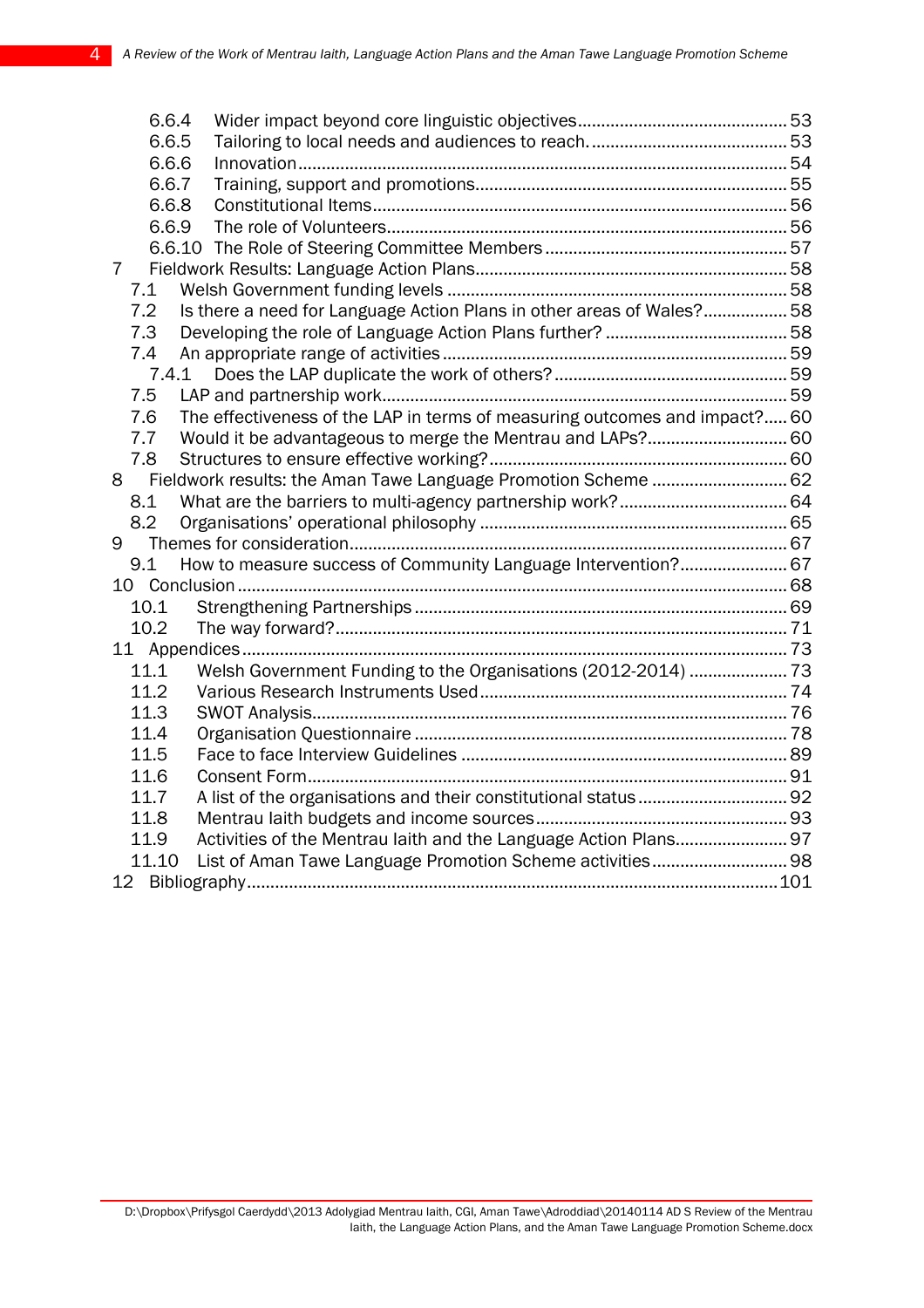## **2 Executive Summary**

## 2.1 Background

 $\overline{a}$ 

In March 2013, Cardiff University was commissioned by the Welsh Government to conduct an independent Review of the work of the Mentrau Iaith, the Language Action Plans and the Aman Tawe Language Promotion Scheme ('the organisations'). The University worked with Sbectrwm Consultancy throughout the research process.

The aim of the independent Review was to prepare a report for the Welsh Government on a number of matters, including:

- the methods used by the organisations to promote and facilitate the use of Welsh:
- identifying the whole range of activities conducted by the organisations—and assessing to what extent they reflect local needs, and to what extent the organisations collect data effectively in order to assess the impact of activities;<sup>1</sup>
- do the organisations' structures ensure effective working, partnership working and sharing of good practice;
- the potential to further develop the role of the Mentrau:
- are the Mentrau doing work that should be done by others (such as local authorities);
- is the level of funding provided by the Welsh Government appropriate.

This Review is based on evidence provided to the research team through questionnaires, interviews and documentation provided by the organisations.

There are 23 Mentrau Iaith in Wales.2 They have grown organically, in varying linguistic and geographic contexts, primarily on a county or part-county basis. As a result they can no longer be referred to as one entity, but as a collection of activities and structures that are called Mentrau Iaith. The most prominent strength of this type of organisation is the fact that the Mentrau Iaith are rooted in their communities. However, it is no longer fair to expect them to achieve all the functions they are generally expected to achieve. They cannot be all things Welsh language to all people.

The concept of three models of language planning studied by this Review (Mentrau Iaith, Language Action Plans, Area Development Scheme), as far as we see, is unique to Wales.

Five Language Action Plans are currently operational in Wales.<sup>3</sup> Originally, Language Action Plans were established to coordinate language promotion efforts in urban areas

<sup>&</sup>lt;sup>1</sup> In the context of this Review, 'organisation' means any one of the Mentrau laith, the Language Action Plans or the Aman Tawe Language Promotion Scheme. Where a distinction is required between these organisations, they are identified by name.

<sup>2</sup> Interviews were conducted with 22 Mentrau Iaith. The grant for Menter y Fro (Vale of Glamorgan) was terminated in 2012, and funding was provided to Menter Caerdydd (Cardiff) to work in the Vale.

<sup>&</sup>lt;sup>3</sup> See section 7 for more information regarding the Language Action Plans.

D:\Dropbox\Prifysgol Caerdydd\2013 Adolygiad Mentrau Iaith, CGI, Aman Tawe\Adroddiad\20140114 AD S Review of the Mentrau Iaith, the Language Action Plans, and the Aman Tawe Language Promotion Scheme.docx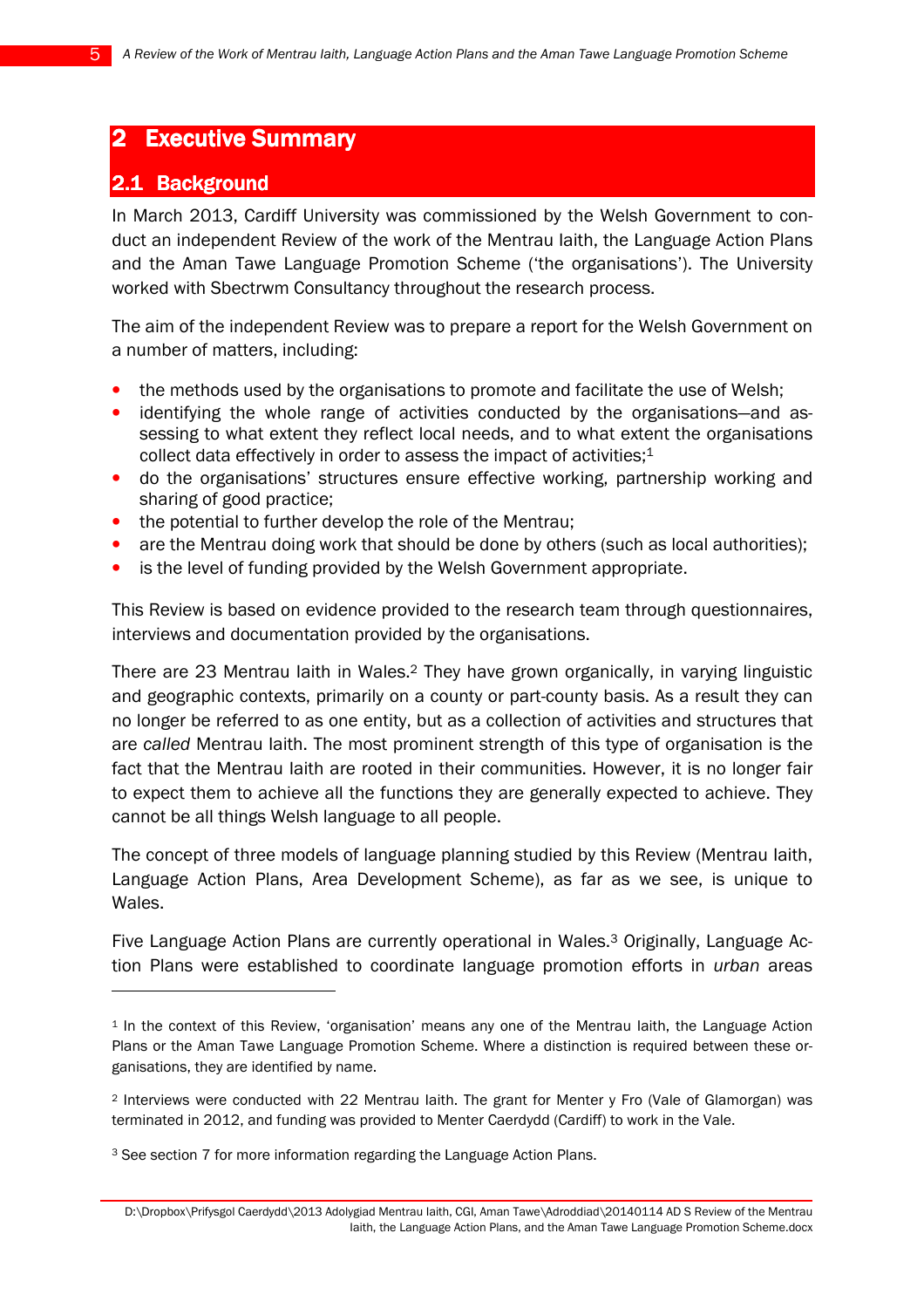where the Welsh language was losing ground and where community energy wasn't considered sufficient to revive the language.

There is one Area Development Scheme in Wales, the Aman Tawe Language Promotion Scheme. It was established in order to find a new model of cross-border community planning (it spans three counties) which would include all the community elements within the language revival process including the areas of education, economy and increasing the language's use among young people.

#### 2.2 Meeting requirements

In the main, the organisations studied by this Review make solid efforts to promote the Welsh language considering the budgets available to them and the structural barriers they face. The more successful ones have plans that meet local requirements (in terms of language planning and community development) and have administrative and management systems that show a high level of professionalism. Others, meanwhile, operate in an ad hoc, fragmented way. One typical comment is the lack of language planning examples that took public policy into consideration alongside micro level language planning and community development. In other words, holistic planning is rather rare in this area. The number of examples of policy-makers in local authorities discussing and planning collaboratively with the organisations were very low. This could be important when the possible reorganisation of local government is considered.

#### 2.3 Evaluating Language Planning at Micro Level

Our conclusion is that too much attention has been given to processes and activities, without sufficiently addressing means of providing evidence of the difference made by organisations to the language at grassroots level. This may result from the priority given to achieving operational targets. There is little evidence of working in an integrated manner to address language planning at micro level, i.e. through comprehensive discussion and joint planning with related and relevant organisations in other areas. Adopting some of the principles and evaluation methods discussed below would contribute to a better understanding of the impact of the organisations and the value they create for the public expenditure.

#### 2.4 Possible Improvements to Language Promotion Structures

The evidence identifies a consensus in favour of establishing a national coordinating body for the Mentrau Iaith. There is also support for the idea of combining administrative and management elements of the organisation where appropriate on a macro level in order to free up time and resources for more action on a micro level. There is no widespread support for merging all Mentrau laith constitutionally as one national entity. The Mentrau have difficulty in appointing experienced staff with significant expertise in language planning. Despite the fact that Welsh language policy has created many opportunities to work in the field of language promotion, language planning has not necessarily developed into a specialised profession. In light of this problem, it should also be noted that organisations work extremely well considering the low level of funding and the high expectations on them to shoulder responsibility for the Welsh language in their areas. We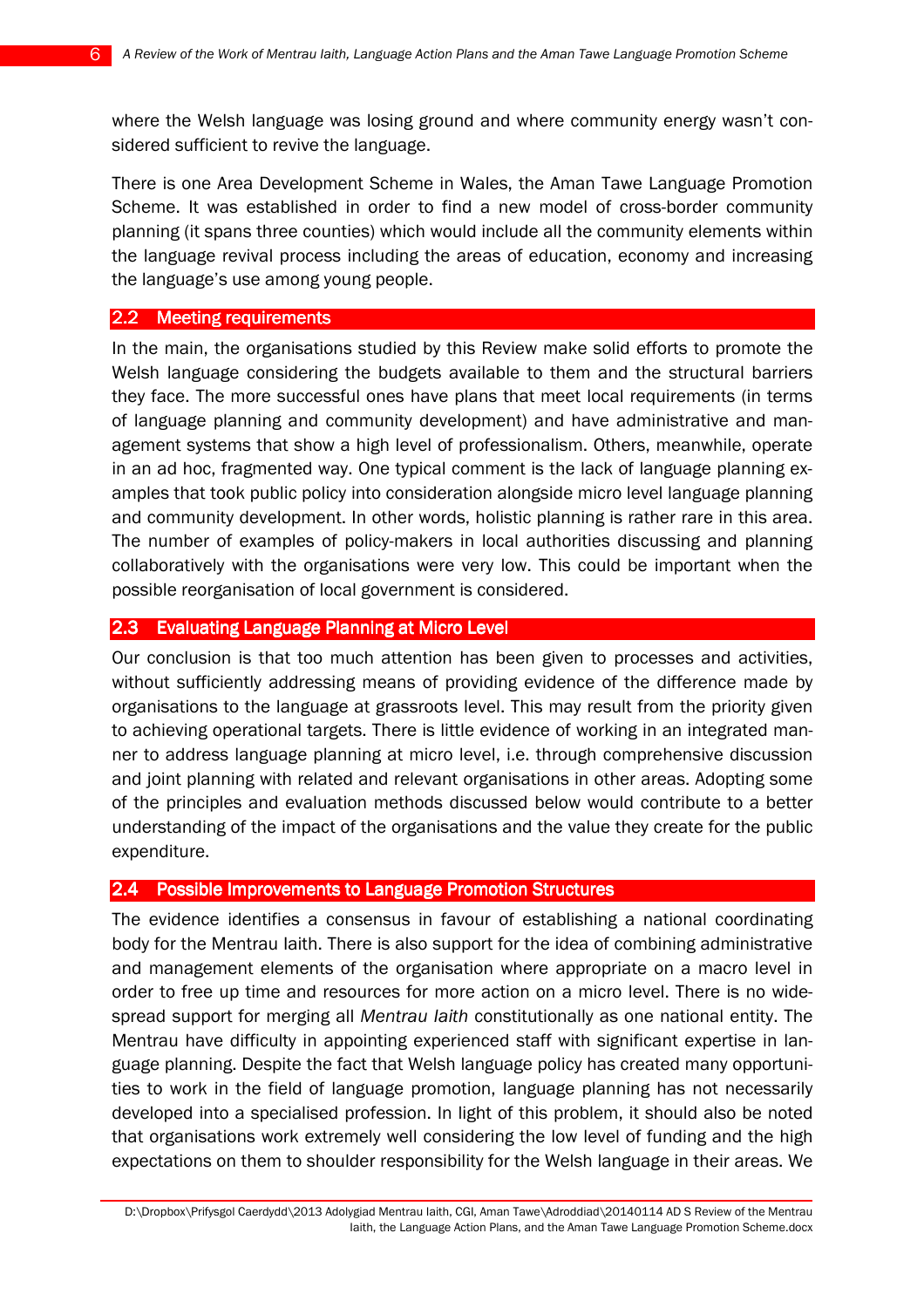gathered evidence that the organisations have very motivated and committed staff. We believe they have great potential, based on their commitment to the language, to be very effective, but we do not feel that this energy, in every organisation, is always channelled in a purposeful direction and towards plans that make a strategic, sustainable difference in the appropriate places. There are many commendable exceptions.

One aspect with much potential is strategic leadership on an all-Wales level. The evidence received showed that more consistency was needed in terms of management and operational methods as well as significant investment in staff training and development. The most frequent response was the need to strengthen and restructure Mentrau Iaith Cymru (MIC) since it cannot address these matters sufficiently at present.

#### 2.5 Resources and Training

We heard that the short term cycles for the Welsh Government's Grants to Promote the Welsh Language (from year to year) prevents organisations from recruiting sufficiently and from planning on a medium to long term basis. The respondents also feel that the level of funding allocated to the organisations is inconsistent; this is the cause of great frustration at grassroots level. As a result, some organisations have felt the need understandably—to find funding through alternative means, and this could constitute a risk of compromising their original language mission.

There is a need to strengthen a number of elements, such as better training and systematic methods to identify needs and language priorities (based on research, data analysis, focus group views etc), turning need into action plans, implementing more effective monitoring processes and appropriate methods of measuring outcomes and impact since this does not generally happen at the moment.

#### 2.6 Welsh Government Strategic Leadership

The nature of the Government's leadership was a concern for a number of the organisations. Specifically, they explain that they are driven by targets set by Welsh Government officials which do not necessarily arise from analyses of local needs. The Mentrau's targets are set independently of the targets of other language organisations and are not agreed collaboratively in a specific area. This can lead to duplication of work and encroaching on the remits of other organisations. This said, we saw a number of good examples of collaboration, but there is scope for the Welsh Government to take the local and regional discussion a step further in order to make it more effective, especially in setting the exact responsibilities of organisations and in establishing their grant targets in the context of multi-agency work.

#### $\vert$  2.7 Collaborative Strength

The Welsh Government and the organisations themselves need to have a very clear vision of the function/remit of the organisations, that are working side by side with other language organisations such as the Urdd, the TWF project, Mudiad Meithrin, Merched y Wawr etc. There is some confusion as to whether children and young people's activities is solely the Urdd's territory (or that of another organisation), whether families are the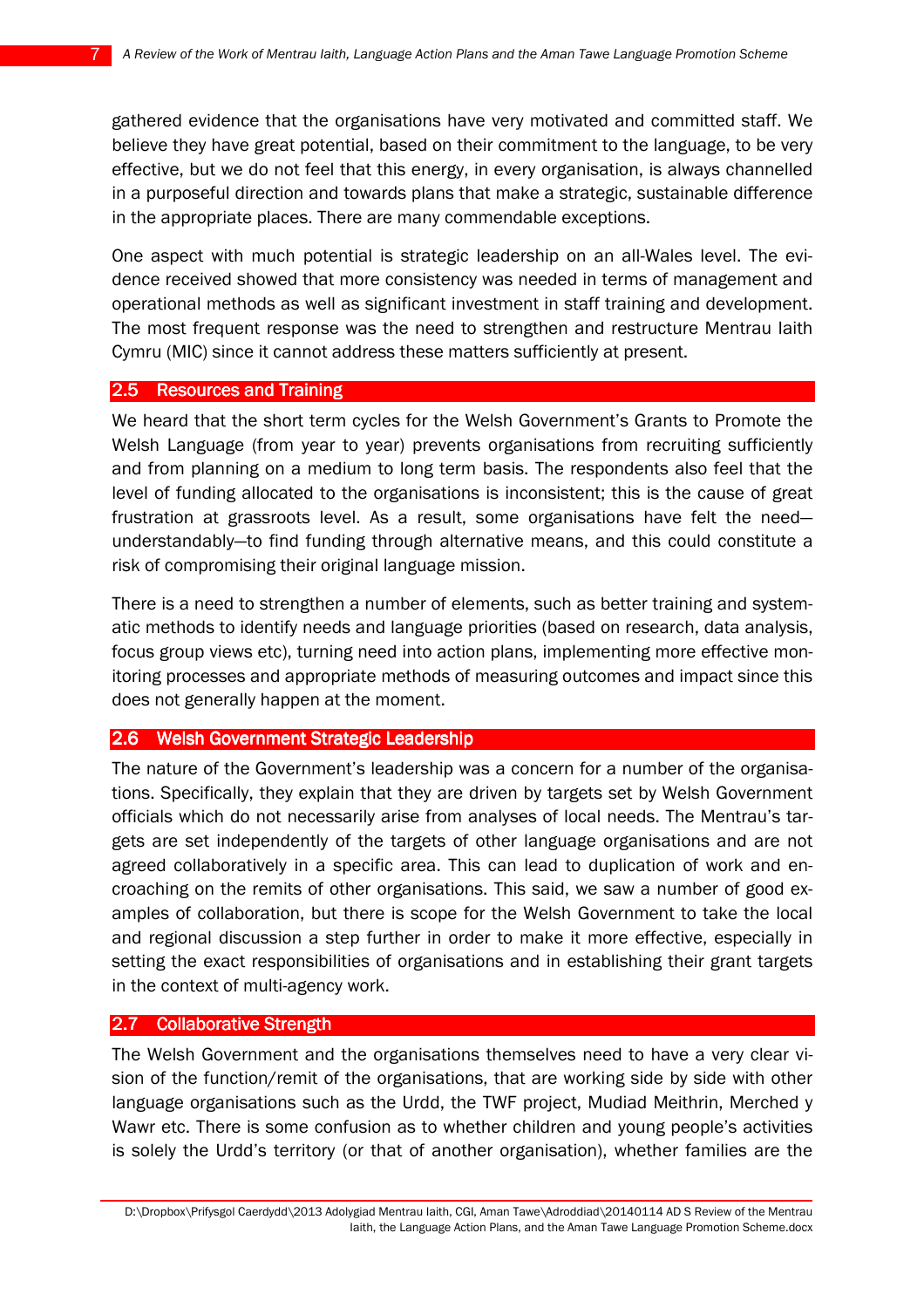work of TWF only, whether working with Welsh learners is the responsibility of Welsh for Adults Centres only?

The County Language Forums (discussion fora including relevant individuals and organisations) are considered by many to have little value, strategic influence or multiplying effect although they have a potential in terms of coordinating the efforts of all the relevant organisations and the local authorities so that they can work in a more strategic way. Similarly, the ambition and willingness to venture into 'difficult' areas varies significantly from one organisation to another. As a result of this inconsistency, some organisations are still content with the 'coffee morning' mindset, while more innovative organisations mainstream Welsh language considerations in the wider world of employment and in economic domains that are essentially strategic and self-sufficient.

It was stated several times that local authorities do not give the organisations financial support or take enough interest in their work. A number of respondents noted their view that some local authorities use the funding given to the organisations covered by this Review as an excuse not to meet their own statutory duties to the Welsh language. Doing otherwise would show they are taking responsibility themselves for community action and providing services for children and young people—and for promoting the Welsh language more widely, in an appropriate and holistic way. In this context, we heard that some of the organisations make an effort to draw the attention of public bodies to local weaknesses in Welsh language provision. There is great potential to in enhancing this role in future.

In terms of collaboration between language organisations, the relationship between the Language Action Plans and the Mentrau Iaith is not as good or as productive as it could be. There is tension and an element of competition between them that hinders the wider aim of promoting the Welsh language. Having said that, we believe there is value in focusing intensively on areas of special linguistic significance, and we examine the cooperative philosophy and principles between relevant agencies that the experimental Aman Tawe Scheme could offer in this regard.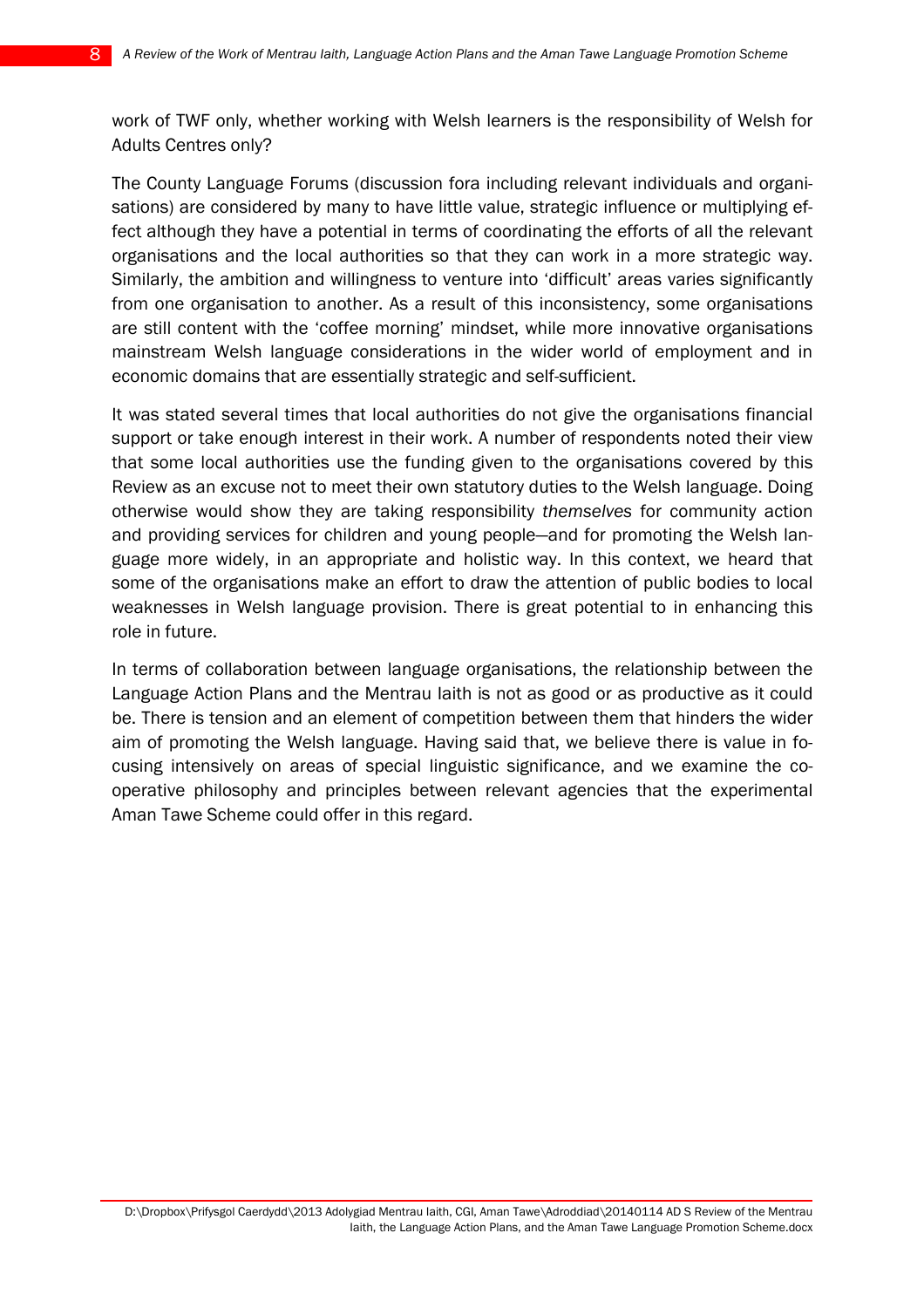## **3 List of Recommendations**

- 1. The community work strengths of the organisations should continue to be built upon. In order to do this, work is needed to continue to develop their ability to plan, set relevant and appropriate targets and measure the impact of their work. The Welsh Government's funding system should be adapted to reflect this.
- 2. A detailed sub-action plan should be prepared for the Welsh language strategy, A Living Language: A Language for Living. This should identify detailed priorities for promoting the Welsh language as a community and social language. The input of experts from programmes such as Communities First and other relevant organisations should be sought. The themes should include the economy and employment, community life, children and young people outside school, as well as less accessible domains outside normal structures. The Welsh Local Government Association should be invited to be part of the work of preparing and implementing the plan.
- 3. An agreement should be drawn up between all the organisations funded by the Welsh Government, to agree exactly on their appropriate duties and tasks in the above action plan, on the basis of local language planning needs. This framework should give those organisations strategic clarity and confidence about their appropriate work and where they should collaborate in partnership. The aim should be to remove duplication of work. Consideration should be given to sharing 'back office' functions in this context. The Welsh Government's funding system should be adapted to reflect this.
- 4. A group of language and policy experts, who do not receive grant funding, should be established, to map out a way ahead for language planning and economic and community development. Additionally, a coordinating body for the Mentrau Iaith should be supported, to be funded directly by the Welsh Government. This body would be a partnership organisation encompassing the policy interests of the Government and the Mentrau Iaith themselves. The Welsh Local Government Association should be a core part of this organisation's arrangements.
- 5. More Area Development Schemes should be established. In doing so, consideration should be given to whether the Language Action Plans should be merged with these new Schemes or with the Mentrau Iaith in their areas. Further work should be commissioned on how to extend the influence of such partnership schemes. The Welsh Ministers should ensure that these partnership developments are based on the exercise of their full authority. A full impact assessment of these partnership developments should be conducted every 5 years.
- 6. The funding cycle for these organisations that promote the Welsh language should be extended to 3-5 years. In order to ensure a value for public expenditure on the language, an independent impact assessment should be conducted every 5 years based on the baselines for which the grant funding was allocated.
- 7. A programme of intensive training should be provided for the organisations in the field of behavioural change and language planning. A formal national register of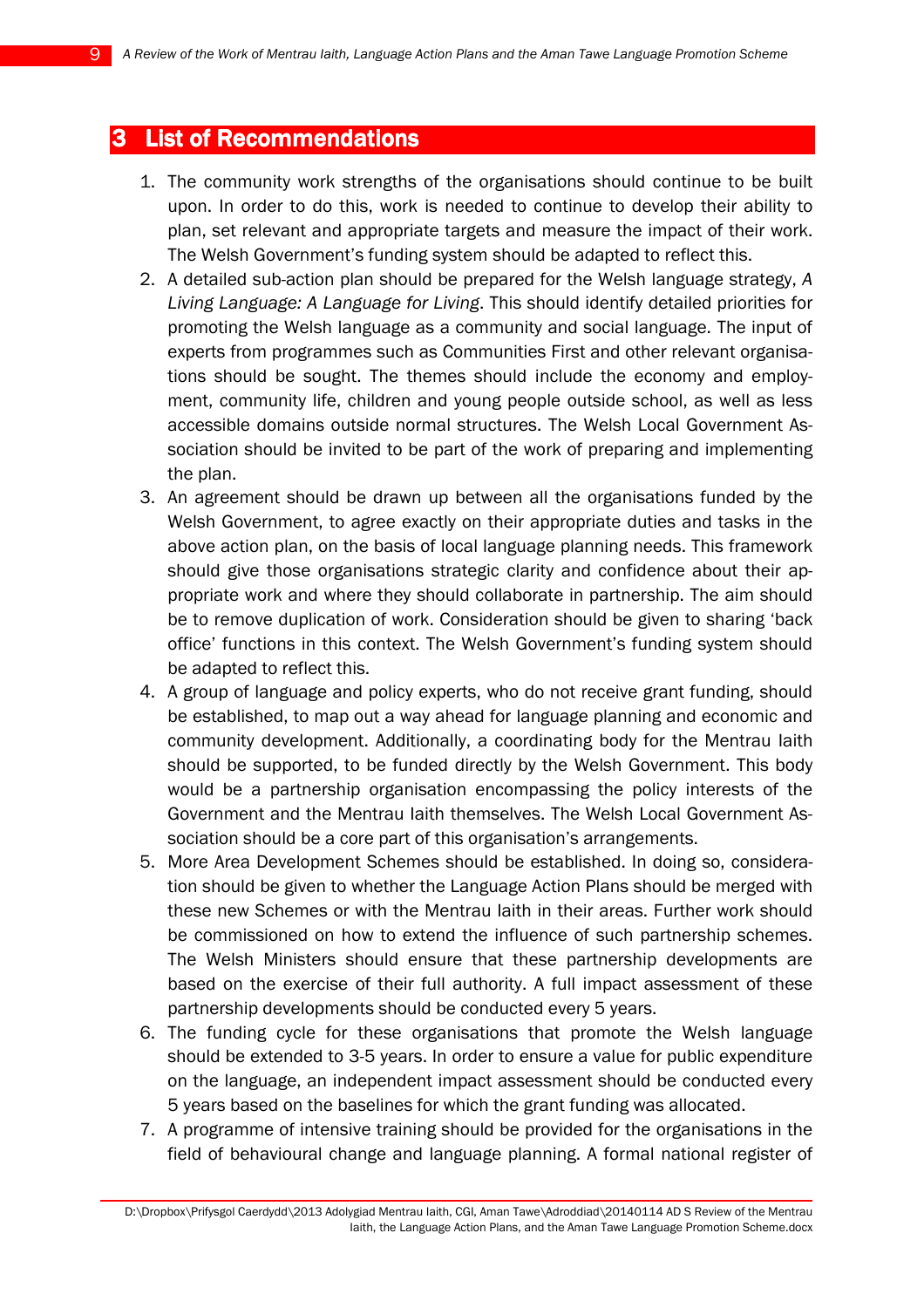lessons learned should also be established in order to exchange good and bad practice for mutual learning.

- 8. There should be a strengthening of the relationship between the organisations and community development organisations such as Communities First.
- 9. There is a need to reconsider the way funding to promote the Welsh language is allocated at the micro level in Wales. There are many ways of doing so (not in priority order):
	- i. No change in the grant allocation process, but with an increase in the amount of funding allocated.
	- ii. End the current funding system, review all funding allocated to the organisations, placing ambitious expectations and asking for plans from the organisations and other parties interested in implementing the above sub-action plan in the form of a new grant application. Ensure appropriate funding to do this.
	- iii. Ending all funding and ensuring that each menter receives a specific sum as grant funding.
	- iv. Ending all the above funding and re-allocating it to Mentrau Iaith Cymru or a cluster of regional Mentrau Iaith with responsibility for implementing the recommendations of this report and the other language priorities of the Welsh Government.
	- v. Funding the Mentrau Iaith through the Communities First scheme so that the Mentrau Iaith can also benefit from 'mainstream' government income sources.
	- vi. End all funding as above and give it to county Strategic Planning partnerships to allocate.
- vii. End all funding as above and implement the Welsh Government grant scheme to promote the Welsh language as done in previous years, but in doing so emphasise the fact that the whole funding process is a fresh start, and that receiving a grant in the past will not necessarily mean a grant will be allocated to the same organisation again. This would also open up the possibility for groups and organisations that are not currently in receipt of a grant to compete for funding.
- viii. Conduct a detailed review of all funding on community language planning (in the form used by the Arts Council of Wales in 2009 to examine the arts), requiring a business plan from organisations and creating a portfolio of organisations to meet the Welsh Government's community language planning needs and the other recommendations of this report.

We suggest action on the basis of number (ii) above

10.Long term training should be provided for the organisations on moving to a proactive model of reaching people who are members of the groups referred to in the Equality Act 2010, i.e. Age, Disability, Ethnicity, Gender, Gender Reassignment, Marriage and civil partnerships, Pregnancy and Maternity, Religion/Belief, Sexual orientation.

D:\Dropbox\Prifysgol Caerdydd\2013 Adolygiad Mentrau Iaith, CGI, Aman Tawe\Adroddiad\20140114 AD S Review of the Mentrau Iaith, the Language Action Plans, and the Aman Tawe Language Promotion Scheme.docx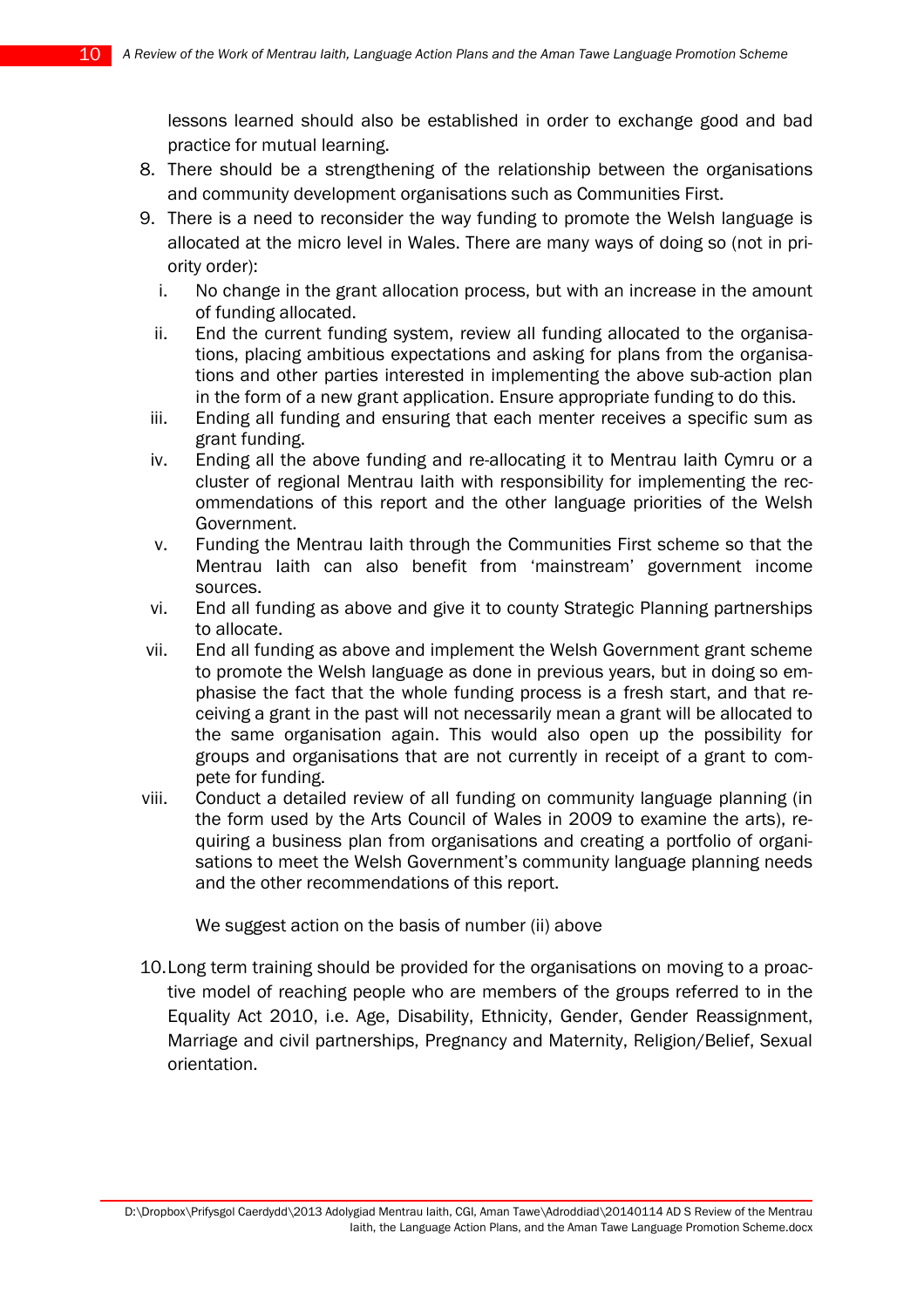## 4 Introduction to the Field

hen Iaith Pawb: A National Action Plan for a Bilingual Wales was published in 2003 (Welsh Assembly Government 2003), the Welsh Language Board (the Board) was given additional funding to build capacity to support grassroots projects. To this end, the Board further developed its partnerships with various bodies across Wales, including the Mentrau Iaith, Urdd Gobaith Cymru, Eisteddfod Genedlaethol Cymru, Young Farmers' Clubs, Merched y Wawr, Mudiad Ysgolion Meithrin and other organisations that promote the Welsh language. In April 2012 the grant-awarding and project-commissioning functions of the Welsh Language Board were transferred to the Welsh Government. That funding is now allocated to contribute to the Welsh Government's current strategy for the Welsh Language, A Living Language: A Language for Living (Welsh Government 2012). W

The Review's aim is to prepare a report for the Welsh Government on the work of the Mentrau, the work of the Language Action Plans and the work of the Aman Tawe Language Promotion Scheme. We emphasise that the opinion provided below is independent, and based on a synthesis of all materials collected from the research instruments. We offer a series of recommendations based on our interpretation for the consideration of the Government, and we are aware that these recommendations will need to be considered alongside a number of recent reviews and reports in the field of language policy in Wales.

## 4.1 The Review's Scope

This Review was commissioned by the Welsh Government. Following a competitive process, the contract was awarded to Cardiff University (School of Welsh). The University worked with Sbectrwm Consultancy throughout the project. It should be noted at the start of this report that the Review's aim is not to evaluate the work of the Mentrau and others (especially in terms of their impact on the use of Welsh). The Government's aim in commissioning the Review is to create a basis for more work in accordance with the Welsh Language Strategy Evaluation Framework (Llywodraeth Cymru, 2013a). This Review will contribute to the background information and will draw attention to matters that may need further attention through research and other methods.

The following elements are within the scope of the Review. These are addressed in varying degrees of detail, but the aim in conducting fieldwork and in preparing the report was to focus on the elements that promote the Welsh language in a strategic and practical way—or could do so—rather than being a management audit.

- What is the range of activities carried out by the organisations?
- The constitutional status of the organisations and why it was chosen?
- How is the organisation's vision created and how is it turned into an action plan, how is that action plan created with a consideration for language outcomes?
- What process is in place to measure the success of the activities in terms of outcomes for use of the Welsh language (we note that audit functions, people management and financial management is beyond the scope of this project)?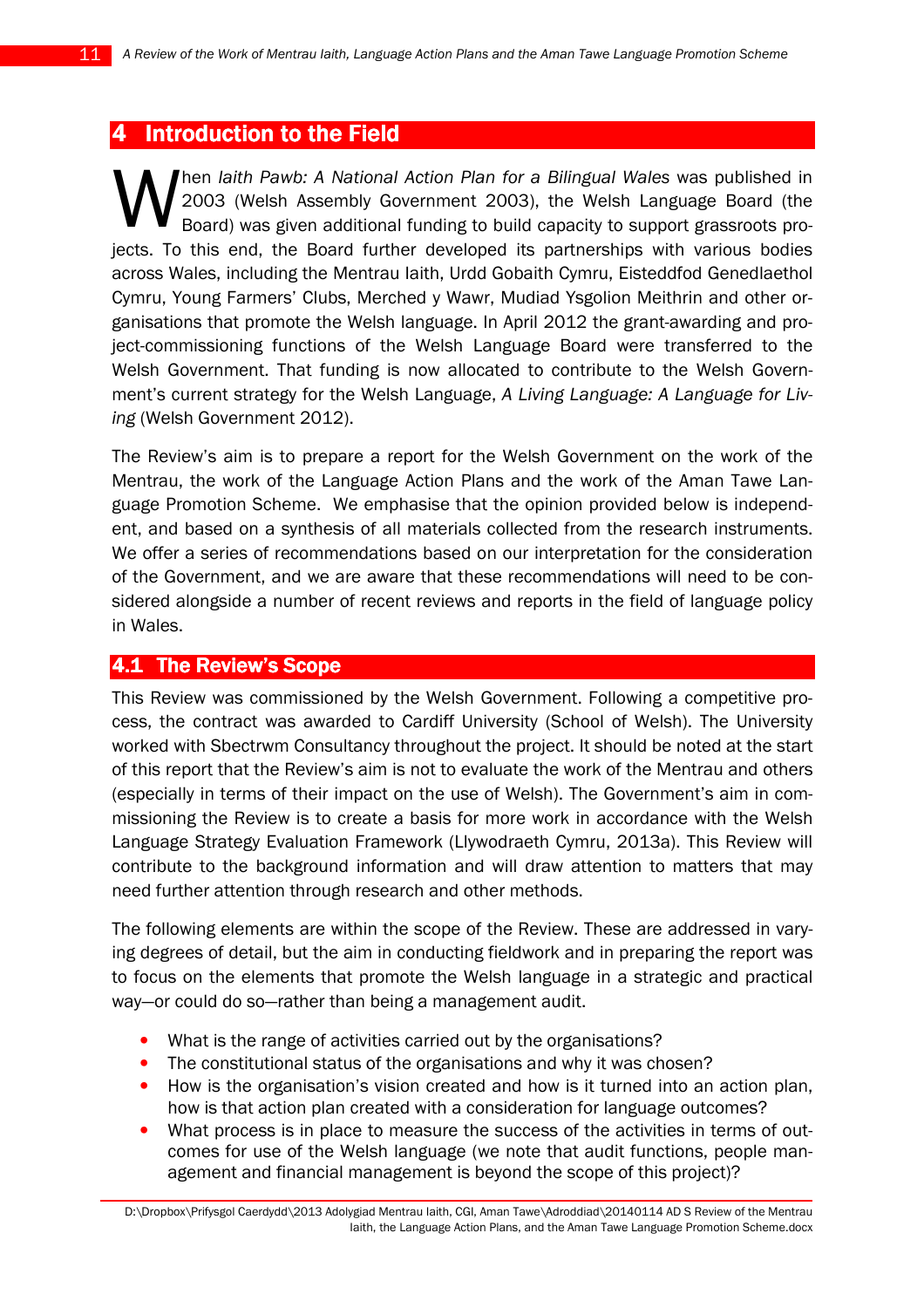- Staff numbers
- Numbers of Management Committee members, how they were chosen
- Financial turnover
- Sources and sums of funding/income/grant
- Details of any service level agreement and/or collaboration with a Local Authority or other public bodies.
- A SWOT analysis by officers of their own organisation (these results were analysed in preparing the main report, and they will not be analysed as a separate theme)
- Welsh language promotional activities (and any other alternative acitivies) by theme, e.g.
	- o sport and leisure
	- o community development
	- o children and young people
	- o language awareness
	- o language transmission
	- o language capacity/confidence building (other)
	- o commercial ventures
	- o language skills
	- o activities with the private sector
	- o activities with the public sector
	- o activities with the voluntary sector
	- o any other activity
- Interviews with the main partners of the organisations—e.g. Urdd Gobaith Cymru, Mudiad Meithrin, Federation of Young Farmers' Clubs Wales, Merched y Wawr, TWF project, Eisteddfod Genedlaethol Cymru
- Interviews with some of the main experts in the field and people experienced in implementing language policy at various levels

#### **Out of Scope**

This Review does not address the views or experiences of 'customers/the public' of the work of the organisations. Neither does it look at how effective their work is in terms of increasing the use of Welsh. We emphasise again that it is not an 'impact' assessment.

In the context of this Review, 'organisation' means any one of the Mentrau Iaith, the Language Action Plans or the Aman Tawe Language Promotion Scheme. Where a distinction is required between these organisations, they are identified by name. In the context of this Review, 'partners' means any of the organisations interviewed which have the promotion of the Welsh language in some way as part of their mission, but which are not Mentrau Iaith/Language Action Plans or the Aman Tawe Language Promotion Scheme.

#### 4.2 The Development of Mentrau laith: Context

The first Menter Iaith in Wales, Menter Cwm Gwendraeth, was established in 1991. In the year this Review was conducted, 2013, there were 23 Mentrau Iaith across Wales.

One of the theoretical merits of the Mentrau is their organic nature with plans reflecting local needs, be that on a county level or areas within county boundaries. This means that

D:\Dropbox\Prifysgol Caerdydd\2013 Adolygiad Mentrau Iaith, CGI, Aman Tawe\Adroddiad\20140114 AD S Review of the Mentrau Iaith, the Language Action Plans, and the Aman Tawe Language Promotion Scheme.docx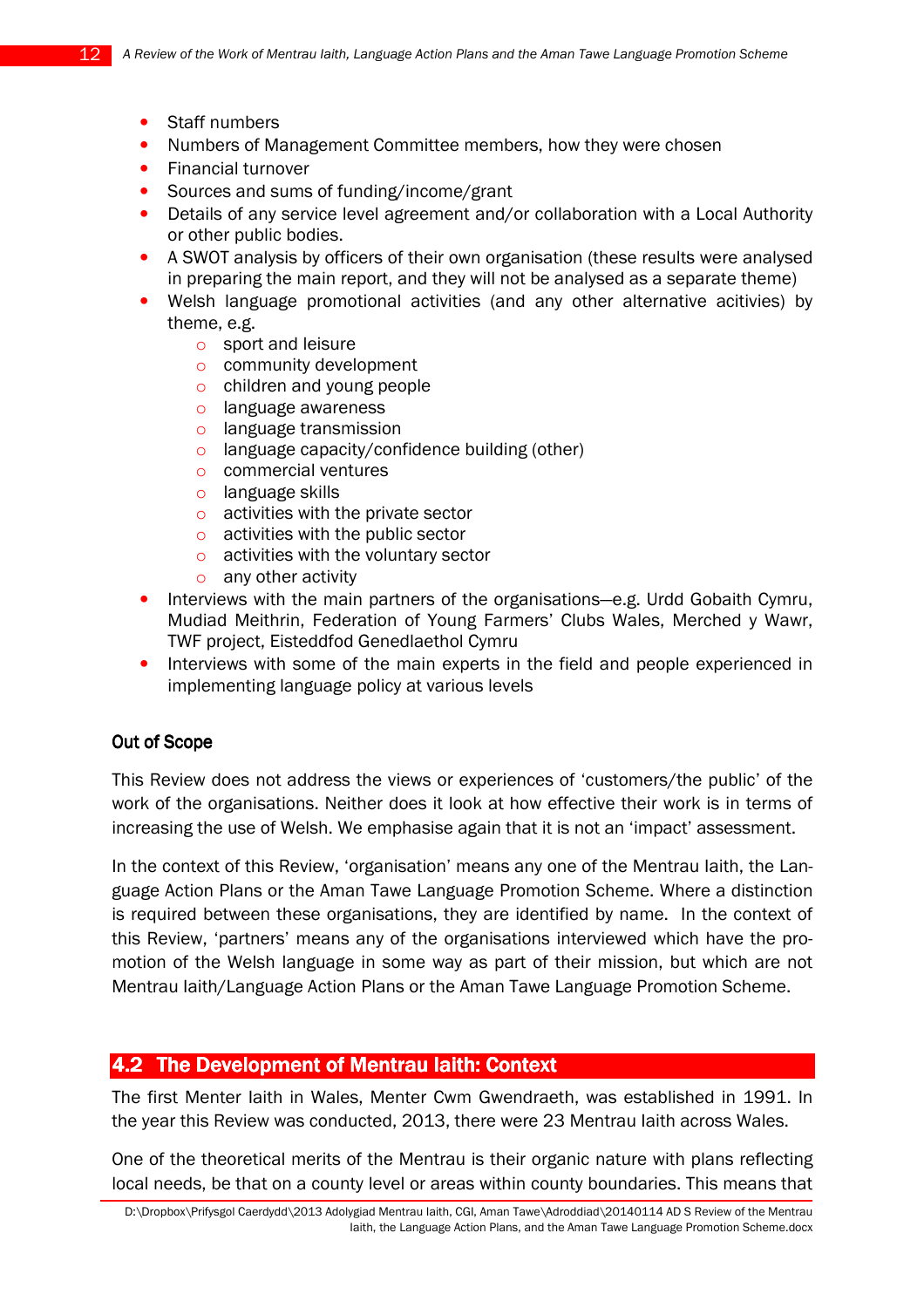each Menter has different priorities as they respond to the linguistic and socio-economic context they face.

The resourcefulness of chief officers and Management Boards has meant that the Mentrau have largely developed in very different ways during the last few years. For example, some have decided that their priority is to influence local authority policy, having considered that the authorities have an important contribution to make in areas as diverse as education, children and young people's services, sport and leisure, housing and planning, economic development etc. Some have ventured into the areas of community development and economic regeneration and have established their own commercial ventures; by securing income from various sources they have increased their staff numbers and their annual turnover. Some Mentrau have received funding from local authorities to provide Welsh-medium activities on their behalf while others have limited their activity to schemes that have a direct influence on language use and increasing the number of Welsh speakers, without venturing further beyond their core remit.

Inevitably, the Mentrau have had to respond to local challenges and the financial constraints on them in different ways, but the clearest distinction between them is the degree to which each one has developed to be an organisational body. Consequently, some employ dozens of staff working on a range of different language and community projects, while others cope with one or two members of full-time staff.

A list including details of the Mentrau Iaith and the other organisations is provided in section 11.7.

## 4.3 Establishing the Language Action Plans: Context

 $\overline{a}$ 

The first Language Action Plans (LAPs) were established by the Welsh Language Board in 2002 in order to give a special focus to areas where there was a significant language shift towards the English language. The early plans primarily targeted towns with a relatively high percentage of Welsh speakers but that had seen a reduction in the period between the 1991 and 2001 Censuses.

According to the Welsh Language Board4, the Area Development Plans (this was the original name given to the Language Action Plans when they were first created) are examples of:

<sup>4</sup> Document 58/3 Welsh Language Board Meeting (Pwllheli) [25/2/2002], http://www.webarchive.org.uk/wayback/archive/20120330030217/http://www.byigwlb.org.uk/english/publications/pages/publicationitem.aspx?puburl=/English/publications/Publications/2 66.pdf [Paragraph translated from Welsh - not available in English papers]. There is also a report on the first Plan (Fishguard) in paper 53/7 of the Board's meeting in Carno [4/10/2010], http://www.webarchive.org.uk/wayback/archive/20120330030218/http://www.byigwlb.org.uk/english/publications/pages/publicationitem.aspx?puburl=/English/publications/Publications/1 35.pdf [Both sets of papers accessed 28/11/13]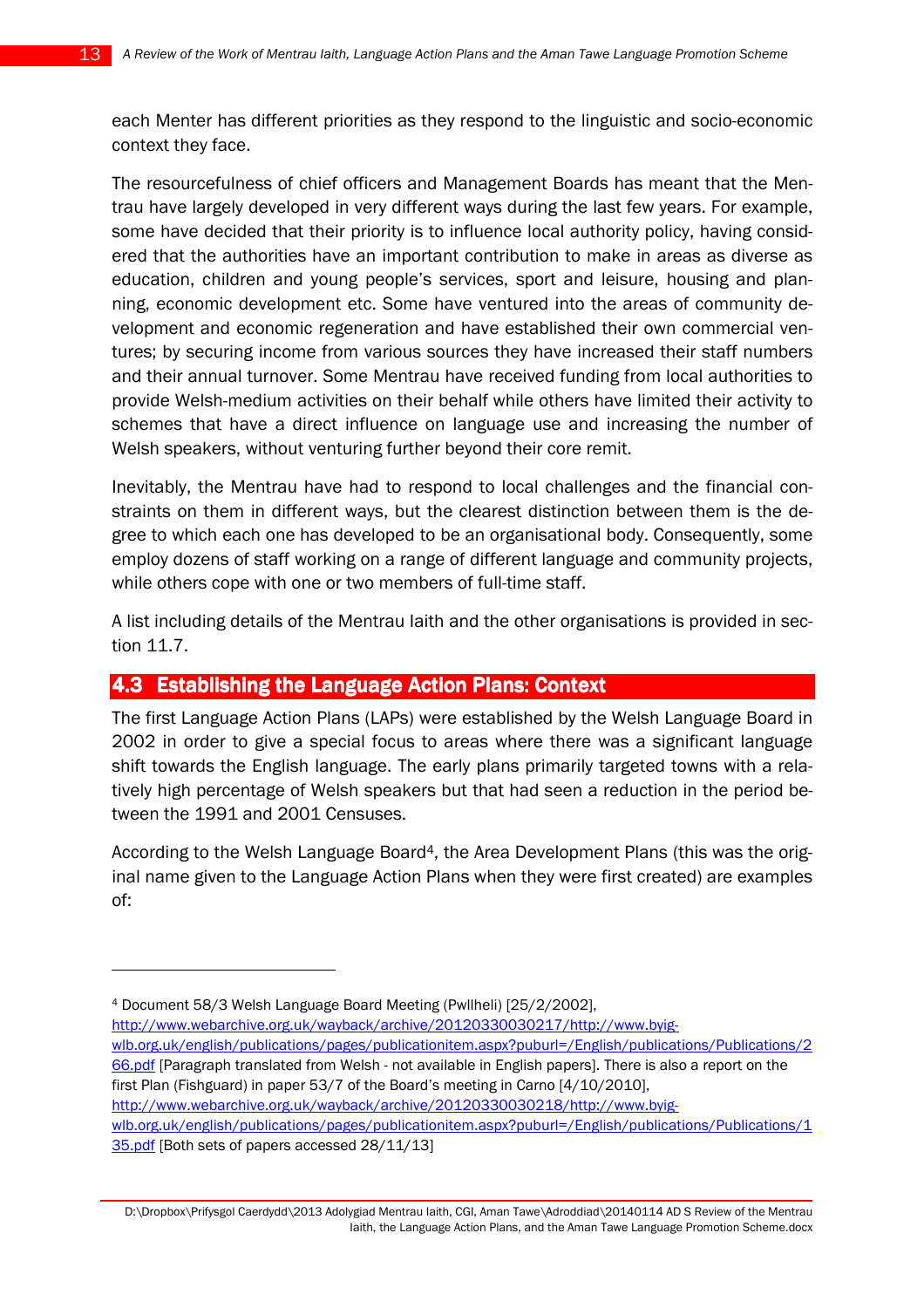innovative activities that attempt to increase the use of Welsh in a holistic way, and also place a focus on promoting Welsh as a community language in areas of special linguistic significance. These are defined as areas (1) where there is evidence of a marked language shift, and (2) where there is evidence that young people are making less use of Welsh.

Area development schemes are different to Mentrau laith since they target smaller areas than the mentrau and have an impact on work that is beyond the Mentrau's influence, e.g. the policies and work of statutory bodies such as ELWa, the Welsh Development Agency and county councils. 5

The Board's intention through these plans was to inject some energy into specific areas in the hope that intensive action would lead to a language revival. By focusing language planning efforts on a relatively limited area, the aim was to coordinate the work of various partners in the area and give the local community ownership for the implementation of the Language Action Plans. The Board saw the Plans as an instrument in the process of normalising language, extending the use of the language as the common communication medium to as many social situations as possible.

These Language Action Plans (LAPs) were introduced in areas where Mentrau Iaith were already established. They were also established as independent projects that were managed on a day-to-day basis by the Board's officials, while Mentrau officers were accountable to a Management Committee of local volunteers. The only exception is Cynllun DJ in the Fishguard area, which has for a number of years been under the control of Menter Iaith Sir Benfro (Pembrokeshire).

A regular pattern since the first Language Action Plan was established is that one fulltime person was employed by the Welsh Language Board (Welsh Government after the Board was abolished in 2012) to work in each area. Every Language Action Plan has also received annual project funding to be spent on local language promotion plans.

D:\Dropbox\Prifysgol Caerdydd\2013 Adolygiad Mentrau Iaith, CGI, Aman Tawe\Adroddiad\20140114 AD S Review of the Mentrau Iaith, the Language Action Plans, and the Aman Tawe Language Promotion Scheme.docx

 $\overline{a}$ 

<sup>5</sup> The subsequent plans were based on intensive research at micro level that the Board had commissioned on young people's social networks in 12 communities (Research Centre Wales and Cwmni Iaith 2006). The results of that research divided the communities where research had been done into 3 categories. "Firstly, the communities with a high frequency of Welsh language use, and those from homes where Welsh was not used at all. Secondly, the cluster of locations where the use of Welsh was low among the two categories of respondents. Finally, a middle cluster of locations where it seems that two language communities exist as separate language groups. The frequency of the use of Welsh among those who use the Welsh language [at home] is high, while it is low for those from homes where the Welsh language is not used." They were also partially based on Research by Professor Colin Baker, then a member of the Board, regarding those areas in which intergenerational language transmission rates were causing alarm in terms of language policy. A 'traffic light' map was produced to display those areas. At the time of drafting this Review, the map was unable to be found on the archive of the Board's website.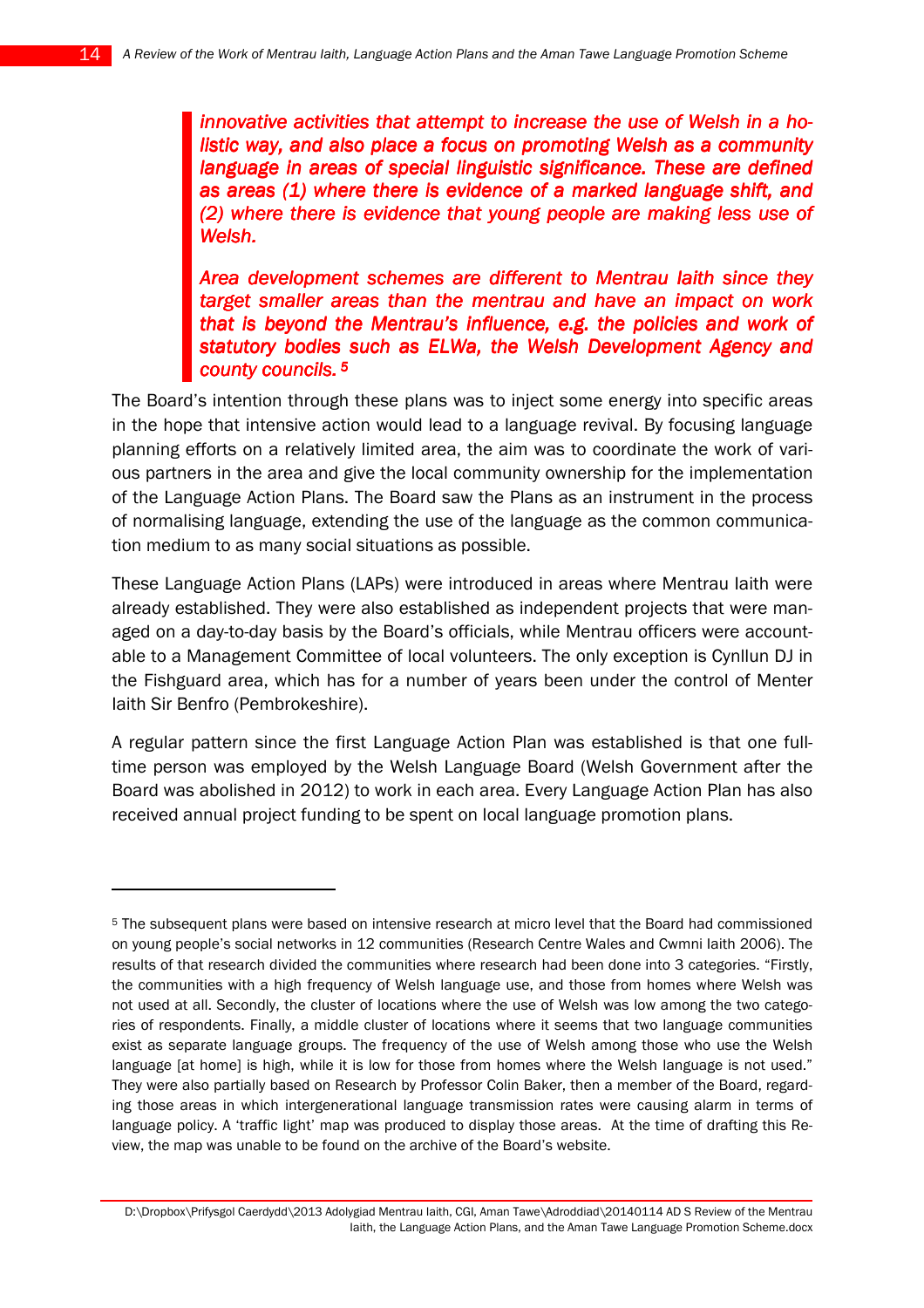In 2010, some of the Language Action Plans' borders were relaxed in order to work across a wider geographic area. By now there are five Language Action Plans in operation in various parts of the country. Three of those were 'live' at the time of conducting the Review, for various reasons (see section 7 for the results of the Review in the context of the Language Action Plans).

The table below lists the Language Action Plans and the year they were established. Please note that some Language Action Plans have ended in other areas over the last few years. Also, some Language Action Plans did not have an officer when the research was undertaken, either due to staff turnover i.e. the post was vacant, or, for example, due to maternity periods. At the time this Review was held, there were therefore five active Language Action Plans with another three 'live' but not staffed.

| <b>LAP</b> Area       | Start date | Ended?             |
|-----------------------|------------|--------------------|
| Fishguard             | 2002       |                    |
| Ruthin                | 2002       |                    |
| Pwllheli              | 2002       | $\bar{\mathsf{X}}$ |
| Corwen                | 2003       |                    |
| Ammanford             | 2003       | $\bar{\mathsf{X}}$ |
| Llanrwst              | 2003       | $\bar{\mathsf{X}}$ |
| Cardigan              | 2003       |                    |
| Newport               | 2003       | $\bar{\mathsf{X}}$ |
| Machynlleth           | 2004       |                    |
| <b>Bangor</b>         | 2004       | $\bar{\mathsf{X}}$ |
| Amlwch                | 2004       |                    |
| Gwauncaegurwen        | 2006       | $\bar{\mathsf{X}}$ |
| <b>Meirion Dwyfor</b> | 2009       |                    |
| South Arfon           | 2009       |                    |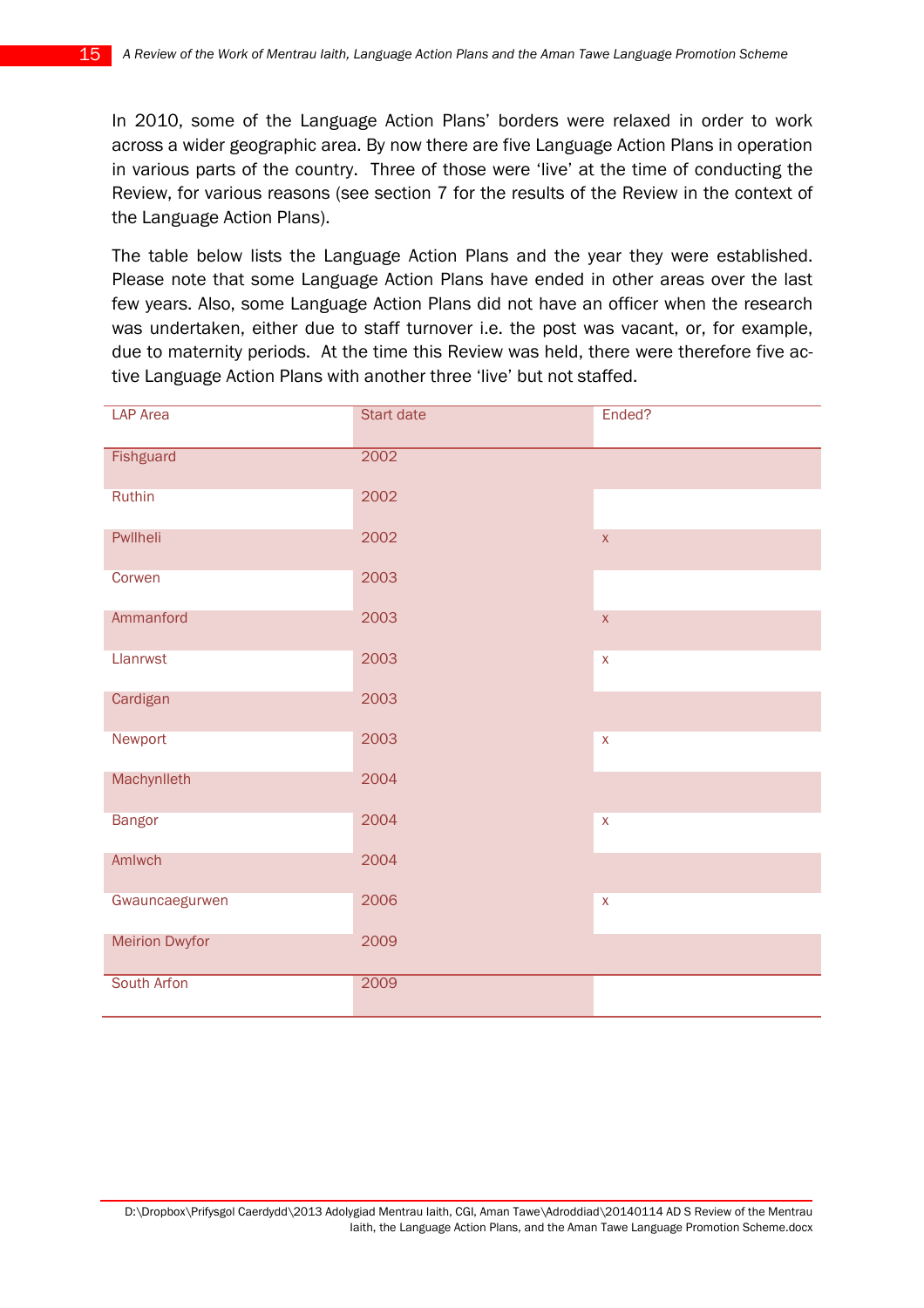## 4.4 Establishing the Aman Tawe Language Promotion Scheme: Context

Following a statistical analysis and research presented to an open meeting of the Welsh Language Board (Document 95/5  $[26/11/2010]$ ,  $6$  Aman Tawe was identified as an area of special linguistic significance. The synthesis and information available gave a strong suggestion that the continuing existence of Welsh as an everyday language in the area faced a serious threat. According to the 2001 Census, the numbers and percentages of the Welsh speakers were relatively high, with percentages of more than 60% in nine of the sixteen electoral divisions in the area. However, there was a general feeling, supported by current evidence, that the language was losing significant ground as a living language in the community. The Board therefore decided that a programme of intensive linguistic intervention was needed in the area in order to revive the Welsh language and to protect it for future generations.

Although the area stretches from Tŷ-croes near Ammanford in the west to Ystradgynlais and Abercraf in the east, and spans three Local Authorities (Carmarthenshire, Powys and Neath Port Talbot), it was decided that one of the main priorities would be to ensure there was agreed strategic planning across the whole area. The Board's aim when the project was established was to collaborate in partnership with community and economic regeneration agencies that were already working in the area, in order to boost and reenergise language and cultural activities, and increase Welsh medium provision across sectors. This aim was crystalised in the title of the document that formed the basis to start the project, Tair Sir, Dwy Iaith, Un Bartneriaeth [Three Counties, Two Languages, One Partnership]. The project's Action Plan was based on the following model:

- Establishing a Welsh Language Development Partnership in Aman Tawe to plan strategically and to monitor the Scheme's progress;
- The Partnership was to include the Scheme's staff, the Regional Manager of the Welsh Language Board, Chief Officers of the Mentrau Iaith, Local Authority Officials, elected Members of Local Authorities and representatives of the Action Groups;
- Establishing Project Groups that would carry out projects on specific matters that would be led by the Scheme's staff and the Mentrau Iaith;
- The Project Groups to include local volunteers and the professional staff of key partners;
- Establishing Area Groups of volunteers that would identify the needs of their neighbourhoods and prepare area development plans based on the Viable and Thriving Welsh Language Neighbourhoods Framework of the Welsh Language Board.

The scheme began in 2011, and Menter Bro Dinefwr and Menter Castell Nedd Port Talbot both receive a grant to employ 1.5 officers each. The Government also employs two officers to work as part of the team, and contribute towards project funding. Menter

 $\overline{a}$ 

<sup>6</sup> Copies of the minutes of the meeting, which was held in Sketty Hall, Swansea, are available at the following link: http://www.webarchive.org.uk/wayback/archive/20120330010220/http://www.byigwlb.org.uk/English/publications/Pages/PublicationItem.aspx?puburl=/English%2fpublications%2fPublicati ons%2fBoard+Meeting+95+Swansea.docx

D:\Dropbox\Prifysgol Caerdydd\2013 Adolygiad Mentrau Iaith, CGI, Aman Tawe\Adroddiad\20140114 AD S Review of the Mentrau Iaith, the Language Action Plans, and the Aman Tawe Language Promotion Scheme.docx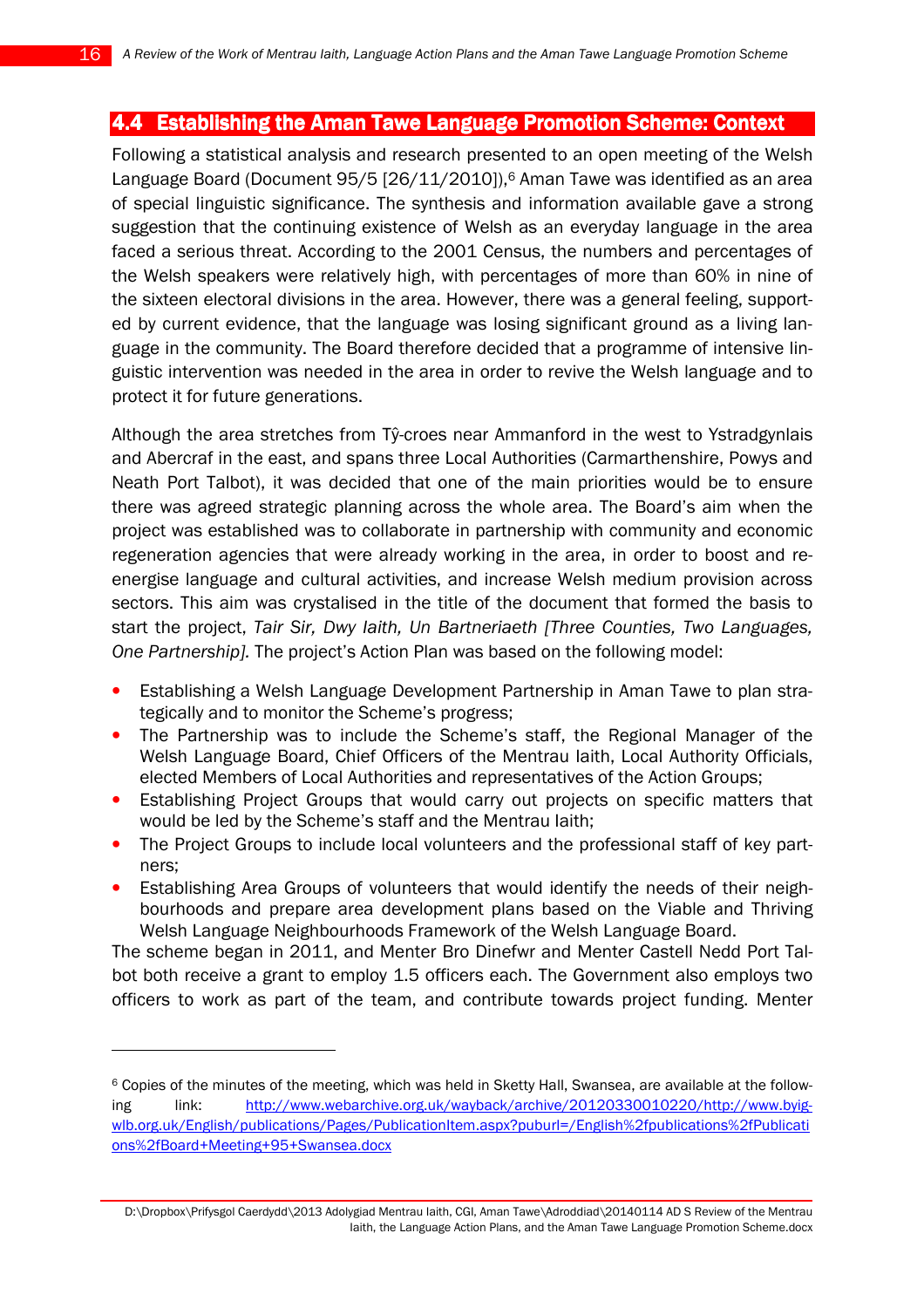Brycheiniog and Maesyfed (Brecon and Radnorshire) is also a member of the partnership.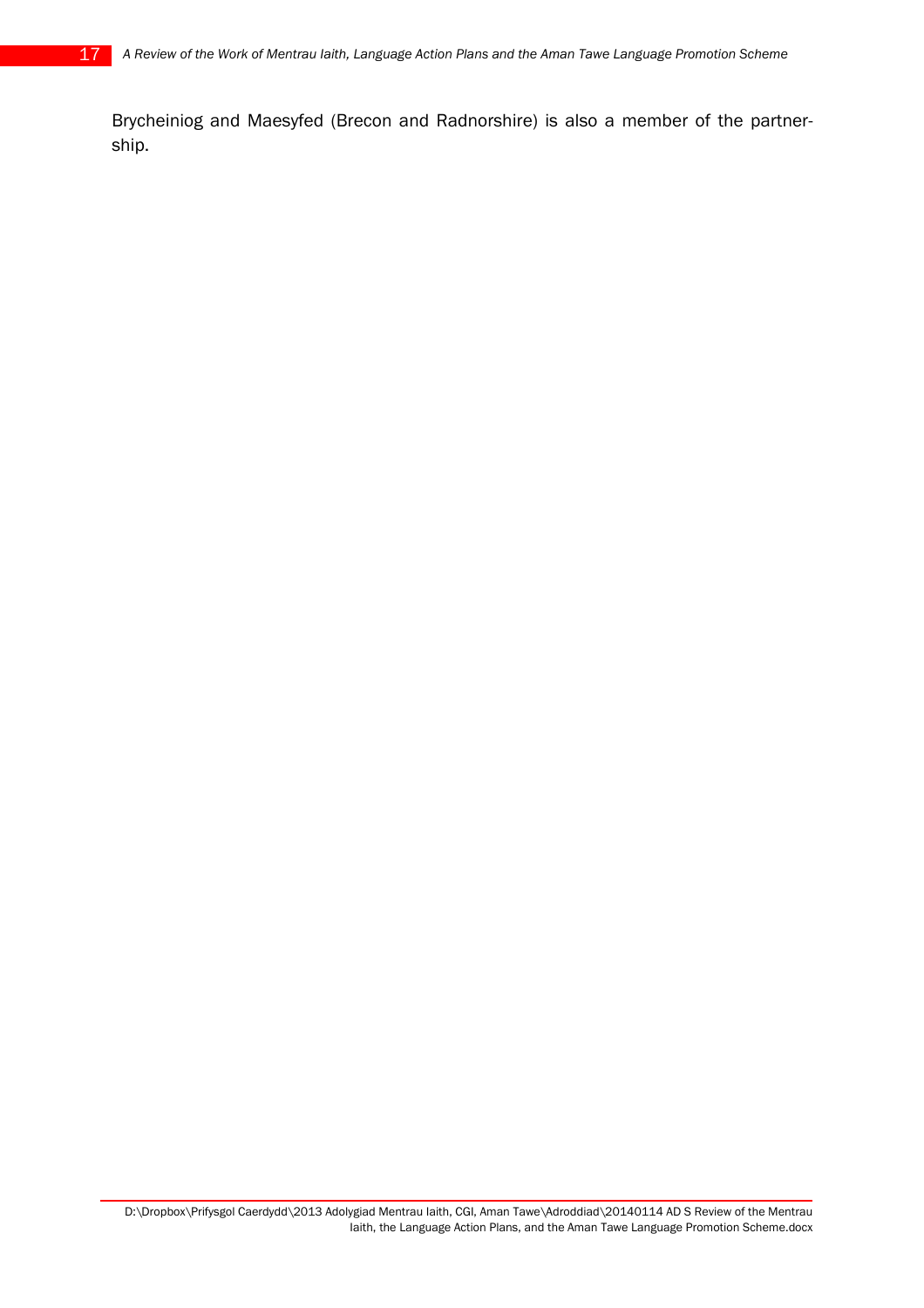## 5 Methodology

**These are the steps followed in designing and implementing the Review.** 

• Step 1. The first step was to use the Bristol Online Surveys tool (see <http://www.surveys.cf.ac.uk/>) to create questionnaires that were part of the basis for face-to-face interviews. This process was opened on 22/5/13 and closed on 4/6/13. The questionnaire was used to identify the main characteristics of the organisations and to collect additional data on their structure, size and income sources, their staff numbers, the nature of their partnerships and so on. The questionnaire is available in section 11.4. Also as part of this step, the organisations were asked to complete a 'SWOT Analysis' (strengths, weaknesses, opportunities, threats) about their activities and their views on the future. The form used for this analysis is available in section 11.3. Questionnaires and SWOT analyses were returned by each organisation bar one (21 Mentrau Iaith, 5 Language Action Plans, Aman Tawe Language Promotion Scheme). A full interview was held later in the research process with the organisation that had not submitted a questionnaire; T

- Step 2. A series of face-to-face interviews with the organisations (during June, July and August 2013), Welsh Government, Local Government, the main partners of the organisations, actors in the field and other representatives. The interview guide is enclosed in section 11.5;
- Step 3. Desktop/documentary review that ran throughout the Review (see section 5.2);
- Step 4. An analysis of the results of the fieldwork and the databases from the questionnaires (to prepare for the interview process);
- Step 5. A series of additional interviews to supplement the first set of interviews. These were conducted with field experts or individuals who were responsible for community development programmes, local or central government policy (July-October 2013).
- Step 6. Data checking and ensuring the consistency of the database. As the analysis progressed, we went back to organisations and individuals who had been interviewed in order to ensure the answers were consistent. This was particularly important in terms of the data involving staff, funding and partnerships (September-November 2013).

The Review was implemented in accordance with the Research Ethics Protocols of the School of Welsh at Cardiff University (see http://www.cardiff.ac.uk/welsh/research/ethics/). All the questionnaire data was held on a secure server in accordance with the provisions of the Data Protection Act. In order to use the facility and its results, a test must be passed regarding the Act and its implications for the data collected in questionnaires. A copy of the Consent Form for interview is enclosed in section 11.6.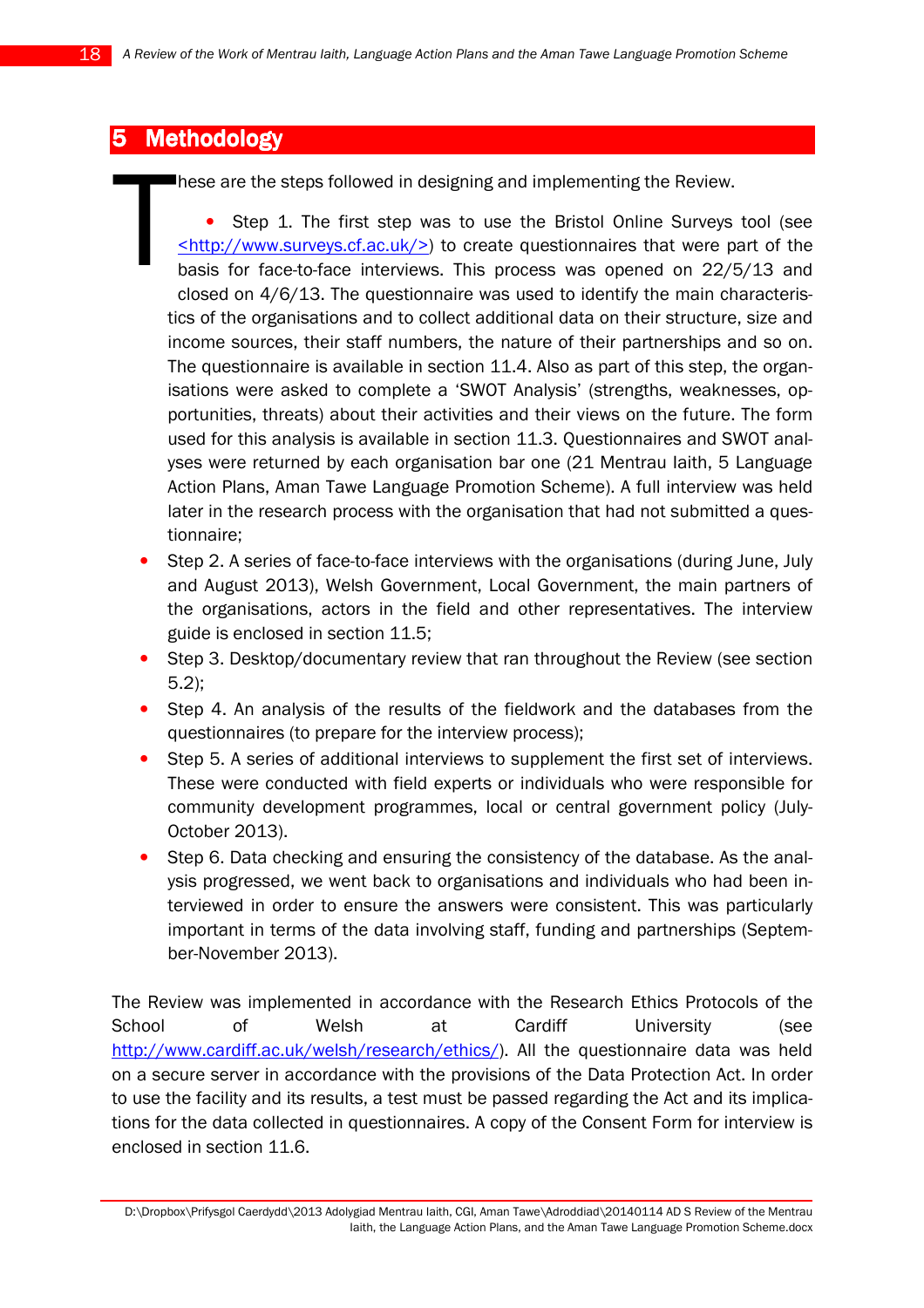Interviews were held with a total of 49 individuals or organisations, as follows:

- 22 Mentrau laith
- Mentrau Iaith Cymru
- 5 Language Action Plans
- Aman Tawe Language Promotion Scheme
- Welsh Government officials
- 15 actors in the field, as follows:
	- o Welsh for Adults Centres in Cardiff, the south-west and the north
	- o Clybiau Gwawr
	- o Ceredigion County Council
	- o Cymdeithas Cyfieithwyr Cymru
	- o Welsh Local Government Association
	- o Cymdeithas yr Iaith Gymraeg
	- o Eisteddfod Genedlaethol Cymru
	- o Young Farmers Wales
	- o Merched y Wawr
	- o Mudiad Meithrin
	- o NPLD (Network to Promote Linguistic Diversity)
	- o TWF project
	- o Urdd Gobaith Cymru

The aim of collecting materials from the research instruments was to gather the most comprehensive possible snapshot of what was happening within the organisations, and the views of other stakeholders on the organisations' activities. However, it should be noted that there are relatively few organisations altogether. The intention therefore was to collect qualitative evidence. It is not therefore appropriate to analyse the statistical significance of the evidence collected.

The SWOT analysis and the questionnaire were used in order to collect factual background evidence on the organisations. The Review mainly reports such evidence as it offers a factual overview, the creation of factual tables (e.g. of activities, funding sources) and as it reflects findings in relation to opportunities and threats faced by the organisations. This was background information and allowed us to choose supplementary questions to ask in interviews. The evidence collected from interviews were a basis for us to generalise and come to a view on the themes of the research area. Throughout this report, the direct voice of respondents in interview are quoted in order to throw light on their viewpoint. Such quotes are identified in the following format, and the text is indented from the rest of the document. For example:

## $\blacksquare$  This is a quote

In order to ensure confidentiality, it was decided that it would not usually be appropriate to name organisations or officers, or individual job titles. The general term 'respondents' is therefore used to describe a range of people who provided evidence as solicited in each one of the research instruments.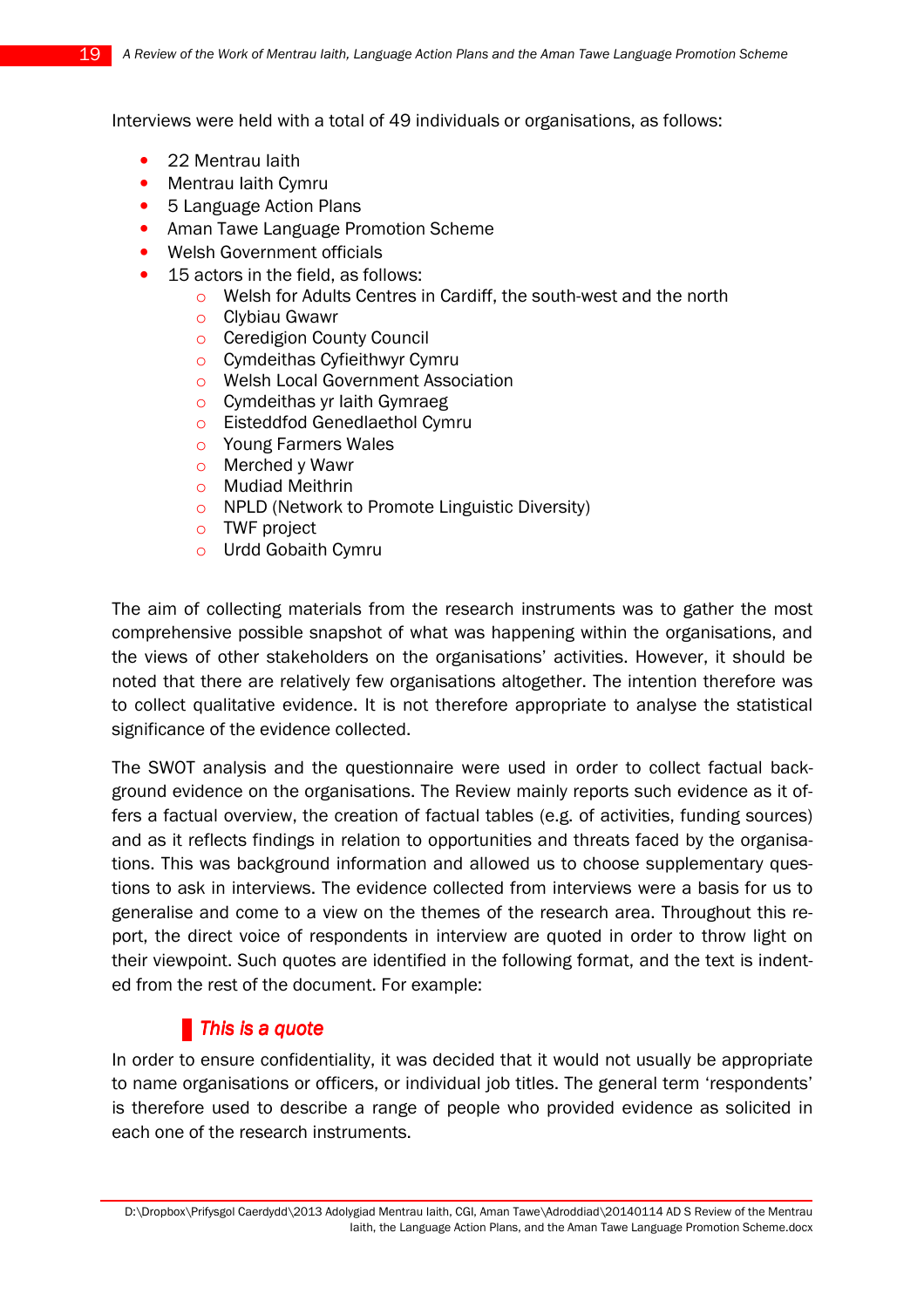#### **5.1 Desktop Research**

The following documentation also informed our analysis:

- The organisations' corporate structure
- Action Plans/Work Programmes of organisations
- Staffing structure and job descriptions
- Staff performance monitoring schemes
- Staff development and training schemes
- Annual reports including financial reports
- Minutes of relevant meetings
- Evidence provided by the organisations on the way relevant projecs/activities respond to local needs
- A review of the main characteristics of the Government's policies, including the Welsh Assembly Government's laith Pawb (2003), the Welsh Government's A Living Language: A Language for Living (2012), the Strategy Action Plan 2013-14 (Llywodraeth Cymru, 2013b) and the evidence document that derives from it, the Strategy Evaluation Framework (Llywodraeth Cymru, 2013a)
- Guidelines and reports of Communities First.

#### **5.2** A note on confidentiality

In the remainder of this Review, individual organisations are seldom named. This is a conscious decision on our part and was the subject of discussion with the Review's commissioner, the Welsh Government. In accordance with the Data Protection Act 1998 and other relavant protocols, the research team will keep copies of all interview recordings and notes, the questionnaire database and the SWOT analyses for the purpose of connected research. We do not intend to share that detail with anyone outside the research team.

#### 5.3 Themes

Following an analysis of fieldwork material, a number of themes have appeared that characterise micro level language planning in Wales today. The most important are the following:

- Welsh Government strategic leadership
- Current ways of funding organisations in the field
- A confusion about organisational responsibilities
- Geographical, sectoral and organisational boundaries
- The need for strategic collaboration
- Ways of influencing policy
- The need to develop expertise in the field
- Transmission of good practice, especially in measuring outcomes

Any change in the system, e.g. a global financial crisis, the Welsh language standards of the Welsh Language (Wales) Measure 2011, the possible reorganisation of local government, could affect the organisations considered in this Review in ways that are not currently foreseeable.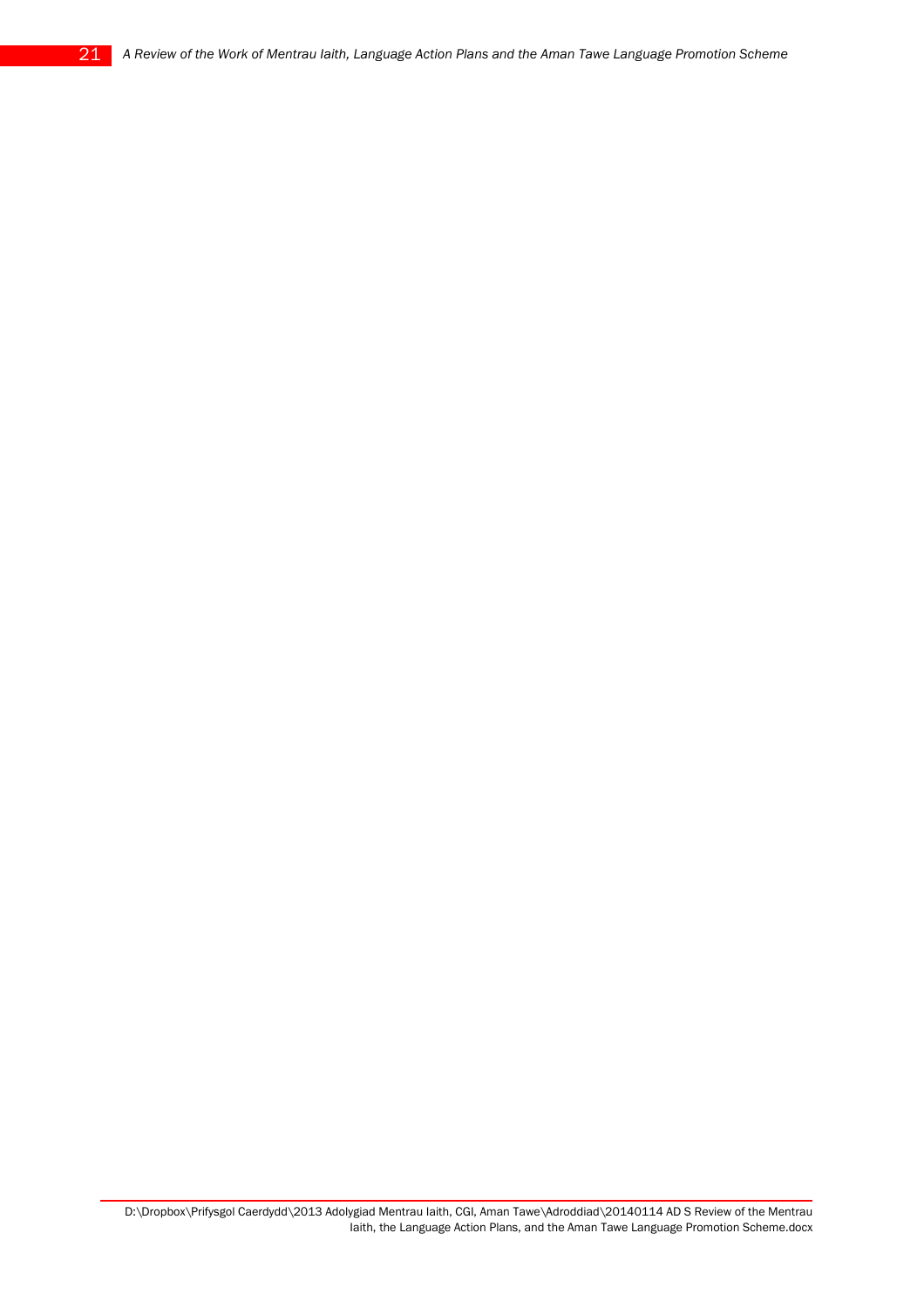## 6 Fieldwork Results: Mentrau Iaith

## **6.1 Funding Matters**

#### 6.1.1 Funding the Mentrau laith Today

ccording to the Mentrau, the lack of core funding forces them to pursue other funding sources in order to meet the demand. As a result, there is a danger that a disproportionate amount of staff time is spent completing grant application forms ccording to the Mentrau, the lack of core funding forces them to pursue other<br>funding sources in order to meet the demand. As a result, there is a danger that a<br>disproportionate amount of staff time is spent completing gra plications are successful, time must be set aside to train new staff, monitor progress, report on targets and keep accounts for every additional project. As a result, it is felt that far too much time is set aside for administrative arrangements rather than action to promote the Welsh language.

In the view of the vast majority of Mentrau Iaith, the current grant from the Welsh Government is insufficient. We were informed that a minimum of £200,000 is required by each Menter to enable them to work effectively and to make a difference to the Welsh language in every part of Wales. It was stated that this minimum would allow the Mentrau to appoint at least six full-time members of staff to work either in specific geographic areas or on specialist matters such as children and young people, families, education, training, business, the third sector, Welsh learners etc. Currently, the Mentrau feel they are not able to respond to the increasing demands for service and Welsh language support, due to a lack of capacity. We were told many times that more funding is spent on the Keep Wales Tidy Campaign than on the Welsh language, and that the autonomous Government of the Basque Country's expenditure on promoting the Basque language is up to ten times as much as that spent on Welsh. It was also noted that the resources spent on the Welsh language by the Welsh Government is miniscule compared to that spent on English language activity.

Another factor that causes frustration for a number of Mentrau is the fact that the projects funded by organisations such as the Big Lottery, Rural Development Plans and European structural funds are short term projects. This results in high staff turnover and a frustration for local communities that projects lack sustainability. Examples were given of raised expectations, but often due to the short term nature of projects their objectives had not been fully achieved. There is often a feeling that the Mentrau are moving from funding pot to funding pot. This has an adverse effect on the sector's ability to develop staff in the long term and to create professional careers for workers in the community development and language planning field.

During the research, reference was made time and again to the feeling that some Mentrau have succeeded better than others in terms of attracting funding to support projects that are mainly associated with community development, economic regeneration or tackling poverty. Although most respondents admired the creativity and innovation of these Mentrau, others believed they were being increasingly distracted from their core objectives. A few felt that some Mentrau have lost their focus on language planning and that they now operated as community businesses. Others voiced a concern about the increas-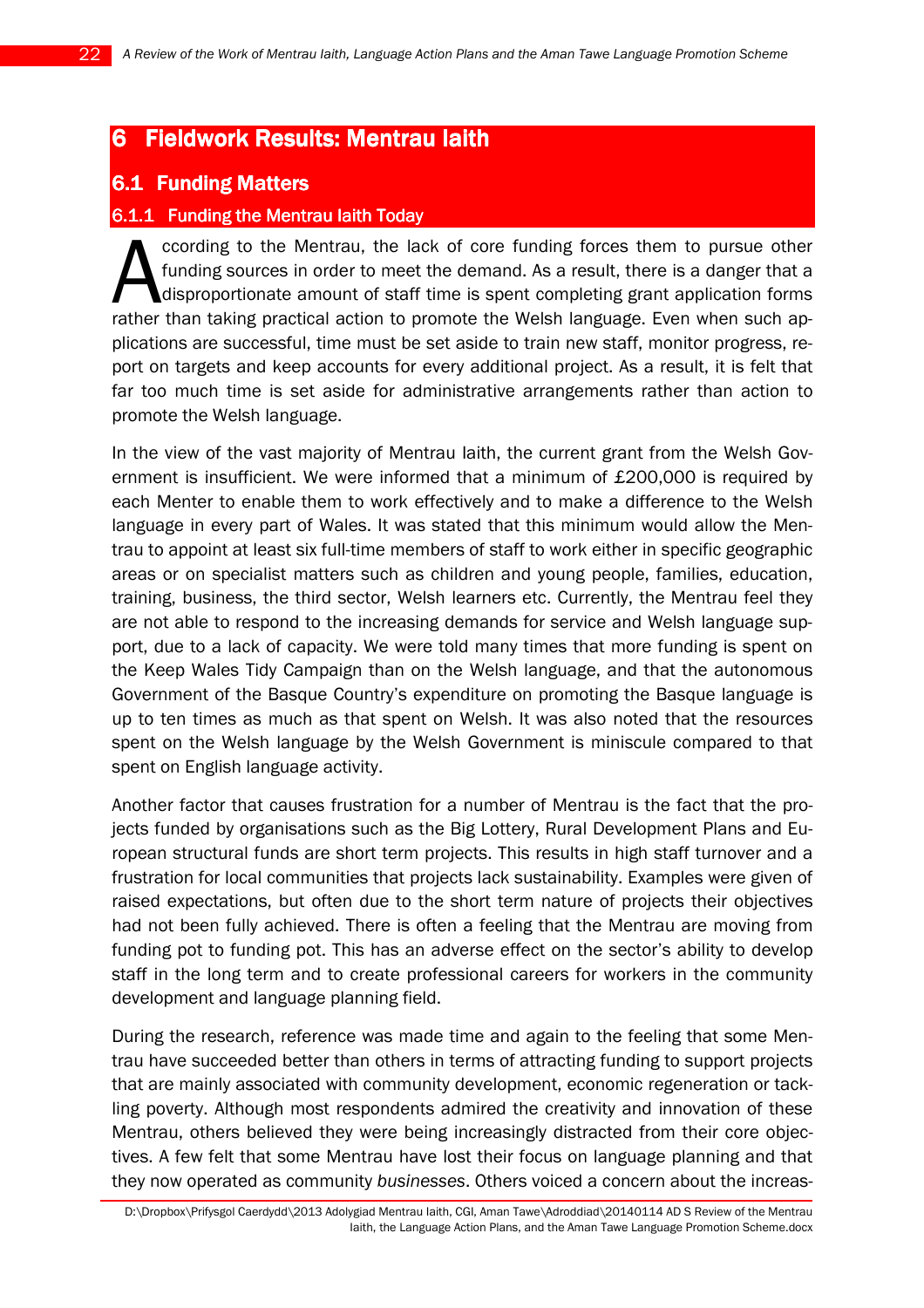ing tendency among some for a project to pursue funding, where funding should follow a project that has the promotion of Welsh as a main aim. Some Mentrau expressed frustration that they do not have a constitutional status that would allow them to seek additional funding as they constitute part of a local authority structure.

#### $6.1.2$  Funding the Mentrau laith in Future

The majority of those questioned believe that the Welsh Government's grant to the Mentrau needs to be increased substantially if they are to contribute seriously to the regeneration of the Welsh language. Reference was made to the fact that the Mentrau's funding has been frozen over the last three years; in real terms this means that they have had to operate on less funding. Attention was drawn to the belief that the Mentrau have an enormous potential to have a long term impact on the Welsh language if there were sufficient funding for them to do so. It was also noted that the Mentrau have managed to attract two additional pounds as Welsh language expenditure for every pound given by government. However, before we accept such statements, we must elicit evidence that supports or disproves such beliefs. More resources is certainly a clear desire among the organisations, but resources for what exactly—strategic intervention with added value in terms of changing linguistic behaviour or the provision of more activities and the appointment of staff to support them?

Although there is a general feeling that the Welsh Government's financial support to the Mentrau is insufficient, the large disparity in the grant given to each Menter is also a cause for frustration and anger for some. In the view of many Mentrau there does not seem to be a logical basis for the size of each annual grant—there is a feeling it is either a historic sum with no connection to county priority or needs, or a completely arbitrary figure. People also see an injustice in the fact that some counties are given funding for three Mentrau Iaith (for example Carmarthenshire) while other counties have to operate with one Menter across a wide geographical area.

Despite this belief that funding for the Mentrau is insufficient to meet demand, some respondents did note that far too much time and money is spent on administration and bureaucracy. There was a suggestion that contiguous Mentrau should consider ways of sharing administrative burdens in order to save costs. This in turn would ensure that more funding is spent on practical activities to increase the numbers of Welsh speakers and to extend the language's use. It was also suggested that salary and travel expenses should be harmonised across the Mentrau, as well as officers' working terms and conditions, job descriptions, policies and procedures. Boundaries are a significant feature, since Mentrau Iaith boundaries do not always correspond with local authority boundaries and so it is sometimes difficult to identify the 'local' community that the Mentrau serve. We address cross-border work below, and the Review makes frequent references to another type of boundary, the boundary between the appropriate work of the organisations and agencies working in the same field. Very often, the overlap creates uncertainty on one hand, and tension on the other. The regional level was important, not to replace Mentrau at county levels, but as a way of making them more efficient.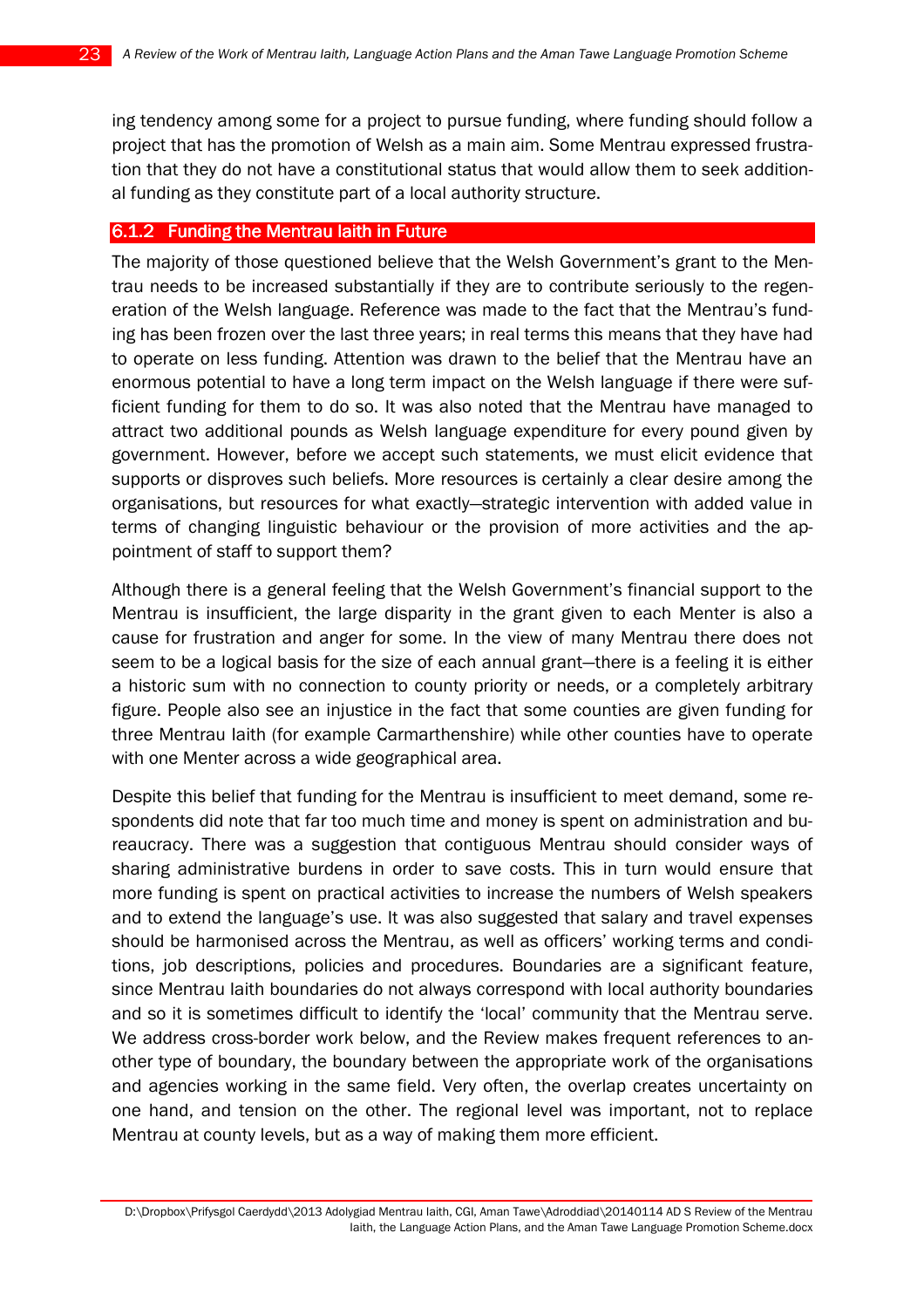There is also a feeling that the process of submitting an annual grant application is an unnecessary burden that increases the feeling of uncertainty. The Mentrau would prefer to see the establishment of a much more long term funding round in order to allow them to plan for the future with more certainty and in doing so attract staff that would appreciate the opportunity to make their mark and gain experience for the future. It was also noted that the process of agreeing and distributing the grants annually makes it difficult to retain staff and to give them opportunities to develop in their roles and be promoted.

## 6.2 Structures of the Mentrau

## 6.2.1 Does every County in Wales need a Menter laith?

The Mentrau were unanimous in their view that at least one Menter Iaith is needed for every county in Wales. The argument in favour of this viewpoint is the fact that the local Mentrau know their communities well and have developed a close relationship with them over several years. It is believed that the most successful Mentrau are those that work at a micro level that have succeeded in establishing a strong element of trust with the communities they serve. This local contact was emphasised time and again as important in terms of identifying the needs and priorities of the area and ensuring that people feel an ownership of the Welsh language. It was noted that one of the strengths of the Mentrau is their ability to work at grassroots level to realise the desires of local communities, and that removing or weakening this contact would reduce the Mentrau's ability to influence the language's dynamic. There was a strong feeling that abolishing the local Mentrau would take language promotion schemes further away from the people and their communities.

Although there was strong support for keeping a local presence in each county, there was also significant support for the idea of creating a regional structure for the Mentrau specifically to reduce the administrative burden. A number also saw an advantage to working strategically at a regional level and operating practically at county level. It was suggested that regional officers could be appointed to coordinate the work of the Mentrau and to shoulder administrative responsibilities such as financial management, developing policies and procedures, harmonising working conditions and staff contracts etc. In making this recommendation, some saw it as an opportunity to save costs, for example having one insurance company for providing services, one company to administer staff payroll, sharing the cost of auditing accounts and conducting criminal records checks across a number of Mentrau. One respondent said:

## You need a Menter in each county because of factors like their identity. links and ownership by the local community, but whether you need a chief officer in each Menter is another question, as well as a business officer, youth officer and so on. Should we share expertise across borders?

There are already examples of projects that work across county borders—the Cooperative Language Project to promote an awareness of Welsh heritage that is funded by the Welsh Government Rural Development Plan (RDP) works across the counties of Wrexham, Flintshire, Denbighshire and Conwy. Another Rural Development Plan that pro-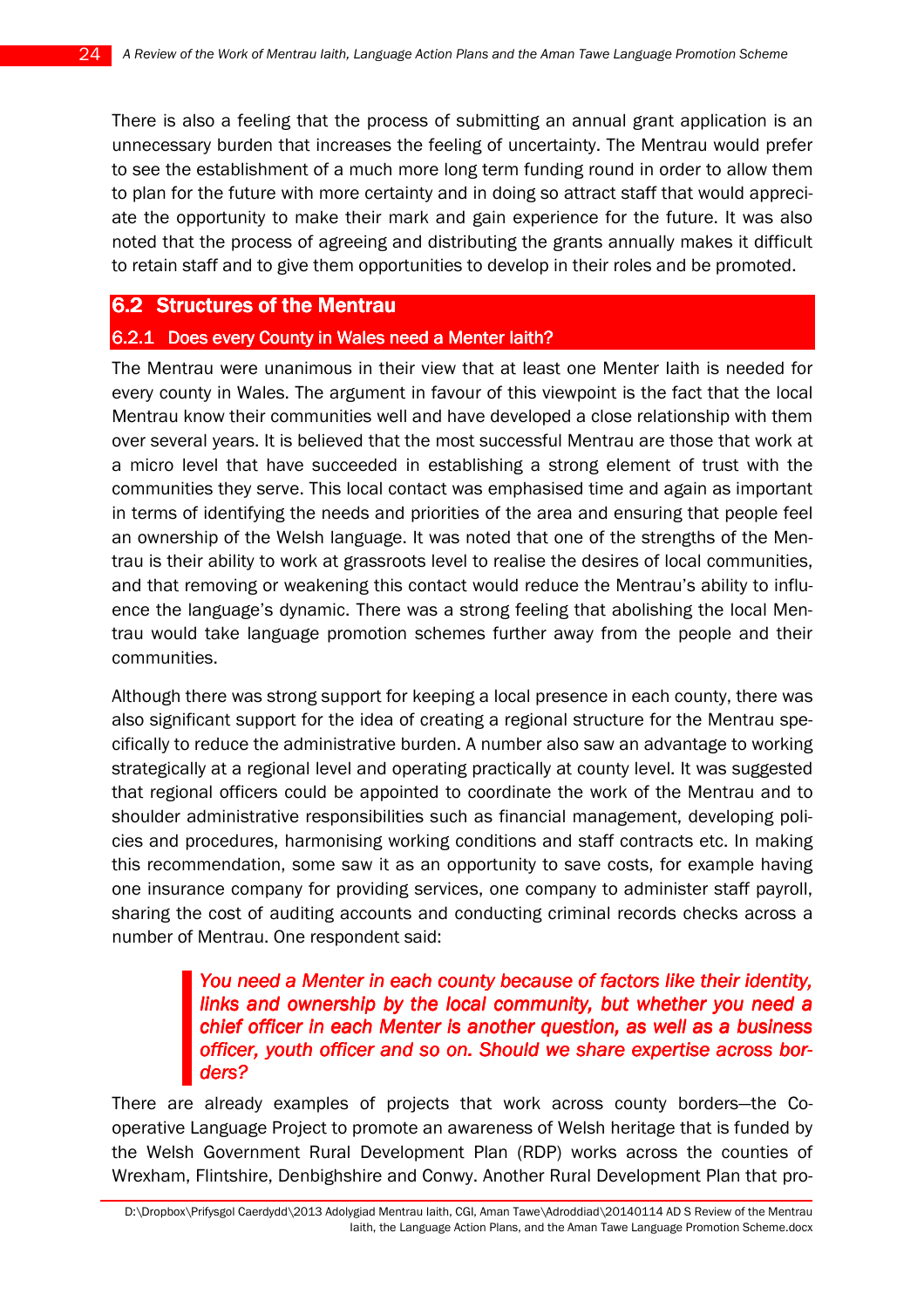vides training in outdoor activities skills, community translation and intensive language courses works across Ynys Môn, Gwynedd, Conwy and Denbigh. It is clear therefore that a precedent exists in terms of regional collaboration, and it is worth noting that this principle is supported by most Mentrau.

If we turn to the organisations' partners, the general view was that—in principle—every part of Wales should have the right to a structure that supports the use of Welsh on a community level. According to some partners, there are strong arguments in favour of keeping the Mentrau Iaith as county-wide entities since the benefit of their identity locally is important. On the other hand, some are uncertain whether Mentrau Iaith are the solution in every area since there is too much difference between them and more consistency is needed in the way they work. It is felt that merging the administration of the Mentrau would benefit some, and merging constitutionally would offer a way forward for others.

The evidence derived from the fieldwork suggests the Mentrau Iaith are pulled in many directions, and sometimes attempt to be everything to everyone in terms of the Welsh language, when they should be a driving force that places the Welsh language in all spheres. There were also some comments that some organisations tend towards empirebuilding, distracting from the appropriate work of regenerating the Welsh language in specific areas.

Some argue that if there are too many local authorities, it then follows that there are too many Mentrau, which are much smaller organisations. It is believed they would struggle to develop effectively if the authorities merged. Some compare them with the situation of smaller schools, there being good exceptions but that generally the quality is felt to be higher in larger units and they are easier to develop.

It is strongly believed that the various models of Mentrau Iaith that exist must be evaluated in order to see which works best. The basic questions include what type of vehicle the Mentrau should be? What results should the Mentrau aim to achieve? They undertake activities, but what difference are they making to the Welsh language? What success are they aiming for?

The basic question is—do they provide value for money? The partners feel that the Mentrau need a clear vision as a corporate unit to match the public funding they are given. Certainly our conclusion as a research team is that consideration should be given to the workload of the Mentrau with questions asked about whether they are trying to do too much.

A number of the partners believe that a national strategy is needed for the Mentrau. The Mentrau should be leading on community work, bringing partners in, joint planning and respecting the specialism of other organisations and bodies. According to one:

> The strategic work should happen on a national level with the main language partners. At present the work of the Mentrau and their main partners lacks an intellectual basis. There is not enough national dis-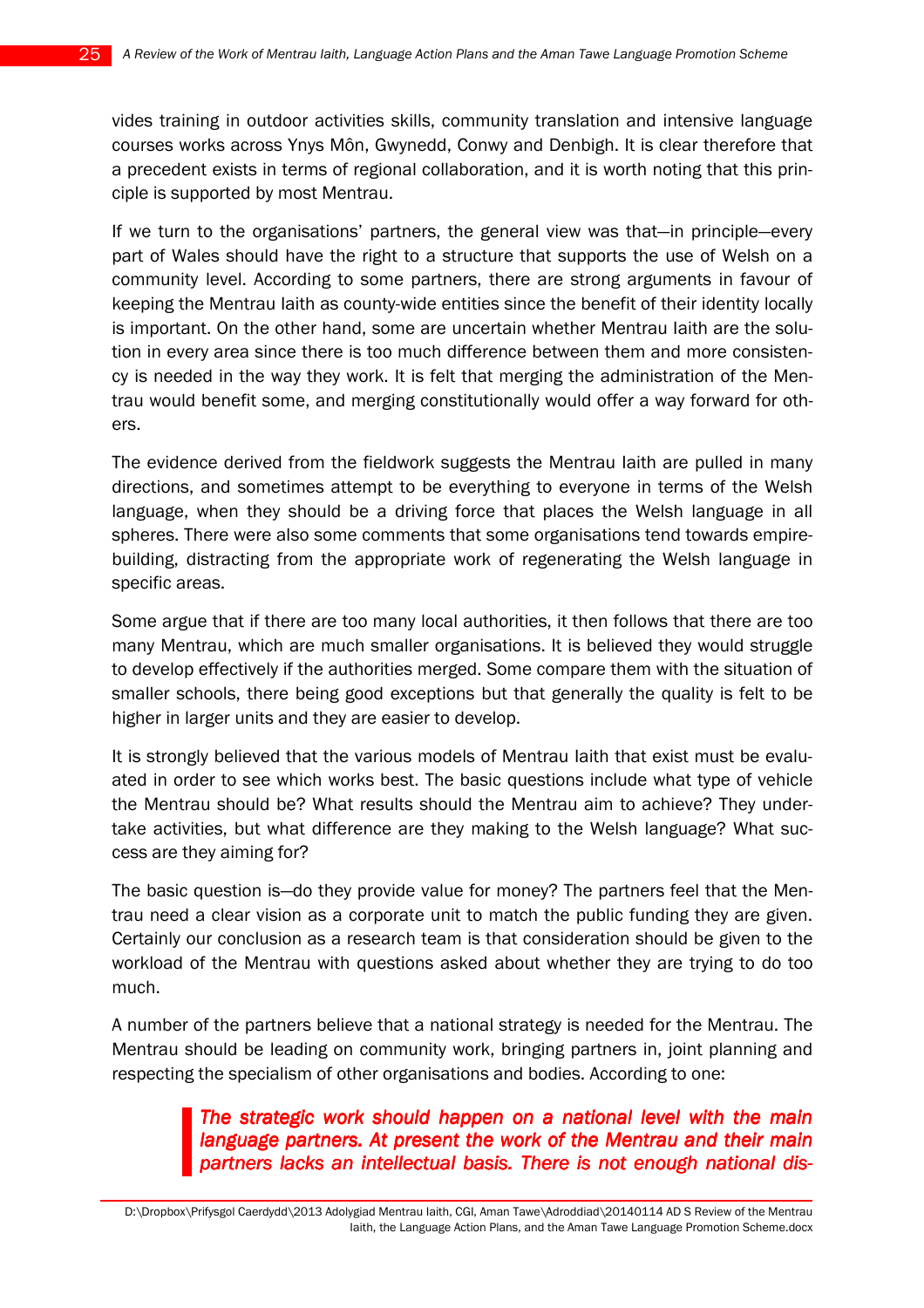## cussion with the Mentrau on the basis of research and identifying good practice. We need to create a national and regional structure to allow the intellectual work to develop and bear fruit.

It is felt that having a regional senior manager or a senior manager covering two or more Mentrau could be a good idea if that meant more funding was spent on activities at grassroots level. It is generally believed that a regional Menter Iaith would be more successful since it would ensure that more effective collaboration would happen at regional and national levels. At the moment, since the core grant is so small, it is felt that too much of the time of chief officers is spent securing grants from other sources in order to develop the Menter or to protect jobs. The low level of funding received means that the Mentrau mostly employ inexperienced officers without expertise in the field of language planning. It is believed that the Mentrau should have officers with more experience of working with senior officials in public bodies and be contracted for at least three years.

According to one respondent, the link between investment, activity and outcome should be emphasised—

## The problem isn't always a lack of investment, sometimes it's a lack of planning. You need structures in place to enable better joint planning. Carrying out activities just to tick a box isn't enough. The national political leadership should influence the county and local strategies.

It was emphasised more than once that this Review should attempt to define the role of the Mentrau more clearly, and by looking at the bigger picture see who does what in terms of the contribution of various organisations. It is believed that professional experts are needed who have specialised in language planning. According to one respondent

> The challenge is to review every organisation, then see where the gaps are and develop a 'masterplan' with 'joined up thinking' to meet the needs of the Welsh language. You need to fund it well, perhaps bringing experts in from other countries to assist with the work. We should be asking whether the current structures are effective enough and whether we should be using more professional experts and local authorities, including someone from the Basque Country or Canada to help with this planning work?

#### 6.2.2 Developing the role of the Mentrau laith

The majority of the partners asked believe that establishing a central organisation for the Mentrau Iaith is important in order to give a national overview of the Welsh language. Having a regional slant only could hinder the work of the Mentrau. Organisations such as CYDAG, RhAG, Mudiad Meithrin and the Urdd have been working regionally but with a national body behind them. Each one has developed a central strategy. A regional and county structure gives practical support to local work. Establishing a national body for the Mentrau is important for many reasons—creating a national and regional strategy, deciding and prioritising action areas, bring in top executive level officials from other organisa-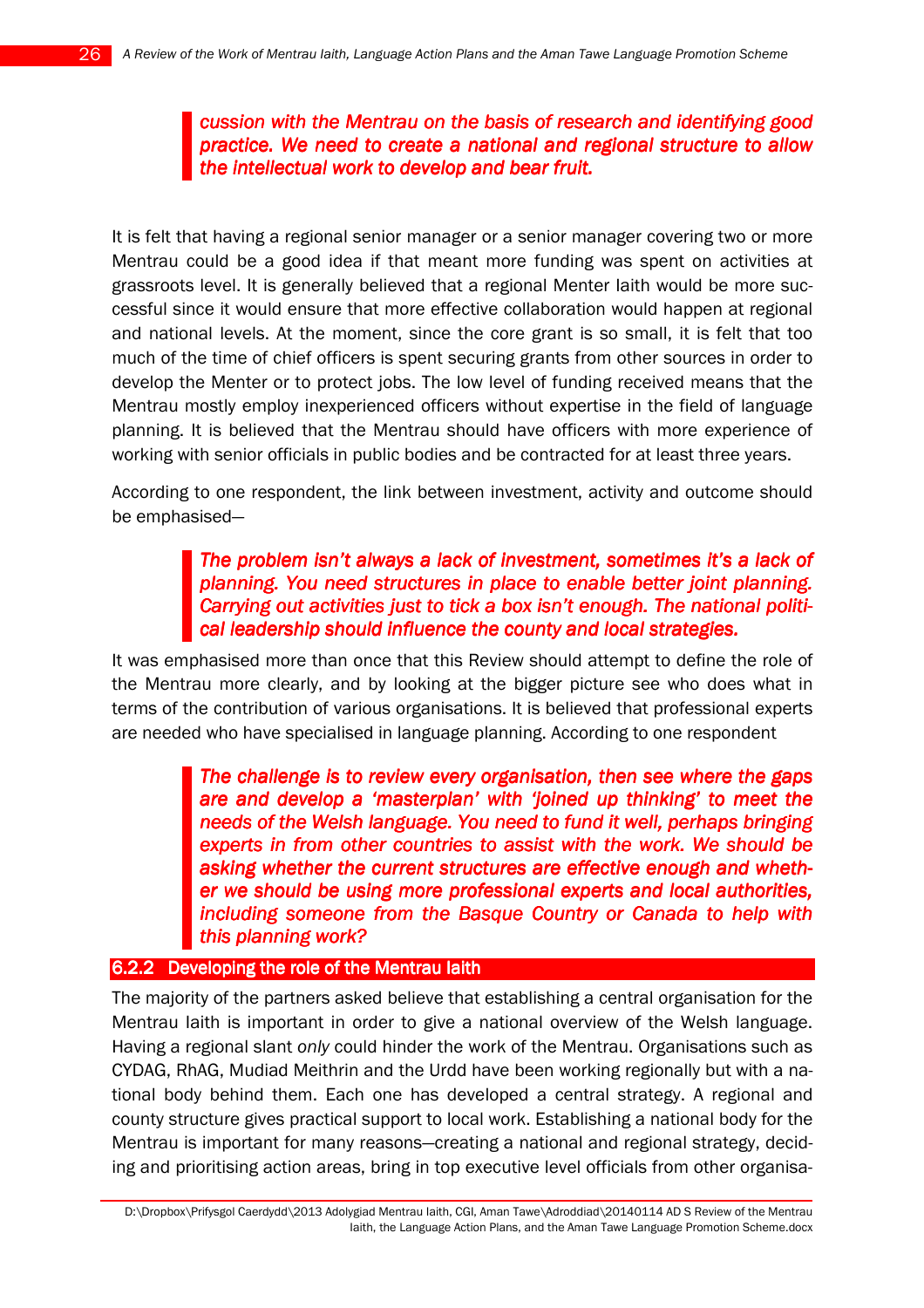tions including chief officers of local authorities in order to plan the way ahead for the Welsh language.

The view was expressed that one voice is needed to speak for the Mentrau. Some believed that each of the chief officers of the Mentrau should be accountable in some way to the chief officer of Mentrau Iaith Cymru. We heard that the Chief Executive of Mentrau Iaith Cymru should have the right to lead and give direction to the work of local Mentrau. According to one respondent, 'There is no point creating a core unless the core leads the local Mentrau should be accountable to the centre or the model will never work. This would mean the local Mentrau would lose some of their independence, but the Welsh language should benefit in the long run.' The respondent believed that Mentrau Iaith Cymru should be developed to be a strong, strategic body, and referred to a quote by a Senator in the United States about the importance of a central presence:

## 'Whom would you phone if you wanted to speak to the European Union?'

There is a consensus among the partners that the Mentrau have an important role, but they feel that more clarity is needed as regards that role. The important questions asked by the partners are—do they give value for money, is too much spent on administration, do officers work enough in the community, are there strategic discussions between the Mentrau and other partners? One concern of workers in the field is protecting the ability of the community to lead, to offer fresh ideas and to respond quickly and flexibly to social changes. In order to harness the latent energy and vitality from the community, care should be taken not to allow the whole language planning system to become 'top-down', whether that 'top' is at Welsh Government level, or at an individual organisation level. The aim is to empower people, not provide on their behalf. It became very clear from the fieldwork that all this needs coordination, and a number of our recommendations address this.

#### 6.2.3 Developing the Role of Mentrau laith Cymru?

There is a unanimous feeling among the Mentrau that recent efforts to strengthen Mentrau Iaith Cymru (MIC) as a central organisation and establish regional structures have been beneficial in terms of creating forums to share good practice and exchange ideas. It is believed that appointing a National Coordinator for Mentrau Iaith Cymru has been a very important development, and it is recognised that there is better communication between the Mentrau and that an appropriate training programme is being organised for staff and volunteers. There was also reference to the value of the mentoring scheme that has been established, in which officers can visit other Mentrau as part of their job development. An annual conference is also arranged for the chief officers and chairs of the Mentrau, and a separate conference for field officers. These conferences are seen as an excellent opportunity to discuss, review, plan and share experiences. This view is summarised by one of the respondents thus—

## It's great to have an opportunity to share ideas and good practice, to share concerns and have strategic discussions with the other Mentrau.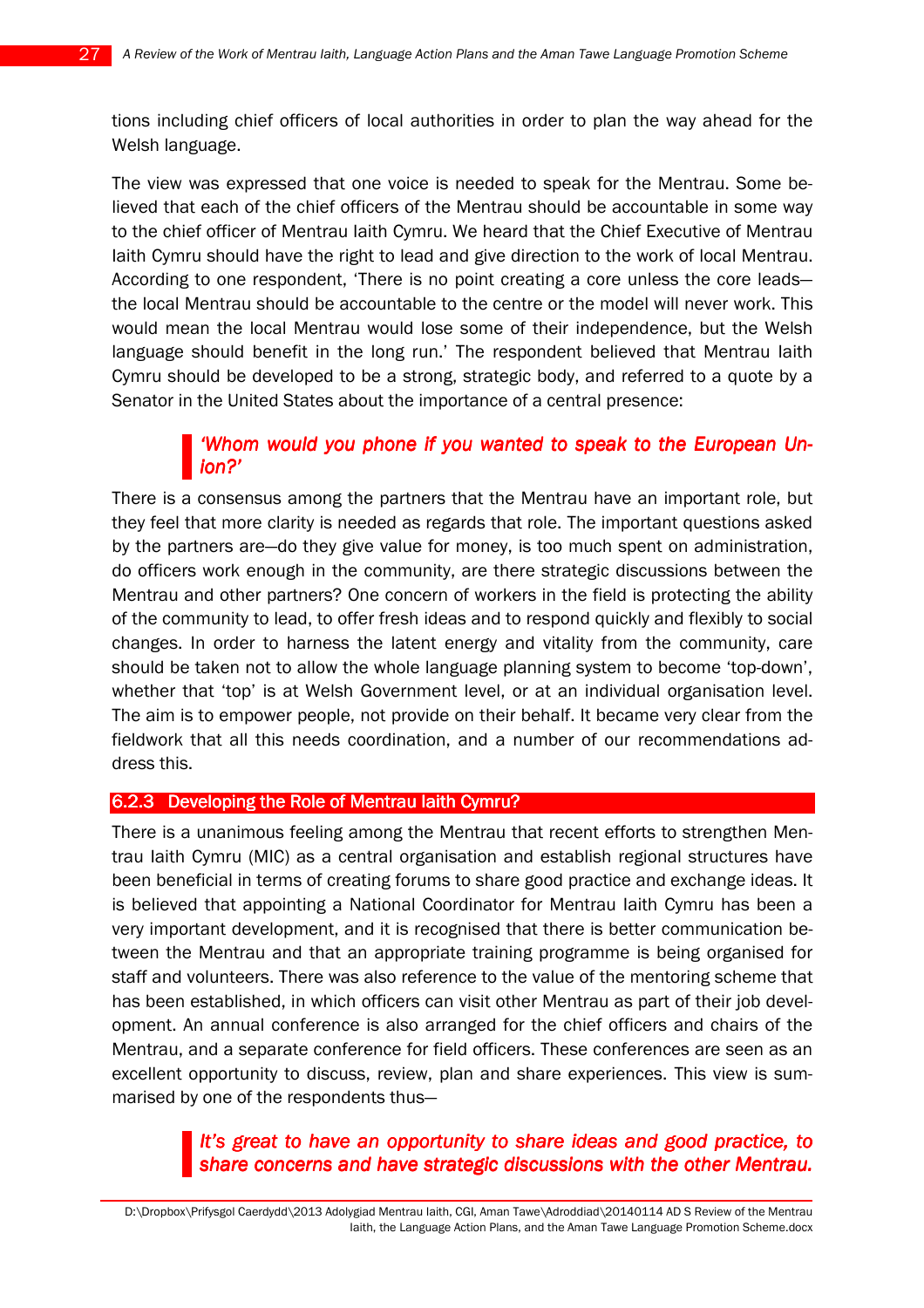It's good for the managers and the field officers to meet with other officers in training courses and in the annual conference. Mentrau laith Cymru has developed well over the last year or two, especially after appointing a National Coordinator. But we need a professional umbrella body to give the Mentrau leadership and support and to campaign nationally for the Welsh language.

The view of one respondent is:

Mentrau Iaith Cymru's role has developed well over the last few years, which has led to more support for the Mentrau. Appointing central officers has been crucial. The Mentrau have become more empowered over the years and we're learning much better from each other's experiences.

However, not everyone saw the strengthening of Mentrau Iaith Cymru as the solution to the status of the Mentrau. According to one respondent, reaching a consensus among the Mentrau is difficult because they are so different (a list of Mentrau and their various constitutional statuses is available in section 9.6)— 'The central structure has strengthened but Mentrau Iaith Cymru does not operate at a strategically high enough level. It can't be an intelligent spokesperson. We need a National President that is independent of the individual Mentrau with a strong voice to influence high level policy effectively and target Welsh Government Ministers, the WLGA and so on'. The respondent also had a word of warning about the dangers of being everything for everyone— 'At the moment, Mentrau Iaith Cymru has to deal with too many little things. Some Mentrau have more influence over Mentrau Iaith Cymru than others, and this can create resentment. Sometimes personal interests stand in the way of the Mentrau". Another respondent is of the view that:

## the voice of the Mentrau can be heard more clearly now in the corridors of power, but Mentrau laith Cymru need to be even more active in lobbying.

There was also general support for the regional structures. They are seen as important forums for discussing ideas and sharing experiences, and ensuring consistency in terms of training needs, legal issues, policy sharing, employment agreements, job descriptions and human resources matters. One Menter believes that 'the sharing of good practice is better now since every Menter bought into the principle of Mentrau Iaith Cymru, especially after the Welsh Language Board disappeared. It was all a waste of time before, but now there's a better response. However, there is a danger that the regional structure is becoming less important since the big discussions are happening at national level'.

There is a general feeling that Mentrau Iaith Cymru needs a great deal of strengthening, and that it needs a significant increase in resources to support the Mentrau's work at a regional and national level.

In the view of most Mentrau, the status and management structure of Mentrau Iaith Cymru should be strengthened and a Chief Executive appointed, as well as full-time re-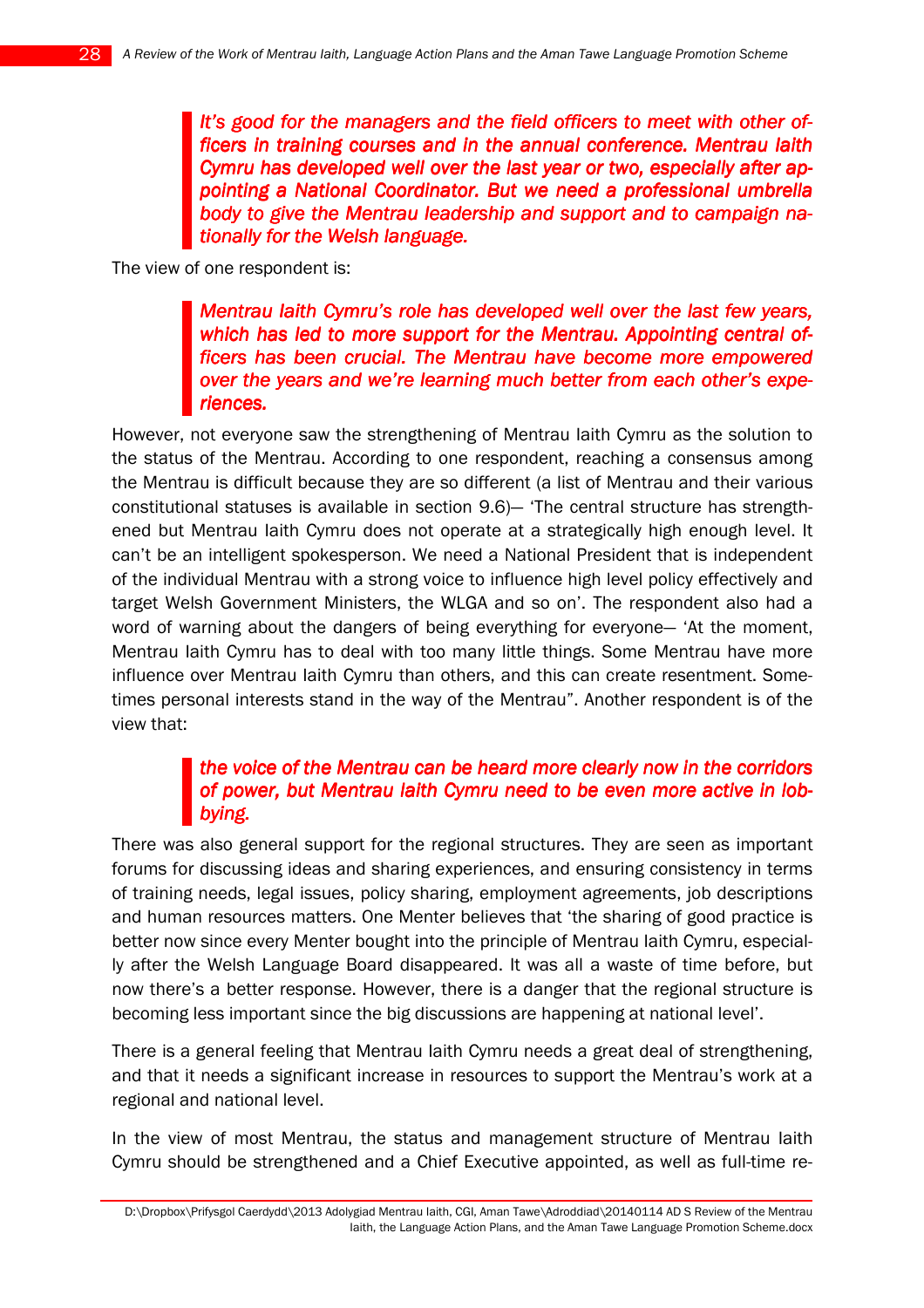gional officers and central policy and administrative officers. The general feeling is that a professional structure like the Urdd or Mudiad Meithrin should be established, so that it can operate on many levels—from the national and regional to the local.

In general, the Mentrau recognise a desperate need for a central body to work with the Welsh Ministers and national organisations, respond to public policy, provide support, information and advice to the local Mentrau, prepare a training programme for staff and volunteers, harmonise working conditions and staff salaries, share policies and procedures, share expertise on human resources matters, give advice on finance matters, make funding applications at national and regional levels, share good practice among the Mentrau, monitor and harmonise work, extend the mentoring scheme, share resources and be a central contact point for the Government, the Welsh Local Government Association and the main language organisations. Some believe that establishing such a national structure could offer better accountability and maturity in terms of strategic thinking and provide support at times of crisis. It was suggested that central officers could be appointed who have expertise and experience of promoting the Welsh language in a variety of areas, such as education, childcare, community development, the economy, housing and planning, etc.

According to most of those questioned, it is anticipated that most of the officers who would realise this vision at a regional level could also provide much of the support, information and advice that would be available centrally, but do so more intensively at a local level. These officers would also be able to lobby local authorities and work closely with the regional officers of the main language organisations, such as the Urdd, Mudiad Meithrin, TWF project and Merched y Wawr. They would also be able to coordinate the work of the Mentrau, coordinate training, develop links and pursue regional funding. Nearly everyone believed that the local and county Mentrau would be stronger if there was a strong central body to coordinate and support them, especially those Mentrau who have not yet reached their full potential. It is anticipated that communication would be two-way process, in that the Mentrau would feed information to the centre, and Mentrau Iaith Cymru would cascade information downwards.

However, a number of respondents did emphasise that the priority should be in supporting and empowering the local Mentrau, and the development of Mentrau Iaith Cymru should not be to the detriment of that priority. Emphasis was placed on the importance of preserving and strengthening the local identities of the Mentrau with the addition of establishing a process of accountability to Mentrau Iaith Cymru. Some suggested that the local Mentrau should be funded through service level agreements to ensure accountability and the establishment of strong monitoring and evaluating processes, and recognise Mentrau Iaith Cymru as a body to represent the Mentrau across Wales. Others, however, were cautious about giving too much power to the centre, believing it could weaken the autonomy of the local Mentrau and add another layer of costly bureaucracy.

Another argument heard in favour of the above model was that creating a professional body in the community language planning field would give the field credibility and enable the Mentrau to develop expertise at county and regional levels. A large number of Men-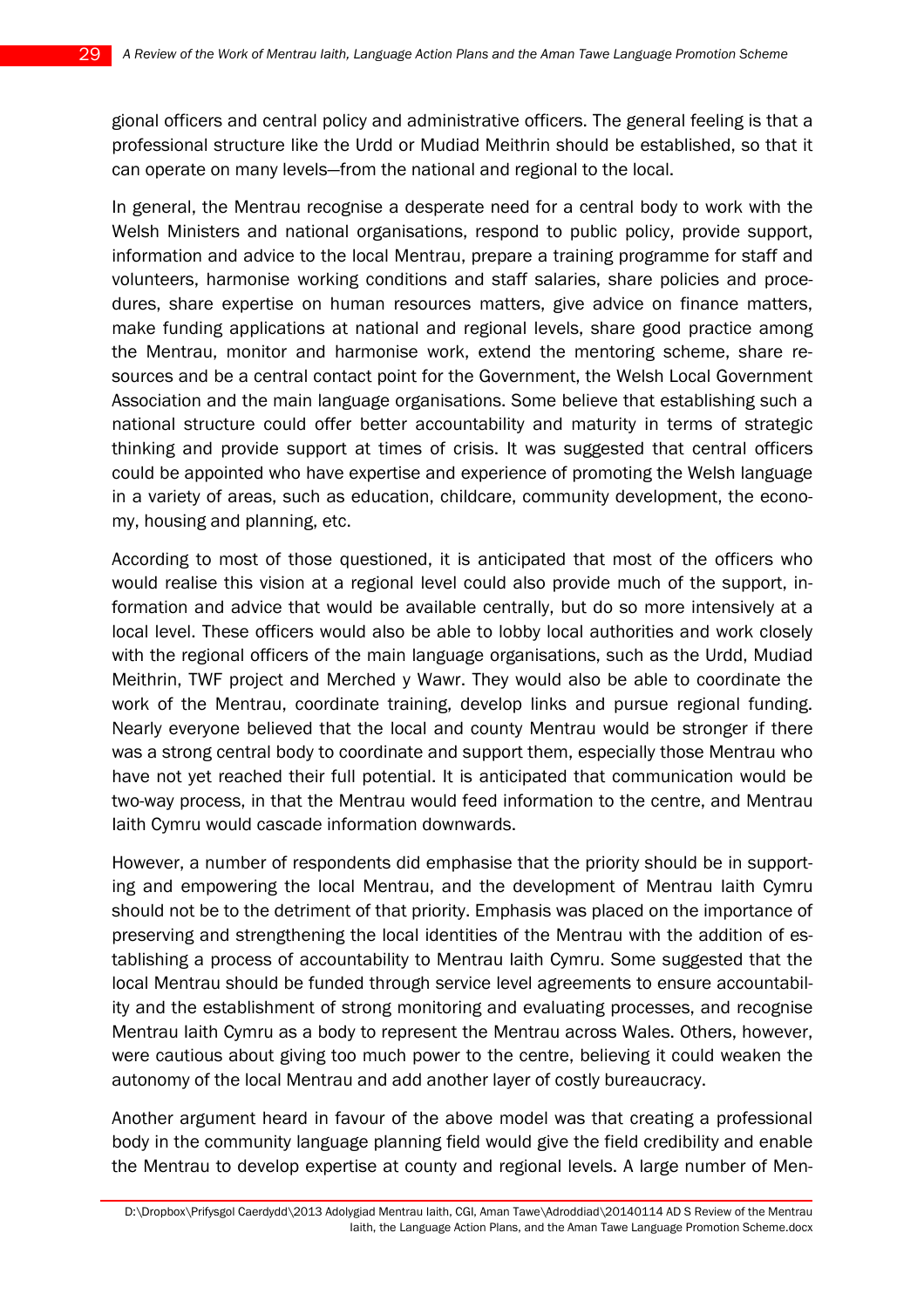trau referred to a substantial gap that was left when the Welsh Language Board was abolished and to the need for a body at arm's length from government to be responsible for language planning at grassroots level. Others referred to the fact that career development is not possible in the current structures, and that creating a national body would enable this to happen. The hope in future, by improving salaries and working conditions, is that staff turnover will decrease as young people in particular will see a possible career in language planning.

According to one respondent—

The time has come for an umbrella organisation to act at a national and regional level. We need to strengthen the Mentrau's voice within the corridors of power in central government and local government. The Mentrau need a strong national voice to respond to strategic and political developments. Mentrau Iaith Cymru needs better branding, and the stronger Mentrau laith Cymru is, the stronger the Mentrau will be. Mentrau laith Cymru should be leading in terms of setting approaches and standards for the Mentrau and supporting every aspect of language planning, management and legal matters, and administrative arrangements.

#### 6.2.4 Are the Mentrau doing work that others should be doing?

The general view, undoubtedly, is that the Mentrau are doing work that local authorities should be doing, and at times other organisations also such as the Urdd and the TWF project. The Mentrau argue that they are having to plug gaps in the absence of Welsh medium provision, especially by local authorities, which is a reasonable view.

At present, the Mentrau provide activities for young people, health and care training, play schemes, childcare, community education classes, leisure activities, language awareness courses, and support for families. The question raised here is whether this should be one of the main functions of a Menter? There are several examples of a service level agreement with a Menter in order to provide services on behalf of a County Council. Other Mentrau offer provision without the Council's support in order to fill a void in Welsh medium services. We realise that we are repeating some of the themes mentioned above, but it is worth emphasising the fact that most Mentrau feel that authorities are not serious about meeting their statutory duties to the Welsh language. Some feel that local authorities are using the Mentrau to tick boxes in terms of fulfilling their commitments in Welsh Language Schemes. It is believed that many authorities are forced to delegate core services to the Mentrau since they do not have the ability themselves to offer them. According to one respondent—

> At the moment, local authorities don't have the capacity, the understanding or the vision, and the staff are mostly clueless in terms of the needs of Welsh speakers.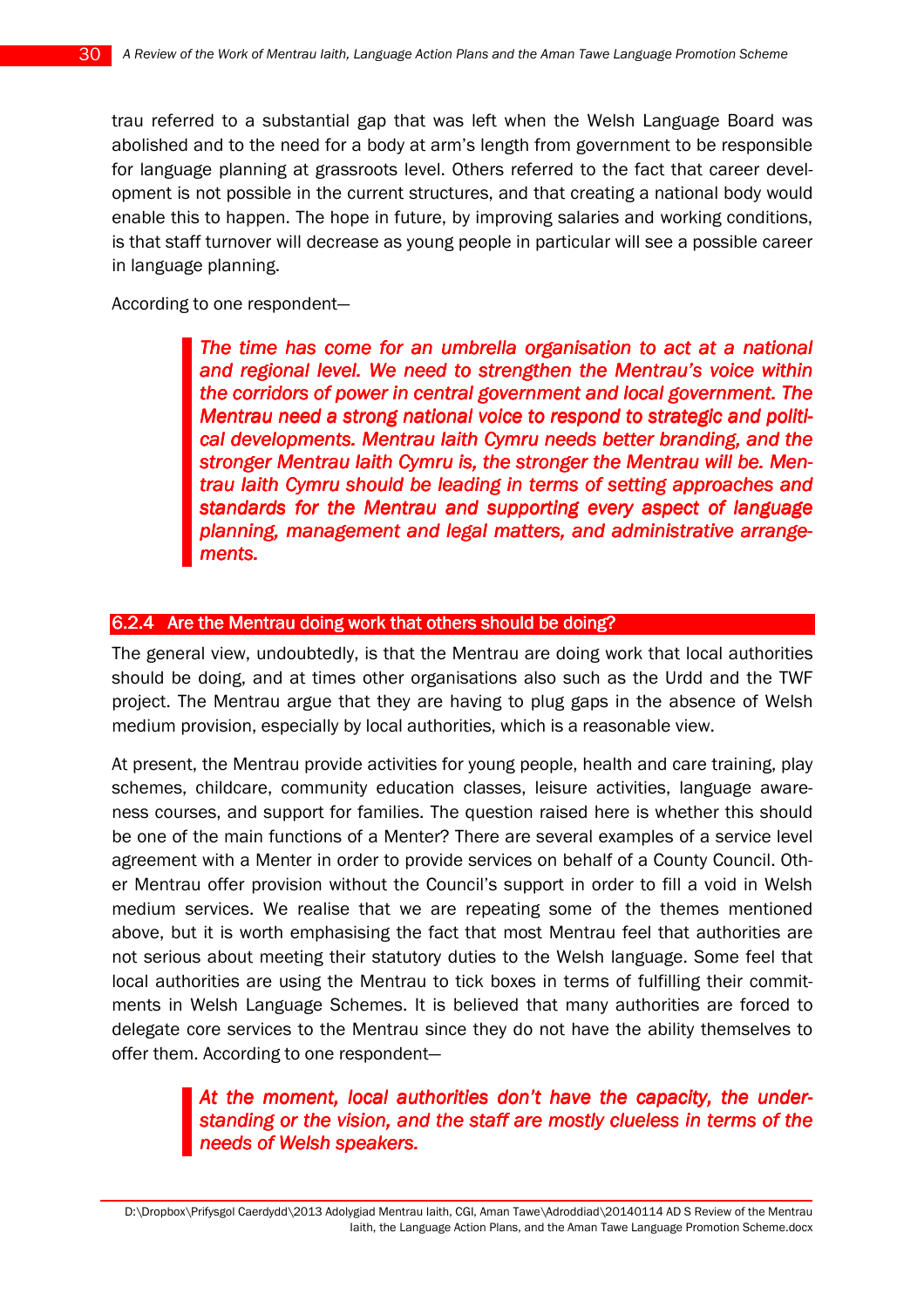Some Mentrau see the benefit of having service level agreements with local authorities, since they allow them to have a seat around the table and influence them on strategic matters. In some cases, the Mentrau are used in a consultant capacity. The Mentrau believe that the proposed Welsh language standards should force local authorities to mainstream the Welsh language in a much more obvious way, and compel them to recruit bilingual staff to deal with their statutory duties. Many Mentrau believe that this would then release them to work in areas that do not receive such attention at present.

However, having considered all the results of the fieldwork, we have not necessarily been convinced that the organisations should be major 'Welsh language' providers to local authorities. We are concerned that the organisations are being pulled in so many operational directions that the situation becomes unmanageable. The important thing is that appropriate work is done to promote the Welsh language at grassroots level—rather than who exactly does that work.

Some of the Mentrau felt they were being forced to offer provision for young people due to the Urdd's lack of capacity in some areas and its tendency to focus on working with schools rather than creating community activity. The same situation arises with schemes to encourage language transmission in the home in areas where the TWF project has no field officers. The same attitude exists regarding organisations that lead the third sector, since the Mentrau must often support Welsh language organisations and societies in the absence of central support.

However, there was a warning that the desire of some Mentrau to be seen to be influencing every activity and scheme locally can undermine the confidence and efforts of volunteers. Reference was made specifically to a Menter Iaith running a papur bro. According to one respondent— 'This is the worst thing a Menter Iaith could be doing; taking over something that has been run as a voluntary project for years undermines people's efforts and prevents them from developing important skills. The Mentrau should be empowering people, not doing their work for them'. This raises a more significant point, outside the remit of the organisations, which is: are the organisations expected to keep an overview over every element that involves the Welsh language in the community—or do we hold excessive expectations about the Mentrau Iaith and their capacity to meet this duty? The respondent understands exactly one of the main original reasons for establishing the Mentrau, i.e. to intervene efficiently to empower others in the community to work and to act, rather than duplicate or replace other activities.

## **6.3 Working in Partnership**

#### 6.3.1 Sharing Good Practice between Organisations

A number of the organisations meet with the main partners on a quarterly basis to share information and opportunities to collaborate and transfer good practice.

Most of them benefit from working in collaboration with others e.g. through service level agreements, to improve their administrative systems, share financial, management and tendering processes, policies, staff handbook, financial delegation scheme etc.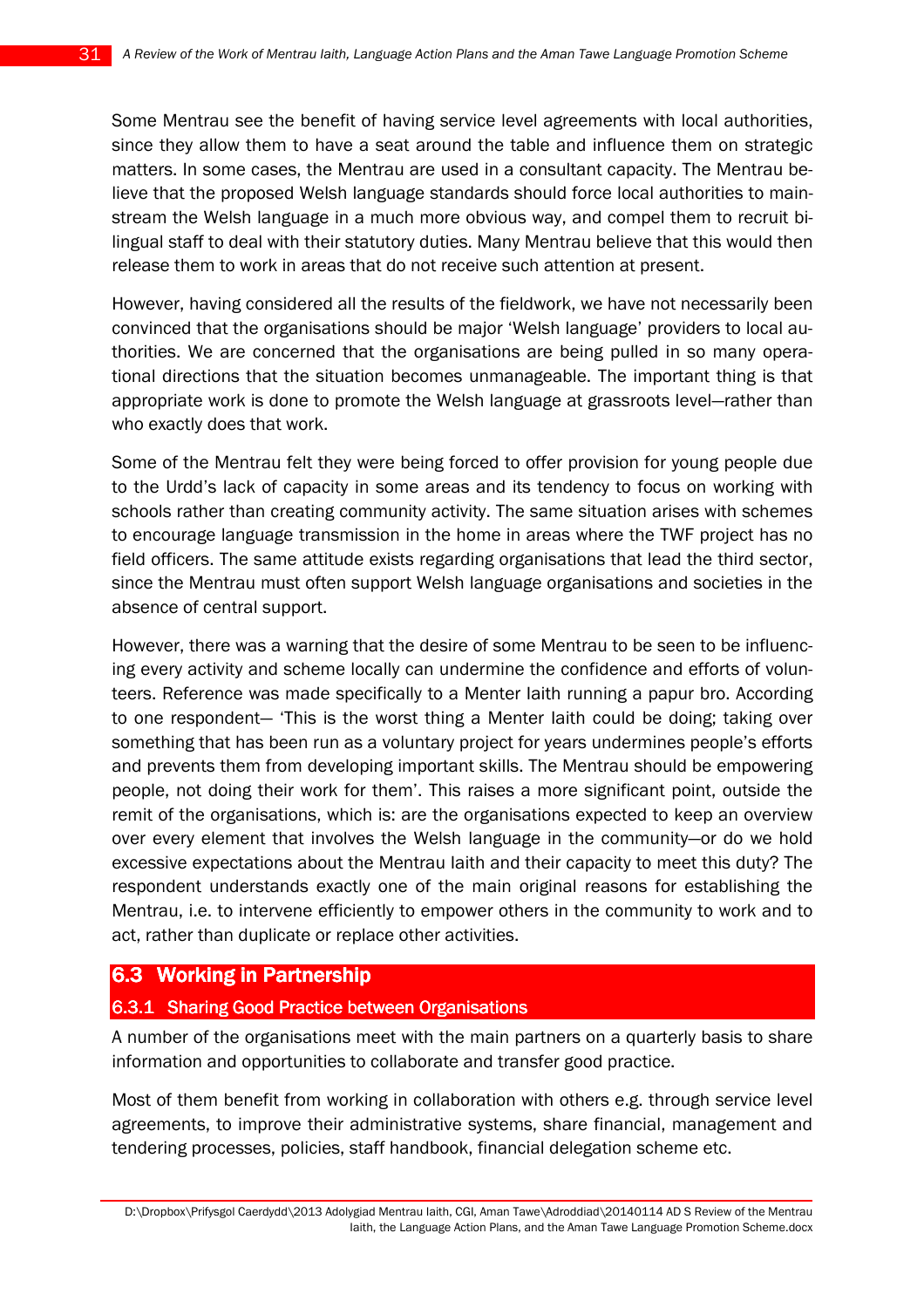In some organisations, sharing a database enabled them to work effectively across borders or in more than one sector. Indeed, the use of information technology is a feature in every organisation. Examples were given of computer systems being used to inform activities/events, and of using GIS (a computer mapping system) in places to identify the strengths and weaknesses of services, especially in entertainment and leisure.

Good practice is discussed and shared during Mentrau Iaith Cymru training sessions and officer and chief officer conferences. The discussions are mostly open, constructive and very beneficial, according to the organisations. The opportunities are very valuable, therefore, but the responses did not provide much evidence about ways of measuring to what extent the individual organisations had taken advantage of the opportunities and good practice.

The smaller organisations naturally reported that they were grateful for the continued support from Mentrau Iaith Cymru and organisations close by. This is crucial for their efforts applying for funding and tendering for new work. It is also reported regularly that the organisations benefit from learning good practice created by the children and young people partnerships/single plans of local authorities and other bodies and partners.

Finally, many organisations noted using others' experiences of receiving funding in the Families First Programme, attending meetings for statutory and voluntary bodies in the field of children and young people and learning about the details and implications of the organisation's handbook.

#### 6.3.2 Partnerships between the Mentrau

In general, the Mentrau provide good support for each other and meet regularly at a regional level. There are three regions in all: the north, the south-west and the south-east. Usually the regions meet on a quarterly basis to share good practice, experiences, ideas, materials and resources. In some cases, regional sub-committees have been established, primarily for field officers, in areas such as childcare, families and youth work. There are very good examples of joint training being provided at regional level.

There are also examples of effective collaboration on specific projects, mainly the Mentrau in the north through the Rural Development Plan. The joint planning between the Mentrau has led to a number of exciting projects that have had an influence across wide areas. In other parts of the country, however, there is a feeling that not enough crossborder work is happening at present. There are few examples of Mentrau in south or mid Wales collaborating on specific projects. As one respondent said— 'There is no tradition of collaborating on specific projects—the tendency is that Mentrau keep to their own areas, although they are supportive of each other'. In general the level of collaboration between the Mentrau and the other main language organisations is good, but they undertake little strategic planning together. In some counties, the Mentrau, the Urdd and the local authorities co-fund a youth worker, which forces these partners to plan a work programme jointly and to monitor progress and evaluate success. This is a good example of strategic collaboration that makes the best use of resources and public funding. On the other hand, the alleged lack of collaboration between the Urdd and the Mentrau in some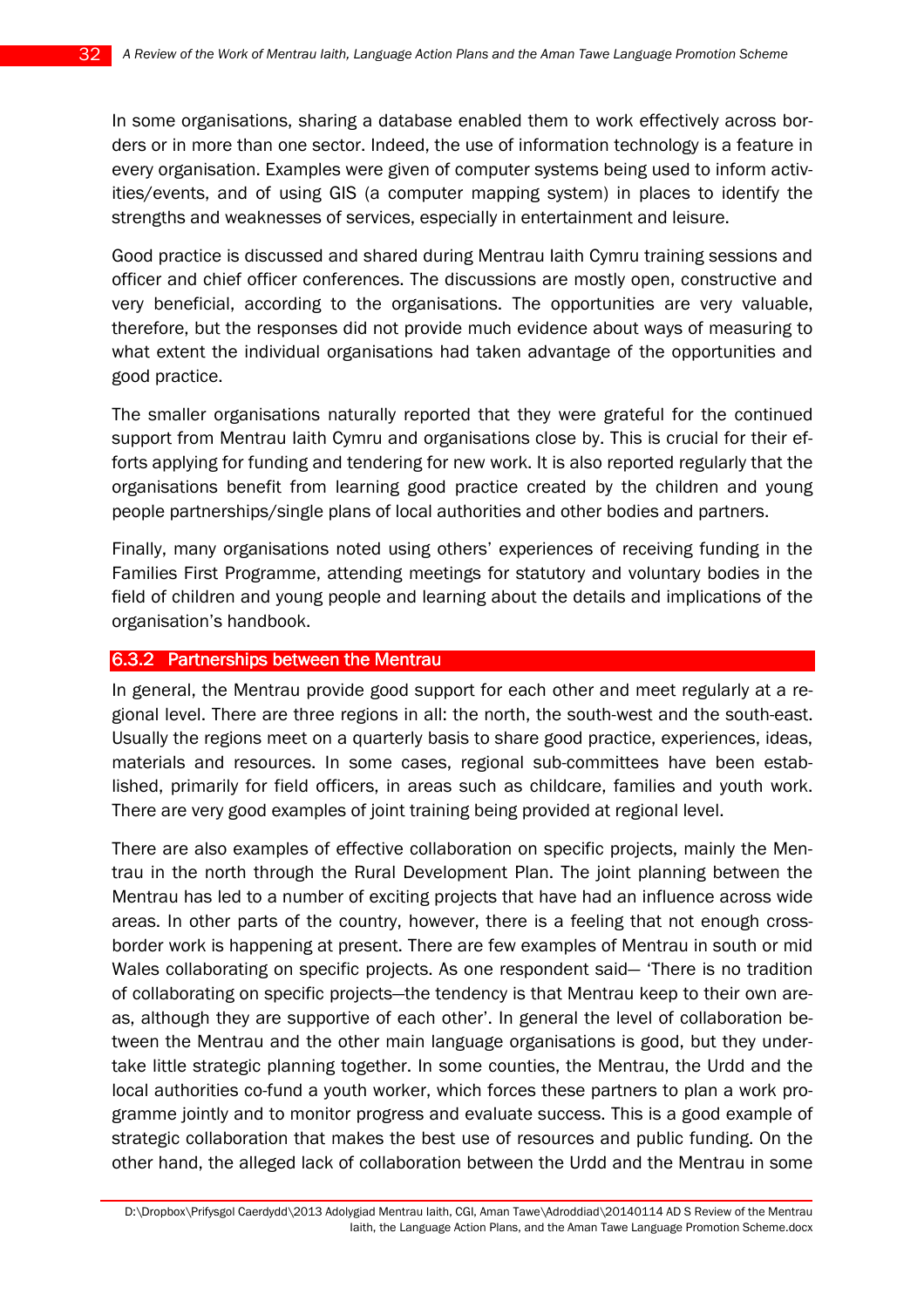areas means unnecessary competition and duplication of work. Certainly there is a desire among the Mentrau to work closer together and to form a strategic partnership, but some also saw a danger, as expressed by one respondent— 'By collaborating, there is a risk that the Mentrau and the Urdd are reporting on double targets. There is a sensible argument for sharing the responsibilities more clearly between the main language organisations—everybody could be helping each other instead of competing which is occasionally the case at present, but one organisation would need to lead in a strategic way. Perhaps the Mentrau could then plug gaps after they've been identified by the partnership. There's a lack of consistency and a confusion about who's doing what at the moment. It would be good to have one coordinating officer across all the partners'.

Although there are good examples in some areas of practical collaboration between the Mentrau and TWF, Young Farmers' Clubs, Mudiad Meithrin and the Welsh for Adults Centres, they are too few and far between to be able to say that the level of collaboration is strategic, deep-rooted and widespread enough to make a real difference to the Welsh language. The examples of effective joint working with local authorities are also rare, even though they have the potential to transform the situation and to mainstream the Welsh language across all the policy areas they manage. Although there are examples of service level agreements and funding being given to support small community projects and examples of the Mentrau contributing to county partnerships, there is little evidence of the Mentrau succeeding or even attempting to influence public policy through statutory bodies. They need to address this.

Although the picture is mixed in terms of collaborating with other organisations, the relationship between the Mentrau and the Language Action Plans are clearer—there is sometimes tension and confusion between them. It should be remembered, that only 5 areas have operational Language Action Plans at present, so this element should not be overemphasised and taken to characterise language planning efforts across Wales. However, the concern is expressed in a number of ways, for example:

## Creating two bodies in one area creates tensions, it duplicates work and causes confusion locally. There's a feeling that  $[Area X]$  is a no-go area for the Menter!

The existence of the Language Action Plans also creates problems in terms of reporting on targets, as one respondent noted— 'The targets for Language Action Plans and the Menter are too similar, which causes confusion about the nature of collaboration. This means that the Language Action Plan becomes territorial in case the Menter steals its targets!' Rightly or wrongly, the Mentrau feel they are being excluded from Language Action Plan areas and that a lack of collaboration leads to confusion for local people.

#### 6.3.3 Partnerships and External Contacts

In this section, we address those partnerships between the organisations and language organisations that are not Mentrau Iaith or Language Action Plans. We will also look at partnerships beyond the field of language that could benefit the language if pursued.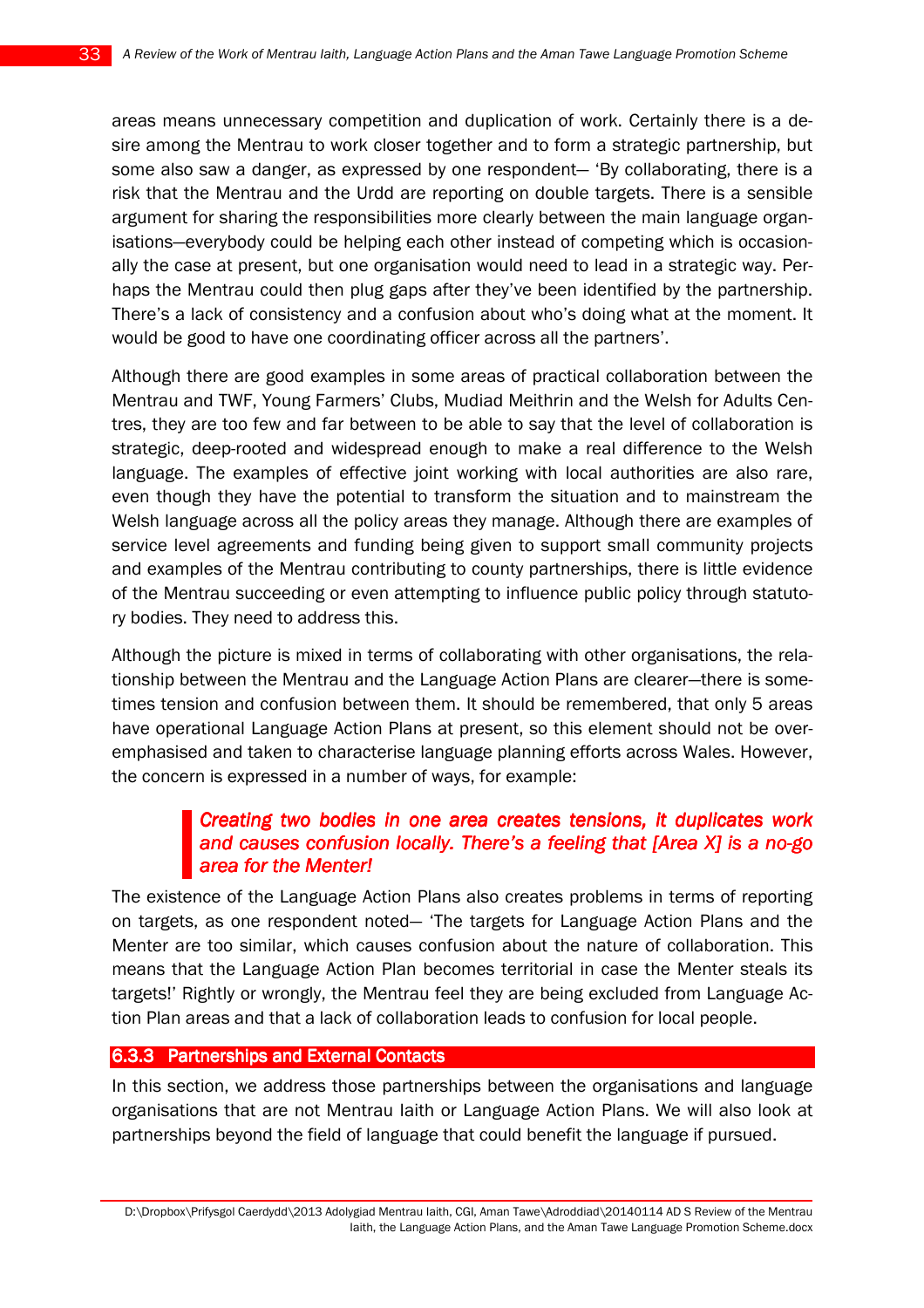To start we look at one structure that operates at micro level in several areas in Wales, i.e. Communities First. The programme's main work is to fight poverty and its effects. The scheme was established in 2000, and by 2012, there were 50 Communities First partnerships. After September 2012, a review was held and there are now 52 clusters across Wales, serving much wider areas than the original Communities First partnerships. These areas are defined based on the Welsh Index of Multiple Deprivation which includes many areas where the Welsh language is strong. The total funding given to all clusters is £75 million<sup>7</sup> (March 2013-March 2015). The clusters focus on three elements:

- Healthier communities
- Learning communities

 $\overline{a}$ 

• Prosperous communities

The programme has an urban focus, and so includes a number of the areas with the highest percentages of Welsh speakers. Nevertheless, it is not clear that the language is a key factor in the planning processes or the activity of Communities First. On several other matters it appears that the scheme is fully mainstreamed into many aspects of Welsh Government policy activity, but not language policy. The programme uses a system of anti-poverty 'champions' across Wales. The programme does not have a direct interface with the Mentrau Iaith. There is a great potential in the two-way learning that could happen as a result of strengthening this relationship, especially in terms of officer training.

#### 6.3.4 Are the Mentrau duplicating the work of others?

There are some examples of good collaboration between the Mentrau and other partners, especially in the north, with Rural Development Plan funding being used to promote projects such as intensive sessions for Welsh learners, providing community translation, providing outdoor activities and projects to assimilate incomers. The initiative has enabled the Mentrau to plan jointly and to identify priorities that target some specific matters.

In general, however, a number of partners feel there is currently too much duplication of work, and that this can at times undermine the relationship between the Mentrau and other language organisations. It is generally felt that the Mentrau should have a work programme that keeps away from some specific matters in order to focus on sectors which currently lack Welsh language services or expertise. According to one respondent— 'The best Mentrau do well in terms of supporting and collaborating. Some identify the boundaries in terms of the responsibilities of the various organisations, but others sometimes cross those boundaries'. The respondent believed that the Welsh Government should shoulder the main responsibility for ensuring that clear boundaries are agreed with every language organisation in terms of action areas, in order to encourage more collaboration and make the best use of public funding— 'There have to be clear bounda-

<sup>7</sup> Source: Personal communication from Communities First department, Welsh Government.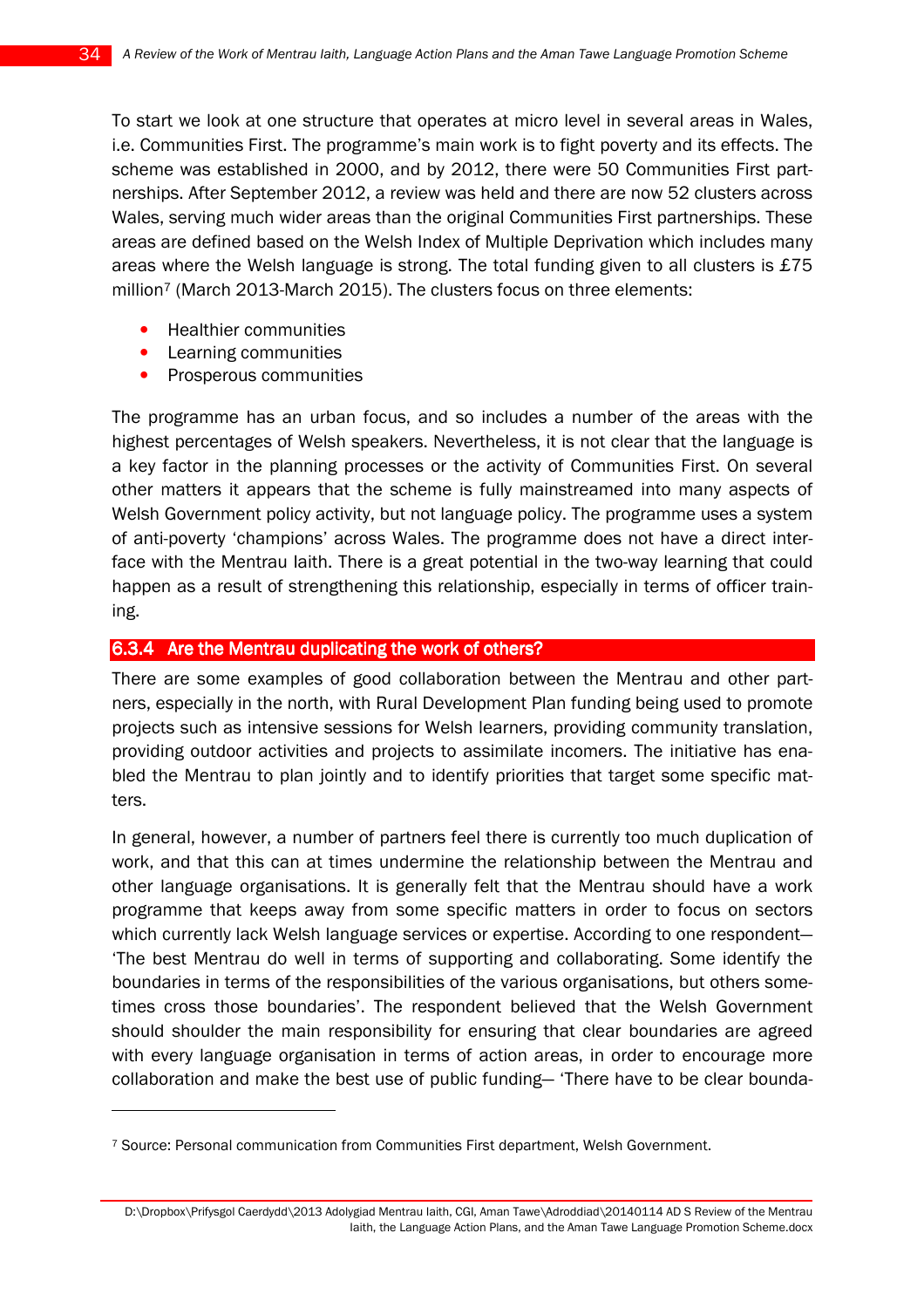ries for the work of each Menter and organisation working in language planning, and an understanding of the boundaries of everyone's responsibilities, and everyone has to keep to them. We need better collaboration and sharing of information—this should be a responsibility of the Welsh Government, local authorities or external agencies who could act as coordinating bodies'. The same respondent suggested that developing such a scheme would facilitate the process of evaluating the Mentrau Iaith— 'We need to have agreement on some things the Mentrau should do, their core work—and their performance should be assessed on this basis'.

The desire to have a better understanding between the various partners is supported by other managers. One respondent noted:

> There should be no doubt about the boundaries between the remits of various language organisations. I feel strongly that every language organisation should have a clear definition of their role. Perhaps the Urdd should lead on all activity involving children and young people, TWF with families, the Welsh for Adults Centres for adults and learners [...] The Mentrau could support according to the demand, and this would release them to do more work with local authorities and other public bodies, bilingualising businesses and third sector organisations, assimilating incomers and providing language awareness sessions in the community. We need to understand who's responsible for what.

The respondent felt that a great deal of funds and energy are wasted due to a lack of strategic planning, and queried whether the work of the language organisations should be coordinated by local authorities.

## 'At present, the financial support to language organisations is inefficient since we are all on top of each other without enough planning and working strategically. Should the leadership and management come from the County Concils?

Another respondent felt that much of the duplication of work is due to a lack of communication and financial motivation— 'We need to ensure there's more strategic planning and collaboration—someone from the County Council should coordinate this. The Mentrau should have a supporting role. The Mentrau are good at going after funding, but they don't plan enough ahead with other partners'.

On the basis of the field work, we believe, as important as the strategic element is, that there is a danger in basing a strategy on nothing more than plugging gaps. Gaps exist not only due to a lack of capacity as a result of financial constraints, but sometimes due to a lack of vision or willingness to dream another reality. A different solution is needed for every area. The Welsh language must become a part of the basic structures of every local authority. This is the thrust of the next section.

#### 6.3.5 Mentrau laith, Local Authorities and other bodies: strategic collaboration?

In general, the language organisations questioned do not believe there is enough collaboration and joint planning between the Mentrau Iaith and the local authorities and other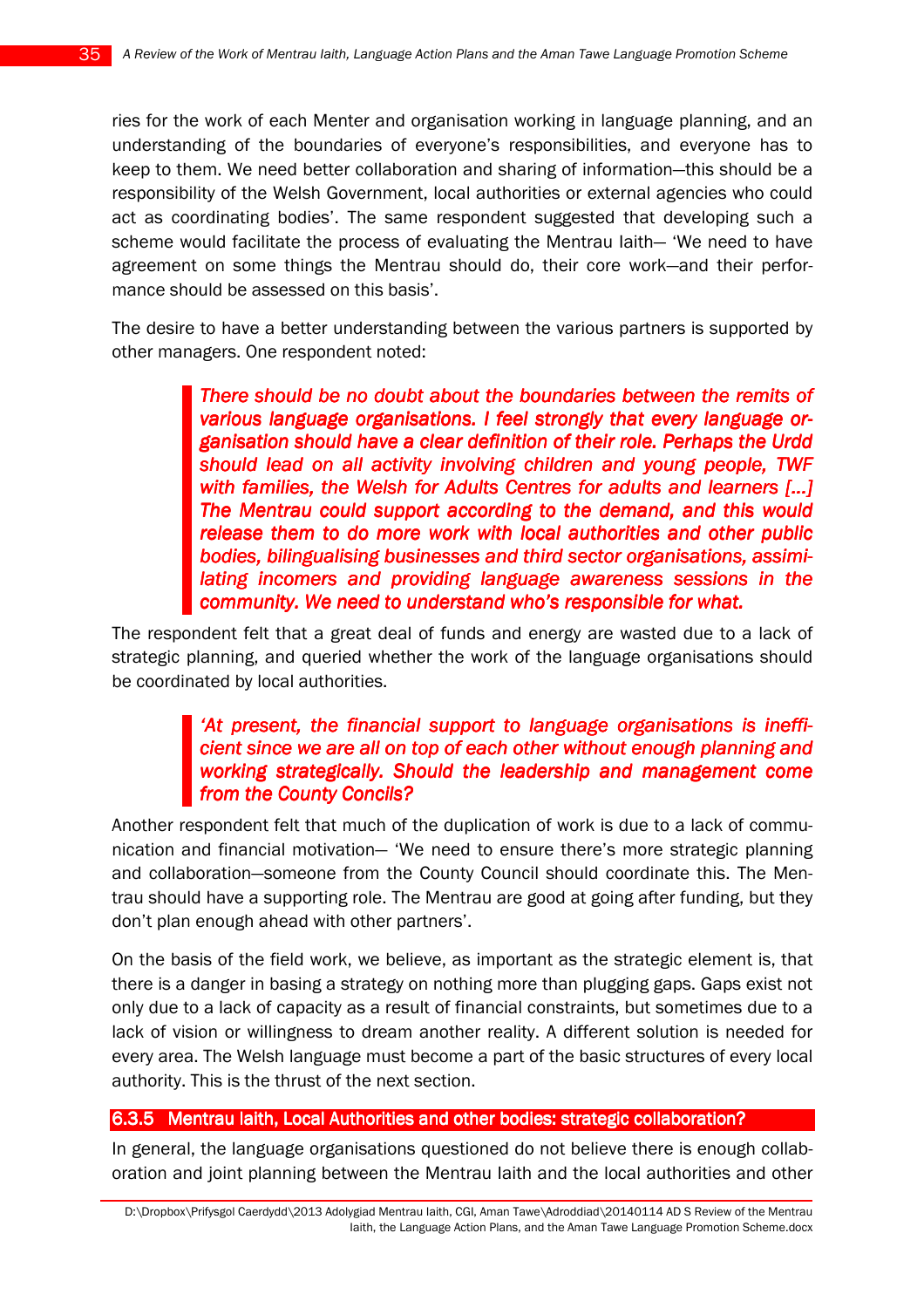statutory bodies. With local authorities facing severe cuts over the next few years and having to prioritise their expenditure, many believed the time has come for strategic discussions on the language's future with a number of key partners in areas as varied as education, housing and planning, health, social services, the third sector, the economy etc. Since there is a consensus among language experts about the importance of strengthening the social and economic infrastructure as a basis for the language's revival, it is necessary to look at the wider picture in terms of who could best contribute to the regeneration process, rather than looking only at the Mentrau's role, who constitute only one part of the jigsaw.

There is a general feeling that the majority of local authorities do not have a strategic direction with regard to the language, and that most see the Mentrau as an opportunity to transfer responsibility for the language to someone else—because they lack interest, capacity or commitment. It is felt that too many authorities see the Mentrau as an excuse to do nothing for the Welsh language themselves, and very often they provide funding to the Mentrau with this in mind. The Mentrau's role is still unclear to some. It must be asked therefore whether there is any agreement between local authorities and the Mentrau on roles and responsibilities? It does not appear that local authorities have been proactive enough in their relationship with the Mentrau.

Based on the Review's evidence, there is no clear agreement on the relationship of the Mentrau and the local authorities and whether the Mentrau should come under their control or not. One respondent expressed the view that Mentrau should get closer to local authorities in order to influence their policies in areas such as education, leisure, planning, recruitment policies, childcare schemes, language of internal administration etc. The respondent went on to explain that every Menter should be a hybrid of a model that influences a County Council's policy and a Menter that facilitates community activities. The respondent could see direct advantages to the Mentrau of coming under local authority control in terms of advice and support in personnel matters, financing management, policies and procedures, human resources, employment law, insurance etc. It was argued that the Mentrau should work much more to influence local authorities and other public bodies in the areas of health, policing and economic regeneration, and that the Mentrau have not in general been active enough on this aspect of Welsh language promotion.

On the other hand, some respondents felt that the Mentrau should stay outside of the control of local authorities, since this would give them more flexibility and allow them to attract external funding and be more innovative and creative. It is felt that a local authority regime would be too restrictive and would prevent the Mentrau from challenging decisions and policies if cases were to arise.

Others queried the way the Mentrau are funded, asking whether there should be a move towards commissioning the Mentrau and other language organisations to do specific work according to priorities identified by the local authorities and other strategic partners

There were warnings that unless local authorities demonstrated firm leadership, there would be a temptation for some Mentrau to continue to pursue funding sources in areas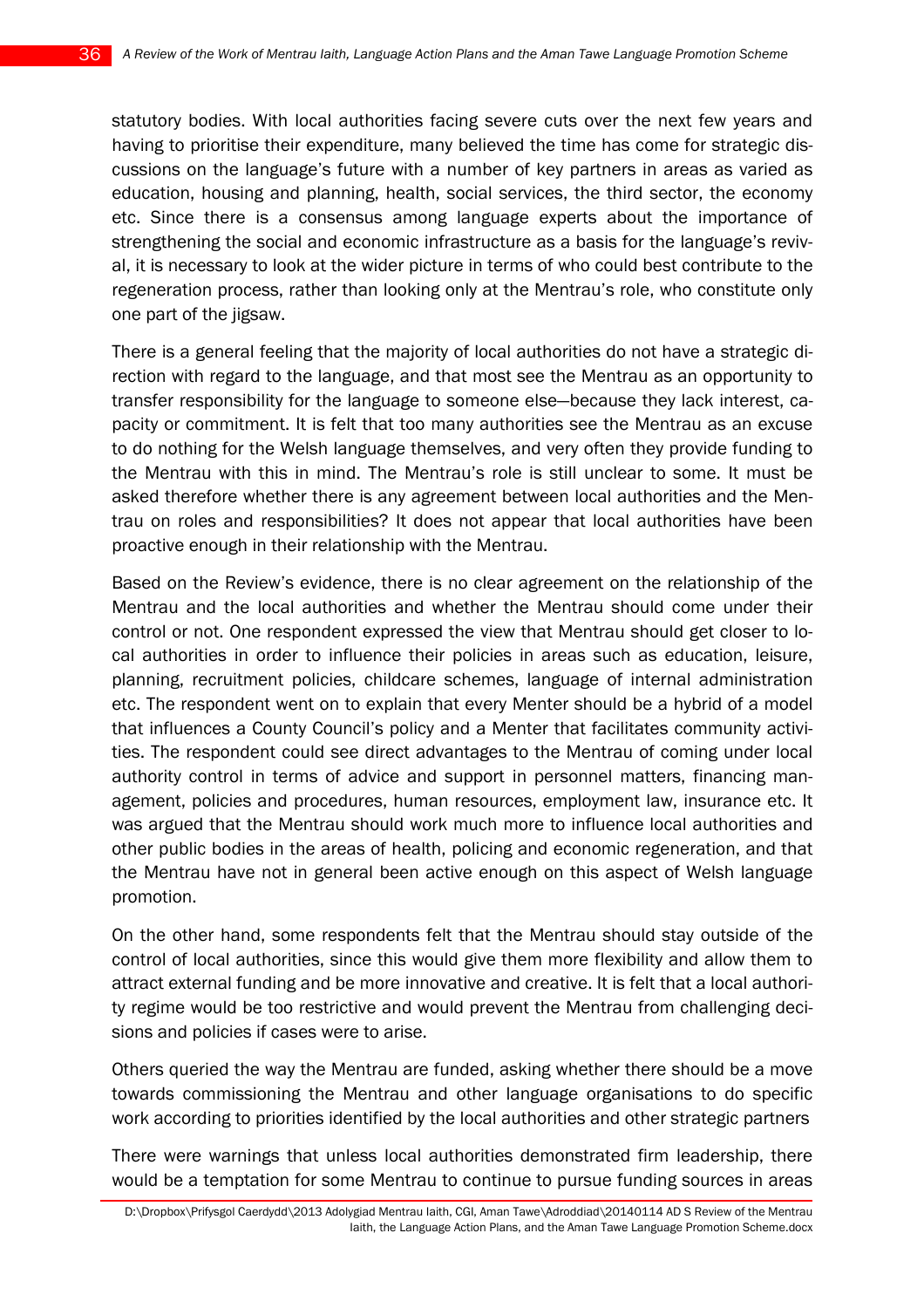that are not specifically related to promoting the Welsh language, and that there were risks attendant on this action, as one respondent noted—

> Local authority funding in the field of community development can create fragmentation by drawing the Mentrau further away from their core mission. It also means having to work for and comply with their masters in county hall and being subject to their demands rather than acting in line with a national strategy or a local crisis.

This calls for a somewhat philosophical discussion about the exact nature of the Mentrau Iaith, especially in the context of a significant change in the language policy landscape in Wales, and we hope that this Review will be seen as a contribution to that discussion.

### 6.3.6 VIews of Partners: Mentrau and strategic collaboration

The language organisations questioned were unanimous in their view that there is a lack of strategic planning between the organisations and their partners and between the organisations and local authorities and other public bodies. A number of reasons were given for this, including the way the Welsh Government sets targets for the language organisations, and the competition for funding and status.

According to a number of partners, too many Mentrau are working at a level that is too superficial to make a real difference to the Welsh language, since they are under too much pressure to reach targets and tick boxes. This is believed to be due to the way the Mentrau are funded and the obligations placed on them by the Welsh Government to meet short term, quantitative targets. One of the partners believes it is:

# [...] a completely useless exercise unless it's part of a wider, long term strategy. The Mentrau are not thinking outside the box because they are limited by the Government's artificial targets. This constrains them and prevents them from acting more strategically.

This viewpoint is supported by other respondents who recognise that the main language organisations are, to all intents and purposes, working independently of each other. One said— 'The Welsh Government's targets force the organisations to work independently. If collaboration happened there would be a risk of targets being counted three times! To avoid this, targets should be set on a joint basis in a specific area, to encourage more collaboration'. Another respondent had a similar view:

## The Mentrau are not working strategically enough with the other language organisations. As a result, they are not making a big difference to the language—in general they are much too closely tied to the government's targets in their response.

On the other hand, some language organisations feel that a few Mentrau are deliberately competitive rather than collaborative, since promoting the brand of the Mentrau is more important to them than the bigger picture. According to one comment received: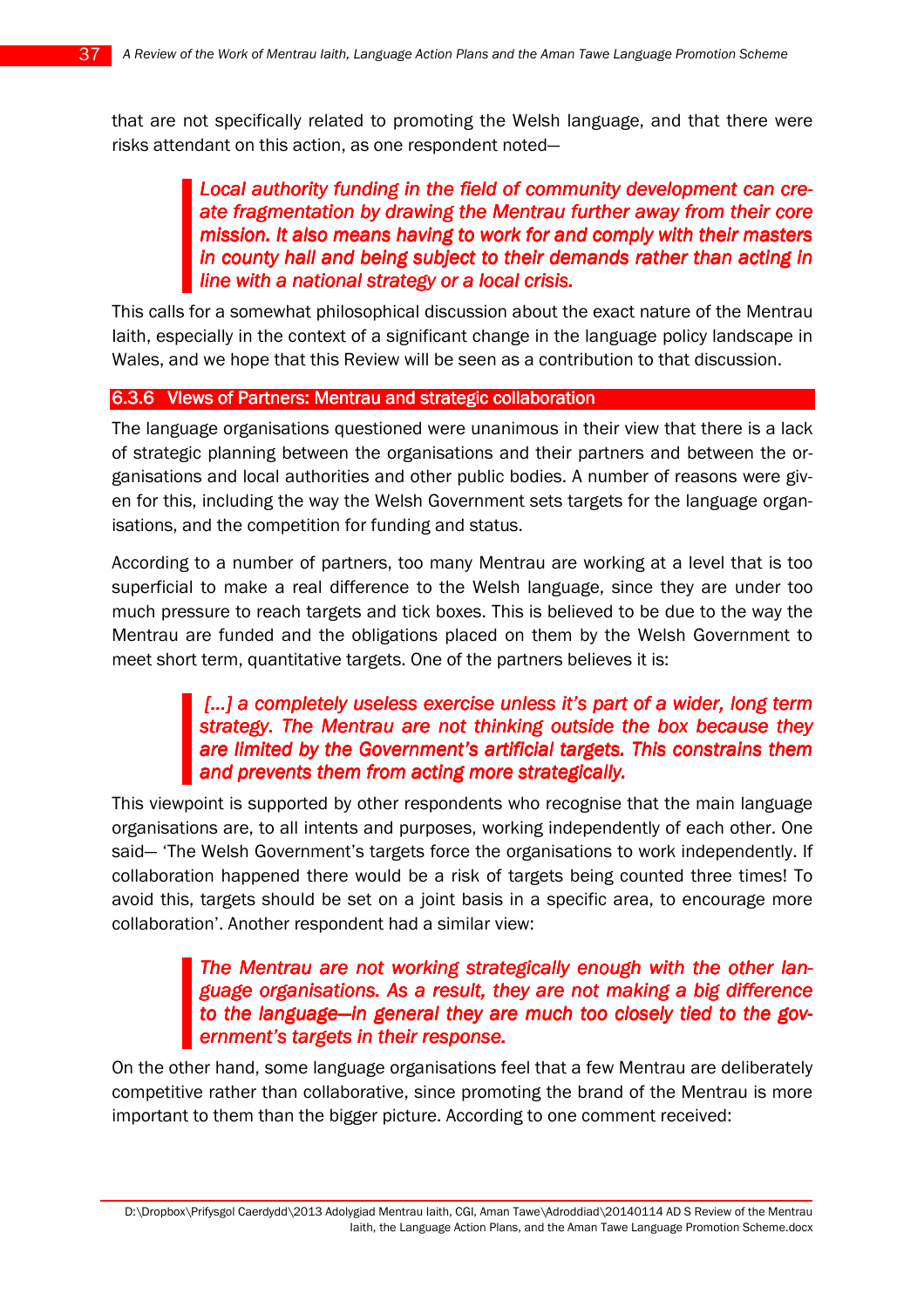## Some of the Mentrau think promoting their own corporate image and inflating their own status is more important than collaborating for the benefit of the Welsh language.

References were also made to examples in some counties of language organisations and the Mentrau competing for the same funding rather than submitting a joint application, which emphasises the lack of strategic planning in most parts of the country. There was specific reference to youth work where so many organisations and agencies are competing to provide for the 11-25 age group. In one partner's view, the 'writing was on the wall' years ago:

## The conversation should have taken place five years ago when the Welsh Language Board started giving the Mentrau targets regarding children and young people. This invited competition. If the Board had money to give towards youth work at the time, why didn't they give it to the Urdd for example, or the Young Farmers?

It is believed that the Mentrau are plugging gaps at present since Welsh language youth organisations don't have the resources to meet demand throughout the country. However, these organisations believe they could do this work if more funding was available— 'If the Government are going to look seriously at the work of the Mentrau, they mustn't encourage them to compete, they should be reinforcing what is happening already. We should avoid reinventing the wheel'.

In order to avoid any more conflict and competition, it was suggested that the Mentrau and their partners should consider employing officers on a combined basis as is already the case in some counties, or come to an agreement about who should offer provision for various age groups. One question, for example, is whether the Urdd could focus on the 4- 18 age group and co-fund officers to provide for the 18-25 age group with the Mentrau and the Young Farmers' Clubs? According to one respondent:

> The Mentrau don't bring [name of organisation] into the planning Process from the start—they are willing to use [name of organisation] to promote the Mentrau's activities, but don't give the same support back. There is a strong feeling of 'them and us'. There is a feeling that the Mentrau have a plan, but not in collaboration with other organisations. This creates an element of competition.

## 6.4 Working Strategically

In general, the Mentrau recognise that they have not worked strategically enough in the past, but say that the focus on using different methods to identify needs has improved somewhat over the last few years. However, the majority still believe that they need to plan in a more strategic way, work more systematically and make better use of data and research to identify priorities. They note that too many projects and plans have been and still are arbitrary and popular rather than reflecting strategic need. The field work has shown some good examples of systems for monitoring activities, but has also shown that they are isolated examples. It does not seem that those monitoring systems are shared between organisations as examples of good practice. The risk, without central coordina-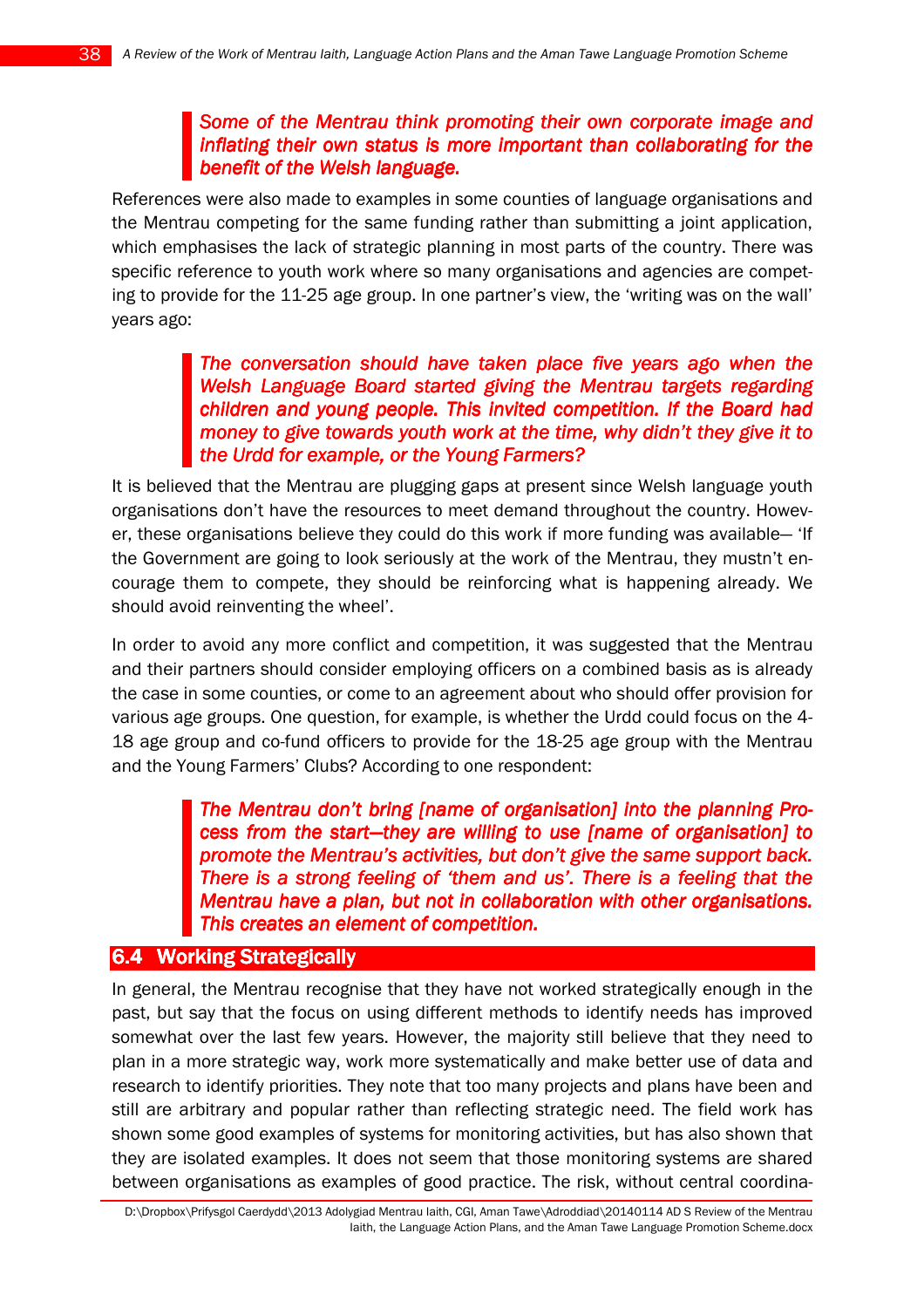tion for work impact monitoring systems, for example, or even operational systems such as events databases, is that unnecessary duplication will continue, and a culture of learning will not be developed sufficiently.

On the other hand, some Mentrau consult regularly with specific groups through focus groups, area meetings and the use of questionnaires, and use data, electoral division profiles and county language profiles to plan their work programme. They also evaluate projects thoroughly and collect feedback in order to identify strengths and weaknesses and to improve the planning process by identifying gaps in knowledge and provision. As one of the Mentrau says:

## A progressive programme of work with clear and measurable targets should be central to our work. Identifying need, planning and evaluating should be a core part of the process of planning the Menter's work programme, not just creating popular, easy to arrange projects!

However, some Mentrau argue that it is difficult to act strategically due to a lack of core funding from the Welsh Government, resulting in a lack of capacity. According to one Menter— 'The Mentrau don't work strategically enough because a great deal of the time of chief officers is spent running after pots of funding, that don't always respond to the priorities in the area. The lack of core funding means we can't plan in sufficient detail'. This viewpoint is echoed by a number of Mentrau who acknowledge they have had to diversify in order to benefit from other funding sources, admitting that this has resulted in a loss of focus on planning and ensuring language progress, as noted by one officer— 'It's tempting to pursue core funding from other sources, but the risk is that this will drag the Mentrau further away from language planning'.

Another says that the lack of staff expertise and time means that the Menter cannot influence local authorities effectively— 'We need to improve our ability to act more strategically. The chief officers need more presence on local authority strategic partnerships e.g. Children and Young People Partnerships and Families First. This should be a priority'. However, it is worth noting that three Mentrau have decided not to arrange community activity in order to focus on strategic work only. This underlines the fact that they prioritise the work of influencing strategic bodies and all the associated strategic partnerships. They felt that working in this way has more impact on the Welsh language in the long term, and is more effective in terms of embedding the language within public policy than providing projects.

Once again, the Welsh Government target system is blamed for a lack of strategic planning between the Mentrau and the other main language organisations. According to some respondents, the fact that the targets of some language organisations such as the Urdd and TWF are set independently of the Mentrau means that duplication of work and missing opportunities to collaborate is inevitable. As stated by one— 'The Menter tries to be more strategic, but we feel the other language organisations are less willing to collaborate than they used to be'. It is felt there should be much more strategic collaboration between the language organisations, the local authorities and each other, as is the case with education authorities at regional level. This, it is said, would enable every organisa-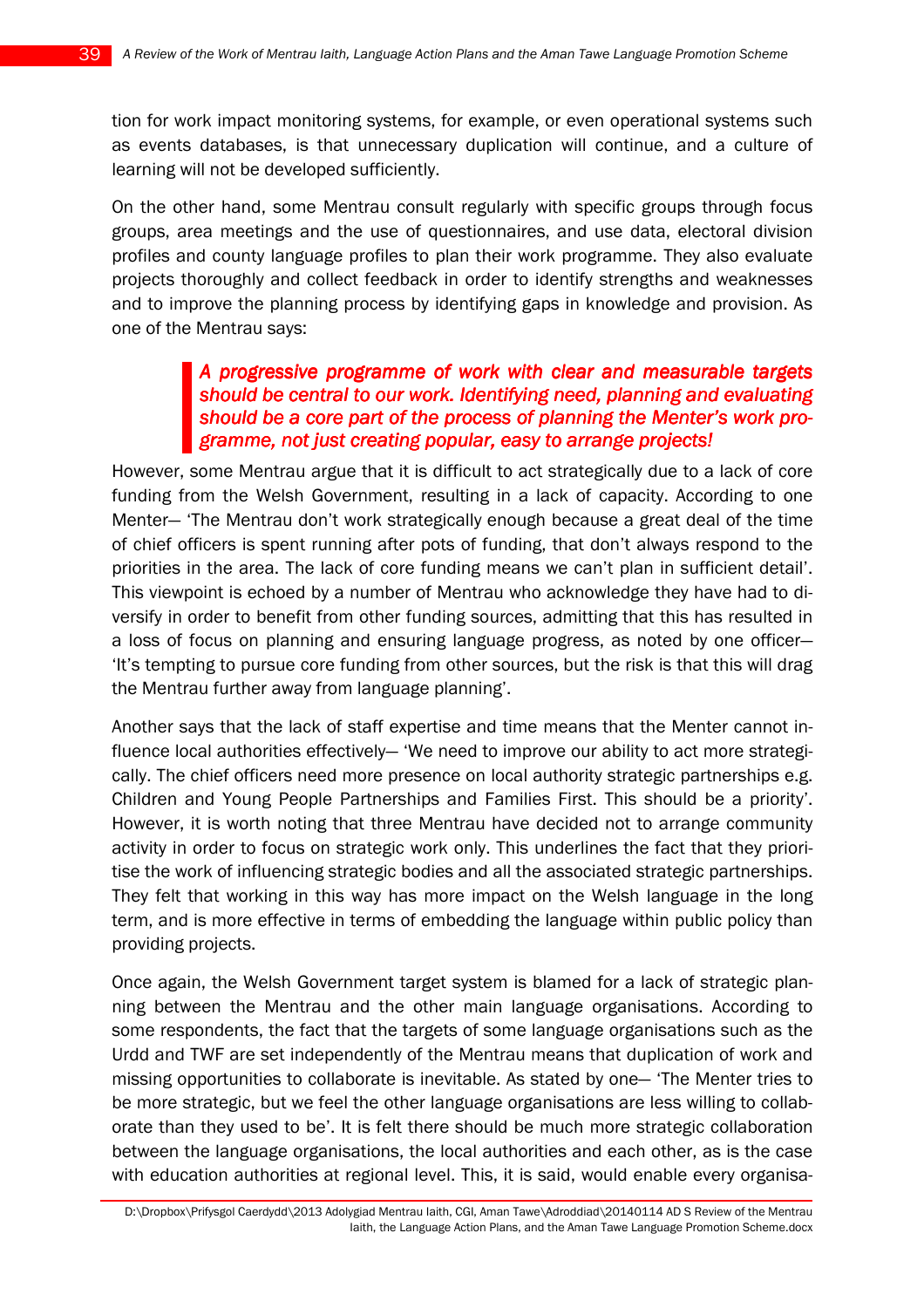tion and local authority to collaborate more systematically and more effectively in order to ensure the most far-reaching and sustainable outcomes. On the other hand, the ambition of one Menter is clear enough when it says—

## The only priority is to reach our targets. It doesn't matter how we do it!

In terms of prioritising plans for the future, more and more Mentrau now believe that efforts should be focused on improving the local economy in order to create jobs for Welsh speakers and create bilingual workforces. Mentrau Iaith Cymru has submitted a plan for a Welsh Medium Labour Market to the Welsh Government, which outlines how to identify local bilingual skills and market them in order to increase job opportunities. According to one respondent—

> The priority is to keep young people in the area, and the key for that is local jobs. Social activities are important in terms of increasing opportunities to use the language, but giving the area an economic boost through the language is essential. We need to show that the language is a skill and an advantage for all manner of jobs. We can reduce outward migration by giving Welsh speakers a better economic foothold if we can exist as an economic community and not just a cultural community. It is work that nails people to a piece of land.

This comment is echoed by other respondents, who emphasise the need for a focus on economic regeneration—

> As culturally important as the Welsh language is, that doesn't put food on the table! It's important to take the Welsh language to other policy areas. Living through the Welsh language—that's the important thingnot living for the Welsh language. The aim in every policy area should be to normalise the Welsh language, but we are nowhere near that stage yet!

It is also believed that much more should be invested in research, especially in education. It is suggested that studies should be carried out of how many former pupils at Welsh medium schools now speak the language and where they live, and establish a tracking system before the pupils leave secondary school in order to keep in touch with them later. Welsh medium secondary schools should focus more on community activity by the Menter and the Urdd, and pupils should be encouraged to attend so they get used to using the language socially. Some felt there was a risk the Mentrau are targeting easy to reach people and arranging soft projects that don't actually make a long term difference to the language.

Several references were made to the existence of county Language Forums and the potential they have to be an effective medium to bring organisations and public bodies around the table to plan and collaborate. Some emphasised the possibility of conducting joint research to identify evidence and priorities and opportunities to collaborate strategically on progressive plans focused on target groups or specific geographic areas. Unfortunately, most respondents do not feel that the Language Forums in their current form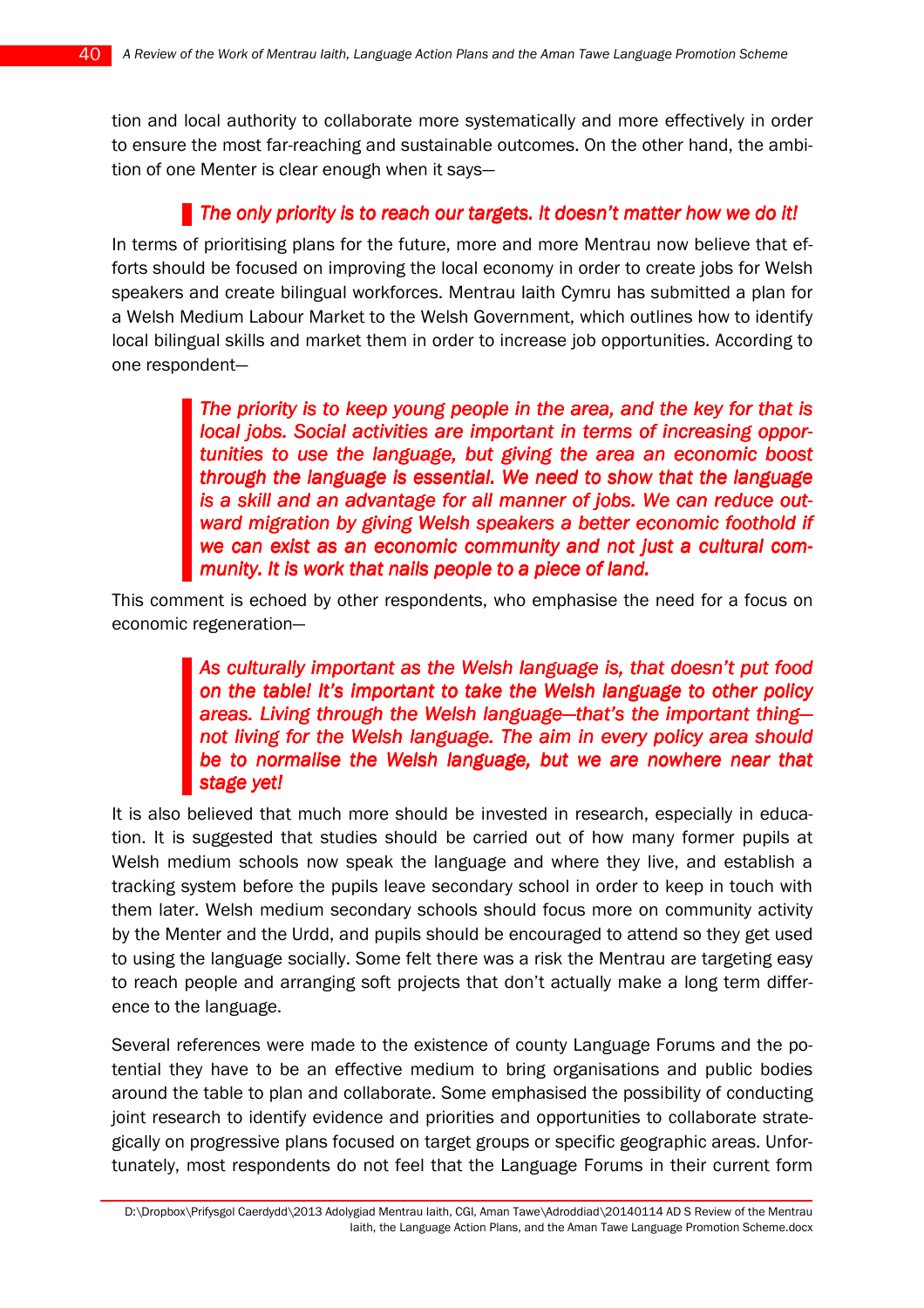are of much value in helping with their work. Although they have a value in terms of getting to know various organisations and individuals, and hearing about recent developments through reports, they are not considered useful as strategic planning bodies.

### 6.4.1 The role of the Mentrau Iaith: further development?

Every Menter believed they had the potential to do much more than is currently possible, if further funding was available to enable them to appoint more staff. It was generally felt that the Mentrau could contribute more to areas such as community development, economic regeneration and the business sector so the Welsh language secures a foothold in job creation schemes, skills development, training and improving participation. It was also believed that the Mentrau could strengthen their influence on local authorities, public bodies and strategic partnerships in order to ensure that the Welsh language becomes a central consideration in their core policies. The Welsh Language Board having been abolished and with local government reorganisation on the horizon, some saw the possibility of commercial opportunities where the Mentrau could tender for work providing services or managing projects to generate income. Others saw the potential of establishing community businesses, such as childcare services, community translation, a Welsh language book shop and community cafes in order to provide more opportunities to use the Welsh language and to generate income.

A number of the Mentrau had referred to the potential of developing a Welsh medium labour market, arguing that creating a list of people at a county level who can provide various services in Welsh would be a great help to bodies and organisations—in the public sector primarily—who are looking for workers with bilingual skills. This was felt to be particularly suitable for implementing the Welsh language standards of the Welsh Language (Wales) Measure 2011. Similarly, if the Mentrau had the capacity, they felt they would be able to do more to help public bodies and third sector organisations to develop a bilingual workforce. It was noted that this would be particularly beneficial in non-Welsh speaking areas where the former pupils of Welsh medium schools could be recruited where bilingual skills are needed. This, it was said, would strengthen the economic value of the Welsh language and ensure that the language is considered an important skill for the world of work. According to one respondent:

> We need to create a climate that encourages the use of Welsh in workplaces. Employers argue that they can't recruit Welsh speakers, yet again a large number leave our Welsh medium schools and colleges every year with an ability to speak Welsh. The Commissioner through the Welsh Language Standards should use her power to force public bodies to change their mindset, and mainstream the Welsh language into public services. This would give the Welsh language an economic value and purpose.

Respondents also saw a potential to do much more to support families, to promote the use of Welsh among children and young people, to extend Welsh medium provision in the leisure sector and to arrange more marketing campaigns and raise awareness of the benefits of Welsh medium education and the value of bilingualism, if there were more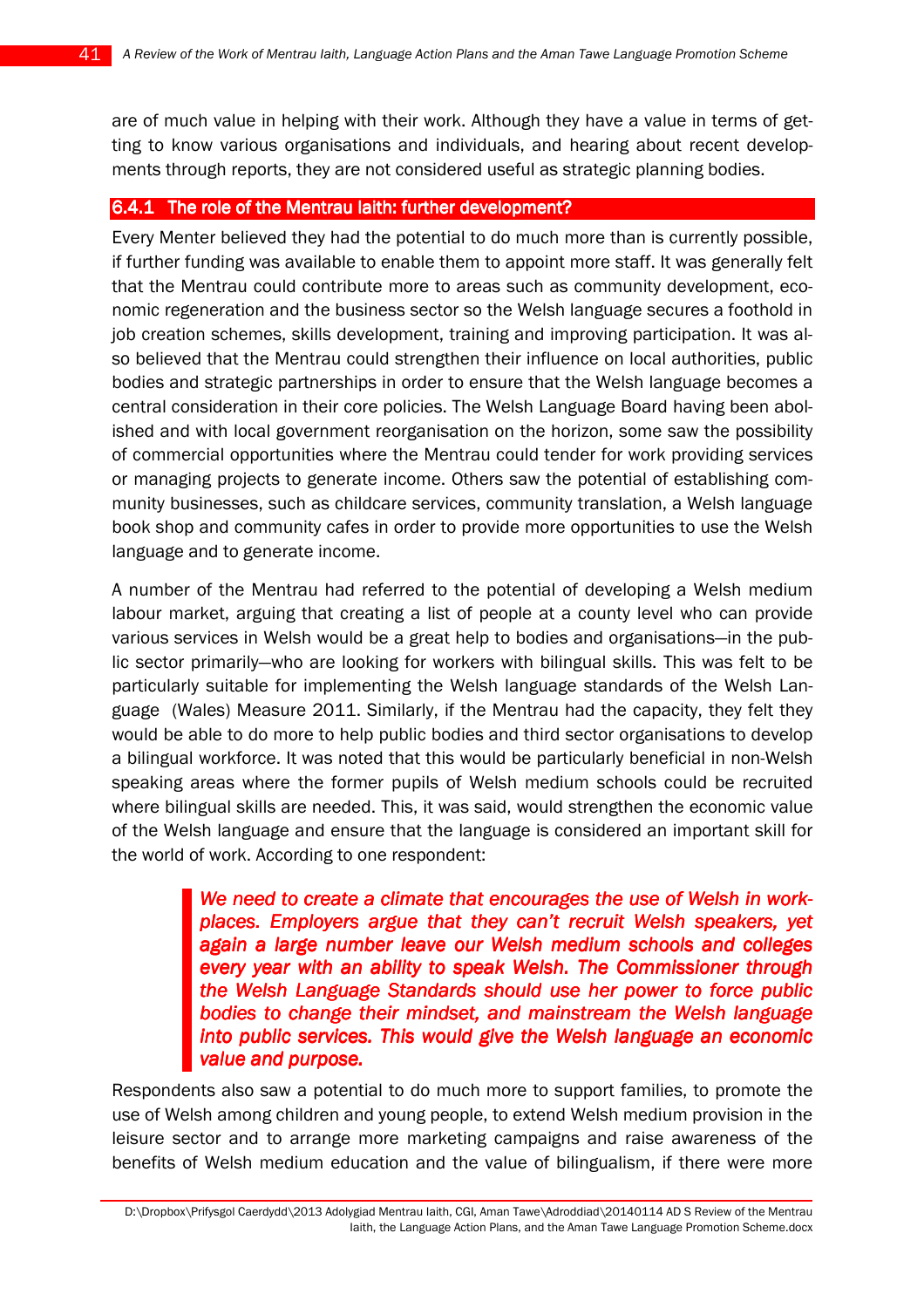staff with specialist skills available to carry out the work. This idea would need to be evaluated in detail before approving it generally, since it is not clear whether prospective employers use the same set of recruitment agencies. But it is certainly worth considering.

#### 6.4.2 The Organisations Consider their Own Work

The organisations were given a number of questions that asked them to consider how they prove success, and what they could do if there was a different situation in future. In order to understand this, we must address the meaning of 'success'. Seven themes arise from the responses to this question:

- 1. Creating opportunities (e.g. establishing clubs, activities for Welsh learners)
- 2. Attracting funding (e.g. being awarded a grant of £X to employ Y people), being awarded a rural development plan grant
- 3. Language impact (e.g. a scheme has increased the number of speakers (or language use) from X to Y)
- 4. Creating jobs (contributing to the economy)
- 5. Strengthening Welsh medium services (e.g. research, acting on behalf of Local Authority X)
- 6. Creating additional income for the organisation (e.g. community translation)
- 7. Music and cultural festivals (e.g. Town X party, Committee to arrange high profile events)

What strikes us as we read the transcripts and the results of the research instruments is the vast range of interpretations of what constitutes success in the field of language planning. There were few examples of successes that could be considered a success for the Welsh language in terms of setting long term foundations in a self-sufficient way. It appears that a number of the organisations are investing a great deal of energy for little return in terms of long term sociolinguistic capital. For some, success means arranging social events such as coffee mornings, Christmas parties and opportunities to practise the Welsh language socially. This type of basic opportunity should not be belittled, but this mindset will not lead to strategic, ambitious schemes and activities. In looking ahead to the next five years, the organisations were asked to give an idea of their strategic priorities and what they would wish to see 'in an ideal world' in terms of the development of their organisation. A number of structural themes arise from the evidence:

- Employing many more staff-childcare, family development etc
- Collaborating with more organisations—strong impact agenda
- Working as an administrative and information hub for promoting the language, more mature systems and more collaboration with the County Council
- More staff at electoral division level and at regional level
- Developing sustainable networks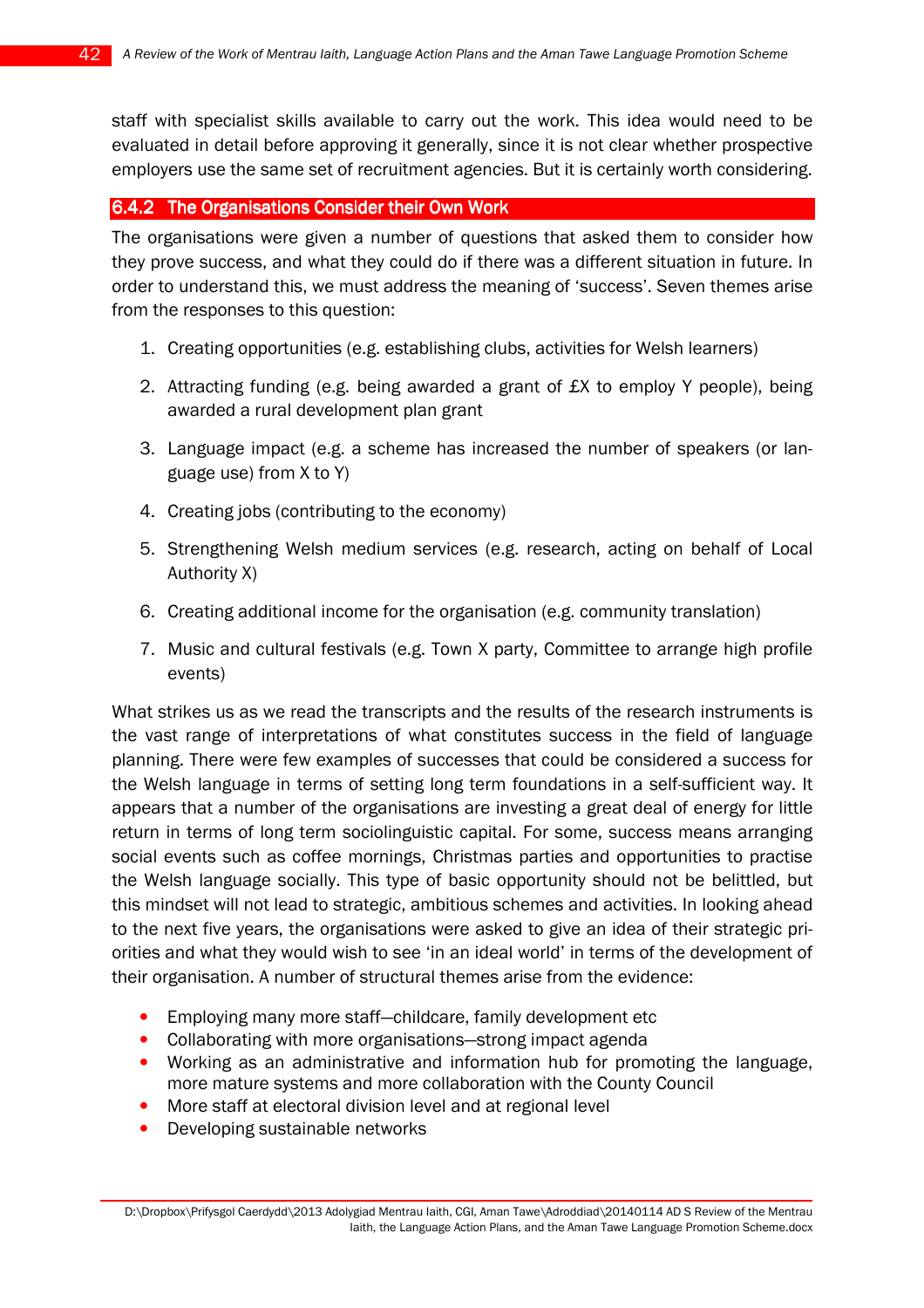Compare this 'ideal world' with the priorities the organisations have set themselves over the next few years:

- A commitment to develop Mentrau Iaith Cymru to be an organisation that supports the development of the Mentrau Iaith
- The labour market—targeting jobs that could be filled by Welsh speakers in order to push Welsh language policy agenda forward
- Town and country planning—influencing the town and country planning process in order to lessen the possible negative impact of economic development and the building of more houses
- Side effects of demographic and economic changes
- Strengthening the involvement of the community of volunteers by attracting more volunteers
- Ensuring funding and an increase in the number of staff in order to target new areas
- Survival: and try to secure sufficient funding to withstand the threat of crisis situations in some areas/organisations
- Influence and try to ensure that the County Council meets its statutory commitments to the language

Once again, very few of the priorities dovetail with a truly ambitious and holistic vision for the Welsh language in a specific area. One key proposal was to see Mentrau Iaith Cymru as a more effective and influential national coordinator than it can be with the current resources at its disposal. In terms of the involvement of community development agencies with the town and country planning regime, it was clear there was a desire, though not an outline of a work programme, to influence local authority policy. One organisation said, in the context of Town and Country Planning, that government decisions have more of a negative impact on the Welsh language than any positive impact through government grant schemes, and by a long way. The perceived shortcomings of the town and country planning system create a great deal of concern, and the reasonable expectation is that Government would integrate policies that are currently in conflict, in a more integrated, coordinated way.

Finally, two questions were asked about the organisations in future, renewed to maximise their capacity. Five themes appeared in this area:

- Ensuring better agreements/collaboration between the Mentrau Iaith and the Local Authorities and relevant public organisations.
- More funding = more staff = more impact (we do not accept this formula unquestioningly).
- The Welsh Language Standards of the Welsh Language (Wales) Measure 2011– a number of the organisations see themselves as able to influence other bodies more effectively to offer Welsh language services—they also note a desire to work with the Welsh Language Commissioner.
- A longer term funding round.
- Funds to create/to be enterprising/to take risks/to be ambitious/venture capital.

Two notable elements were an awareness of the potential change of role for the organisation as a result of the establishment of the Welsh Language Commissioner. The organ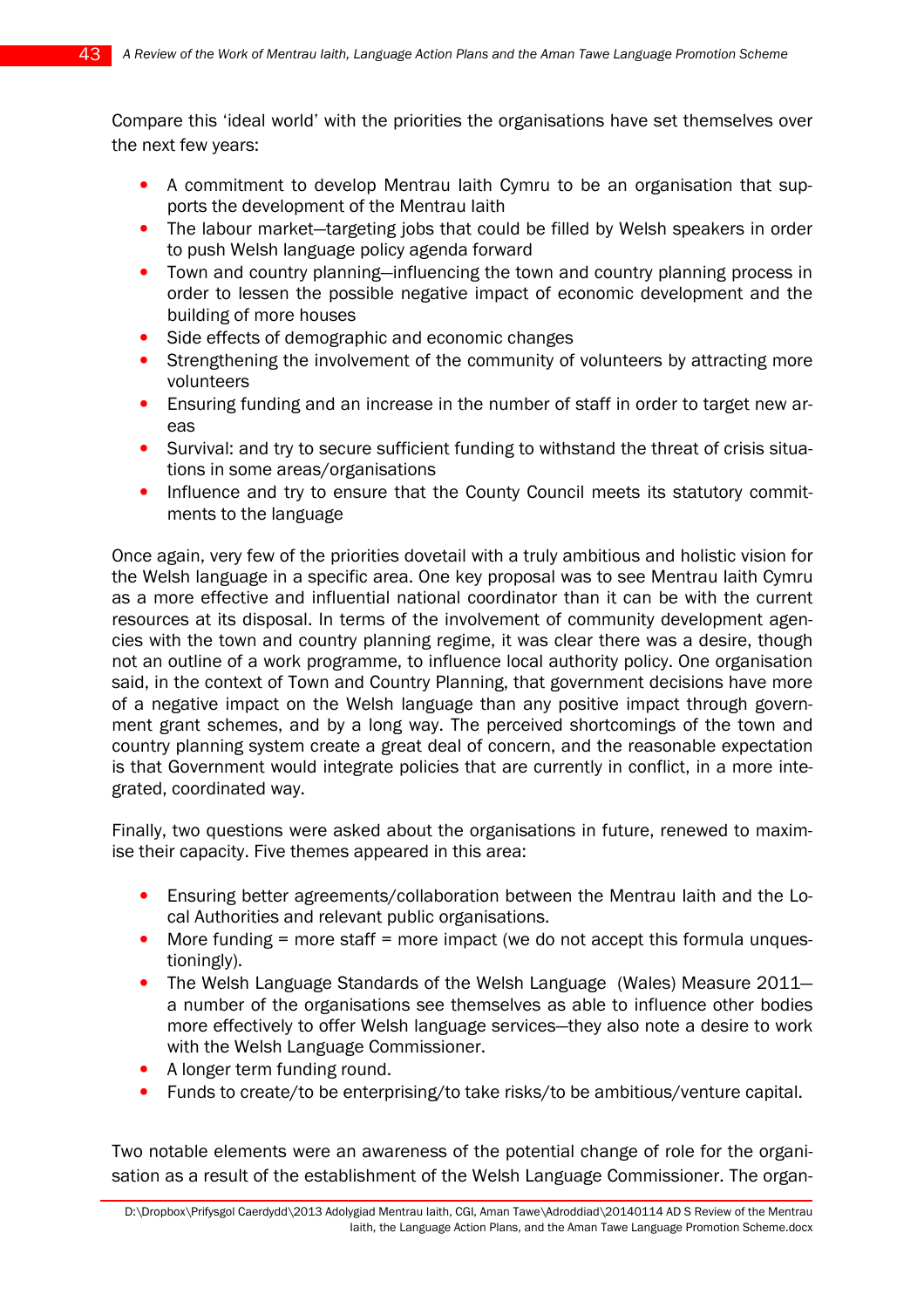isations clearly see themselves as being able to influence statutory bodies to provide Welsh language services in order to comply with the proposed language standards regime.

Secondly, there is a very clear call for financial security for a period of 5 years. This call is understandable, and indeed, we support the call, in the hope this will enable more long term corporate planning. It also alleviates the concerns of the smallest organisations who are concerned about their own immediate, let alone long term survival.

#### 6.4.3 Mainstreaming economic considerations

We asked about the wider impact of the work of the organisations, to see whether there is any evidence to show that they have a positive impact on their local economy, community development, reducing child poverty, promoting local heritage, job creation, assisting parents to return to work, training people or attracting funding to improve community life.

As noted when equality considerations were discussed in this Review, the ideal situation is that many themes are mainstreamed into the operational work of the organisations. The passive tendency is to depend on revenue funding through grant in aid to provide services. But with a little strategic thinking, use can be made of the multiplier effect with the public pound to create far-reaching effects. There was evidence about one such strategic development in the context of Mentrau Iaith Cymru's Welsh Medium Labour Market. A number of themes arise under this economic heading:

- 1. The most fundamental thing to note in the context of the economic impact of the organisations is that they themselves are employers creating jobs across Wales. There is a continuum in terms of the economic impact as we see it, from the lower end with one officer in an area office, to the other end of the scale with more than one Menter Iaith employing (either part time or full time) more than a hundred people.
- 2. There is evidence that a number of the organisations have benefited from grant in aid beyond the core grant of the Welsh Government. One of the other sources was the Big Lottery Fund.
- 3. Another way to have an impact on the local economy through job creation is to depend on governmental programmes e.g. Rural Development Plan, Families First, Child Poverty Plan, Local Tourist and Heritage Plans and Community Regeneration. As important as these are in terms of fulfilling the remit of the organisations, they cannot be considered as economic policy interventions. Rather, they are over-dependent on public sector decisions rather than being a reflection of local momentum or creativity.
- 4. On a very small scale, there were examples of organisations arranging community theatres or cafes. These are of course contributions to the local economy, but they also have an added impact, by creating social capital through the medium of Welsh, and in a post-industrial society where traditional social networks have been in decline for many decades.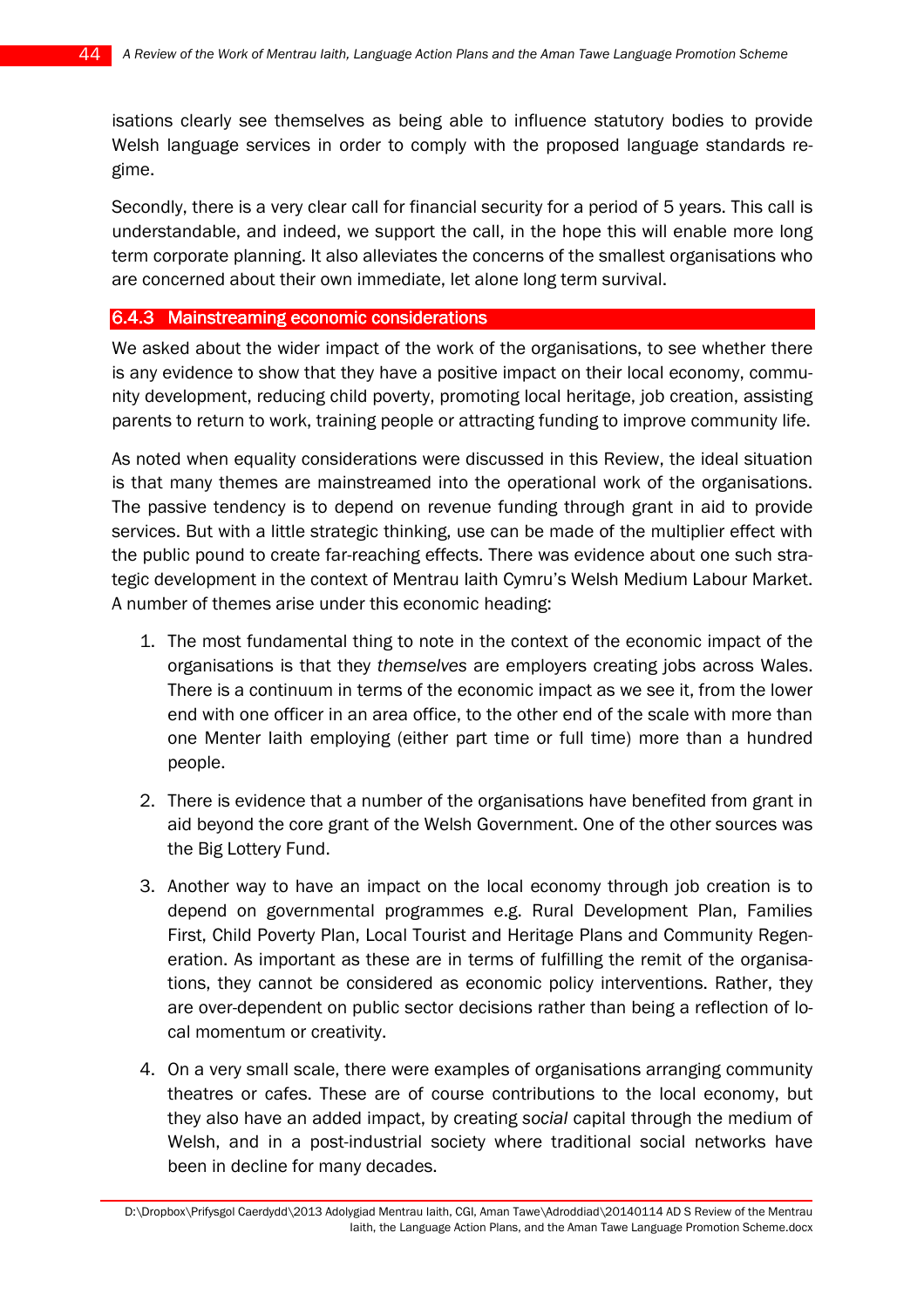- 5. Another way of creating an economic impact is to hold one-day 'Festivals' or Welsh language weekends. There was evidence of the impact of these festivals on local circumstances. It is not entirely clear to what extent the economic impact matches the linguistic outcomes that could result from such events. We would need to weigh the cost and impact of such short term festivals against similar expenditure on development officers who work throughout the year to promote the Welsh language.
- 6. Some organisations have included economic considerations in their corporate planning processes, including even using the word in their organisational motto. But in order to realise the full potential of such mottos, there is a need once again for very strategic thinking. The stability of this kind of thinking is that the Welsh language is mainstreamed and normalised in policy that has potential and a long term, far-reaching impact. The risk is too much focus on the economy at the expense of language issues. However, having considered how little evidence there is of the first mindset, it would be pleasing to be in a position where a warning was needed about such a risk.
- 7. In order to influence specific sectors of the economy, it is clear that occupational training courses are needed through the medium of Welsh, to target Welsh speakers at every level. The Welsh language should not be the main focus of these courses. It is a medium, rather than the main message. One very good example of such strategic, holistic awareness is the Outdoors Community Development Scheme. Over 200 people were trained and 50 of these are now working through the medium of Welsh in that field. The key steps of this type of working are
	- Needs analysis
	- Preparing training
	- Creating additional posts
	- Allowing local people to stay in their localities
	- Offering an added value to the experience of being outdoors.

This type of action suggests what can be achieved by taking a step back and looking at the language needs of an area from an economic perspective. We can foresee the outdoors scheme working in many parts of the country. However, we can also foresee similar schemes working in childcare, catering, agro-economic developments, energy, leisure and sports and other areas. Indeed, some of these are the beginnings of practical possibilities.

One example given in the fieldwork was the Welsh Medium Labour Market Scheme (Mentrau Iaith Cymru et al., 2013).(See also a related proposal(Cwmni Iaith and Menter a Busnes, 2002)).

The scheme itself realises the importance of social relevance to the Welsh language recognising the contribution the education system has made, but pushing the discourse ahead to the field of economics. The scheme's aim is to strengthen the economy of

D:\Dropbox\Prifysgol Caerdydd\2013 Adolygiad Mentrau Iaith, CGI, Aman Tawe\Adroddiad\20140114 AD S Review of the Mentrau Iaith, the Language Action Plans, and the Aman Tawe Language Promotion Scheme.docx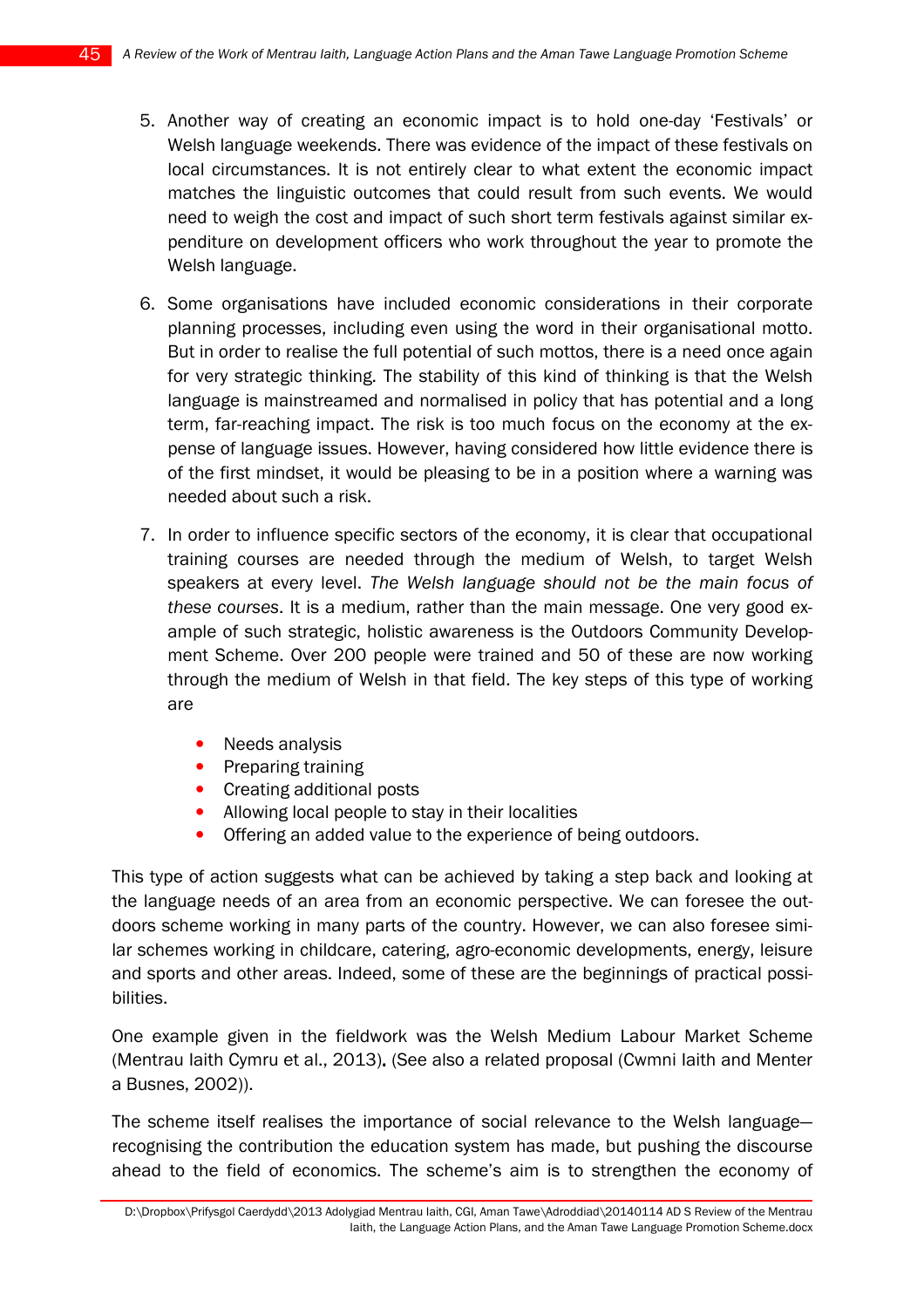Wales through the medium of Welsh, by adopting a multi-agency approach to creating a joint vision (the partners suggested by Mentrau Iaith Cymru include the Welsh Government, Coleg Cymraeg Cenedlaethol, Local Authorities, the Private Sector, Social Enterprises and voluntary organisations, the Welsh Language Commissioner. The aim of the proposed scheme by Mentrau Iaith Cymru et al. (2013, p. 8) is to:

- identify areas where there is demand for Welsh language services
- feed individuals who have gone through Welsh medium education into jobs where they will use their Welsh
- strengthen Welsh medium communities and networks across the country
- strengthen Welsh medium services in every sector
- reduce outward migration and reduce damaging demographic changes
- raise the economic status and value of the Welsh language which in turn will have a positive impact on language transmission rates and the demand for Welsh medium education
- make Social Enterprises that develop Welsh language services and the Mentrau Iaith more sustainable
- market Welsh language services more effectively leading to more use

However, it should be noted that this scheme is not yet active, and as a result we cannot consider its impact or contribution as good practice. The strength of the proposed scheme would be to harness the interests of the Mentrau and the main Welsh language policy actors. Of course this could also be a weakness if the main actors do not respond to the challenge swiftly and with enthusiasm.

#### 6.4.4 Strategic Fit

The respondents were asked to what degree the organisations based their work on a strategic fit with the Welsh Government's language strategy (A Living Language: A Language for Living). It should be noted that most of the organisations were aware of the document and made reference to it in their planning processes. One Menter noted that despite the fact that only one chapter of the strategic document names the Mentrau, they worked in most of the strategic areas covered in the document. Several responses noted that such strategic documents by Government (e.g. Iaith Pawb) is a fairly recent development (despite the existence of previous Welsh Language Board strategic documents). Consequently the organisation was an organic evolution rather than the product of a specific strategy or plan. Several references were made to their incorporation in grant applications (beyond grant applications to the Government) and in corporate planning processes. However, only one organisation noted that it also dovetails activity with the Government's language strategy evaluation framework in order to analyse the work's success. In general, we believe the organisations have enough awareness of the Government's language strategies. The important thing is how exactly they plan activity that is strategic enough in their own areas, which will ensure the Welsh language is selfsufficient in specific domains.

D:\Dropbox\Prifysgol Caerdydd\2013 Adolygiad Mentrau Iaith, CGI, Aman Tawe\Adroddiad\20140114 AD S Review of the Mentrau Iaith, the Language Action Plans, and the Aman Tawe Language Promotion Scheme.docx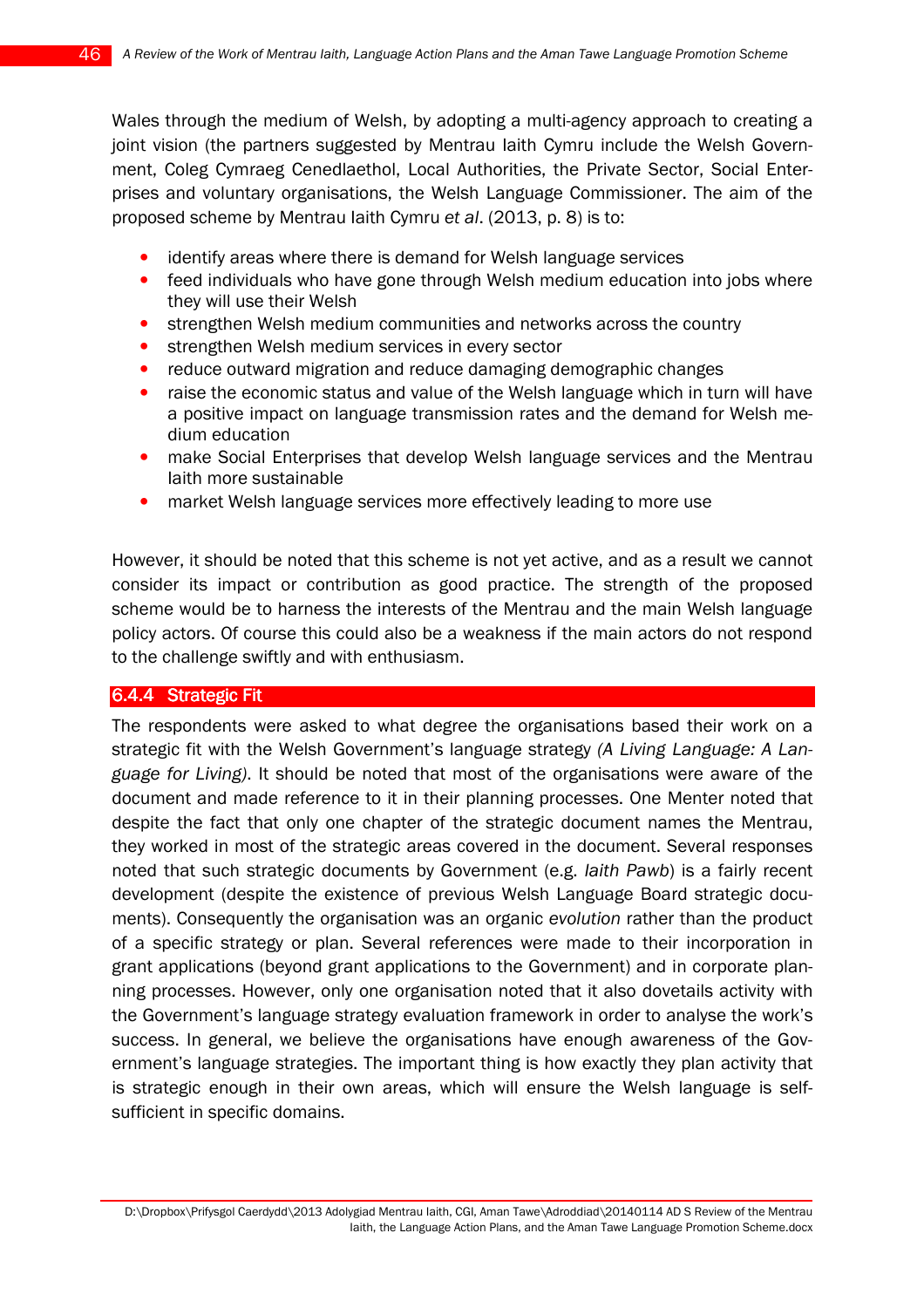### **6.5 Activities**

#### 6.5.1 The suitability of the range of activities

The questionnaire asked about the types of activities arranged by the organisations. Our original intention was to list them in full in the report. However, they are too numerous and varied to be presented in a way that would be fair to the organisations. We therefore summarise themes under which the activities could be categorised. The list is not in order of priority or frequency. Most of the activities could be attributed to the following four areas:

- Enjoyment (leisure and sport)
- **Training**
- **Protection**
- **Networking**

There is a more detailed list in section 11.9.

Most of the Mentrau noted that the range of their activities is constrained by the expectations on them to reach targets set by the Welsh Government. These targets reflect the priorities of the Government's Language Strategy—A Living Language: A Language for Living, and focus on promoting the Welsh language with families, children and young people, and in the community. Although these areas give the Mentrau plenty of scope to carry out many varied activities, a number of Mentrau were keen to extend their provision to include, for example, businesses, Welsh learners, the arts, workplace training, leisure activities. In general, most were willing to accept the Government's priorities as long as they could be adapted to local needs.

Following the discussion on the nature of activities, a number of the respondents asked why the Mentrau have to provide for children and young people when the Urdd, the main youth organisation, is available to do so? Questions were asked about why the Welsh Government had set children and young people as a priority area for the Mentrau, knowing that this could cause a situation where two organisations would be competing? Some of the Mentrau noted the important contribution of the Young Farmers' Clubs to the youth sector and the way tensions sometime arise between the various organisations. The same question was raised in the context of families and the relationship of the TWF project and the Mentrau, as well as in Welsh for Adults, the relationship between the Mentrau and the regional language Centres. Some argue that the Mentrau are plugging gaps because other language organisations don't have the capacity to meet demand. On the other hand, there were examples of a lack of collaboration and duplication of work. Some Mentrau believe that the Government's targets force the language organisations to be more defensive, independent and isolated.

Some respondents expressed concern that there was too much emphasis on quantitative targets and that they are too soft, arbitrary and brief in impact. Some felt that the Mentrau generally were not acting strategically enough or sophisticated enough in terms of using data and research as a basis to prepare action plans. Consequently there are too many superficial activities that are too safe and their impact short-lived.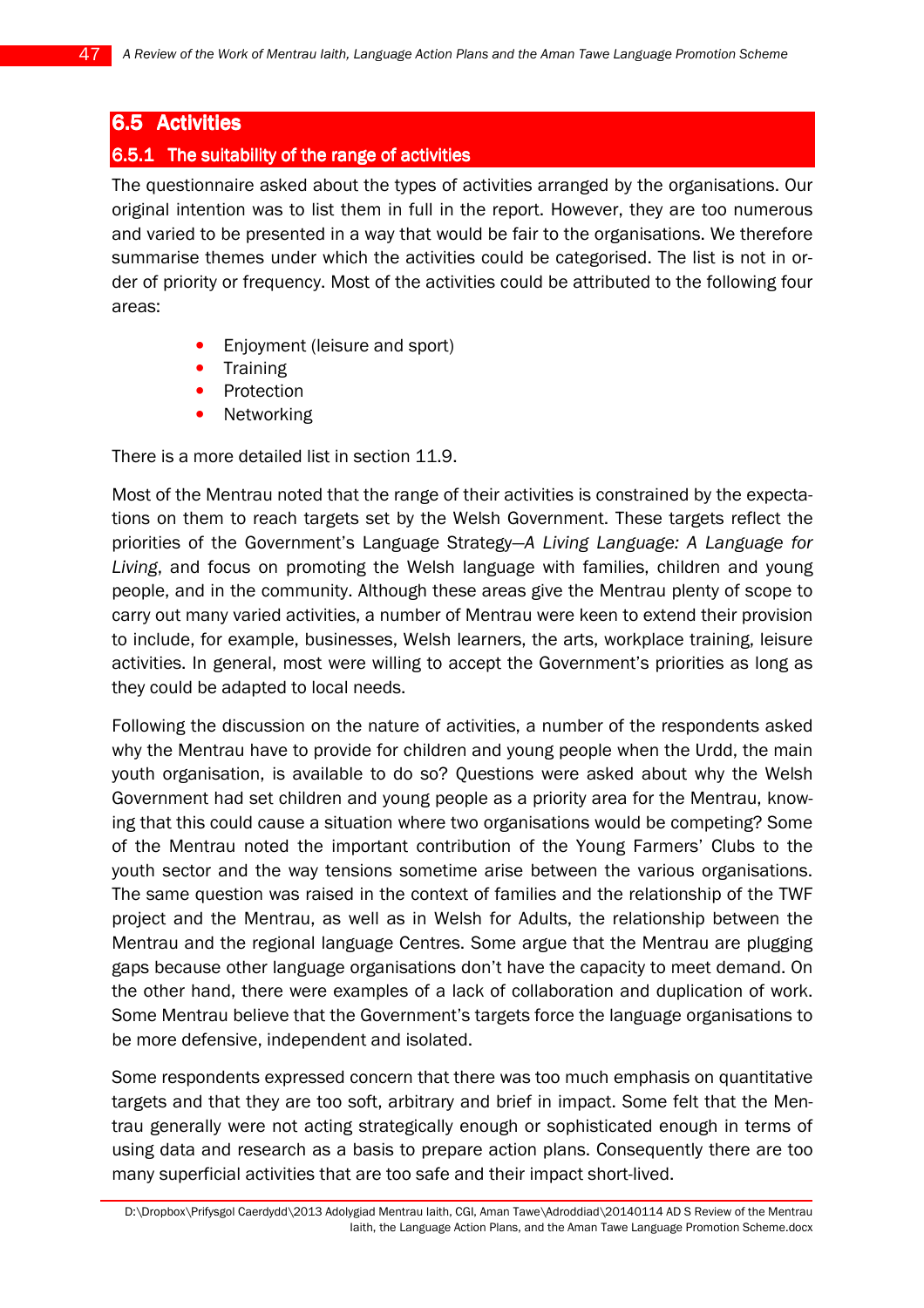Although there were differing views on the nature of activities that the Mentrau should provide, there was a general agreement about the need to consult extensively with the community and specific target groups before acting. A number of examples were given of the ways the Mentrau collect people's views, including questionnaires, focus groups, area committees, youth forums, school forums, interviews, polls, feedback from events, suggestion boxes, e-mail contact and use of Twitter and Facebook. Some made reference to SWOT exercises held in specific areas. However, they were all confident that they listen to the views and recommendations of their communities.

A number of respondents, especially in the non-Welsh speaking areas, referred to the desire to create a database of Welsh speakers and contact details of Welsh language organisations and societies. Reference was also made to the need to establish a tracking system that would enable the Mentrau to keep in touch with former pupils of Welsh medium schools and offer them opportunities to socialise through the medium of Welsh and let them know about jobs requiring bilingual skills.

#### 6.5.2 Grassroots activities

There were hundreds of examples of the activities that organisations organise at grassroots level. We address these in the context of their contribution to language planning below. We start this section by looking at the 'owners' of activities and the structural problems we heard about in the fieldwork. Needless to say that in any ideal world, there would be no need for a Menter Iaith or a language promotion organisation. Of course, we do not live in an ideal world. However, Local Authorities in Wales have a long way to go before they can say they are fully meeting their duties to the Welsh language in terms of the community activities they organise that an elected organisation might provide. They should also remember that they will face a statutory duty when the policy making standards of the Welsh Language (Wales) Measure 2011 comes into force in the medium term. If what we have heard from the organisations is a fair reflection of the attitude and commitment of local government in Wales towards the language, they should not underestimate the substantial work that will be needed in order to meet the policy standards, as well as the other standards. The organisations in this Review have a central role to play in assisting them on this matter. Several examples were seen of collaboration between the organisations and the local authorities, of providing services on Service Level Agreements and the like, but criticism of local authorities was also heard, with several respondents referring to the funds allocated by county councils to Welsh language community activity as 'conscience money'. This emotive language shows the extent to which respondents feel that local authorities are not contributing sufficiently to support the language. We must bear in mind that Local Authorities are democratic organisations that are accountable to their constituents and so it would be inappropriate for us to agree or disagree with such a statement in relation to funding Welsh language community activity. We do however understand the frustration behind such a claim.

As far as we saw, there are several relevant models for the organisations with which we held discussions for the purpose of this Review:

The County Council itself is the main provider of community/leisure services.

D:\Dropbox\Prifysgol Caerdydd\2013 Adolygiad Mentrau Iaith, CGI, Aman Tawe\Adroddiad\20140114 AD S Review of the Mentrau Iaith, the Language Action Plans, and the Aman Tawe Language Promotion Scheme.docx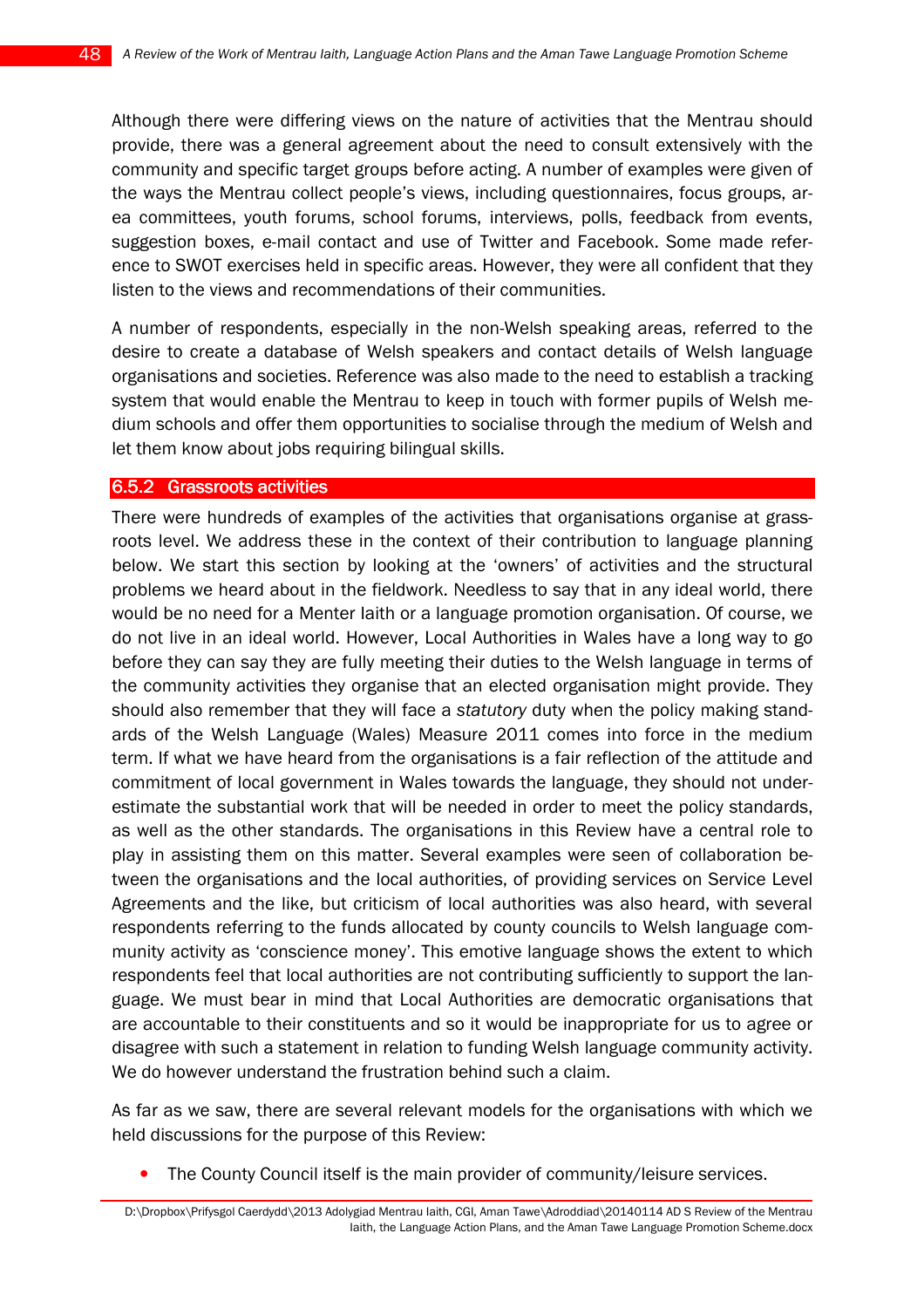- The County Council contracts elements of community/leisure services out to a commercial company.
- The County Council mainly provides the activities, and contracts the organisations out to work on its behalf.
- The organisation and County Council work in partnership.
- The Government and County Councils work together in preparing a language strategy and implementing it locally.

According to the evidence we received, the scale of Welsh language provision in county councils tends to be low, and we heard complaints about appointments e.g. appointing a non-Welsh speaking youth officer in areas with high percentages of Welsh speakers. This, of course, calls for a somewhat philosophical discussion regarding language use domains. Due to the language mathematics and sociolinguistics of Wales (see, among others Alvarez Enparantza (2001)), even if every youth worker in a certain county was fluent in Welsh, the attendees would speak English most of the time, unless Welsh only activities were organised. Thus, employing more Welsh speakers is only part of the solution.

The other part is putting a regional strategy in place to ensure that appropriate and attractive Welsh language activities are available—whoever the provider is. The first is futile without the second. To a large extent, the respondents feel that many counties in Wales have not faced their responsibility to plan purposefully to protect the Welsh language in their areas, let alone growing it in accordance with Welsh Government policy. It was assumed a generation ago (Evas and Williams, 1997) that local authorities would mature as language planning bodies and that the Mentrau Iaith could be temporary agents to drive community developments and press on local authorities to create Welsh language provision beyond what was expected of them in statute (status bilingualism).

Since this has not happened (with a few rare exceptions), we should consider whether we still see the Organisations as catalysts or providers.

In facing the need to create a Welsh language climate, the organisations must act in four contexts:

- Turning community activity that previously happened only in English into Welsh language activity e.g. football/swimming lessons
- Responding to the desires of the community to create specialist/new services, e.g. clubs in drama/kayaking/judo/work skills
- Plugging gaps in provision that exists locally
- Operate service level agreements for county councils

The main advantages of having the organisations offer the services they do is that they are flexible, and by knowing their area, they can respond quickly and create activities much more swiftly than a larger organisation could. Secondly, in doing so, they ensure that the Welsh language is the language used for all activity. Perhaps this is the main justification for the existence of the organisations looked at in this Review. Considering the evidence we heard, if we trusted completely in Wales' local authorities to provide a full range of activities, we could not be certain that this would necessarily increase the minutes of Welsh spoken in those activities (we use the 'on task time' concept to high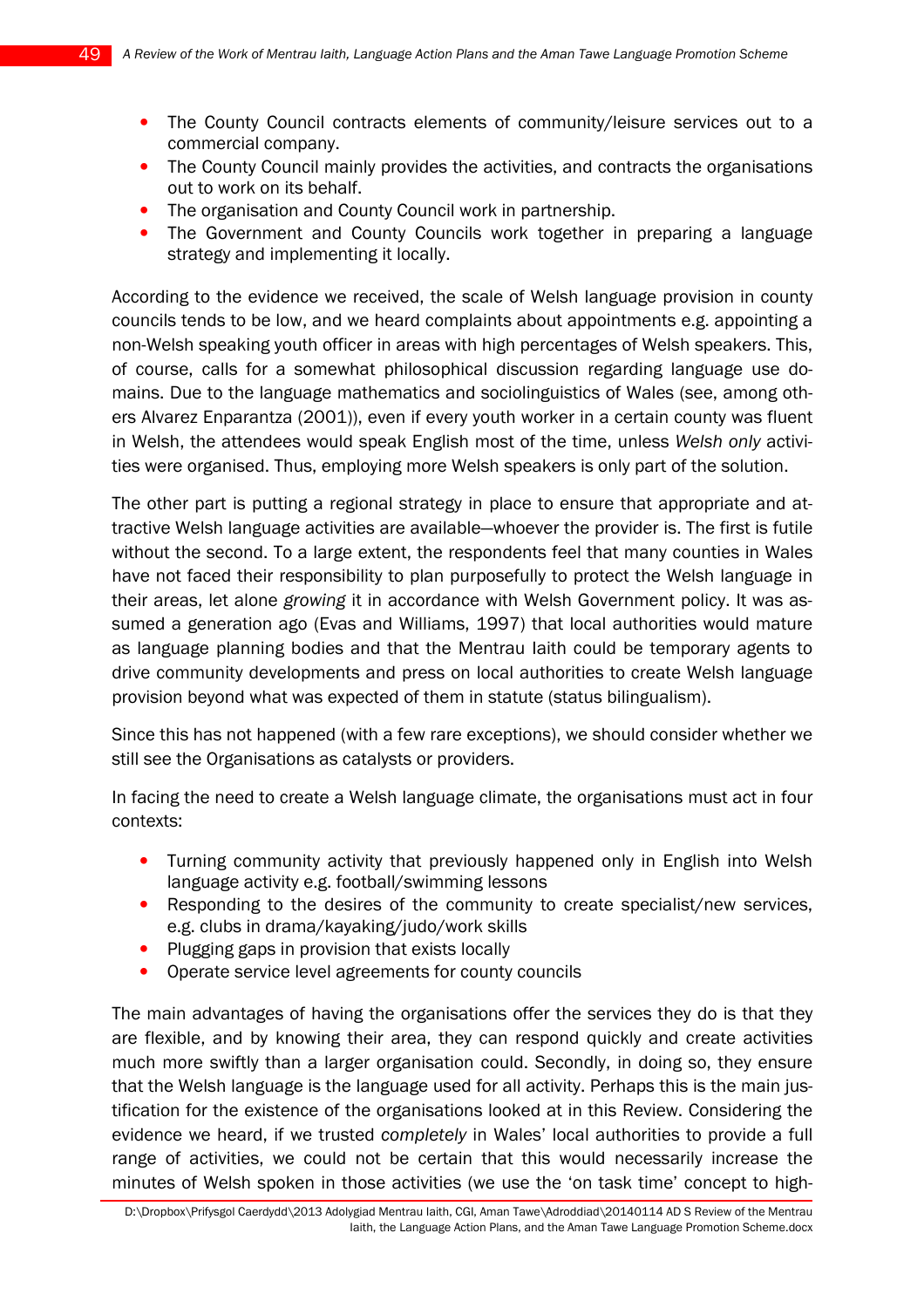light the point). There is a very clear remit for the organisations to be a critical friend to their local authorities. But this does not mean surrendering influence over community development in an area.

Another virtue of the organisations is that they are local, and are more likely to be proactive since they know the people and the micro situation. This means that those people are more likely to attend something by the Menter Iaith, for example, especially if it is only available in Welsh, rather than being a choice of two corresponding activities in Welsh/English. This brings us back to the debate about reserved linguistic functions mentioned above. If organisations were expected to operate at micro level in a more intensive way, they would require much more specialist training and develop their capacity to be proactive. We heard several times that an individual organisation did not feel they could arrange such training or benefit from it since they were too small. This leads us then to discuss a central coordinating role for training to the organisations e.g. through Mentrau Iaith Cymru. In order to ensure Welsh medium activity at micro level, we need to consider that micro level in whatever reorganisation that may happen as a result of implementing the recommendations of this Review and the other Reviews the Welsh Government are currently undertaking within language policy.

## 6.6 Management/Administrative Aspects

### 6.6.1 Vision, work programme and data collection

Historically the work programme of a number of the organisations had followed the priorities set by the Welsh Language Board. In general, the Mentrau have followed the same pattern but are now focused on projects to achieve the aims and objectives of the strategic areas of A Living Language: a Language for Living, which are 1) the Family; 2) Children and Young People; 3) the Community.

A number of the Mentrau have used the 'Local action' framework to identify local needs and priorities. One respondent noted—

> Under the Mentrau's current funding system the chief officer is required to look for projects and funding sources regularly in order to keep things going. It is therefore the funding that guides our work programme/strategy and not necessarily local needs in terms of promoting and developing the Welsh language. The needs of funders also dictate work timescales and limit the type of work that is possible.

The Census is the main source of data for the majority of the organisations for identifying and analysing the linguistic situation and they often report that they use all available data from the census as a basis for preparing a Language Strategy and the resulting work programmes. Analyses from Health Boards and various County Council departments, particularly Education, are also used to identify social trends and characteristics in different areas.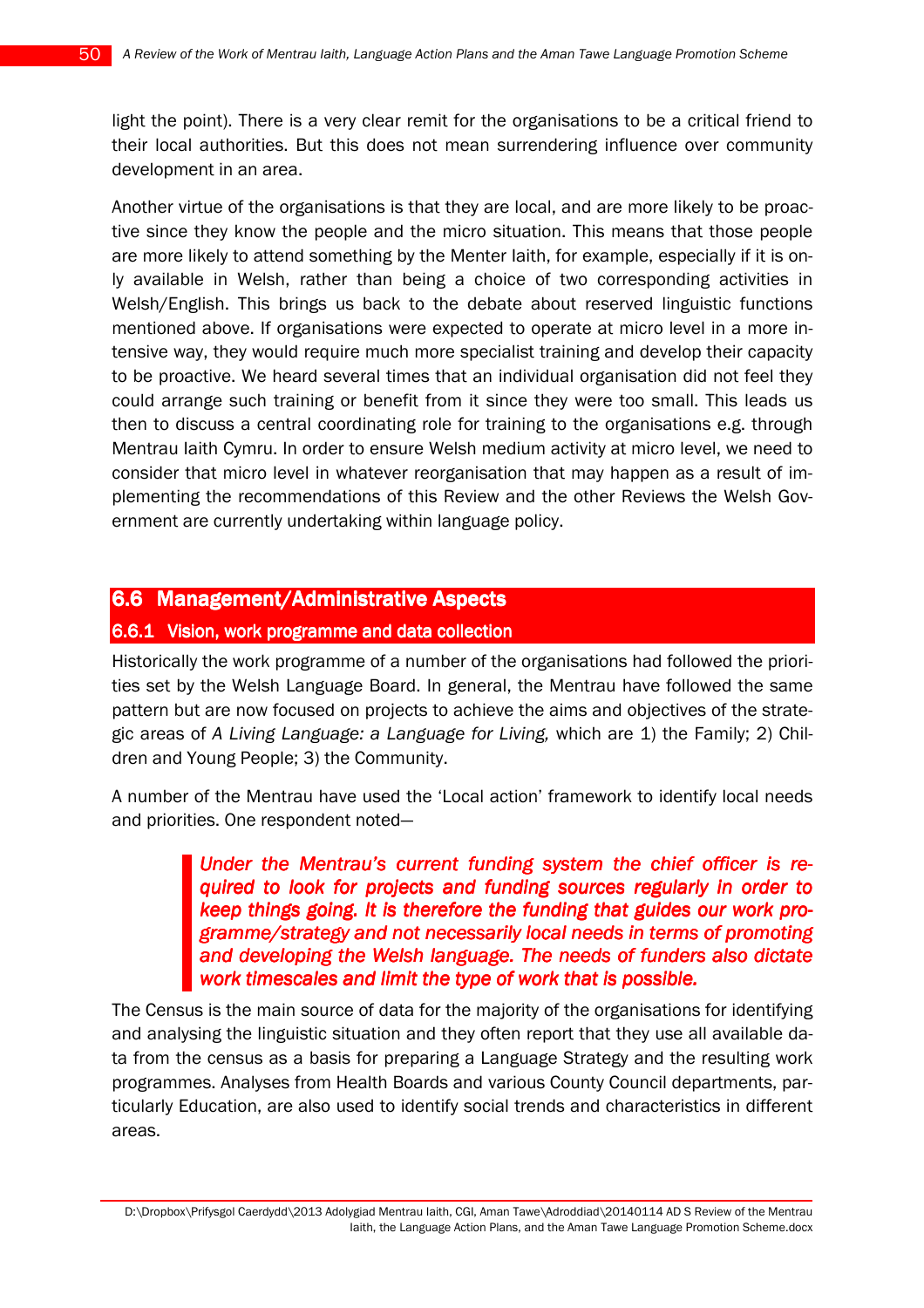A number of the Mentrau's strategies are three-year strategies that are updated annually. The information considered when drawing up and updating the strategy is collated in a variety of ways: language profile (mapping services, social opportunities and the use of Welsh locally); input from area committees; input from county forum members; questionnaires; baseline assessments; SWOT analyses and the data collected in the evaluation of activities.

Frequent reference was made to the importance of a proposed toolkit that will provide clear and detailed guidance on future data collection. This tool will undoubtedly enable organisations to collect data in a consistent and reliable way for community language planning. One of the main conclusions of the Review based on the fieldwork is the need to collect and analyse data in a more systematic way than is done at present. Implementing effective and proportionate systems of data collection on the impact of the work will also be a means of achieving the terms of reference of the Welsh Language Strategy Evaluation Framework (Llywodraeth Cymru, 2013a). Naturally, we do not believe that data collection should be a primary function of the organisations, but appropriate, relevant and proportionate data collection will add significantly to the success of their work in the long term and will be particularly useful for corporate planning processes.

The experience of other countries is valuable, no more so than the good practice seen in the Basque Country of collecting sociolinguistic data under the EAS (the Basque Country system of Linguistic Indicators) (the Basque Autonomous Community Government 2008) and in both Catalonia and the Basque Country regular audits are held in relation to the language situation in different domains e.g. (Generalitat de Catalunya 2011; the Basque Autonomous Community Government 2012). This subject is explored in (Williams, 2013a, Williams, 2013b).

Similar audits to those held in the Basque Country and Catalonia could feed into the Welsh Language Commissioner's 5-year report, measure aspects of the community and sociolinguistic vitality of different domains and sectors and highlight the social context, educational trends and data on language use and choice.

#### 6.6.2 Measuring linguistic outcomes and impact

The majority of the Mentrau acknowledge that they have only recently begun to address the importance of evaluating plans and measuring outcomes. They have received relevant training funded by the Welsh Language Board and most have adopted various methods of achieving this. Although there is increasing pressure on the Mentrau to prove their value they have yet to establish methods sophisticated enough to show the difference they make to the Welsh language. Without doubt this is one of the main requirements in this area so that organisations can adopt a more scientific and systematic method of data collection, measuring impact and tracking changes in order to 'prove' the added value of the Mentrau's interventions in the various situations.

The methods used to measure impact vary greatly from one Menter to another but in general they include questionnaires, focus groups, videos, observing language use in ac-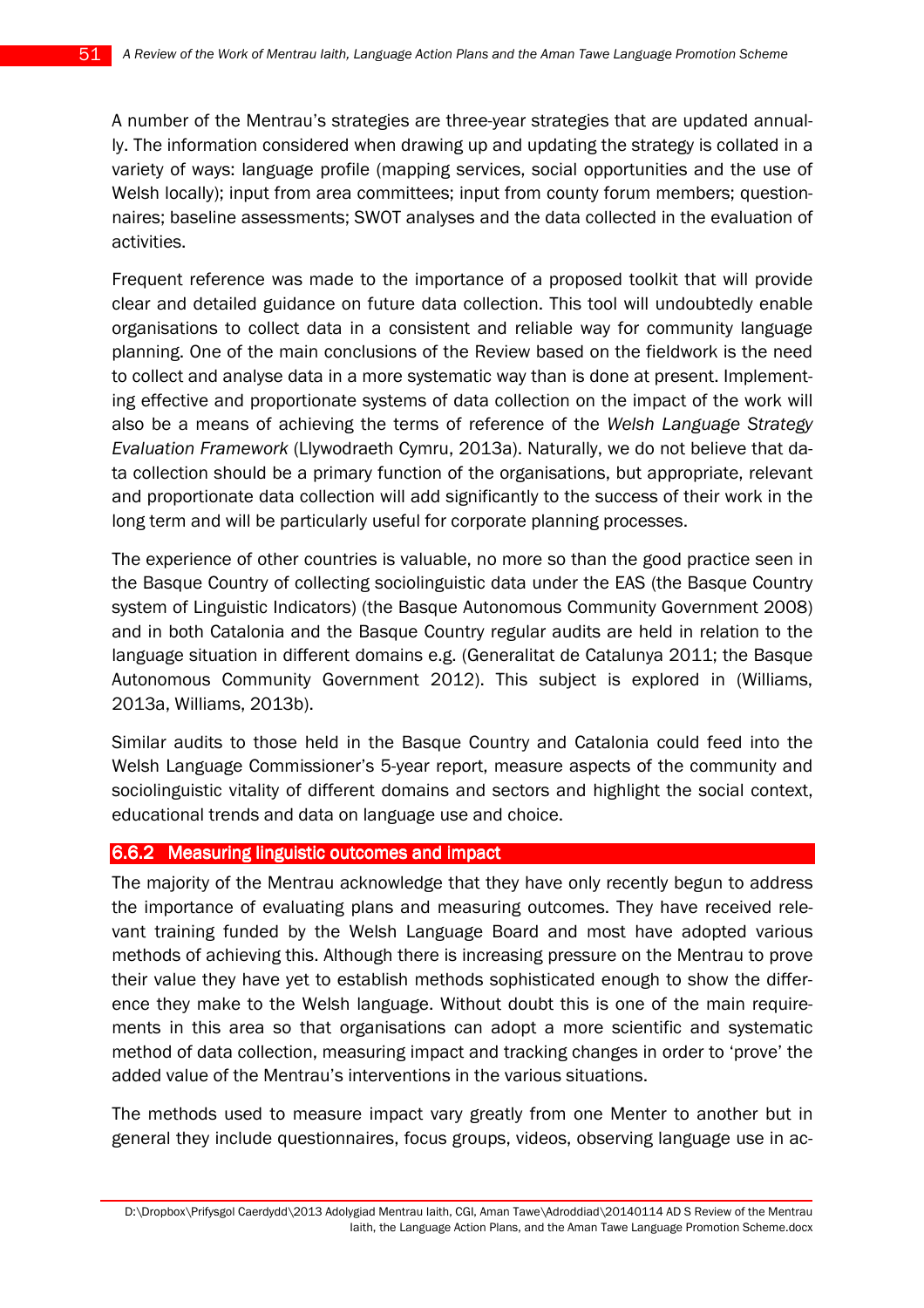tivities, individual conversations, views of leaders, research, commissioning external evaluations, self-assessment through smileys, pie charts and Facebook.

Although some organisations have developed impact measurement processes and there is an increased awareness among those organisations of the importance of operating on the basis of data, the Mentrau are quite willing to acknowledge that there is room for improvement. As one respondent notes— 'The Menter already collects data through questionnaires, user feedback, number recording and so forth, but this isn't enough.' Proportionate schemes to measure outcomes should be implemented and used accordingly by each Menter. This would ensure consistency in measuring outcomes and feed directly into the Welsh Language Strategy Evaluation Framework (Llywodraeth Cymru, 2013a).

#### 6.6.3 Success of activities and their appropriate and robust management

There are a number of examples of good practice in measuring success including various evaluations e.g. feedback forms, bulls eye charts, case studies, recording and filming feedback. Some also report that they conduct formal assessments following each activity in order to consider questions such as 'Why carry out this activity?/What were the output and results? Do we need to improve any aspect of the activity for the future?' On the other hand some of the organisations suggest that the only measure of success in their personal activities was to count the number of attendees.

As noted previously a toolkit for measuring impact is being developed. A number of the organisations were concerned that they count the number of attendees but disregard the evaluation of the real impact of the activity on those individuals. Training on measuring and implementing success will strengthen the capacity of small organisations to better evaluate their work. A number of the organisations report that they analyse the data carefully and present the results on success to the Management Committee. A guidance document containing a number of secondary sources is available to applicants for Government grants; this document is based on the Welsh Language Board's document on outcome-based language planning (Evas, 2011).

Turning to managerial issues, it is apparent that careful monitoring and evaluation is fundamental in dealing with budgets and meeting conditions of grants awarded by the Government.

A number of the organisations have more than one management process in place ensuring that activities and services operate effectively. This includes a robust system of financial delegation—which requires the authorising of different levels of spending by the Chief Officer, the Chair, Treasurer etc. Similarly in requesting quotes for any service or element the procurement process follows the relevant professional guidelines.

Almost all organisations report that their Chief Officers have received training in project management, financial management and risk assessment training.

Therefore the norm is to adhere to policies that protect staff and employer from failings. Usually policies are reflected and updated regularly when appropriate or when there is a change in the law.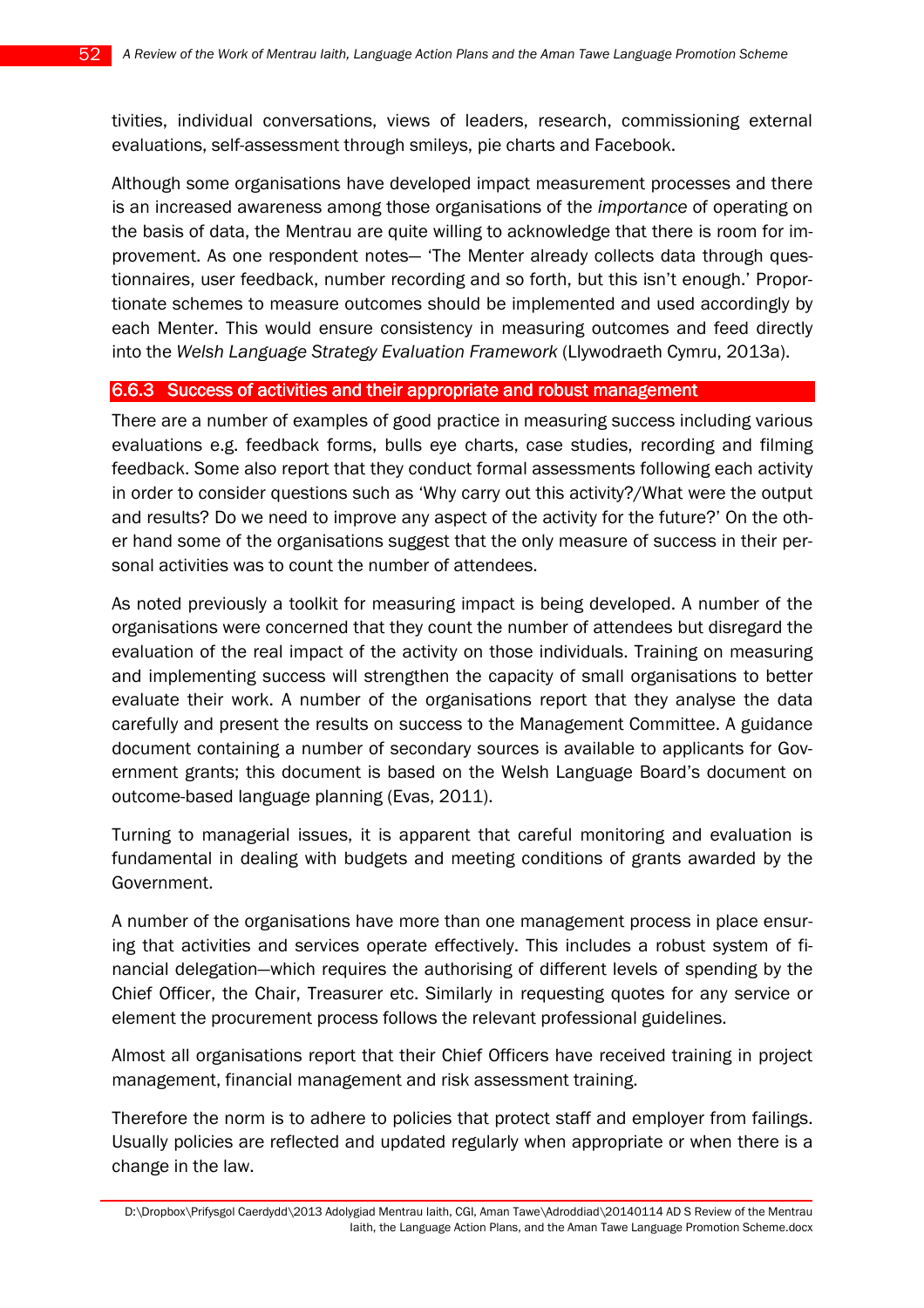Health and safety and child protection processes are followed when holding activities including risk assessment. A CRB check is carried out for each member of staff, including sub-contractors where relevant. A thorough Risk Assessment is also expected for every community activity.

#### 6.6.4 Wider impact beyond core linguistic objectives

The questionnaire asked about the organisations' results beyond the primary linguistic objectives e.g. poverty/child poverty/helping parents to return to work and improving the quality of community life. In general, responses cited tackling poverty and improving the local economy. However (with the exception of one or two exemplary models) those examples that could be considered self-sufficient or would create a long term multiplier effect were rare. Among the exceptions were an outdoor scheme and a scheme to establish a Welsh language company to create hydro-powered electricity, both ventures by Menter Iaith Conwy. Some of the organisations state clearly that their work has little to do with tackling poverty. There were examples of programmes to encourage social capital in order to reduce social exclusion and low self-esteem, particularly among young people. Other examples included targeting families with Welsh speakers in electoral divisions (or groups) in socio-economically disadvantaged towns. There was very little evidence as only one organisation could provide evidence of purposeful collaboration planned in conjunction with Communities First (the possibilities that this relationship could be strengthened and transferred is addressed in section 5.14). It is worth quoting at length from one organisation's response:

> Within specific Communities First areas we have also succeeded in having significant influence in assisting local people to develop projects that give due consideration to the Welsh language or to support Partnerships to develop a Welsh language scheme [...] Across our services we strive to provide local, affordable opportunities to families and give consideration to the particular needs of isolated communities. Our childcare provision is very affordable and we consult regularly with parents and families to ensure that the fees are reasonable and reflect the various economic situations of the local communities. Within the childcare provision we have evidence that we promote tax credit for parents in order to further support them in accessing childcare. We are very aware of poverty of access to services and the choice of Welsh medium services available to families, and our research within various communities support our plans in ensuring and arguing for a fair cross-section of services available to families across the county. In addition, our work within the Children and Young People's Framework means that we are able to contribute to local developments and strategies to tackle poverty [...].

#### 6.6.5 Tailoring to local needs and audiences to reach.

The questionnaire enquired about the steps the organisations took to attract people from every background to their activities. The aim of this was to ascertain to what extent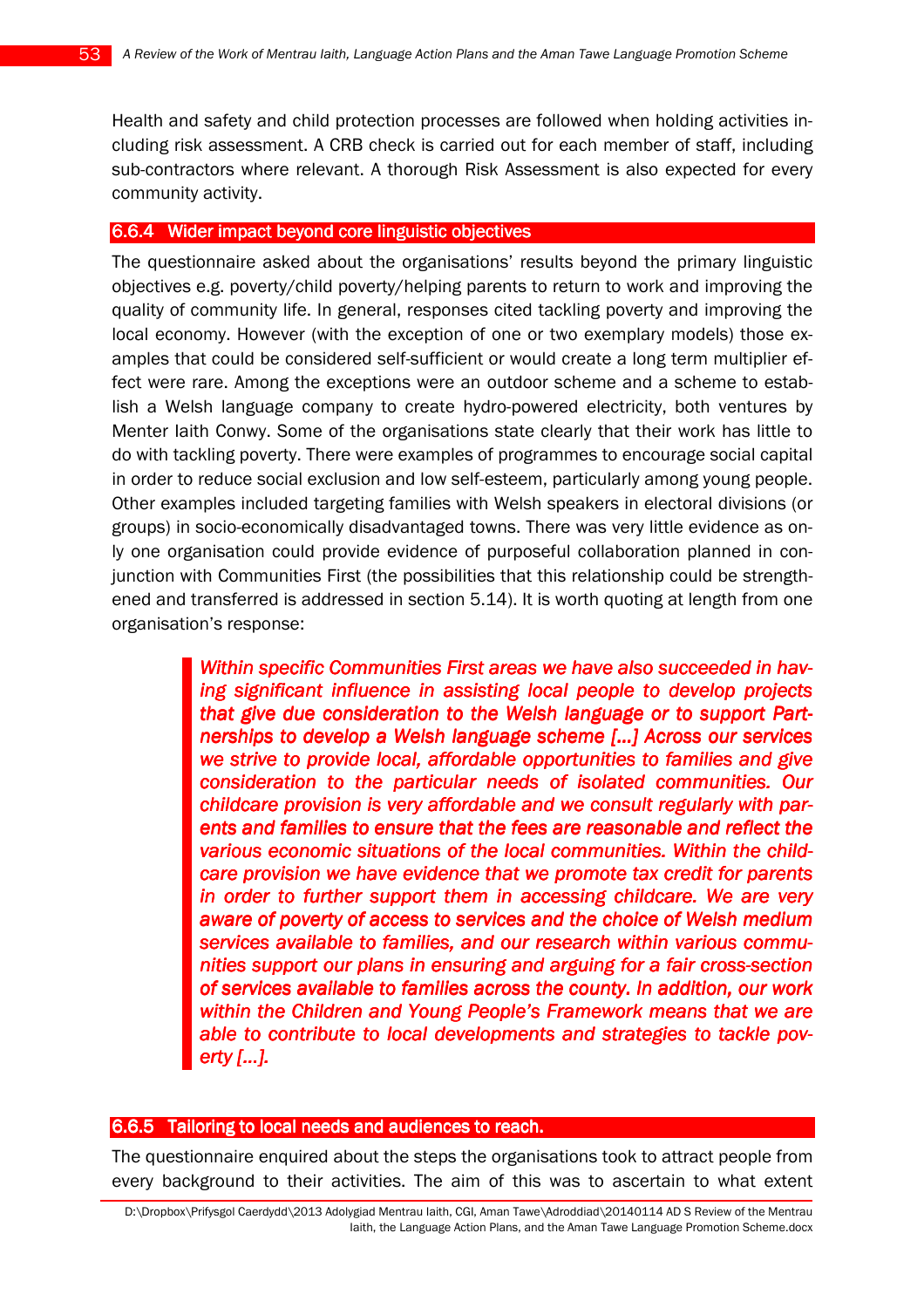equalities principles were fundamental to their work. The majority noted that they had equal opportunities policies and that everyone was welcome to take part in activities. In addition, some proactive examples were given of including other equality strands in Welsh language promotion work (just as the discourse expects the Welsh language to be included in those strands of course). Among good practice examples were engagement with special schools, work with older people's groups and disability groups. There was also an example of lesbian, gay and transgender engagement. Information was provided on how an organisation had been registered as a breastfeeding centre and a number also referred to the equalities processes followed in recruitment and advertising. However, in general the tone of this narrative was rather passive. We expected more evidence on collaboration between different communities of interest (e.g. age/sexuality/ethnic groups). If Welsh is to reach new, non-traditional audiences, the organisations must be more proactive and not expect hard-to-reach groups to approach them voluntarily. As far as we could see, there were few examples of good practice indicating how organisations bridge the gap between 'traditional' Welsh interests and reaching different audiences that could bring great benefit and social capital to their work and to the local area.

To all intents and purposes all the organisations are aware of the fact that they only reach some of the targeting that is necessary if Welsh is to thrive in their areas. This is to be expected to some extent and dovetails with the call in other sections of this report for more resources. It is interesting to note how the different organisations perceive the lacunae; some for instance, noting the geographical areas of the audience, others noting segments of the population. The following list includes some of the audiences identified. Of course, it is quite possible to argue what the appropriate activity of the organisation should be but the answers are an indication of the organisations' self-perception of their appropriate work.

- Parents or prospective parents
- The private sector
- Young people
- Former pupils of Welsh medium schools
- County councillors
- Rural/urban area/town x/county y
- In-migrants
- People opposed to the Welsh language
- Welsh learners

It should be noted that not one organisation reported that any of the equalities strands were an audience that they were not reaching out to currently.

#### 6.6.6 Innovation

Several sections in this Review have already addressed how organisations create a vision and an action plan to be realised. We have noted that the organisations are not—as a rule save for a few shining exceptions—overrun with holistic and self-sufficient ideas to ensure a flourishing future for the Welsh language in their areas. Part of this brief was to enquire specifically as to how innovative ideas would be created. The intention then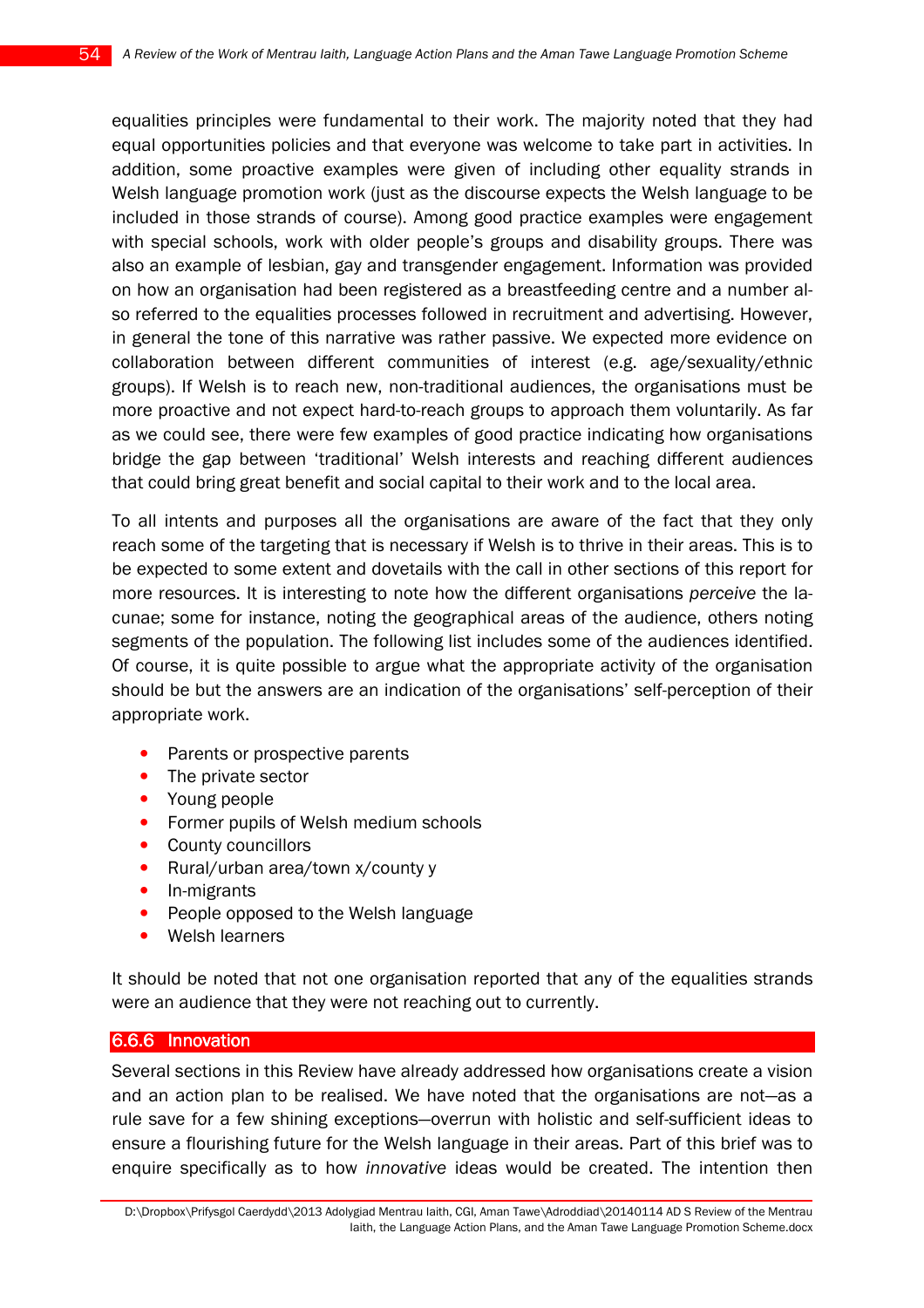would be to transfer them to other areas. In summarising the responses to this section, it is fair to say that there are a good number of innovative ideas in action within the organisations but not every good idea is being implemented everywhere. In some instances, it would be a good idea to implement the language awareness provision that is taken for granted in some areas and—according to respondents—pays dividends in terms of how receptive former 'doubters' are to further language projects. A number of common themes appear. It should be noted that a process is needed in order to discuss and/or formalise innovation processes. It is acknowledged the world over that in many innovative attempts in any organisation tend to fail. Consequently, a project management methodology needs to be implemented which allows the documentation and sharing of good practice and lessons learned (cf. the PRINCE2 'Lessons Learned Log' methodology).

Among the innovative projects noted were developing databases to hold information on Welsh language events, standard reporting systems on the success of activities, Time banking, hyperlocal broadcasting stations to be transferred back to the community, work on sociolinguistic psychology and entrepreneurship. It is clear that a national coordination organisation such as Mentrau Iaith Cymru could be a vehicle for innovation of this kind but in addition to the—rare—examples, there is a need to create the process and formalise it.

#### 6.6.7 Training, support and promotions

As a rule, organisations offer a personal development plan to every member of staff and hold regular staff meetings.

A number of organisations offer staff mentoring meetings, project management and language awareness training. A number of organisations follow Welsh Government and Mentrau Iaith Cymru training programmes.

More often than not a large proportion of staff, and to a lesser extent committee members and volunteers, has attended courses provided by the County Council and Mentrau Iaith Cymru. The training courses offered by County Councils consist of first aid, health and safety, risk assessment, child protection, the data protection act, fire safety, information technology privacy, stress awareness, marketing, equalities, food hygiene. The Mentrau Iaith Cymru training centred on measuring linguistic impact and the impact of activities.

Some staff members have also followed academic courses at diploma level and MA in Community Development and others have followed 'Training the Trainer' and 'Language Awareness' courses arranged by Iaith Cyf.

Other examples of good practice include conducting an annual training audit, planning for additional training and arranging training for the Mentrau at regional level where the cost of specialised training is shared. A number of organisations also use a training programme by a local voluntary body). In some organisations, managers have benefitted from

• ILM level 7 Business Management Strategy;

D:\Dropbox\Prifysgol Caerdydd\2013 Adolygiad Mentrau Iaith, CGI, Aman Tawe\Adroddiad\20140114 AD S Review of the Mentrau Iaith, the Language Action Plans, and the Aman Tawe Language Promotion Scheme.docx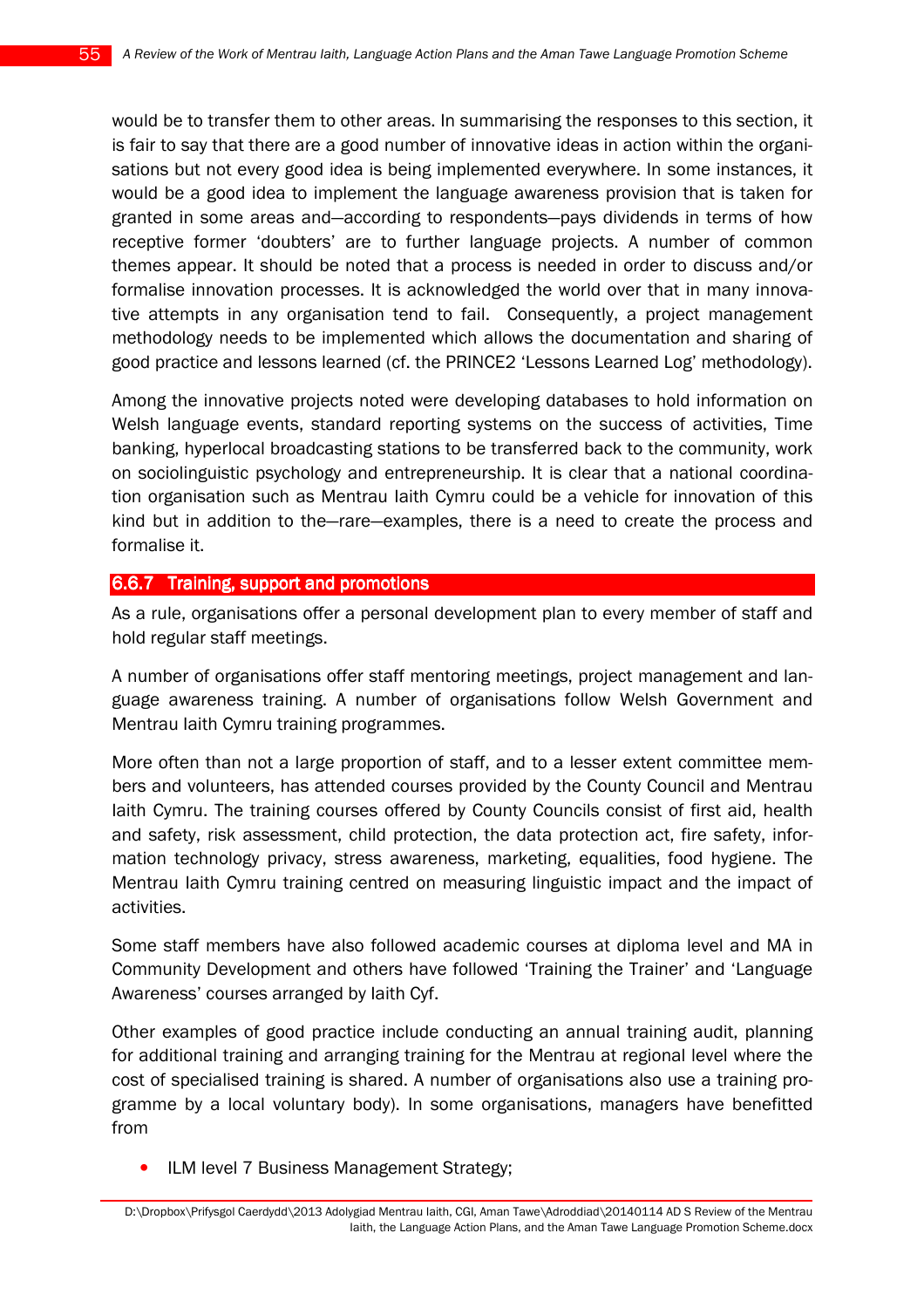- ILM level 5 Executive Management;
- Prince 2 on successful project management.

If more funding was available a number of organisations' desire would be to train more staff towards qualifications in youth work and/or community development.

The opportunities for promotion within the Mentrau are few and far between although a number offer a higher allowance for different posts according to responsibilities. There are opportunities for internal promotion in County Councils and Welsh Government for local or central government staff.

#### 6.6.8 Constitutional Items

Most organisations are Companies Limited by Guarantee and are registered charities. The exceptions to this pattern are organisations that sit within the County Council structure. Full details on constitutional status can be found in section 11.7.

The specific reason for choosing to be a Company Limited by Guarantee was to minimise limited liability for committee members providing that they do not act negligently or inappropriately. Limited liability also minimises the threat of personal liability for trustees. However it was emphasised frequently that being a company also ensures public liability.

Some of the organisations have opted for only being a Company Limited by Guarantee so that they can bid for public funding and protect voluntary members from the additional requirements involved in being a Registered Charity.

In relation to the organisations that are part of the County Council constitution there is no managerial responsibility on steering committee members. The County Council is responsible for managing the Chief Officer and providing administrative support, policies etc.

One of the most obvious reasons for adhering to the County Council model and the decision against independence was the potential weakness of the steering committee and the assumption that the organisation would lose influence, economies of scale and close collaboration with service providers.

## 6.6.9 The role of Volunteers

The number of volunteers varies from 6 at their lowest to over 400 at their highest. On average most organisations report that they have around 40-50 volunteers (It should be noted that interviewing those volunteers is beyond the scope of this Review).

The main responsibilities of volunteers are to assist in holding events in specific areas, collecting money, stewarding at events, leading coffee mornings and chat sessions. This is all done under the guidance of salaried staff.

Volunteers form a key part of almost every activity but they are not usually full members of the management or other committees, although they assist with activities in terms of organisation, conducting the event itself and evaluation which is a very important element that influences committee decisions.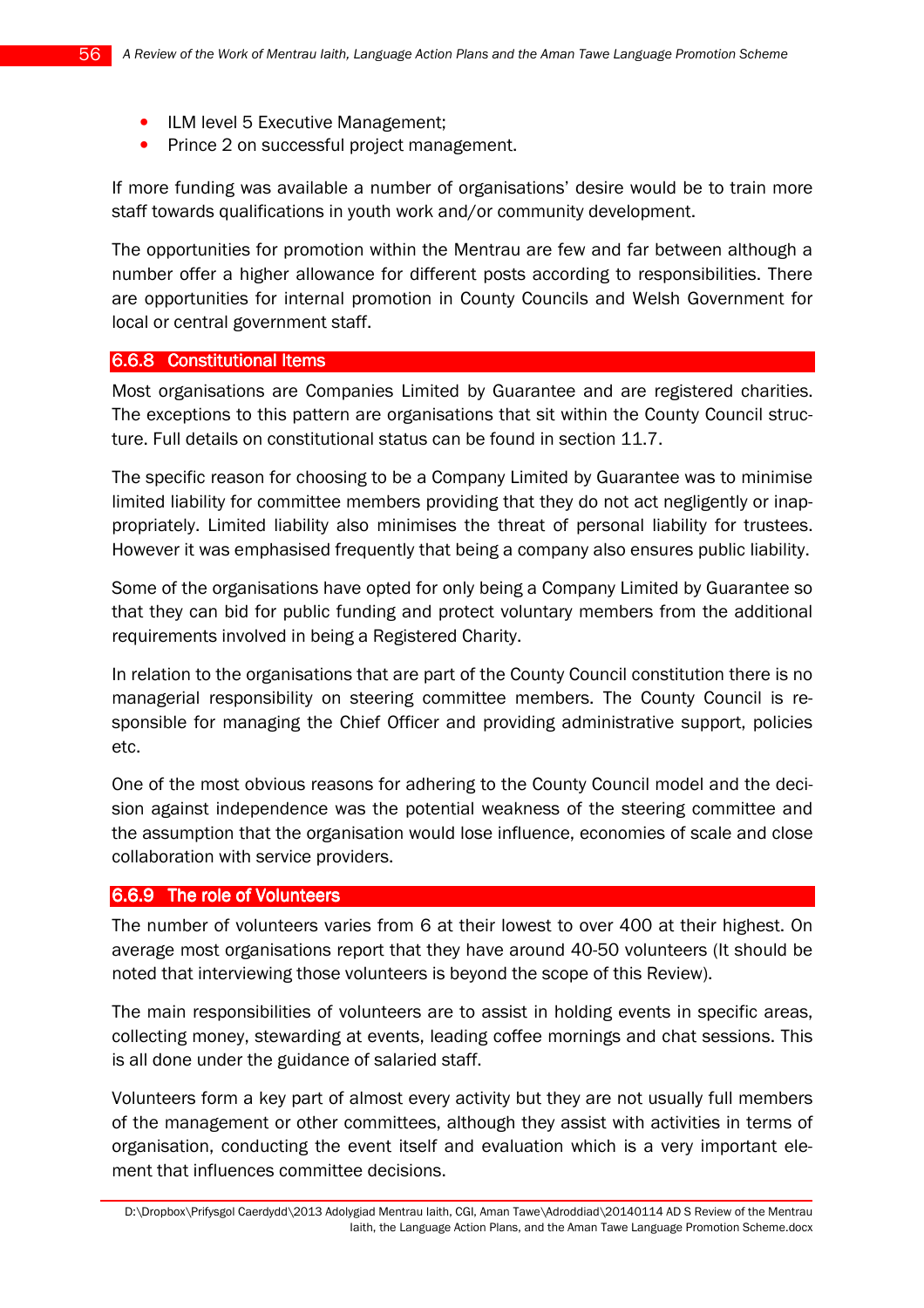#### 6.6.10 The Role of Steering Committee Members

Generally each organisation has a committee consisting of Chair, deputy Chair, Treasurer and Secretary, elected in an annual general meeting. The Chair is usually in post for two years.

On average there are between 5 and 15 members on a Steering Committee.

There is an obvious advantage in attracting volunteers to the Steering Committee who have key skills so that they are able to benefit from the following areas:

- **Marketing**
- The local economy
- Law
- Media
- Education
- Culture
- Youth activities.

The steering Committee and sub-committees ensure that the organisations' staff work plans are implemented and that the weekly and monthly running of the organisations follows correct procedure.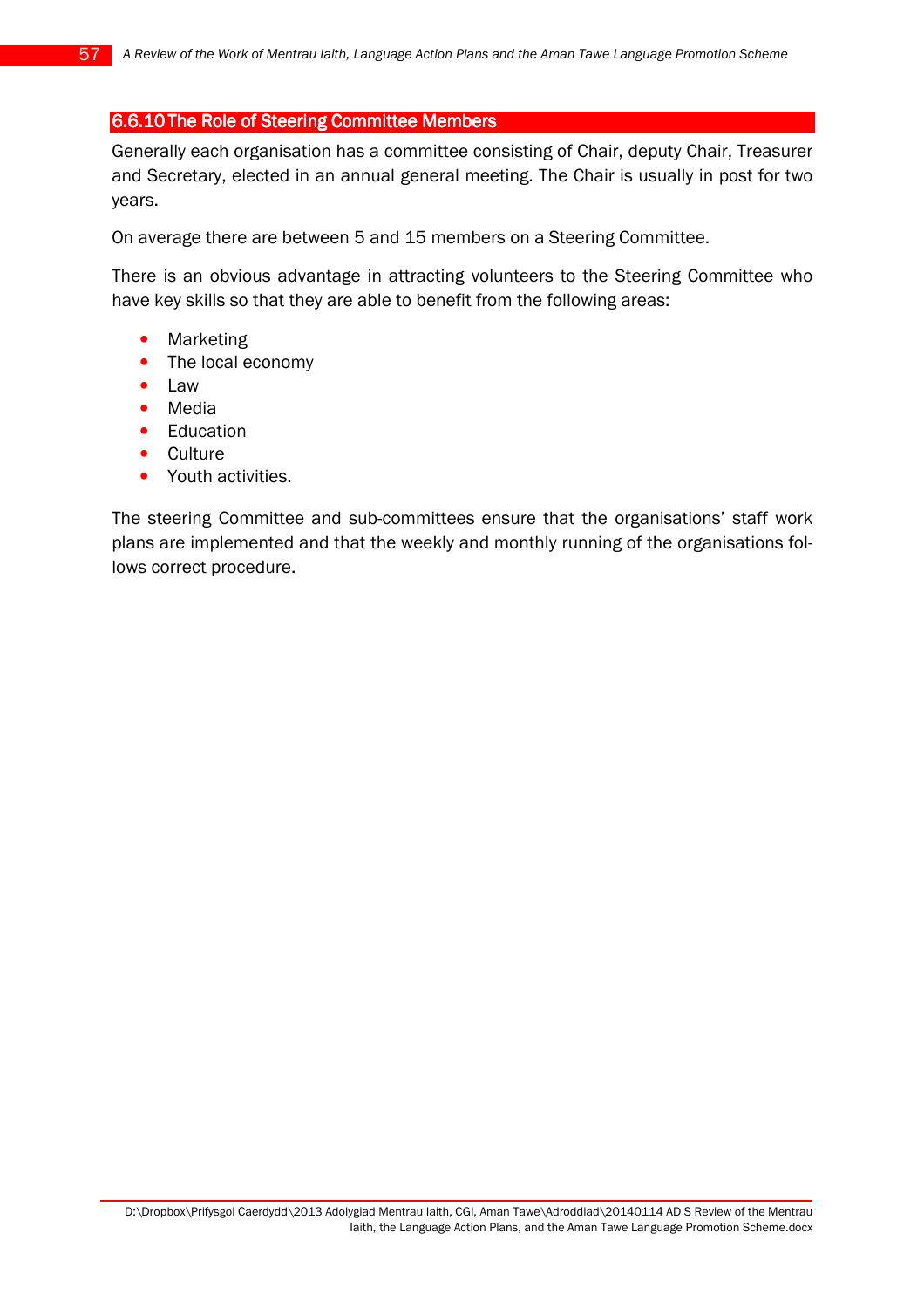# 7 Fieldwork Results: Language Action Plans

# 7.1 Welsh Government funding levels

The officials of the Language Action Plans are employees of the Welsh Government, i.e. they are civil servants, and not employed by grant in aid, as is the case for the Mentrau Iaith and two members of staff of the Aman Tawe Scheme. Small projects funds are allocated to each Plan in order to support local activities. Is there justification for continued funding for individual LAPs at the same level?

Throughout the whole series of interviews held with all organisations and partners, the evidence collected regarding the LAPs was mixed. On the one hand a number of respondents believe that more staff are needed to develop the LAPs further and to carry out more intensive work in areas of particular linguistic significance. According to one respondent: 'The ability to work intensively in one area is beneficial and more funding is needed to expand the work'.

On the other hand, concern was raised by many regarding the confusion which may arise from the fact that so many different partners were targeting the same groups. Reference was made to youth work in one area where the Urdd, Young Farmers, the County Council's Young People's Services, the Menter Iaith and the Language Action Plans all offered provision for young people.

## 7.2 Is there a need for Language Action Plans in other areas of Wales?

Within the whole range of respondents, little support was expressed for the creation of further LAPs elsewhere in Wales in their present form. One of the main themes of the responses collected from all was the uncertainty surrounding the remit of the LAPs and their relationship with other partners, in particular the Mentrau Iaith.

Although the Language Action Plans were established to coordinate activities in specific areas where a language shift was occurring, and into areas where Mentrau were already operational, according to the evidence gathered it is feared that the relationship with the local Menter Iaith tends to be one of competition rather than of collaboration. As a result it was noted that there is a risk of duplication and conflict.

Another reason given for this alleged conflict is the pressure to achieve targets rather than collaboration to respond to local needsOne suggestion given was to organise meetings between all relevant partners in order to plan and conceive a clear way forward.

## 7.3 Developing the role of Language Action Plans further?

In general, of the 49 interviews held, very few new ideas were offered regarding how to develop the Language Action Plans over the next few years. Those ideas which were offered included the need (as discussed above) to co plan and coordinate the organisations' activities better. Other suggestions received included national campaign to promote the benefits of being bilingual using Welsh rugby and football stars, together with actors, singers and other role models.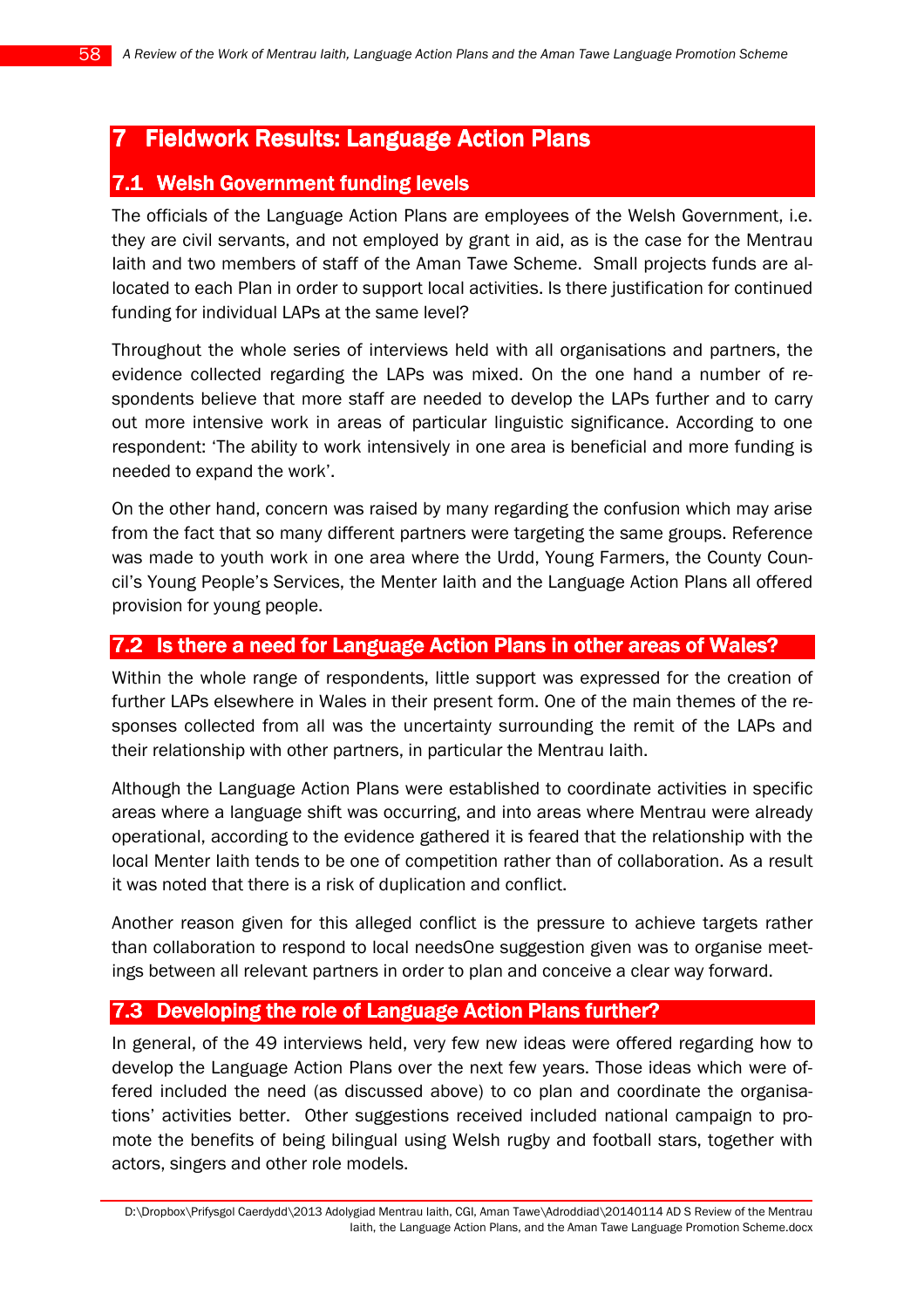## 7.4 An appropriate range of activities

The field work showed that the main current focus of the Language Action Plans is to strengthen communities, work with children and young people and promote the language within families. Although these themes reflect the priorities of the national Language Strategy, A Living Language: a Language for Living, activities are provided around those themes in response to local needs.

A variety of methods are used by the Language Action Plans to identify needs, for instance ideas arising from area committees and from language organisations, societies, schools or individuals.

#### 7.4.1 Does the LAP duplicate the work of others?

Evidence was received from a wide variety of respondents who felt partnership work between the LAP and other language organisations was challenging due to insufficient strategic planning and collaboration between them. Multiple sources reported that the relationship of some of the Language Action Plans and the County Councils are also fragile especially as they do not have a particularly high status nor do officers possess a full understanding of what they are trying to achieve.

Time and again in the evidence collected from the 49 interviews, we heard that meeting targets is another stumbling block to ensuring effective collaboration between partners— '[We] try to collaborate with other partners but achieving targets is a heavy burden on individual organisations which means they are forced to work independently and in isolation [...]

Some acknowledged that the LAPs did not operate in a sufficiently strategic fashion — 'Many of the activities are arbitrary, stemming from ideas by individuals rather than a clear and systematic process of evidence-based planning'. It was noted that it would be beneficial for the Welsh Government to offer guidance on strategic planning.

## 7.5 LAP and partnership work

As noted above, there are few examples of strategic planning between language partners and local authorities. It was also noted that although there is some collaboration between the TWF project, Mudiad Meithrin and Urdd Gobaith Cymru, in our opinion it is not sufficiently coordinated in order to enable the realisation of a long term potential on the Welsh language.

A number of respondents noted that there used to be good collaboration between the Language Action Plans and the Mentrau Iaith with the relationship having deteriorated somewhat, for instance— 'There used to be meetings between the Language Action Plan and [Menter X] but they do not happen anymore. If the Menter operates a project at county level they should stay clear of the Language Action Plan area. There is a feeling of competition between the Language Action Plan and [Menter X] now which is caused by the pressure to achieve targets'.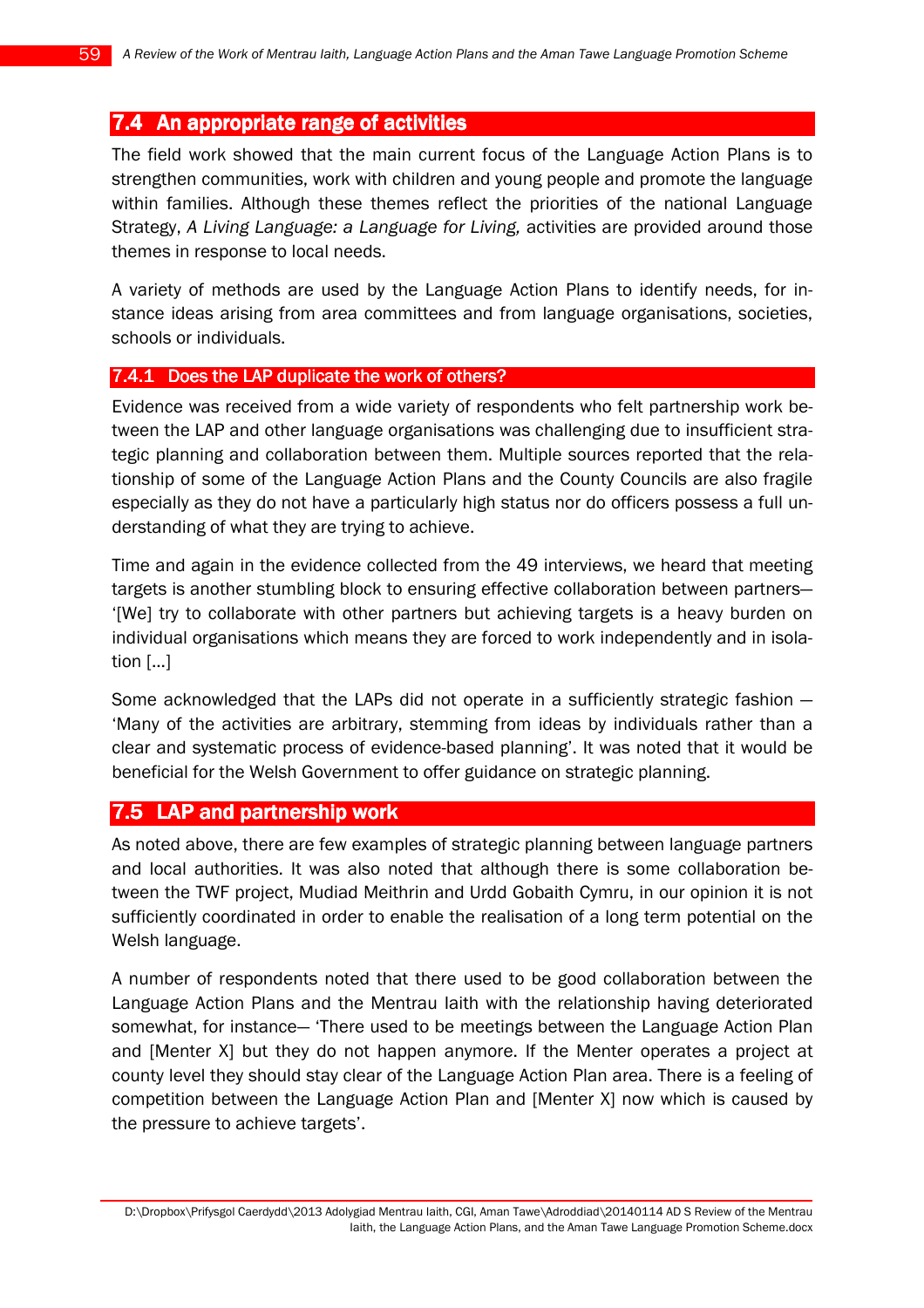# 7.6 The effectiveness of the LAP in terms of measuring outcomes and impact?

Most have different methods of measuring outcomes that vary from written questionnaires or verbal questions, feedback at the beginning and end of activities, direct feedback from focus groups, the use of a 'flipchart' by young people and anecdotal information. There is very little evidence that these outcomes are analysed at a national level and fed into Language Action Plan policy development and practice and as a result the opportunity to offer the added value of Language Action Plans within the national language planning framework is lost.

## 7.7 Would it be advantageous to merge the Mentrau and LAPs?

Apart from the one example where there are different management arrangements, the sum total of our fieldwork shows that the relationship between the Language Action Plans and the Mentrau is not sufficiently close and as there is consequently insufficient trust between them to ensure constructive and effective collaboration.

However, some indications from the fieldwork suggested that the Language Action Plans would work better under the auspices of the Menter Iaith as the Mentrau brand was much more obvious and recognised—

## The  $[M$ enter X $]$  brand is much stronger. Nobody knows what the Language Action Plan is or to whom they are responsible. The fewer organisations you have working in an area, the bigger the impact. The public think that everyone is part of the same organisation anyway which can create confusion when different brands are organising activities.

There was a suggestion that the Mentrau Iaith should concentrate more on strategically influencing local authorities and other public bodies and they should have more influence on policy areas such as education, housing, leisure services and planning. The opinion of this respondent was that they should completely concentrate on increasing the use of Welsh, leaving the more strategic work to the Mentrau.

### 7.8 Structures to ensure effective working?

The general view of the respondents is that the current county structure of the Mentrau Iaith requires an additional regional and national element. This higher level working would allow them to provide guidance to Mentrau that have not yet developed to their full potential, to share good practice, to coordinate activities across geographical boundaries and to ease the administrative burden on individual Mentrau. A national body would also be able to coordinate staff and volunteer training, lobbying on behalf of the Mentrau and provide guidance on language planning issues.

A number argued that structures similar to those of most of the main language organisations would facilitate collaboration between the main language partners and public bodies on a regional and national levelWhichever structure is finally implemented, the new system requires stability. We note this because it takes a fair degree of time to make a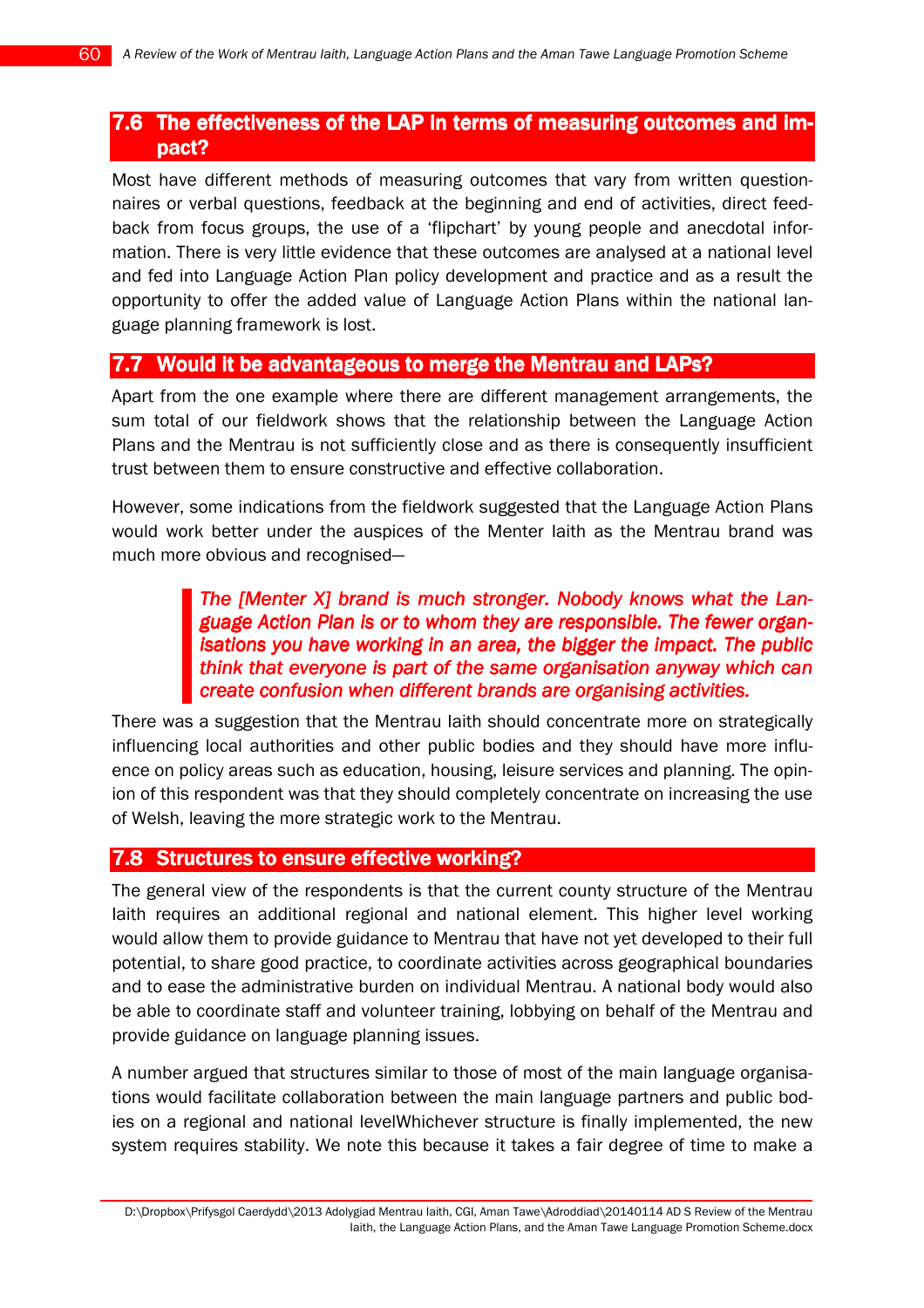difference in relation to attitudinal and behavioural change with regard to the Welsh language in a given community. We discuss a possible model for this in the next chapter.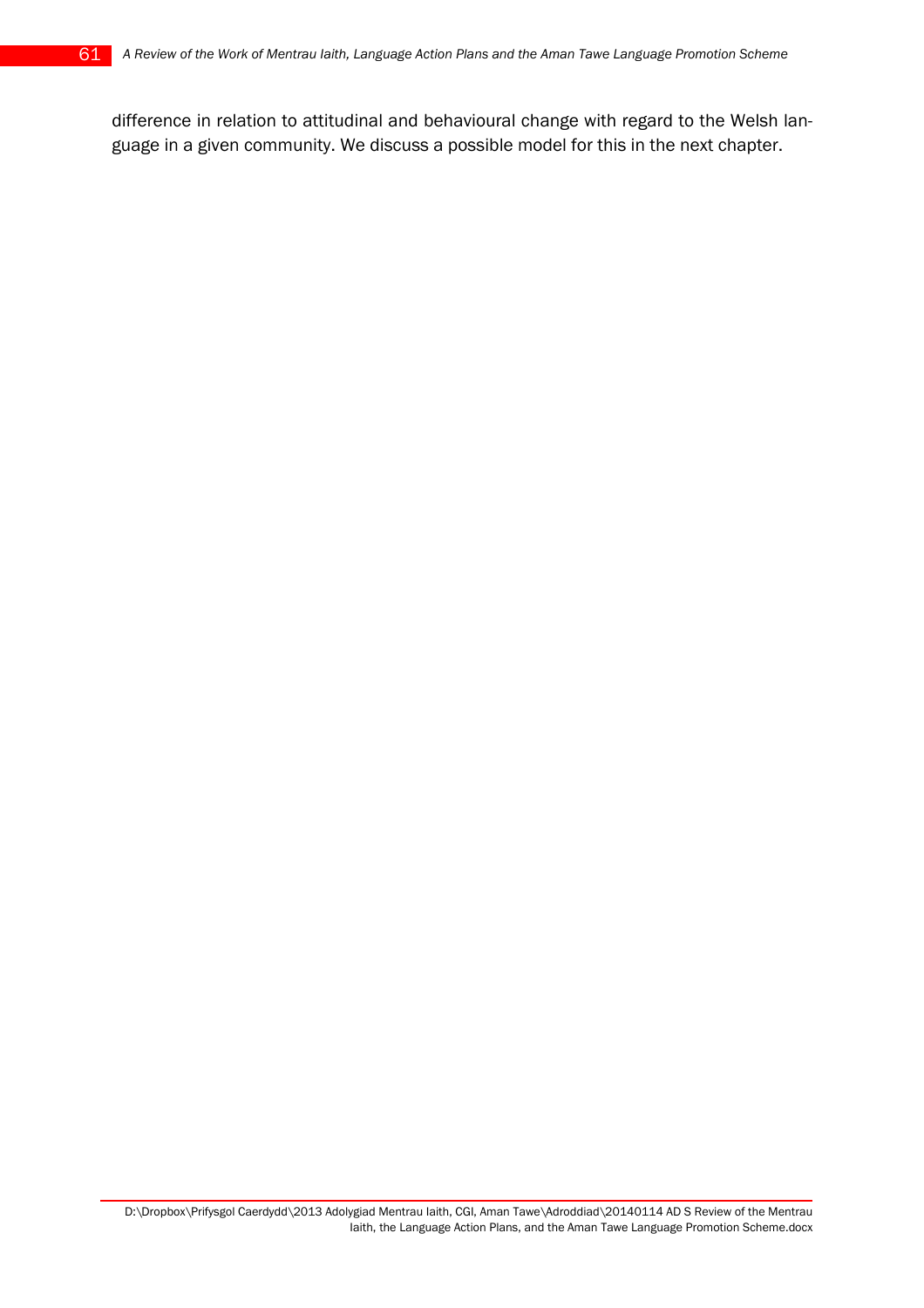# 8 Fieldwork results: the Aman Tawe Language Promotion Scheme

This Scheme was established in April 2011. Section 4.4 outlines its history. Because the scheme is in its infancy, clearly there will be less reported data than in the case of more longstanding organisations. The Aman Tawe Language Promotion Scheme addresses tasks by using a co-creative model (see, among many others (Wooding, 2008)). It has established 4 'powerhouses' each with one task, to draw up an annual programme of activities based on local linguistic needs and based on the programme's original linguistic needs analysis created by the Welsh Language Board.

The scheme's officers note that this method is producing results, that community empowerment is becoming apparent and they feel that this model is tackling wider problems in the area linked to confidence than language issues alone. We stress again that it is early days for this partnership and therefore too early to pass judgement on their success—indeed this would be beyond the remit of the brief. However, it is fair to say that this is a very different model to governmental projects in other areas and locations that use the 'command and control' method. This partnership's working methods are characterised by collaboration, co-production and capturing community aspirations.

The partnership was awarded Welsh Government start-up funding in order to establish a pilot project. However, the exact elements of the linguistic needs assessment that would be addressed as a first priority was an 'independent' decision by the Aman Tawe Language Promotion Scheme. This resulted in more emphasis being put on provision rather than intervention in other processes or organisations. We realise fully that there is a need for local buy-in in terms of processes and activity that promote the local culture and as a result this is a logical step to take, but it is insufficient in order to meet the linguistic planning needs of the area in the long term—and the partnership realises this.

In order to develop the strategic aspects, representatives from the Aman Tawe Language Promotion Scheme are aware that they need more professional staff which means more investment by the Government. One simple interpretation of the need for more funding is to add to the annual grant expenditure and the number of dedicated officers. But it should be noted that there are other means of achieving these aims by sharing resources and by developing the language planning capacity of an agency that also operates in the area e.g. Communities First (see Section 6.3.3).

Having scrutinised the evidence available through the research instruments and documentation provided, and given—as previously noted—that it is early days for this scheme, we believe that this model of working has potential. We believe this model can be much more holistic than any other model in this field. The main benefit of this model is that each key partner shares the vision and contributes to the agenda of the Aman Tawe Language Promotion Scheme. Undoubtedly, Government and Local Authority involvement offers power, influence and access to Authority officials, and possibly Welsh Government officials, in an area that is not a unit of any other nature.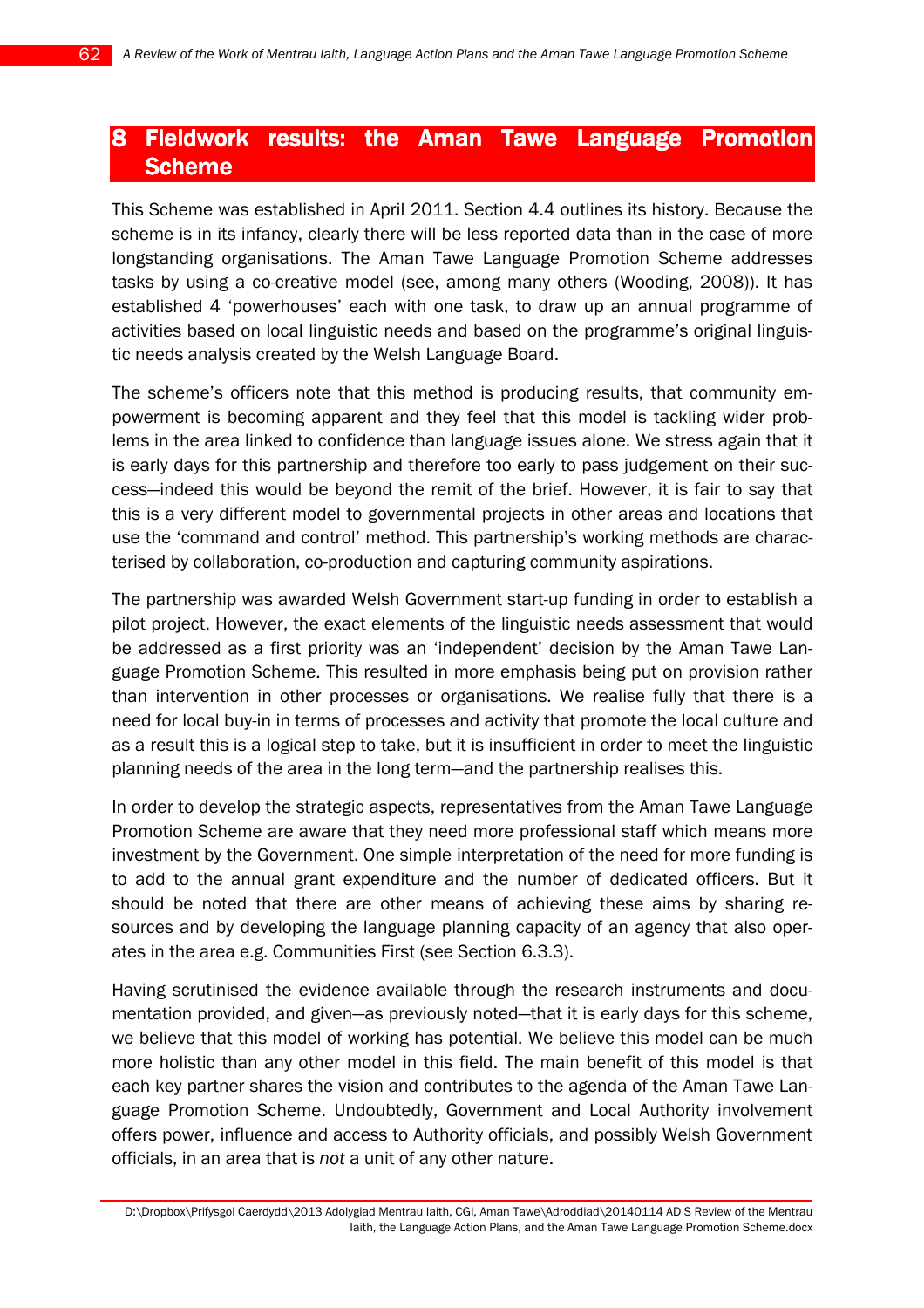The brief asks us to consider whether a similar scheme should be established in other parts of Wales. We see virtue in this model of cross-border, multi-agency working that could be employed in other parts of the country. For a long period the Welsh language has been a single issue for a limited number of pressure groups. With the promotion standards required by the Welsh Language (Wales) Measure 2011 and adopting methods used in Aman Tawe, there is a possibility of achieving elements of something called for by language planning experts for decades, i.e. Holistic Language Planning. Of course, such partnerships will have to feed directly into the schemes and policies of relevant authorities and be more than just agencies that provide activities.

The brief asks for a list of activities provided by the Aman Tawe Language Promotion Scheme. This list is appended in section 11.10. We note that the partnership is characterised by the following:

- Creating energy and offering an added psychological boost to strengthen the area's confidence in relation to the Welsh language
- All stakeholders taking part and taking responsibility for drawing up a Welsh language strategy for the area
- The ability to influence the wider activities of county councils
- Creating an additional layer of 4 language powerhouses reflecting the strong cocreation element
- Offering a method that is more responsive to the needs of the community than the more traditional method of 'command and control' adopted in areas where governmental interference (not necessarily related to language)
- Building on the fundamental principles of facilitating coordination and collaboration.

The essentials of any partnership are dedication and trust in the members of the new relationship. Naturally, creating such a synergy takes considerable time and planning. When working in partnership, participants must sign up to a set of principles that engenders trust, fairness and accountability for each member. We are of the view that an established partnership has the ability to collaborate successfully and respond more quickly to change than individual agencies that work without sufficient strategic coordination. We do not claim that Aman Tawe is the perfect template for Welsh language promotion but partnership work—planned to transcend a 'provision' model and to address holistic issues—is more likely to succeed in terms of language planning.

Looking at examples of partnerships in other areas e.g. health, experts such as Sloper (2004) have suggested there are different types of collaboration, including:

- Strategic level working—joint planning, decision making, commissioning, purchasing;
- Consultation and training—where professionals from one agency provide consultation or training for those from another agency.
- Placement schemes—involving establishing posts which cross the organisational divide, e.g. social workers working within primary health care.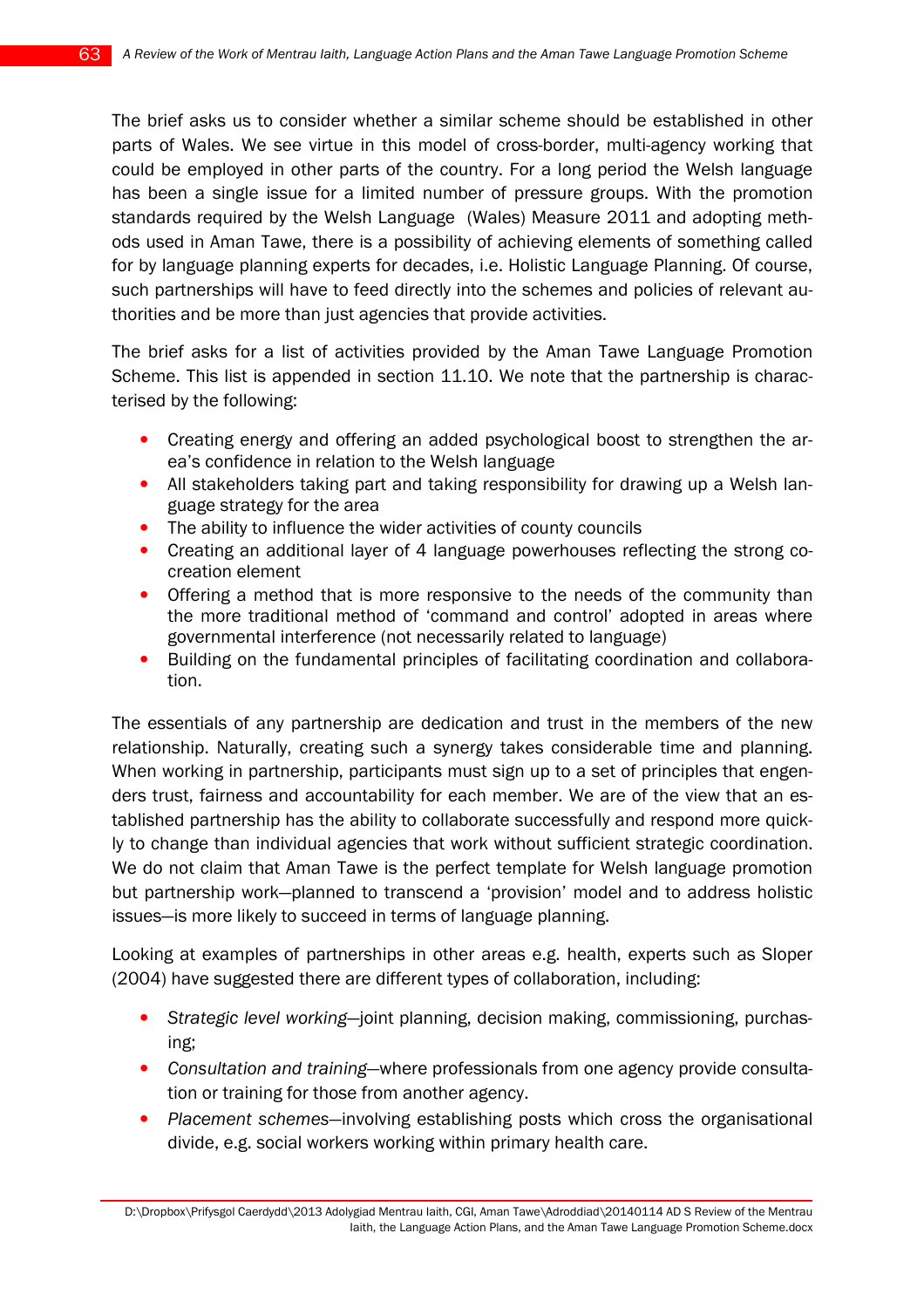- Centre-based service delivery—where professionals from different agencies work together in one place but do not necessarily deliver services jointly
- Coordinated service delivery—where a there is usually a coordinator to pull together different services e.g. healthy schools coordinator.
- Multi-disciplinary and multi-agency teams and projects—where professionals from different agencies work together on a day to day basis as a multi-agency team.
- Case or care managementwithin multi-agency teams—where an identified individual has responsibility for ensuring a coordinated service to families.

In relation to the factors that facilitate multi-agency work, health policy literature suggests that successful implementation is promoted by:

- Clear and realistic aims and objectives which are understood and accepted by all agencies.
- Clearly defined roles and responsibilities so that everyone knows what is expected of them and of others and clear lines of responsibility and accountability.
- commitment of both senior and front line staff which is aided by involvement of front line staff in development of policies.
- Strong leadership and a multi-agency sterring or management group
- An agreed timetable for implementation of changes and an incremental approach to change
- Linking projects into other planning and decision making processes.
- Ensuring good systems of communication at all levels with information sharing and adequate IT systems.

According to the studies examined by Sloper (2004), continuous operation and management of service requires:

- Sharing and adequate of resources including administrative support and protected time for staff to undertake joint working activities.
- Recruitment of staff with the right experience, knowledge and approach. Interestingly, Atkinson et al. (2001) found that many of those involved in the multi-agency initiatives had worked in multiple agencies during their career, suggesting that a new type of 'hybrid' professional may facilitate joint working.
- Joint training and team building.
- Appropriate support and supervision for staff.
- Monitoring and evaluation of the service, with policies and procedures being reviewed regularly in light of changing circumstances and new knowledge.

# 8.1 What are the barriers to multi-agency partnership work?

Many of the barriers noted by Sloper (2004), are directly related to how the multi-agency partnership is set up. In general, the barriers to good collaboration are:

- Lack of clear roles and responsibilities
- Differences in organisational objectives

D:\Dropbox\Prifysgol Caerdydd\2013 Adolygiad Mentrau Iaith, CGI, Aman Tawe\Adroddiad\20140114 AD S Review of the Mentrau Iaith, the Language Action Plans, and the Aman Tawe Language Promotion Scheme.docx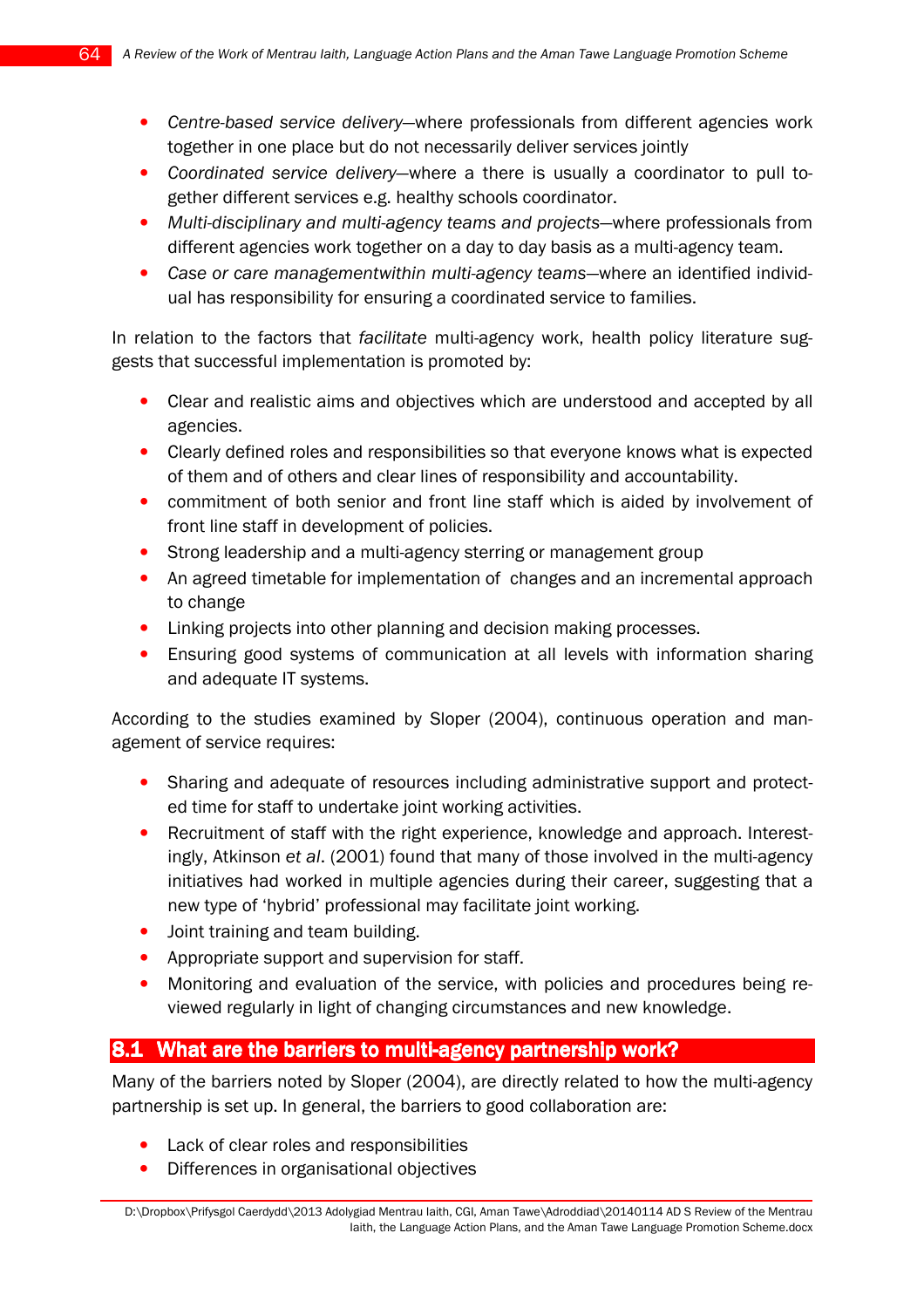- Lack of consensus on over-ambitious aims and objectives
- Lack of commitment and support from senior management
- Poor communication and information-sharing processes
- Inadequate or incompatible IT systems
- Insufficient resources and failure to secure specific joint funding
- Lack of continuing training
- Lack of leadership
- Lack of time for joint working
- Negative professional stereotypes
- Lack of trust and understanding between individuals and agencies

In addition, other factors were identified that prevented joint working:

- Constant reorganisation
- The frequency of staff turnover
- Lack of qualified staff
- Financial uncertainty, difficulties in maintaining the partnership when funding is scarce and difficulties in ensuring parity between partners
- The nature and practical implications of differing professional ideologies and agency culture

Lyne et al. (2000) suggest that key training held jointly between partners is one constructive method of resolving some of the problems and they identify evidence to show the effectiveness of quality improvement programmes and multi-agency training in Wales.

In examining the opportunities and threats presented by multi-agency work, we are of the opinion that the elements outlined above should be considered carefully when rolling out the model of an Area Development Scheme as seen in Aman Tawe. There are a great many experiences and lessons to benefit from in other areas that could ensure shared vision and momentum. The purpose of this method would be to intensify language policy considerations and transform the impact of the organisations' work as they concentrate increasingly on meaningful outcomes. One should bear in mind that much wider considerations are needed than simply linguistic ones in order to address the problem of the language in Wales today. Influencing the economy and social psychology are factors that merit considerable attention and these, at present, are beyond the reach of the majority of the organisations as currently constituted. This is the basis for our call for more multiagency work to strengthen language planning efforts by utilising economic, psychological and regional development expertise.

## 8.2 Organisations' operational philosophy

Organisations have developed their working practices under the influence of neo-liberal ideology and practice. The main characteristic of this development is the change in organisations' phraseology where there is emphasis on business language, funding sources, reaching targets, the measuring of results, but in order for this to work financial security and working capital is needed.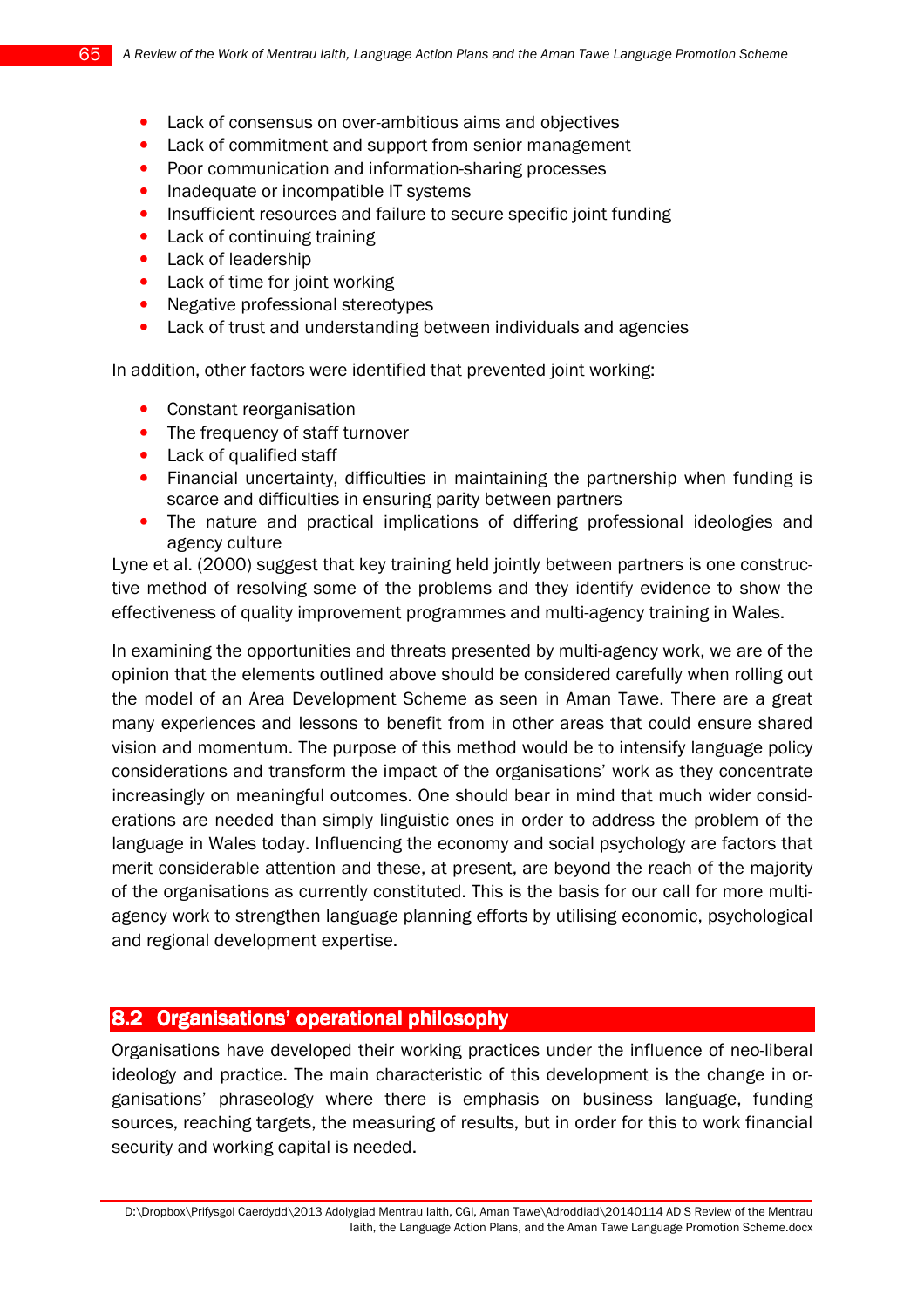Because of the need for managerial control, organisations are far more likely than before to protect their own interests and as a result the element of professionalism is likely to override the 'idealistic' elements that originally characterised them.

Also to some extent the nature and character of some of the organisations can be likened to the change in third sector culture e.g. the recent change in the managerial control and behaviour of charities.

The implications of dealing with the increase in statutory funding adds to the tension that exists between the competitive ideology that emphasises outcomes and the personal ethics that emphasise the intrinsic value of the individual and community as an entity. This, fundamentally, is the structural challenge facing organisations, between creating networks and new speakers and protecting/reflecting/enriching the core nature of Welsh as a community language.

Faced with this tension, some of the organisations are satisfied with focusing on their work processes and mainly providing activities. As a result they pay too little attention to purposeful and targeted planning and strategy creation that are more likely to have a positive impact on the language. Having said this, the difficulty in creating such an impact should not be underestimated especially as some of the organisations have so few permanent staff. This is an additional reason for recommending that consideration be given to combining the functions of some of the organisations.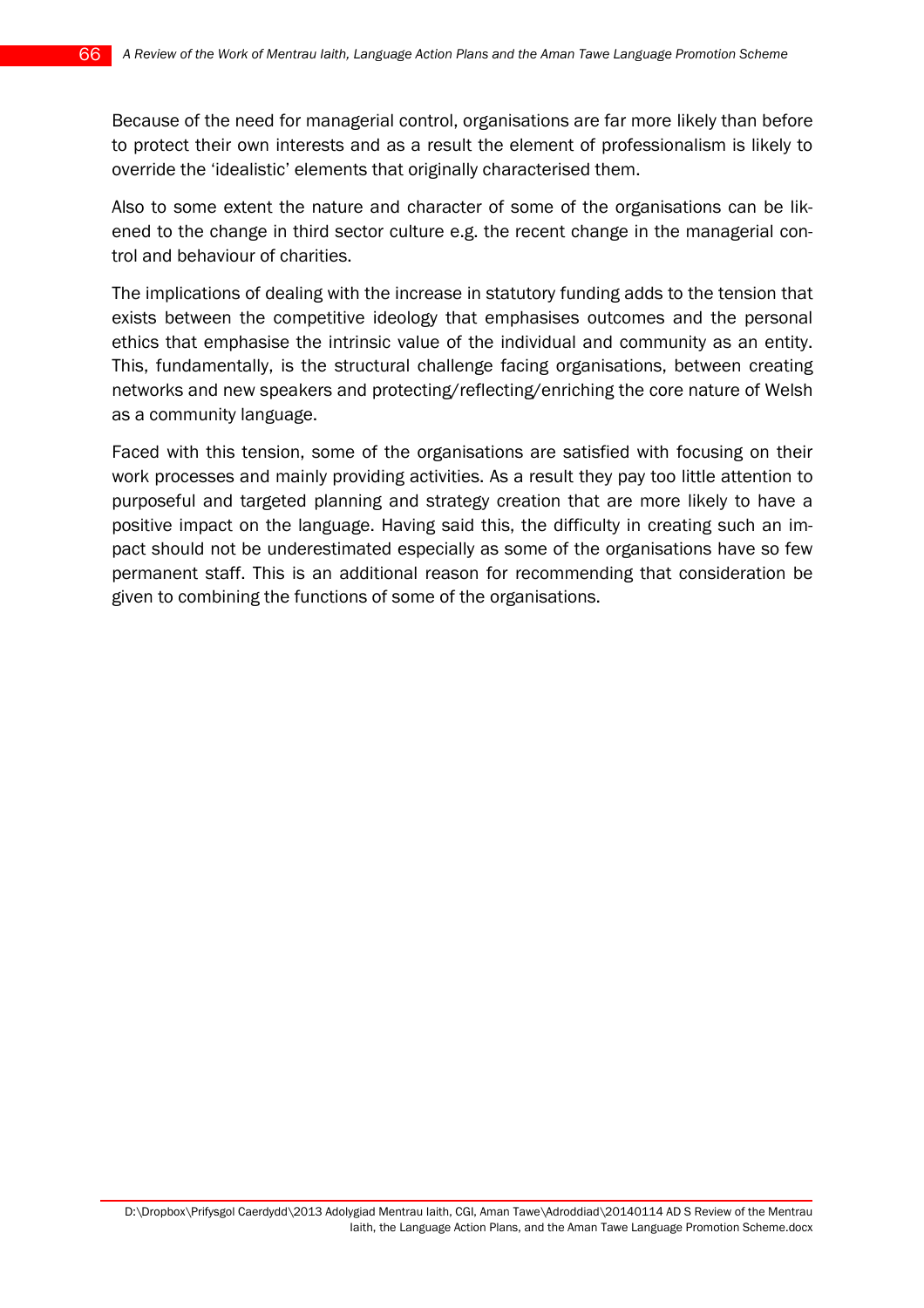# 9 Themes for consideration

In light of the fieldwork, there is a need to address a few somewhat philosophical questions in relation to the whole process of promoting the Welsh language at community level. One of the more fundamental questions is what is the purpose of the Mentrau Iaith?

The response of the organisations is that they should:

- Work strategically
- Provide activities
- Influence the activities of other organisations
- Influence the policy of other organisations

However, a number of problems have arisen from the fieldwork on the Mentrau, for example:

- What is their identity and actual purpose?
- Would a regional/national structure assist them in disseminating good practice thus increasing their impact and their capacity to work strategically?
- Regular cash flow is a problem
- Career path and salaries are a problem, as is training
- How to measure success and impact

## 9.1 How to measure success of Community Language Intervention?

A number of recognised methods already exist in different areas that allow us to measure the effect of policy or interventions on behaviour. The most abundant area is Health where behavioural change among the public is explored in dealing with poverty, smoking, diet and nutrition. Another obvious source is social and behavioural psychology. The social sciences offer a number of scientific methods of measuring increases or decreases in the public's use of existing opportunities. Other methods exist such as in IT, behavioural economics etc. The aim is to turn potential into reality in adopting a far more scientific approach e.g. data collection on language outcomes; turning good practice in other areas into good practice for language planning; learning from other areas and how to change behaviour and measure it regularly; regular experimentation on efficient intervention; learning from research into language planning issues in other countries e.g. Catalonia, the Basque Country, Québec.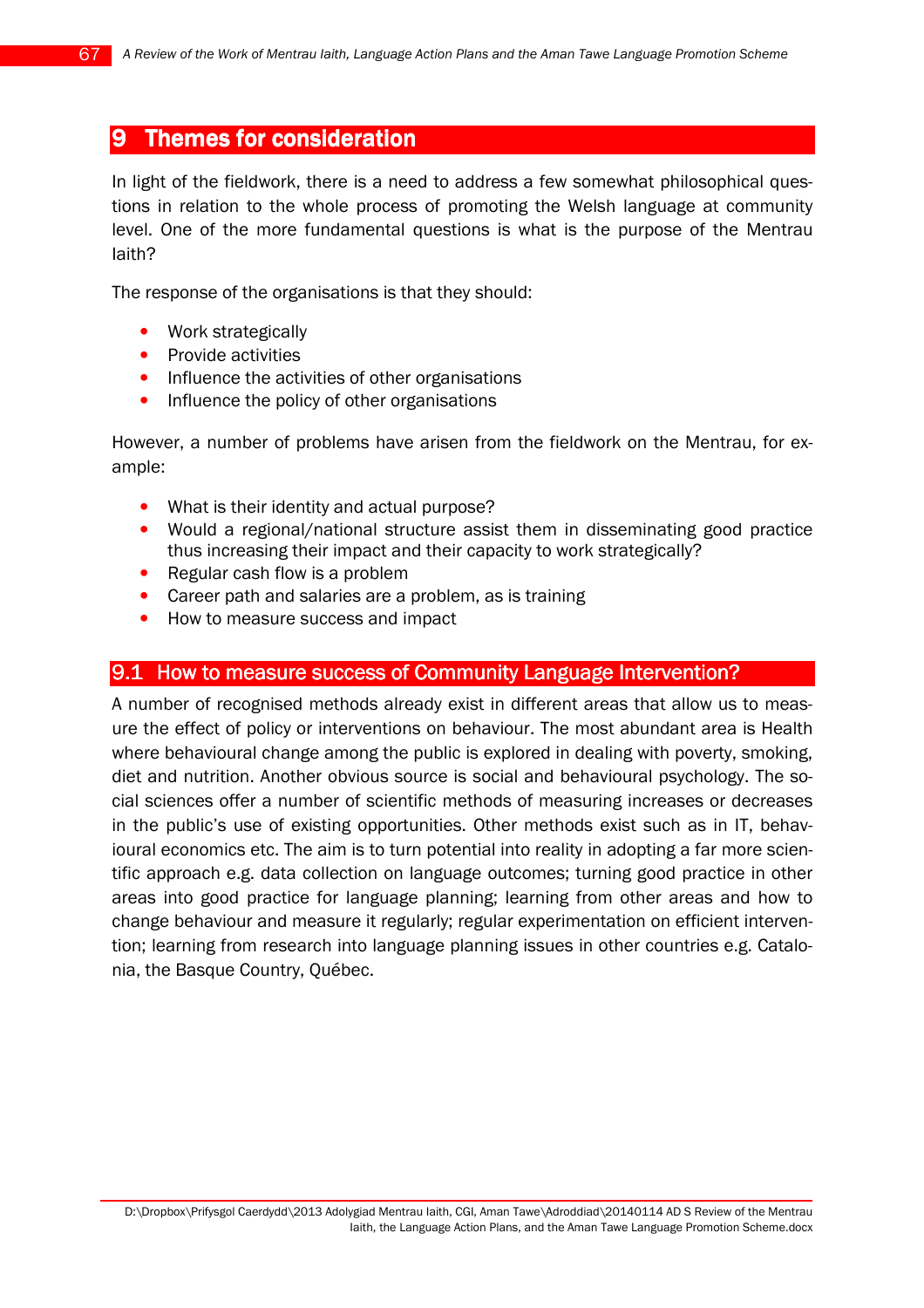# 10 Conclusion

 $\overline{a}$ 

ur general impression in conducting the fieldwork was the vast range of activity and energy levels in the work of the organisations and their volunteers. It is fair to say that they are carrying out significant language promotion work despite not I ur general impression in conducting the fieldwork was the vast range of activity and energy levels in the work of the organisations and their volunteers. It is fair to say that they are carrying out significant language erable contribution continue and expand. In order for this to happen the exact nature of the organisations' mission and the vision set out for them must be examined. There is no doubt that there is good practice to be shared. One of the challenges is to establish a mechanism to allow for this. Also, there is a need to be realistic in terms of what one organisation can achieve. The Welsh language, undeniably, belongs to all. In order for this to have true meaning, more organisations must shoulder responsibility for its promotion. We trust that the standards of the Welsh Language (Wales) Measure 2011 will be a valuable contribution towards this. One of the main arguments that has emerged from the fieldwork is the need for detailed coordination and planning in order to maximise the contribution that the different organisations can make. Among the main potential contributors to the future of the language are the elected bodies. However, we heard that local authorities are awarding only small sums of money to the Mentrau Iaith. As a result some authorities' ownership and responsibilities for promoting the Welsh language are transferred to a third party—the Mentrau. Unfortunately these third parties are too small and marginalised in relation to the county council's mainstream activities to be able to effect the far-reaching results needed in the promotion of the language. Another sideeffect is the fact that some county councils do not think strategically about the Welsh language in a holistic way—if at all. Another side-effect is the risk of creating a parallel Welsh language universe that will not benefit from the resources available to corresponding 'mainstream' structures.

In order that the Welsh language is seen as a public good (public good discourse) $8$  all categories of decision makers, public leaders and public servants must be convinced of the added value of promoting the language in every aspect of policy and implementation within their organisations. In situations where this is already the case, there is evidence to suggest that the language is healthier as a result. There is an urgent need for Welsh public bodies to prepare for the fundamental change the Welsh language standards will bring about for them and their work. The organisations do have a role in publicly debating the implications and raising awareness of those implications but we do not believe that this responsibility should impact inordinately on their main task. The Mentrau cannot be all things Welsh language to everyone and neither should they try to be; this is the basis for our wish to see their mission defined clearly.

<sup>&</sup>lt;sup>8</sup> See for instance BBC Radio 4, What are charities for? (14/10/13), http://www.bbc.co.uk/programmes/b03cmnzs <Accessed 19/11/13>.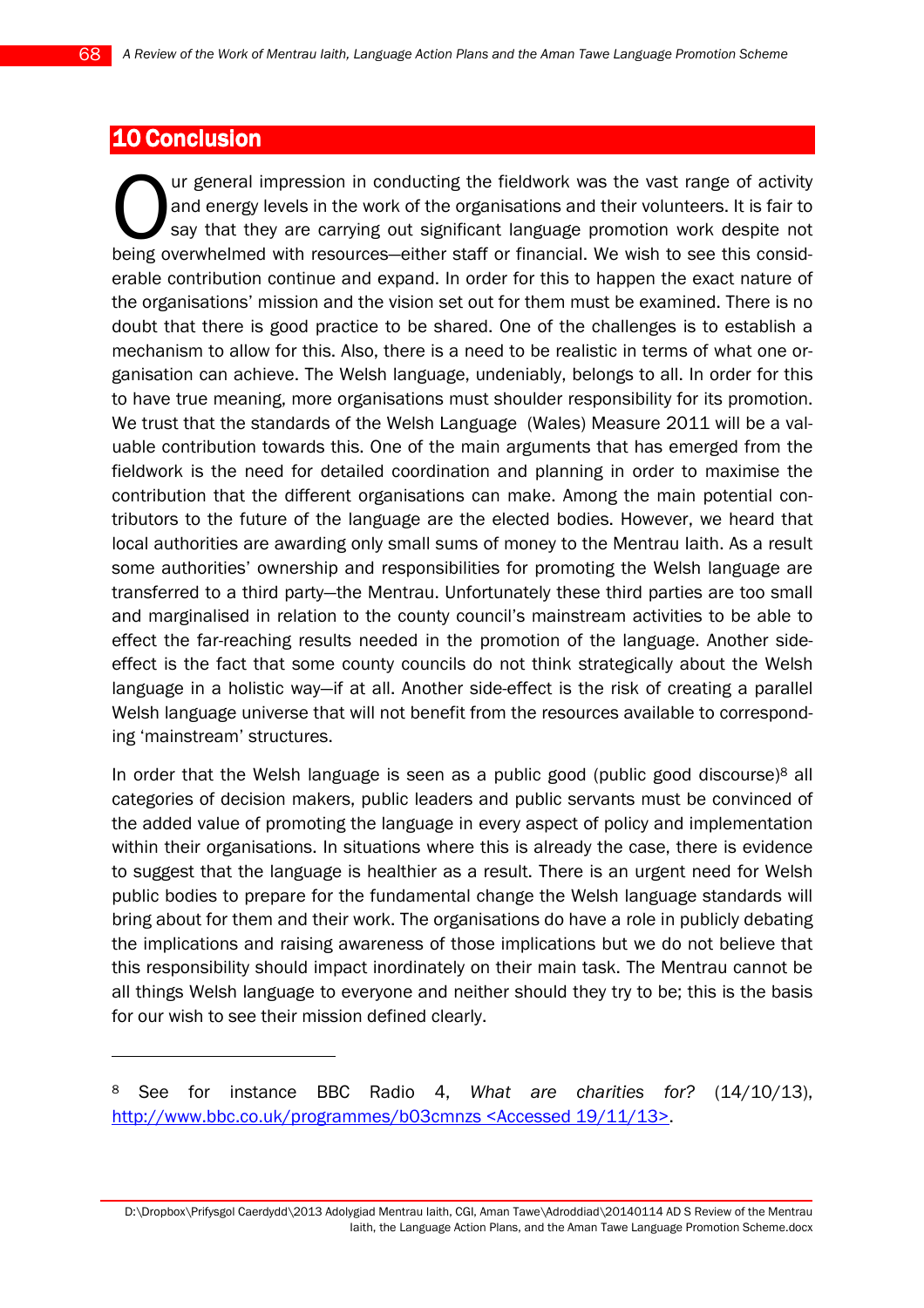We heard many requests for more detailed strategic guidance from the Welsh Government and beyond than that provided by the existing strategic documentation. As a result one of our recommendations relates to a detailed action plan for community level language planning. There would be an expectation that the action plan be updated at least every two years so that current and time-series data analysis could influence policy process. A core aspect of this would be to allocate resources and responsibility for undertaking the necessary work to relevant local organisations—which is far wider than language promotion organisations alone.

The results of the fieldwork show the confusion in relation to the functions of the Language Action Plans (LAPs) and the Mentrau Iaith. The lack of coordinated planning means that officer time and energy that could be spent on core work, i.e. language promotion, is being used for alternative purposes. As a result there are structural tensions between both agencies. There is no doubt that intensive language planning is needed at micro level, e.g. some small towns. But the full potential of the whole governmental investment—from whichever source—must be realised and duplication and conflict between corporate and language planning processes must be reduced.

The possible reorganisation of local government in Wales provides a good opportunity. In the meantime and as a direct result, it is appropriate to pilot an Area Development Scheme arrangement in areas that bridge county boundaries e.g. south Ceredigion and north Pembrokeshire.

Language planning is much more than mere linguistic considerations. In reality, Welsh language promotion is a by-product in a number of the projects evidenced. This should be commended.

## **10.1 Strengthening Partnerships**

We have looked at a number of ways of promoting the Welsh language at the micro level during this Review. They all have their strengths and weaknesses. Based on our interpretation of the evidence, we propose that three structural aspects should be in play, tailored according to local language planning needs. We see this model as a contribution towards implementing the Welsh Language (Wales) Measure 2011 standards. Naturally it also dovetails with the principles of Welsh Government language strategies:

- Adopting Area Development Schemes in areas of special linguistic significance. These should include relevant County Council policy officers (including those responsible for language policy and beyond) as well as the relevant elected members, Mentrau Iaith and other agencies and Welsh Government officials. This is based upon the coordinated and co-creative model of the Aman Tawe Language Promotion Scheme, its powerhouses etc.
- Mentrau Iaith intervening in language behaviour and transferring the ownership for this intervention back to the community.
- Local Authorities embracing the spirit and wording of the Welsh Language Measure 2011 standards relating to operational standards and policy making standards and their related activity. This should be based on evolving the current model offered by e.g. Hunaniaith.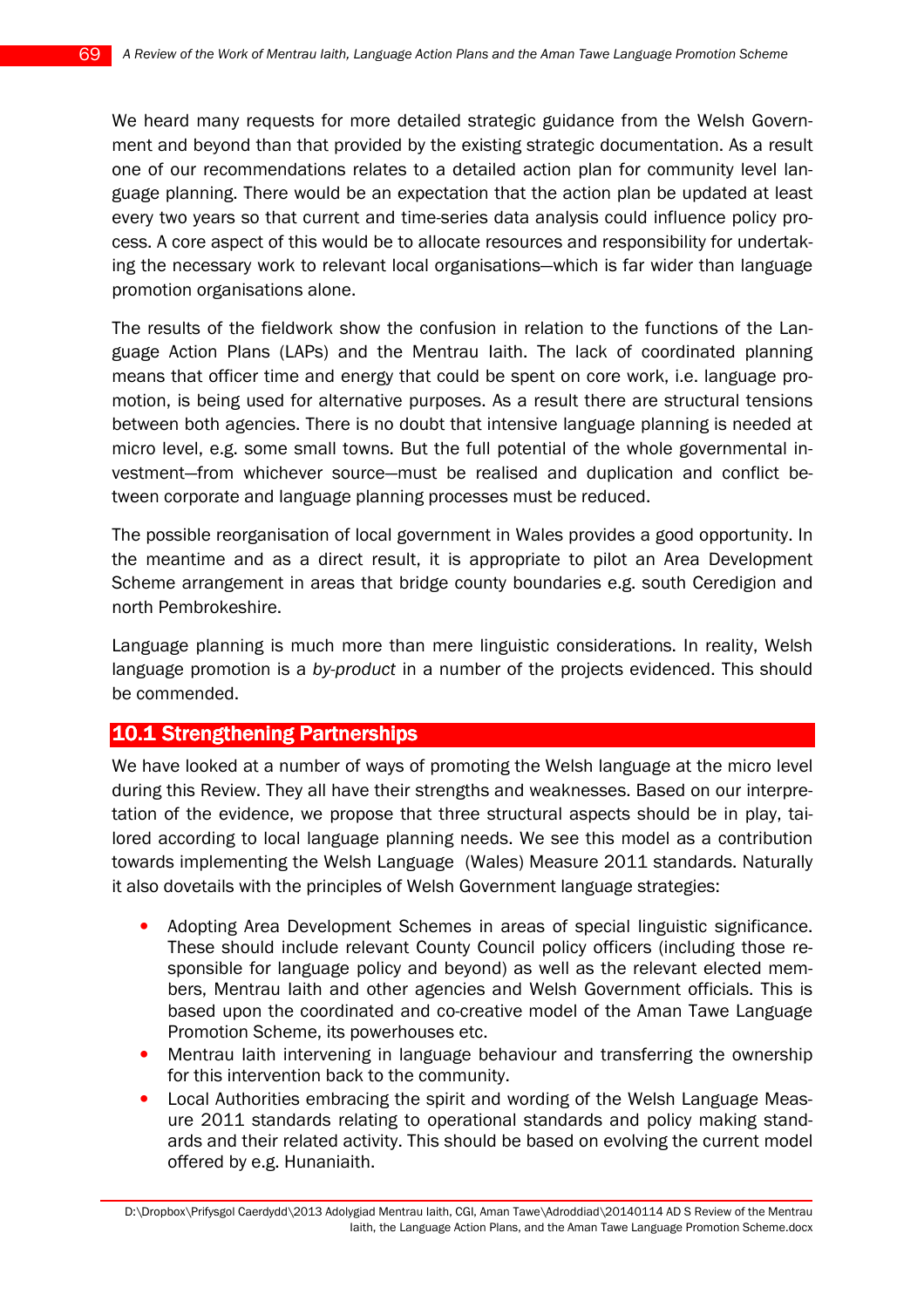Although a number of the recommended models are already being implemented to a certain extent in some geographical areas, in reality not every possible—or indeed necessary—model is to be seen in action in the same area. This is a reformed method of mainstreaming the Welsh language (beyond the primary issues of bilingualism in terms of 'status' or 'normalisation') into the corporate planning and policy-making processes of all the organisations operating in an area and directing this work in a coordinated and effective manner. The county council would be expected to report to elected members and to the Welsh Government on the language outcomes of the partnership.

We are convinced by the evidence presented to us that there is great potential in capitalising on the power and influence of local authorities in order to promote the Welsh language. One of the structural weaknesses of the current governmental system in Wales is the reticence of some organisations to acknowledge the Welsh language as a core component of their activities. Legislative changes in Wales (Welsh Language (Wales) Measure 2011) means there is an expectation that the Welsh language will move up the priority list of local authorities, and indeed, will be a core element of every priority as more than simply a tick box feature. We acknowledge the importance and gravity of this ideological change. Our recommendation is based on language planning literature that states that the Welsh language—or any other language—does not exist separately to the people who speak it or who could speak it (see among many others (Nelde et al. (1996), Williams, 1992, Williams and Morris, 2000)). However, at present, specific policy is being drawn up around it without it being given sufficient consideration in other areas that could impact on its use (e.g. housing, town and country planning to name but a few). It is time that the Welsh language becomes central to policy making and brought in from the margins of the minds of Welsh administrators. The immensity of this task should not be underestimated.

In order to strengthen the Welsh language on the ground, and in order to extend practical language planning reach, there is a need to increase the influence of the organisations. A strong element of language awareness would be involved but the task is much more than that—there are many lessons to be learnt from the public affairs industry that has sprung up in Wales as a result of the establishment of the National Assembly for Wales.

One of the main themes of the evidence gathered from the research process was the inconsistency in funding between the various organisations. This results in:

- Failure to achieve the remit due to a lack of staff and resources
- Threats to the long term future of some of the Mentrau
- Morale issues among officers
- Low pay and lack of career development opportunities
- Tensions between the organisations regarding boundaries of responsibility and competition for public funding
- Lack of capacity to respond swiftly to local opportunities and threats
- Inability on the part of some organisations to adopt and share good practice
- Inability to implement the organisation's vision
- Tendency to focus on predictable outcomes e.g. providing a service and achieving targets rather than developing a viable long term vision.

D:\Dropbox\Prifysgol Caerdydd\2013 Adolygiad Mentrau Iaith, CGI, Aman Tawe\Adroddiad\20140114 AD S Review of the Mentrau Iaith, the Language Action Plans, and the Aman Tawe Language Promotion Scheme.docx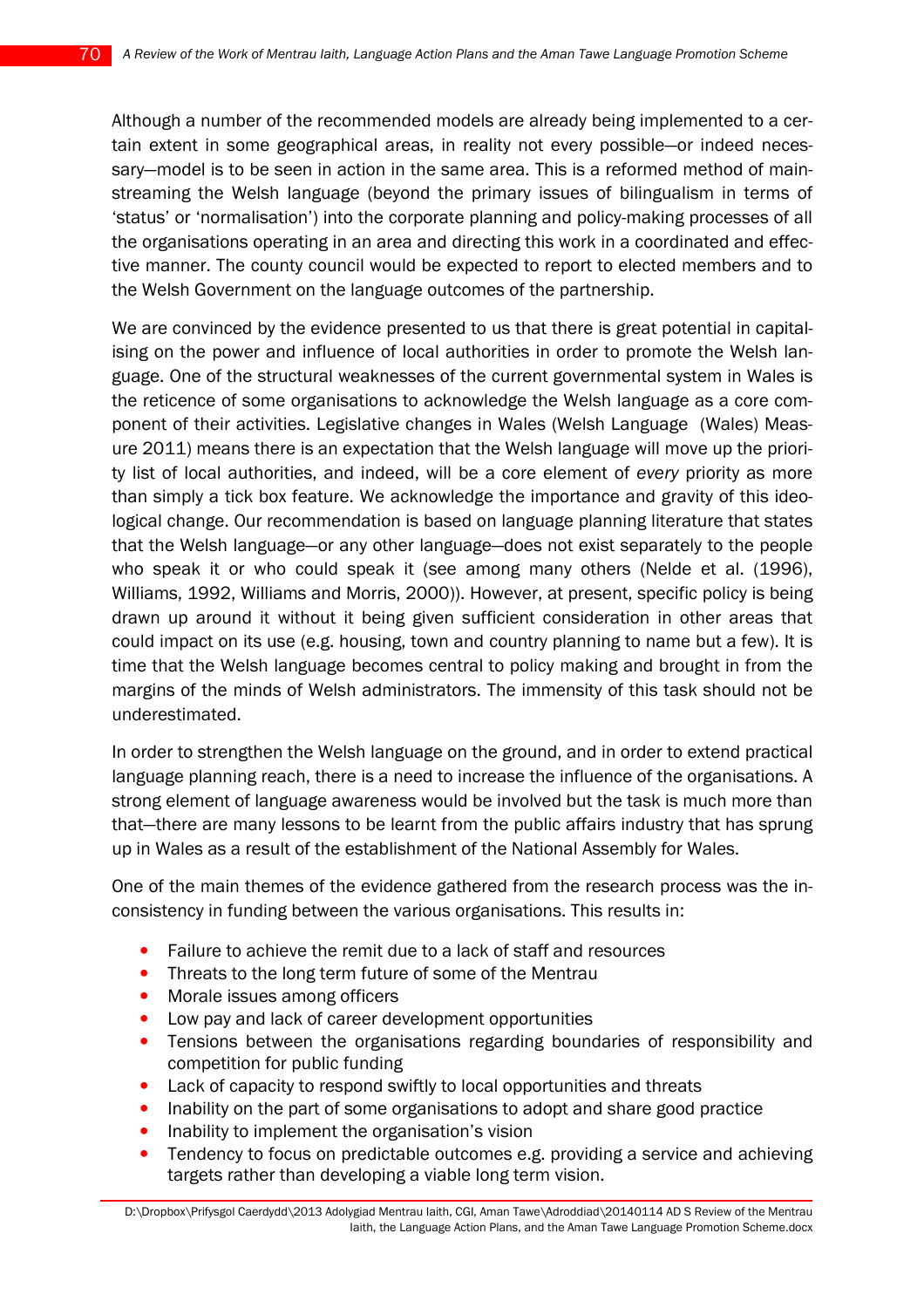This situation is indefensible and cannot continue. Consideration should be given to how exactly this historical inconsistency can be put right and to providing an opportunity for fresh thinking on the relationship between income sources and organisational objectives including extending the funding cycle.

This would free up their energies to carry out alternative work and allow Welsh Government officials to focus on more strategic issues, to offer more policy guidance, and to some extent to undertake specialist training. This would also ensure stability, job opportunities and lower turnover of staff worried about short term contracts. This would be a significant contribution to the development of language planning as a profession in Wales. In order to ensure a regular work flow for responsible officers, this should be carried out as a rolling programme in 5-year cycles, perhaps regionally based, i.e. a cluster of counties, considering perhaps, formalising the National Eisteddfod legacy i.e. region X would implement a 5-year plan up to 2019, region Y up to 2020 etc. This should not affect the ability or right of any organisation to seek funding from alternative sources.

We received evidence that government investment in language planning was undermined by government policy that tends to be fragmented and as a result, has an adverse effect on the progress of the language (e.g. town and country planning). In the same way that mainstreaming the Welsh language into every aspect of local council policy is recommended, it would be useful for the Welsh Government to establish a working group of Welsh Government Cabinet members and civil service directors (beyond their current policy portfolios) in order to ensure that the Welsh language is mainstreamed effectively into every aspect of Government work. Naturally, we are aware that the Government does report annually on the implementation of its language strategy (and Welsh Language Scheme) but there is a risk that the Welsh Government are missing opportunities in not providing clear and thorough guidance on every ministerial portfolio.

#### 10.2 The way forward?

The primary aim of a Menter Iaith in our view is to try to change linguistic behaviour in areas that are the 'domain' of other organisations. In order to achieve this aim, the Mentrau need long term intensive training. Evas and Williams (1997) warned against the risks of losing this focus:

> Of course, the reality of the situation is the tendency for the catalytic element to become established—that is, there is a tendency for bodies to justify their existence by becoming part of the very system they were designed to effect through intervention. As any Menter laith is, in essence, a temporary creation, it is fair to ask how this tendency may be overcome. A section of the main report addresses several questions pertaining to this tension between, on the one hand, the tendency for Mentrau to become established agencies and on the other hand, the need to return ownership to the community.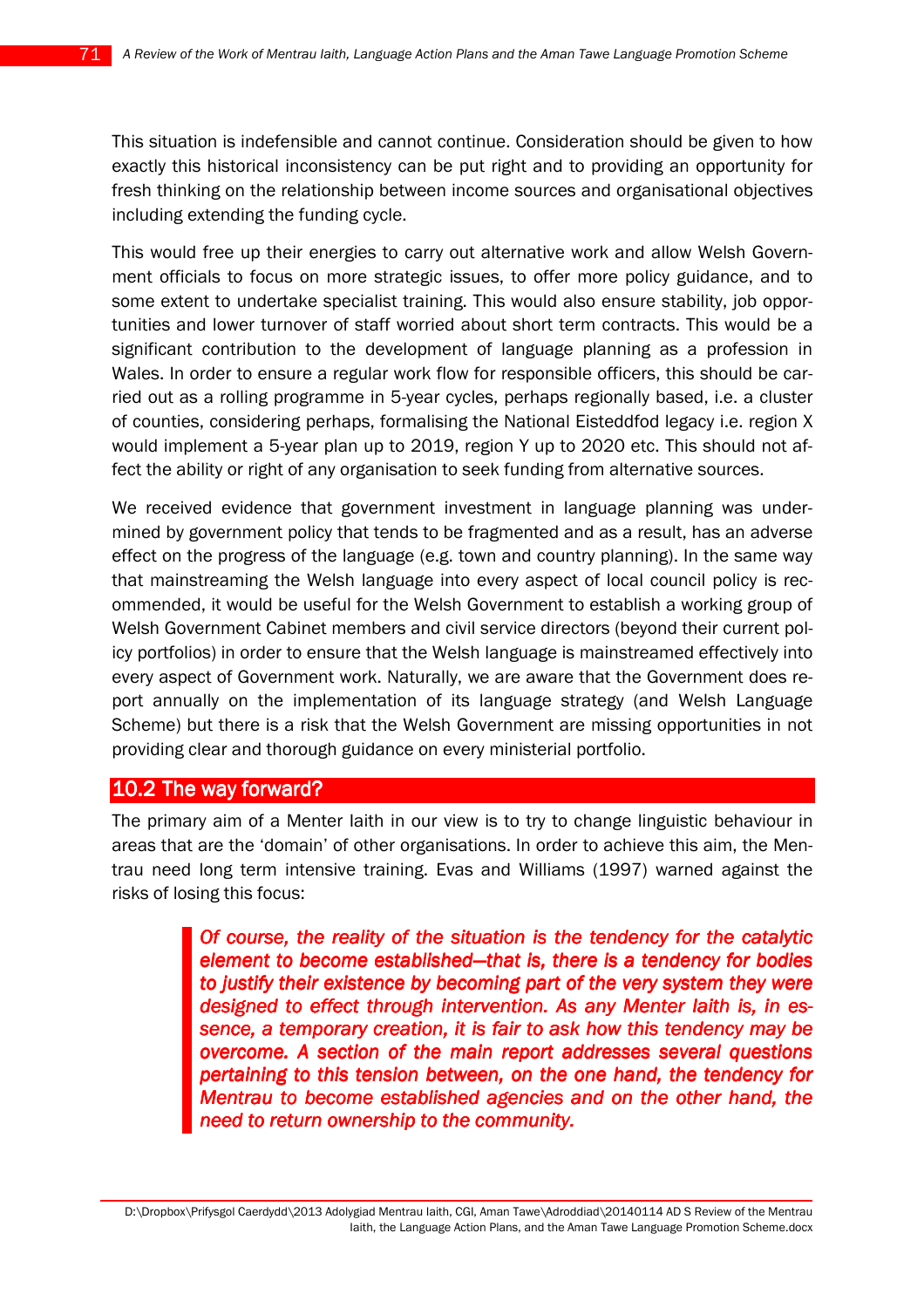In order for the Mentrau Iaith to change their objectives and profile, a focus will need to be given to activities that are likely to change linguistic behaviour on local and micro levels through intervention in areas that are the 'domain' of other organisations. The good practice of collaboration in partnerships already sets a constructive precedent for this to work with partners from all sectors. Although we stressed the key role of Local Authorities in this Review, the ambition of the organisations should not be stifled in their quest for constructive partnerships with any organisation/agent/company that could jointly contribute to changing linguistic behaviour.

An aspect that became apparent in the fieldwork was the ignorance of many of the officials (e.g. in local authorities) coming into contact with the organisations about the importance of the Welsh language and its future. It was noted that raising the awareness of these officials before any attempt to influence them is more successful than 'cold calling', and that is what we recommend in this report.

On a high strategic and political level, the role of the Welsh Government is to ensure successful collaboration in providing clear policy guidance and influencing key organisations in Wales. As a result, organisations will understand the nature of government commitment and will be encouraged or compelled to respond to the political power of the Government. Subsequently the work of the Mentrau Iaith locally would be much easier and their influence much more far-reaching. Government pressure would ensure access for the Mentrau Iaith to be able to collaborate and influence the linguistic behaviour of customers, staff and the nature of the publicity and communications work of companies and agencies.

An additional consideration that should be kept in mind is the increasing importance of the regional element in Wales, which means there is a need for more effective strategic planning at a regional level. This is necessary in order to coordinate and direct the planning work of all the agencies and area schemes that are recommended.

Our fundamental message is that organisations must be more committed to empowering the community at micro level, harnessing new ideas and energy and not providing on their behalf. The organisations should adopt the motto, 'intervention not provision' unless there is a need to plug gaps on behalf of other entities that do not provide sufficient Welsh medium services at present. In those cases, this should be temporary work only acting as a catalyst to ensure that those entities carry out their appropriate responsibilities.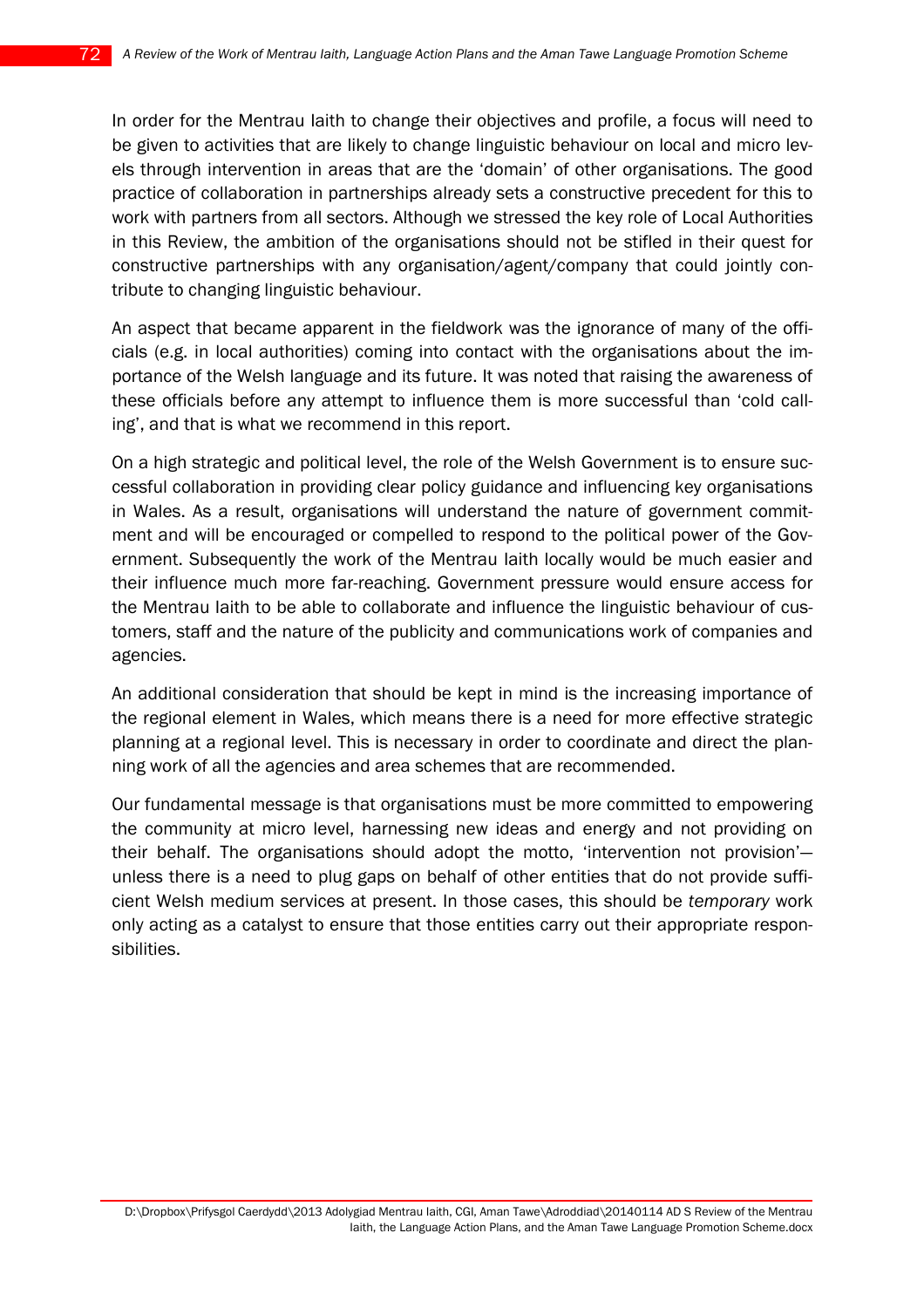# 11 Appendices

# 11.1Welsh Government Funding to the Organisations (2012-2014)

#### TABLE 1: WELSH GOVERNMENT FUNDING TO THE MENTRAU IAITH. SOURCE – WELSH GOVERNMENT

| Name of Organisation                                            | Proposed 13/14<br>(not real expenditure) | Proposed 12/13<br>(not real expenditure) | <b>Difference</b> |
|-----------------------------------------------------------------|------------------------------------------|------------------------------------------|-------------------|
| Abertawe (Swansea)                                              | 102145                                   | 96098                                    | 6047              |
| Blaenau Gwent                                                   | 42750                                    | 36107                                    | 6643              |
| Bro Dinefwr (Carmarthenshire)                                   | 93000                                    | 88001                                    | 4999              |
| Bro Morgannwg (Vale of Glamorgan)<br>[grant to Menter Caerdydd] | 30000                                    | 25990                                    | 4010              |
| Bro Ogwr (Bridgend)                                             | 89435                                    | 59435                                    | 30000             |
| Brycheiniog (Breconshire)                                       | 28451                                    | 28420                                    | 31                |
| Caerdydd (Cardiff)                                              | 84591                                    | 79179                                    | 5412              |
| Caerffili (Caerphilly)                                          | 95552                                    | 90519                                    | 5033              |
| Casnewydd (Newport)                                             | 47250                                    | 10000                                    | 37250             |
| Castell Nedd Port Talbot (Neath Port Talbot)                    | 77415                                    | 75569                                    | 1846              |
| <b>CERED</b>                                                    | 103068                                   | 100137                                   | 2931              |
| Conwy                                                           | 97678                                    | 85835                                    | 11843             |
| Cwm Gwendraeth (Gwendraeth Valley)                              | 87791                                    | 87791                                    | 0                 |
| Dinbych (Denbigh)                                               | 81583                                    | 79570                                    | 2013              |
| Fflint (Flintshire)                                             | 72043                                    | 72043                                    | $\mathsf{O}$      |
| Gorllewin Sir Gâr (West Carmarthenshire)                        | 66921                                    | 66921                                    | 0                 |
| Hunaniaith                                                      | 83715                                    | 70000                                    | 13715             |
| Maelor (Wrexham)                                                | 36540                                    | 36540                                    | 0                 |
| Maldwyn (Montgomeryshire)                                       | 72591                                    | 70067                                    | 2524              |
| Merthyr                                                         | 58400                                    | 36213                                    | 22187             |
| Môn (Anglesey)                                                  | 89132                                    | 89132                                    | $\circ$           |
| Penfro (Pembrokeshire)                                          | 90279                                    | 90279                                    | 0                 |
| Rhondda Cynon Taf                                               | 107768                                   | 107768                                   | 0                 |
| <b>Totals</b>                                                   | 1,738,098                                | 1,581,614                                | 156,484           |
| Average for each Menter laith                                   | 75,569                                   | 68,766                                   | 6,804             |
|                                                                 |                                          |                                          |                   |
| Aman Tawe Area Promotion Scheme (Dinefwr)                       | 38,000                                   | 38,000                                   | $\mathsf{O}$      |
| Aman Tawe Area Promotion Scheme (NPT)                           | 38,000                                   | 38,000                                   | 0                 |
| Mentrau laith Cymru                                             | 61,500                                   | 60,000                                   | 1,500             |
| <b>Tafwyl Grant</b>                                             | 20,000                                   | $\mathbf 0$                              | 20,000            |
| Aman Tawe Project Funding                                       | 15,000                                   | 10,000                                   | 5,000             |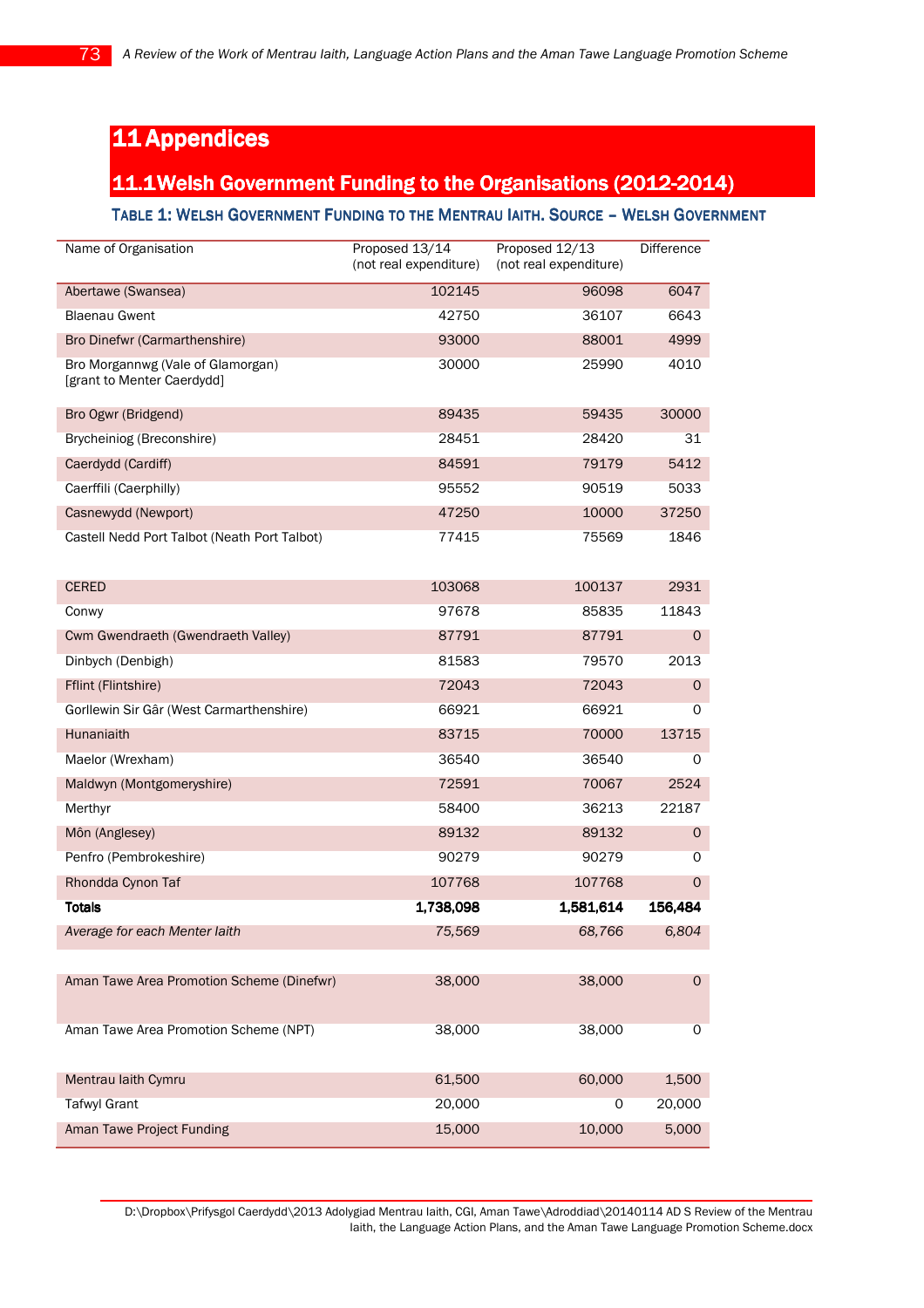# 11.2 Various Research Instruments Used

This section includes appendices that show the various research instruments used as part of this Review. In the table below are the Welsh Government specification questions. Next to each question, we have noted which organisations were asked that question and which instrument was used.

#### TABLE 2: THE REVIEW'S VARIOUS RESEARCH INSTRUMENTS. SOURCE – ADAPTED FROM THE WELSH **GOVERNMENT'S ORIGINAL SPECIFICATION**

|                                   | Questions from Government Brief                                                                                                                                                                                                                                                                                   | Mentrau   | Language Action Plans?                                                                                                                                                                                             | Aman Tawe?                                                                                                           |
|-----------------------------------|-------------------------------------------------------------------------------------------------------------------------------------------------------------------------------------------------------------------------------------------------------------------------------------------------------------------|-----------|--------------------------------------------------------------------------------------------------------------------------------------------------------------------------------------------------------------------|----------------------------------------------------------------------------------------------------------------------|
| <b>Interview</b>                  |                                                                                                                                                                                                                                                                                                                   | <b>No</b> | develop and training: do Language<br>Action Plan staff receive appropriate<br>development and training support?                                                                                                    | do scheme staff re-<br>ceive appropriate<br>development and<br>training support?                                     |
| Interview                         |                                                                                                                                                                                                                                                                                                                   | No        | closer collaboration: what options<br>are available to ensure that Lan-<br>guage Action Plans collaborate more<br>closely with their local Mentrau<br>laith? Should they be brought closer<br>together, or merged? | No                                                                                                                   |
| <b>Interview</b><br>Questionnaire | to what extent is the approach to pro-<br>moting and facilitating the use of<br>Welsh by communities tailored appro-<br>priately by each Menter to reflect dif-<br>ferent circumstances in different parts<br>of Wales (reflecting the percentage,<br>number, age and linguistic background<br>of the population) | d         | P                                                                                                                                                                                                                  | Ò                                                                                                                    |
| <b>Interview</b>                  | is the Welsh Government's level of<br>funding for the Welsh language appro-<br>priate                                                                                                                                                                                                                             | Ò         | Is the investment level appropriate;                                                                                                                                                                               | Ò                                                                                                                    |
| <b>Interview</b>                  | is there a justification for continuing to<br>fund the individual Mentrau based on<br>the scale used in the past                                                                                                                                                                                                  | d         | <b>No</b>                                                                                                                                                                                                          | No                                                                                                                   |
| Interview                         | does every part of Wales need a Ment-<br>er                                                                                                                                                                                                                                                                       | Ò         | do other parts of Wales need Lan-<br>guage Action Plans;                                                                                                                                                           | No                                                                                                                   |
| <b>Interview</b><br>Questionnaire | what potential is there, if any, to fur-<br>ther develop the role of the Mentrau?                                                                                                                                                                                                                                 | d         | S                                                                                                                                                                                                                  | X also 'should a simi-<br>lar scheme be estab-<br>lished in other parts of<br>Wales?'                                |
| Interview<br>Questionnaire        | is the whole range of activities appro-<br>priate                                                                                                                                                                                                                                                                 | Ò         | Ò                                                                                                                                                                                                                  | Ò                                                                                                                    |
| <b>Interview</b><br>Questionnaire | do they reflect the needs and aspira-<br>tions of the individuals and communi-<br>ties served by each Menter                                                                                                                                                                                                      | d         | S                                                                                                                                                                                                                  | d                                                                                                                    |
| Interview<br>Questionnaire        | do the Mentrau innovate and try to<br>develop new ideas;                                                                                                                                                                                                                                                          | Ò         | Ò                                                                                                                                                                                                                  | Þ                                                                                                                    |
| <b>Ouestionnaire</b>              | are the Mentrau doing work that others<br>should be doing (such as local authori-<br>ties)                                                                                                                                                                                                                        | D         | S                                                                                                                                                                                                                  | d                                                                                                                    |
| Interview<br>Questionnaire        | does their work appropriately reflect<br>the priorities identified in the Welsh<br>Language Strategy (recognising also<br>that local needs and priorities should<br>be met)                                                                                                                                       | Ò         | Ò                                                                                                                                                                                                                  | Ò                                                                                                                    |
| <b>Interview</b>                  | are the targets set for the Mentrau<br>currently appropriate and sufficient (in<br>terms of the grant awarded by the<br>Welsh Language Unit of the Welsh<br>Government)                                                                                                                                           | ♦         | <b>No</b>                                                                                                                                                                                                          | X (in relation to the<br>investment and grant<br>in aid awarded by the<br>Welsh Language Unit.<br>Welsh Government?) |
| Interview<br>Questionnaire        | is there any evidence to show that the<br>Mentrau are working well in partner-<br>ship together, with the Language Ac-<br>tion Plans, with the other 'Welsh lan-<br>guage partners' of the Welsh Govern-<br>ment and with other organisations,<br>such as local authorities and other                             | Ò         | Ò                                                                                                                                                                                                                  | Ò                                                                                                                    |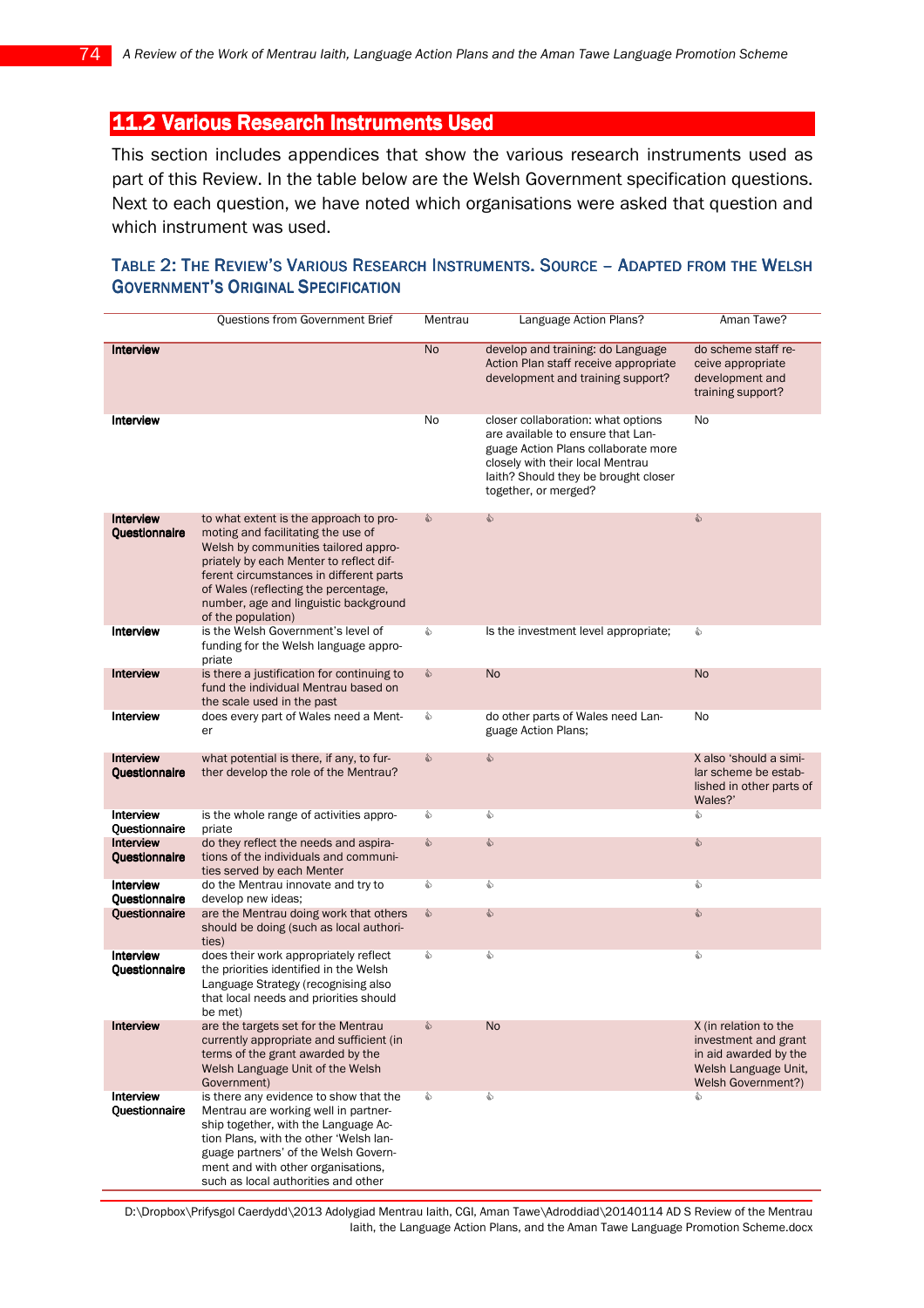|                                   | Questions from Government Brief                                                                                                                                                                                                                           | Mentrau | Language Action Plans?                                                                                                                                                                                                                                                                               | Aman Tawe?        |
|-----------------------------------|-----------------------------------------------------------------------------------------------------------------------------------------------------------------------------------------------------------------------------------------------------------|---------|------------------------------------------------------------------------------------------------------------------------------------------------------------------------------------------------------------------------------------------------------------------------------------------------------|-------------------|
|                                   | Mentrau funded by government?                                                                                                                                                                                                                             |         |                                                                                                                                                                                                                                                                                                      |                   |
| <b>Interview</b><br>Questionnaire | have the individual Mentrau laith and<br>the network of regional Mentrau<br>across Wales (including Mentrau laith<br>Cymru) been structured in a way that<br>helps ensure effective working, part-<br>nership working and the sharing of<br>good practice | s       | have the network of Language Ac-<br>tion Plans been structured in a way<br>that helps ensure effective working,<br>partnership working and the sharing<br>of good practice; are there already<br>structures in place to ensure that<br>activities are managed in an appro-<br>priate and robust way; | d                 |
| <b>Interview</b>                  | would merging some of the Mentrau be<br>beneficial?                                                                                                                                                                                                       | Ò       | No                                                                                                                                                                                                                                                                                                   | No                |
| <b>Interview</b>                  | what role should Mentrau laith Cymru<br>have in terms of development and<br>training?                                                                                                                                                                     | S       | <b>No</b>                                                                                                                                                                                                                                                                                            | <b>No</b>         |
| Interview<br>Questionnaire        | how should Mentrau laith Cymru's role<br>develop                                                                                                                                                                                                          | Ò       | <b>No</b>                                                                                                                                                                                                                                                                                            | No                |
| <b>Interview</b>                  | what value could Mentrau laith Cymru<br>add to the work of the Mentrau?                                                                                                                                                                                   | S       | <b>No</b>                                                                                                                                                                                                                                                                                            | No                |
| Questionnaire                     | what role is played by volunteers and<br>committee members                                                                                                                                                                                                | Ò       | Ò                                                                                                                                                                                                                                                                                                    | Ò                 |
| Questionnaire                     | are there already structures in place to<br>ensure that activities are managed in<br>an appropriate and robust way                                                                                                                                        | s       | S                                                                                                                                                                                                                                                                                                    | Ò                 |
| Questionnaire                     | what is the whole range of activities<br>arranged                                                                                                                                                                                                         | Ò       | Ò                                                                                                                                                                                                                                                                                                    | Ò                 |
| Questionnaire                     | do they attract a wide cross-section of<br>the community to take part                                                                                                                                                                                     | S       | Ò                                                                                                                                                                                                                                                                                                    | Ò                 |
| Questionnaire                     | is data collected effectively in an effort<br>to assess the impact of every activity<br>and the number of people they reach<br>(in terms of impact on the use of Welsh<br>and their impact in developing positive<br>attitudes towards the language)      | d       | Ò                                                                                                                                                                                                                                                                                                    | Ò                 |
| Questionnaire                     | to what extent have the Mentrau suc-<br>ceeded in attracting funding from other<br>organisations?                                                                                                                                                         | S       | <b>No</b>                                                                                                                                                                                                                                                                                            | <b>No</b>         |
| Questionnaire                     | is there any evidence to show that the<br>Mentrau are having a positive impact<br>on the following elements?:                                                                                                                                             | Ò       | Ò                                                                                                                                                                                                                                                                                                    | Ò                 |
| <b>Ouestionnaire</b>              | their local economy                                                                                                                                                                                                                                       | S       | Ò                                                                                                                                                                                                                                                                                                    | Ò                 |
| Questionnaire                     | community development                                                                                                                                                                                                                                     | Ò       | Ò                                                                                                                                                                                                                                                                                                    | Ò                 |
| Questionnaire                     | reducing child poverty                                                                                                                                                                                                                                    | S       | S                                                                                                                                                                                                                                                                                                    | Ò                 |
| Questionnaire                     | promoting local heritage                                                                                                                                                                                                                                  | Ò       | Ò                                                                                                                                                                                                                                                                                                    | Ò                 |
| Questionnaire                     | job creation                                                                                                                                                                                                                                              | S       | S                                                                                                                                                                                                                                                                                                    | S                 |
| Questionnaire                     | helping parents to return to work                                                                                                                                                                                                                         | S       | Ò                                                                                                                                                                                                                                                                                                    | d                 |
| Questionnaire                     | training people or attracting funding to<br>improve community life?                                                                                                                                                                                       | S       | S                                                                                                                                                                                                                                                                                                    | ♦ (training only) |
| Questionnaire                     | do the Mentrau provide or arrange<br>appropriate development and training<br>support to their staff, their volunteers<br>and committee members                                                                                                            | Ò       | <b>No</b>                                                                                                                                                                                                                                                                                            | No                |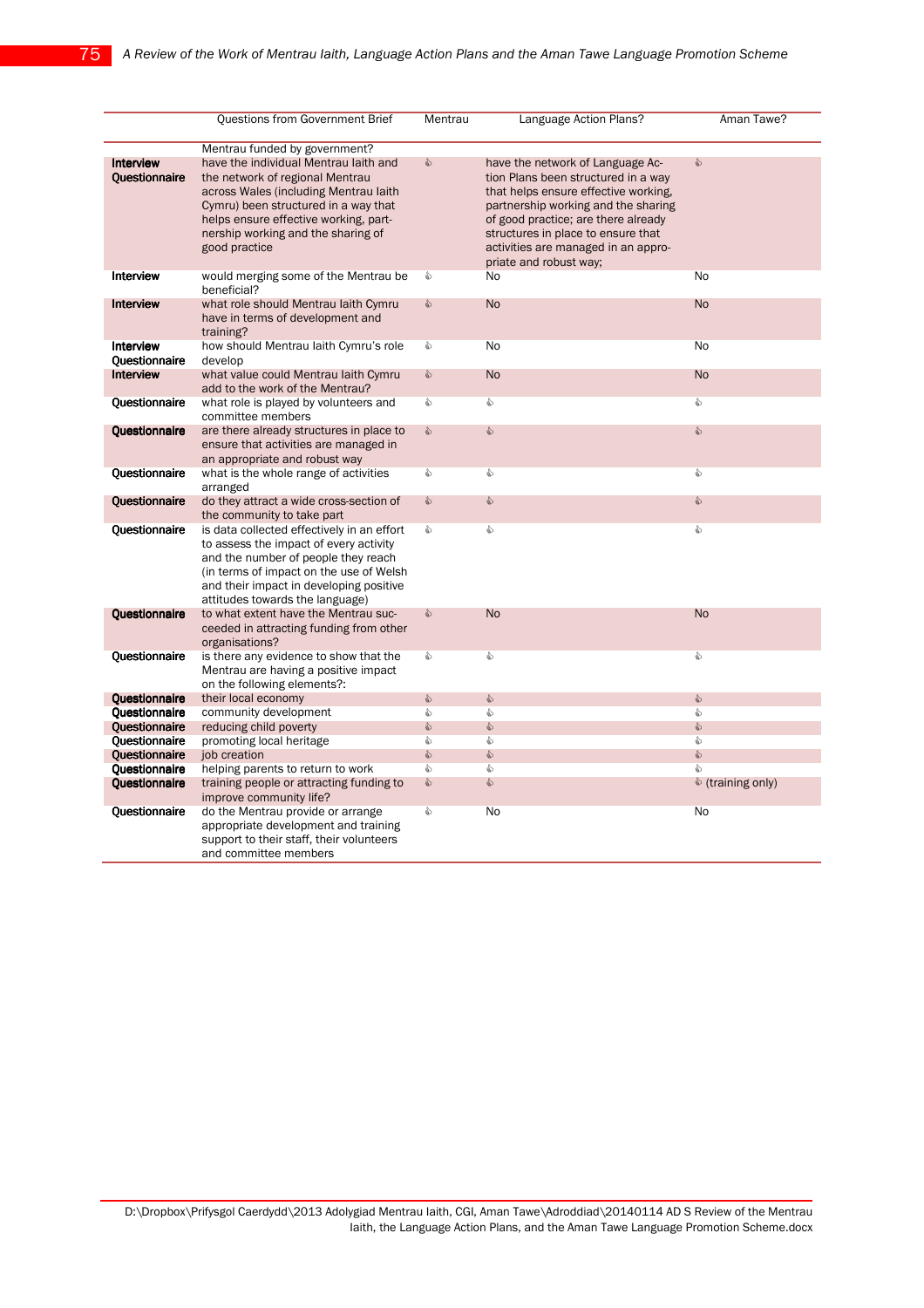# **11.3 SWOT Analysis**

## A Review of the work of the Mentrau Iaith, Language Action Plans and the Aman Tawe Language Promotion Scheme: 'SWOT' Analysis

The Language, Policy and Planning Research Unit at the School of Welsh in Cardiff University has been contracted by the Welsh Government to conduct the above Review. The Unit is working with with Sbectrwm Consultancy during the data collection stage. The SWOT analysis below is part of the background information the research team will collect in order to prepare for intensive interviews with relevant officers. We will also ask you to complete an online questionnaire.

### The organisations investigated by this Review

For the purpose of this SWOT analysis, 'organisation' means the organisations investigated by this Review, i.e. the Mentrau Iaith, the Language Action Plans and the Aman Tawe Language Promotion Scheme.

If you have any questions about the project, or if your organisation wishes to withdraw from the project, please contact Dr Jeremy Evas, School of Welsh, Cardiff University (evasj@caerdydd.ac.uk). Please feel free to consult with colleagues within your organisation in order to provide comprehensive organisational responses to this document.

### The closing date for receiving this SWOT analysis is 4/6/2013.

This SWOT analysis should take about 40 minutes to complete. There is no word limit on the responses.

Your response

### Section 1: Information about you

| <b>Required information</b> |
|-----------------------------|
|-----------------------------|

- 1. Your name:
- 2. Name of organisation for which you are responding:
- 3. Your role in the organisation:
- 4. Your e-mail address:
- 5. Telephone number:
- 6. Date this document was completed:

### Section 2: 'SWOT' Analysis

Please complete the following SWOT analysis, giving your opinion about your organisation as it currently stands?

D:\Dropbox\Prifysgol Caerdydd\2013 Adolygiad Mentrau Iaith, CGI, Aman Tawe\Adroddiad\20140114 AD S Review of the Mentrau Iaith, the Language Action Plans, and the Aman Tawe Language Promotion Scheme.docx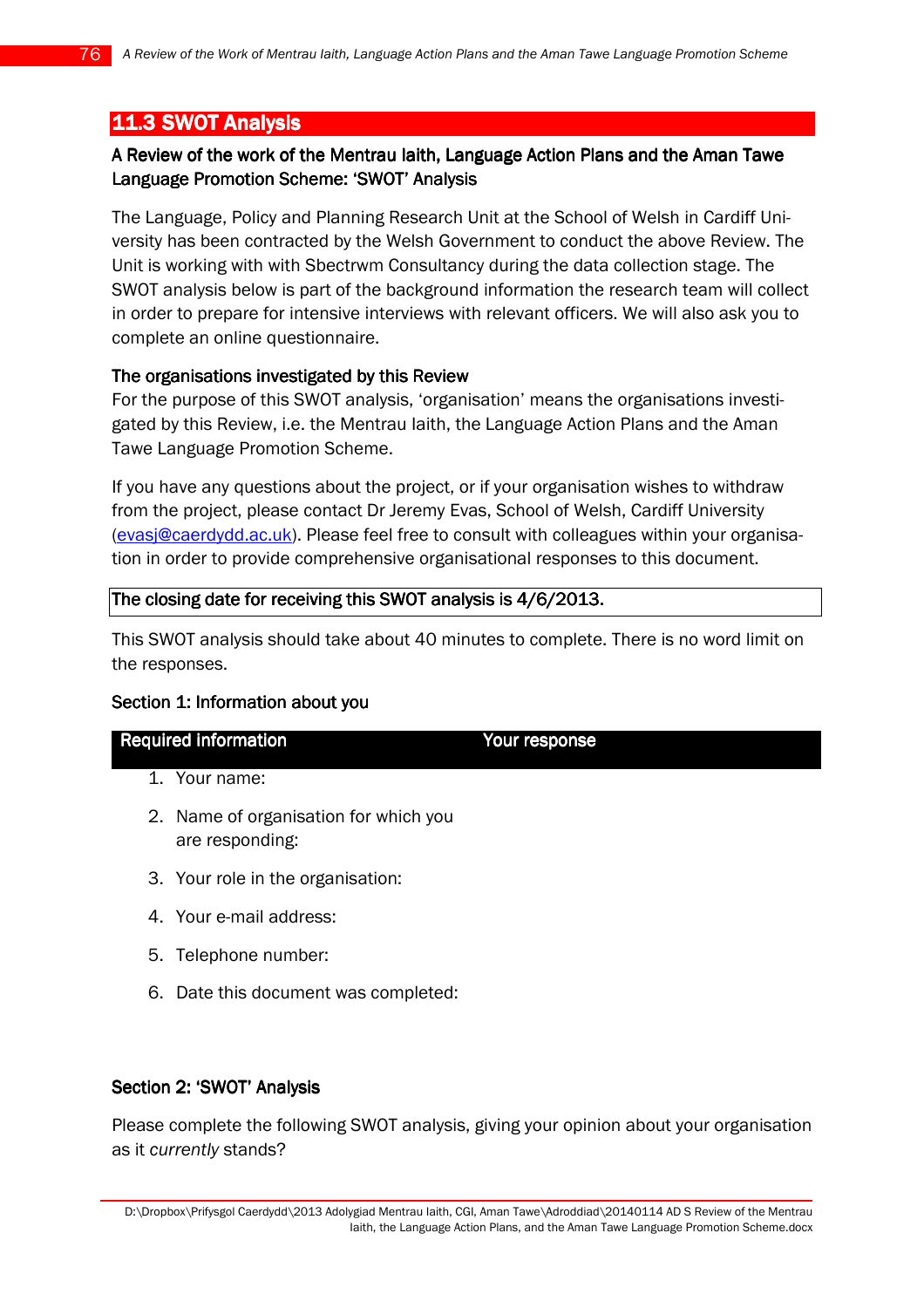| <b>Strengths</b> |
|------------------|
| Weaknesses       |
| Opportunities    |
| <b>Threats</b>   |

#### Section 3: Other Information

| <b>Required information</b>                                    | Your response |
|----------------------------------------------------------------|---------------|
| Please provide links to rele-<br>vant documentation that could |               |
| be useful to our analysis or at-                               |               |
| tach them in an e-mail when<br>sending this document.          |               |
| What other information would<br>you like to share with us?     |               |

When you have finished completing this document, please send via e-mail to Dr Jeremy Evas (evasj@caerdydd.ac.uk) by the above date.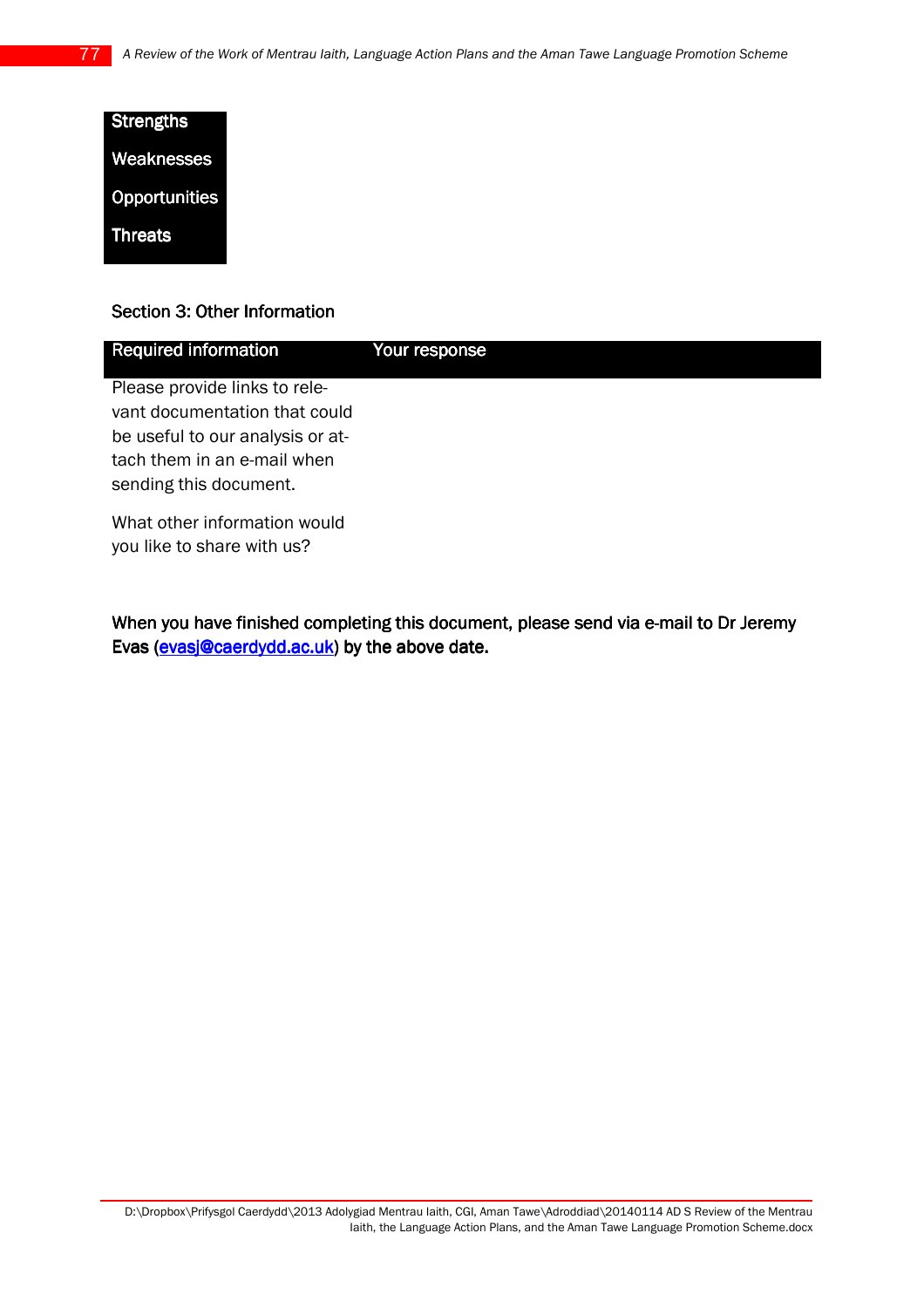## **11.4 Organisation Questionnaire**

## A Review of the Work of Mentrau laith, Language Action Plans and the Aman Tawe Language Promotion Scheme

[Note to readers of the final report: This version of the initial questionnaire has been copy-pasted from Bristol Online Surveys. The organisations completed it online. As a result, the formatting will not match completely with the online version used]

#### Welcome

The Language, Policy and Planning Research Unit at the School of Welsh in Cardiff University has been contracted by the Welsh Government to conduct the above Review. The Unit is working with Sbectrwm Consultancy during the data collection stage.

The questions below are part of the background information that the research team will collect in order to prepare for intensive interviews with relevant officers. We will also ask you to complete a SWOT analysis, and a member of the team will contact you soon to arrange an interview.

#### Questions about the project

If you have any questions about the Review, or if your organisation wishes to withdraw from the project, please contact Dr Jeremy Evas, School of Welsh, Cardiff University, John Percival Building, Colum Rd, Cardiff, CF10 3EU (evasj@caerdydd.ac.uk).

### The organisations investigated by this Review

For the purpose of this questionnaire, 'organisation' means the organisations investigated by this Review, i.e. the Mentrau Iaith, the Language Action Plans and the Aman Tawe Language Promotion Scheme.

#### A note on confidentiality

This questionnaire asks you to give your name, your role within the organisation, and the name of the organisation. We will use the information collected through the research instruments (this questionnaire, the SWOT analysis and the interview) to prepare a report for the Welsh Government. It is very likely that the report will be published and that individual organisations will be identifiable in the report. If you have information that you would prefer to keep anonymous, you are welcome to send us that information separately, explaining why you wish to keep it anonymous. Of course, you may also give us information in the interviews and explain that you do not wish the release of the source of that information.

#### There is no word limit on the responses to this questionnaire.

D:\Dropbox\Prifysgol Caerdydd\2013 Adolygiad Mentrau Iaith, CGI, Aman Tawe\Adroddiad\20140114 AD S Review of the Mentrau Iaith, the Language Action Plans, and the Aman Tawe Language Promotion Scheme.docx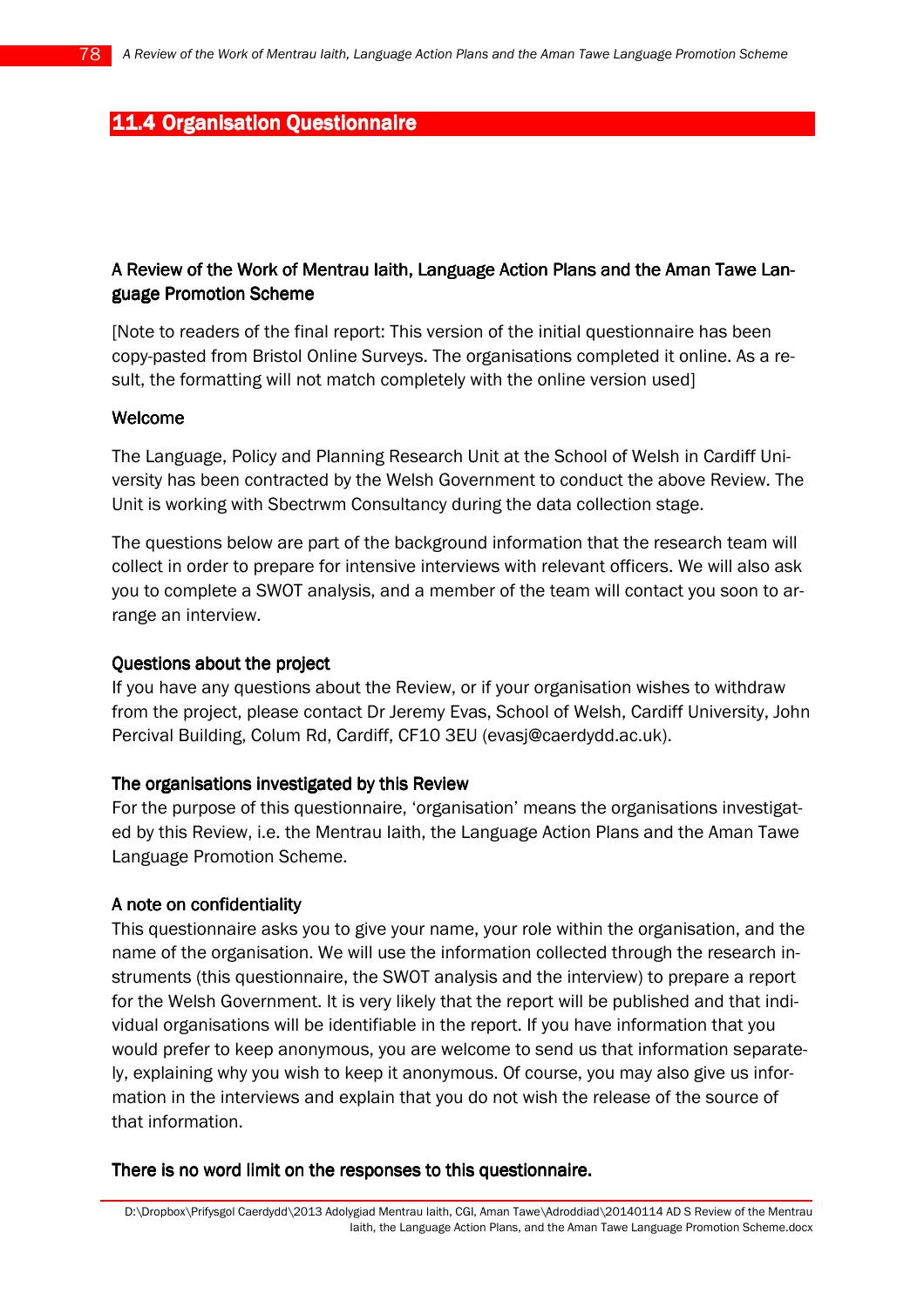### A statement on data protection

For the purposes of this review, Cardiff University is the data controller. All the data collected in this review will be kept safely by the review software provider (Bristol University) under contract and will then be kept by Cardiff University in accordance with the Data Protection Act (1998). Data from the review, including responses to questions where personal details are requested, will be used by the School of Welsh and Sbectrwm Consultancy for the purposes of the research.

This review does not make use of cookies, i.e. personal data stored by your web browser.

#### The questions

Please feel free to consult with colleagues within your organisation in order to provide comprehensive organisational responses to this document. Thank you for your contribution.

The last date for receiving responses to this questionnaire is 4/6/2013.

#### This questionnaire should take about 120 minutes to complete.

Your responses to this questionnaire will be a basis for intensive interviews with you and your fellow officers. A member of the team will contact you in due course to arrange this interview.

Information about you and your organisation

1. Name of the Organisation:

2. Chief Officer's Name

3. E-mail:

4. Office Telephone:

5. Organisation Website:

6. How long have you been the chief officer of the Organisation?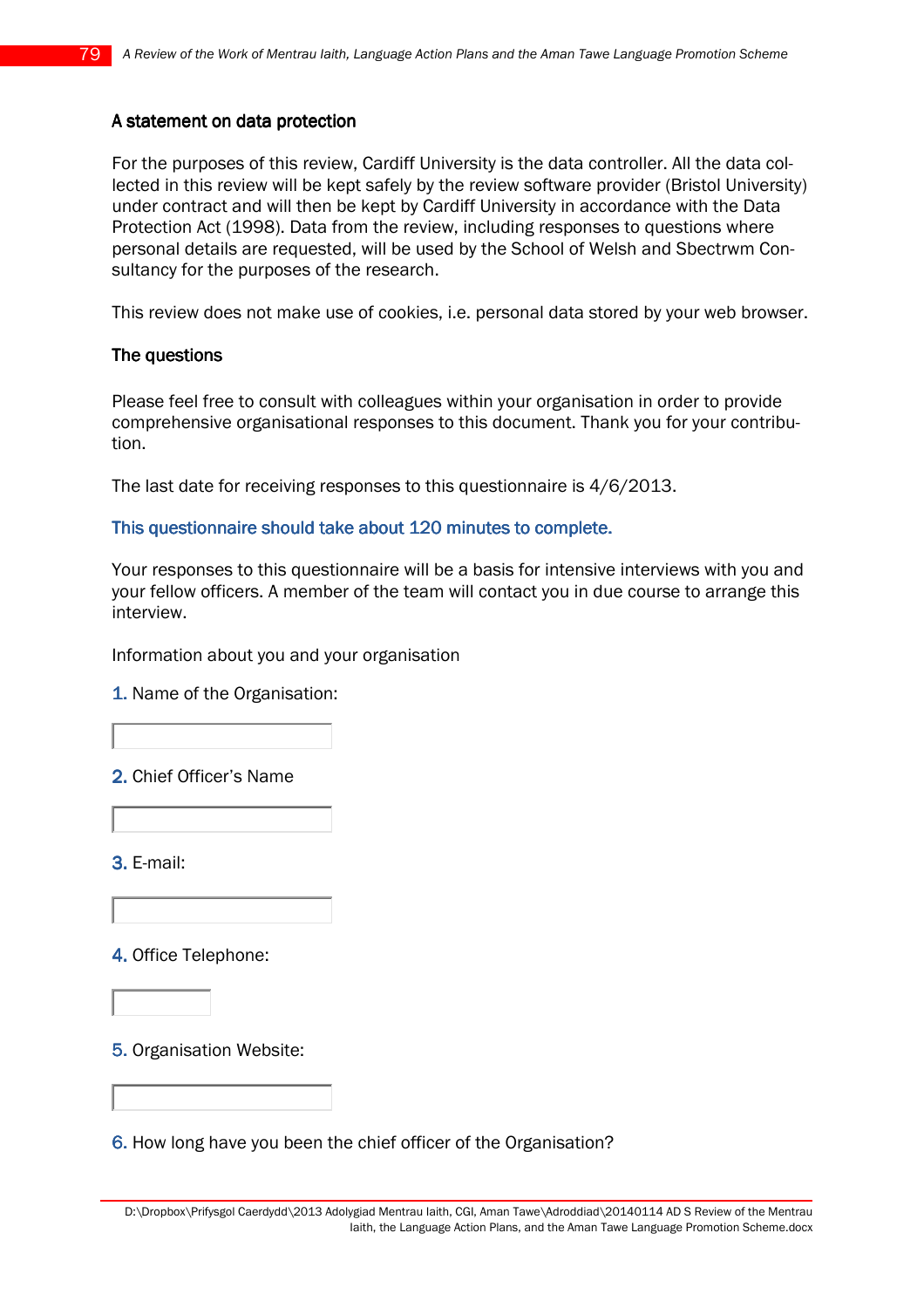7. How many staff are employed by the Organisation?

8. What is the role of Managing Committee members, how many members are there and how were they chosen?



9. How many volunteers does the Organisation work with, and what is their role?



10. What is the constitutional status of the Organisation? What was the reason for choosing this status?



11. What was the organisation's financial turnover during 2011/12?

12. What was the organisation's financial turnover during 2012/13?

13. In the table below, identify your organisation's income sources in terms of funding/income/grant during 2012/13 from whatever source

Source name  $\qquad \qquad \text{Application made } (\pounds) \qquad \qquad \text{Sum received } (\pounds)$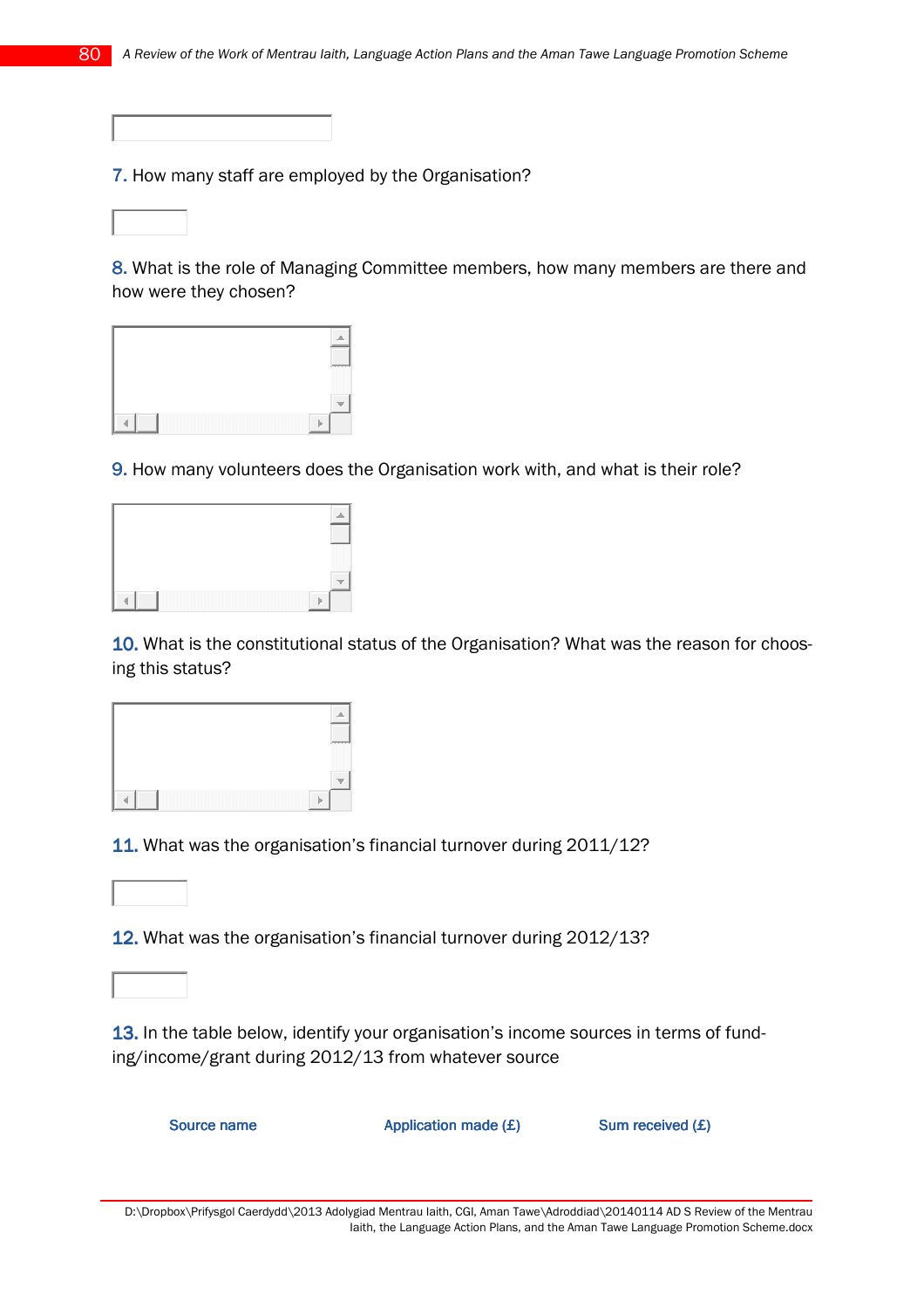

#### Development and training

This section asks you to provide information about opportunities for your officers and volunteers to access development and training opportunities.

#### Training, support and promotions

14. Outline the types of training/support you provide for your staff, volunteers and members of your committee

D:\Dropbox\Prifysgol Caerdydd\2013 Adolygiad Mentrau Iaith, CGI, Aman Tawe\Adroddiad\20140114 AD S Review of the Mentrau Iaith, the Language Action Plans, and the Aman Tawe Language Promotion Scheme.docx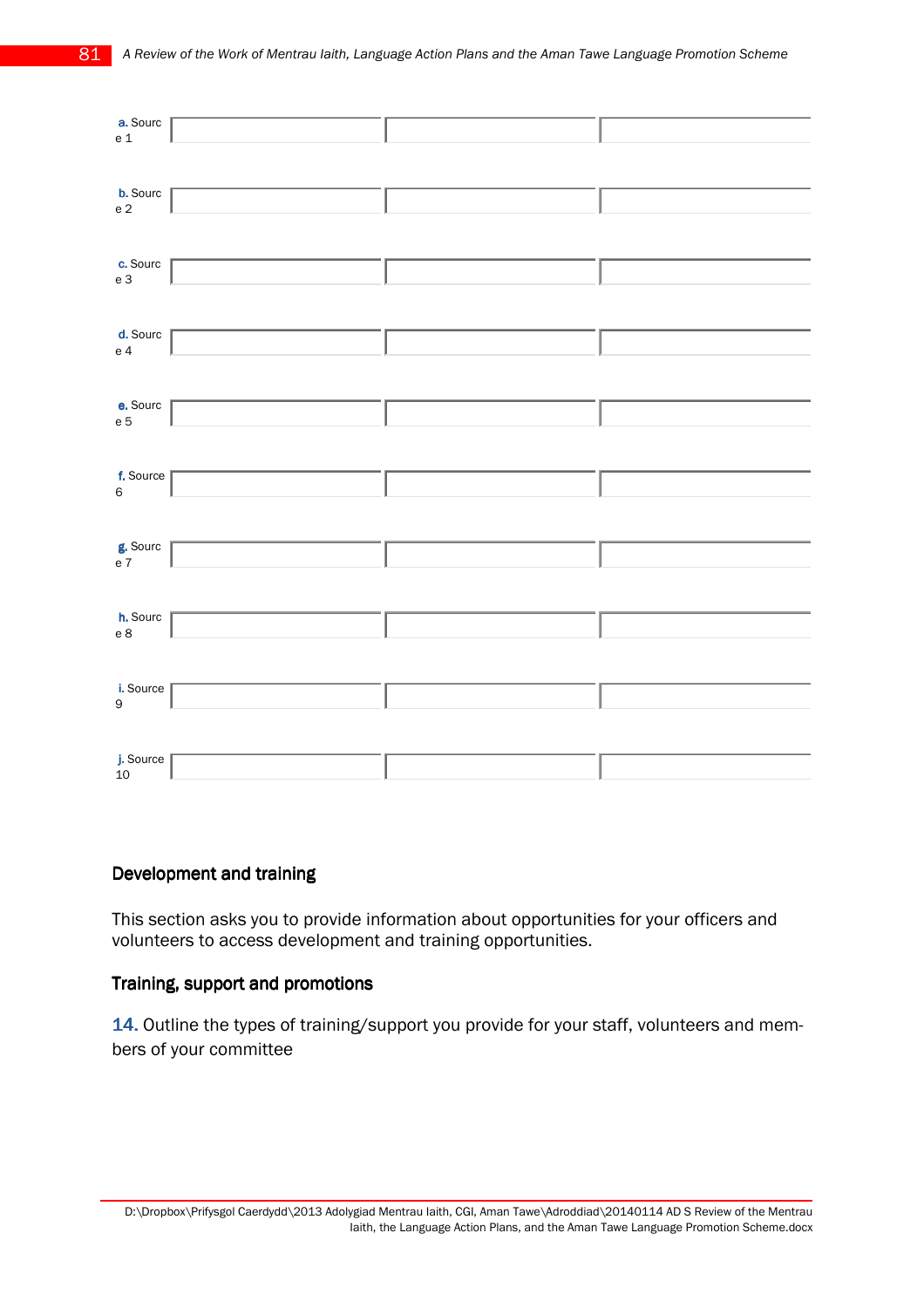|  | __<br>I.      |
|--|---------------|
|  | <br>_________ |
|  |               |

15. Are there opportunities for your staff to apply for promotion within your organisation?

|  | ,,,,,,,,,,,,,,,, | ,,,,,,,,,,,,,,,<br>--------- |
|--|------------------|------------------------------|
|  |                  |                              |
|  |                  |                              |

#### Planning and implementing your activities

This section asks you to identify how your organisation's activities are planned, from creating the vision to the implementation period

#### Vision, work programme and data collection

16. What is your organisation's vision?



17. Describe the process used to create the work programme/strategy of the Organisation. In doing so, describe how, if at all, you conduct research in order to identify local needs and priorities.



18. Do you have processes in place to collect data about the use of your services and activities? What are those processes?



# What activities you provide

This page asks you to list all the activities carried out by your organisation.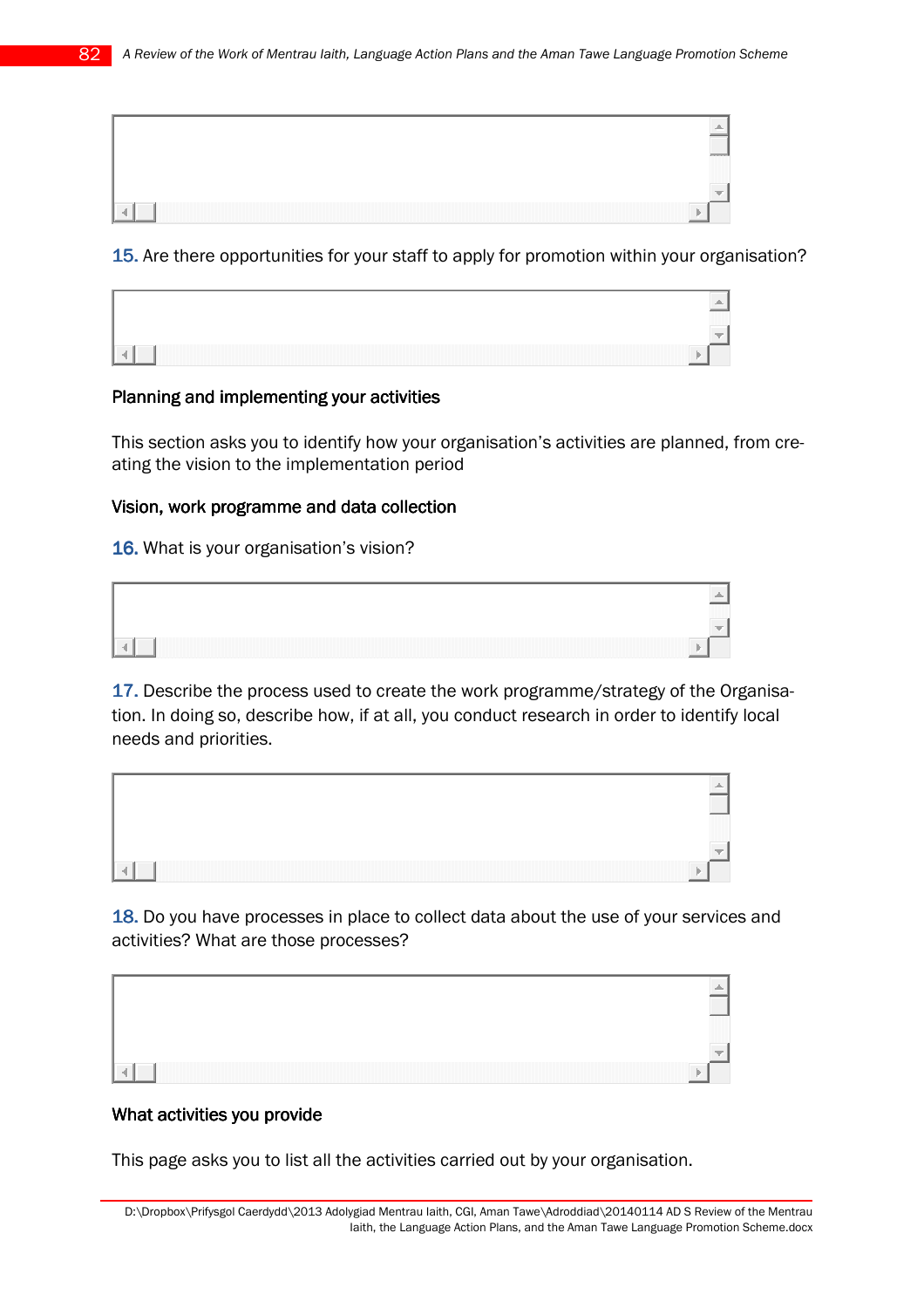#### Your organisation's activities

19. Please note all the activities arranged by the organisation in order to promote the Welsh language (also note how often they are held). Also note any activities you would like to provide, but have been unable to provide thus far (explaining why)—and any activities you have provided in the past, but do not currently provide (again explaining why).

#### The impacts of your work beyond language policy

#### The impact of your work

20. Do you have evidence to show that your organisation's activities have a positive impact on the following elements (whatever the funding source of those activities)?

- o The local economy o Community development o Reducing child poverty o Promoting local heritage
- o Job creation
- o Helping parents to return to work
- o Training people or attracting funding to improve community life

What is that evidence?

#### Processes, Contracting, Innovating

#### **Processes**

21. Do you have processes in place that enable you to understand how your activities succeed in terms of promoting the Welsh language, increasing its usage and/or improving attitudes towards the language? What are those processes?



22. What processes are in place to ensure that activities are managed in an appropriate and robust way?

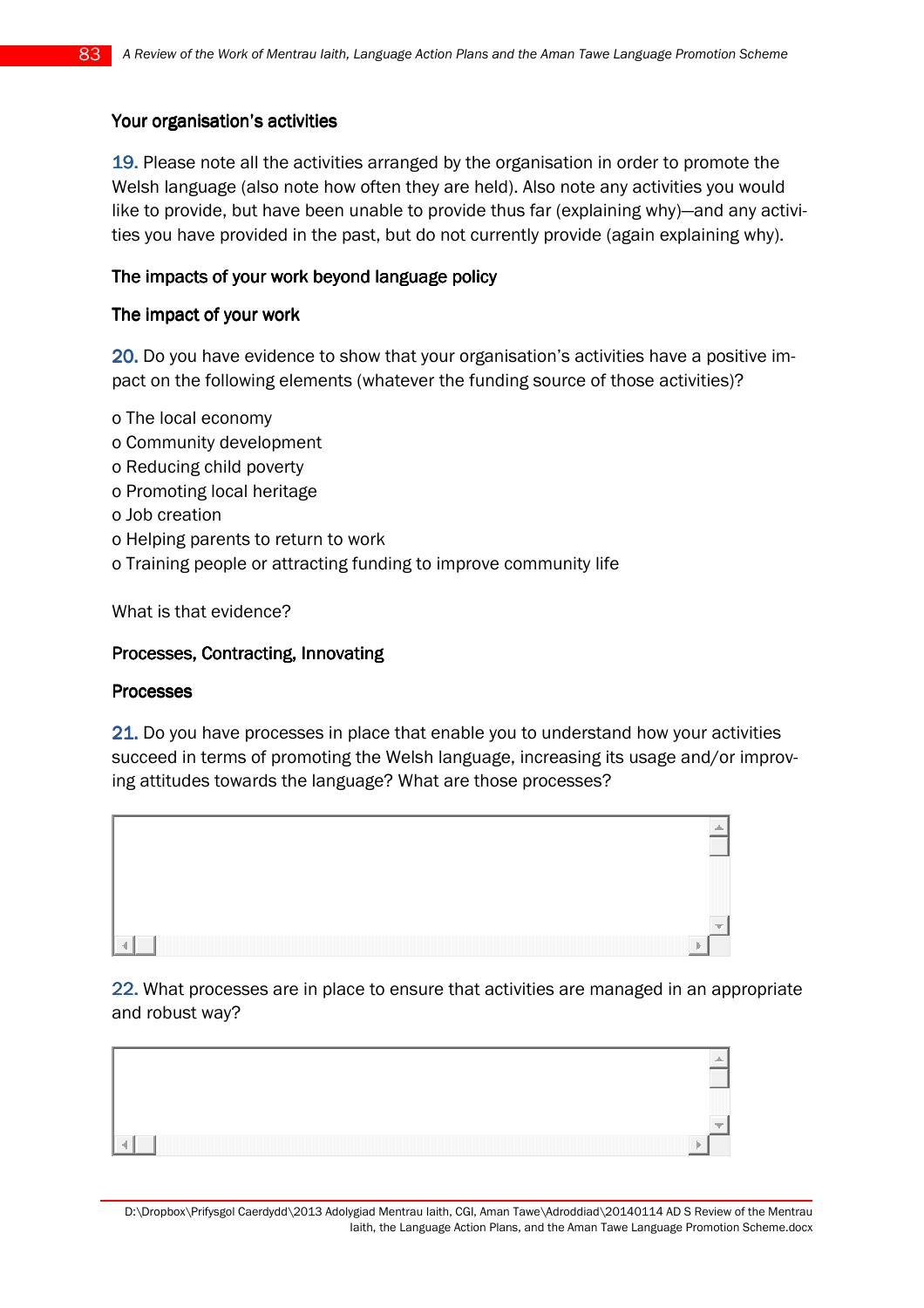23. Do you attempt to ensure that a wide cross-section of the community takes part in your activities? How do you try to do so, and how will you assess success in this regard?



24. Give the details of any Service Level Agreement you have with a Local Authority or another public/voluntary body.



25. Do you actively innovate and develop new ideas to promote the Welsh language? Give examples of any innovative work you have developed.



26. Do you consider your work alongside the Welsh Government's Welsh Language Strategy? Give examples of any steps you have taken to ensure that your work dovetails with that strategy.



#### **Collaboration**

This section addresses the way your organisation collaborates with other organisations, in terms of sharing information and working collaboratively.

Collaborating, partnerships, operating on behalf of other bodies and organisations

27. Can you describe any steps you have taken recently to share good practice with other organisations and mentrau?

D:\Dropbox\Prifysgol Caerdydd\2013 Adolygiad Mentrau Iaith, CGI, Aman Tawe\Adroddiad\20140114 AD S Review of the Mentrau Iaith, the Language Action Plans, and the Aman Tawe Language Promotion Scheme.docx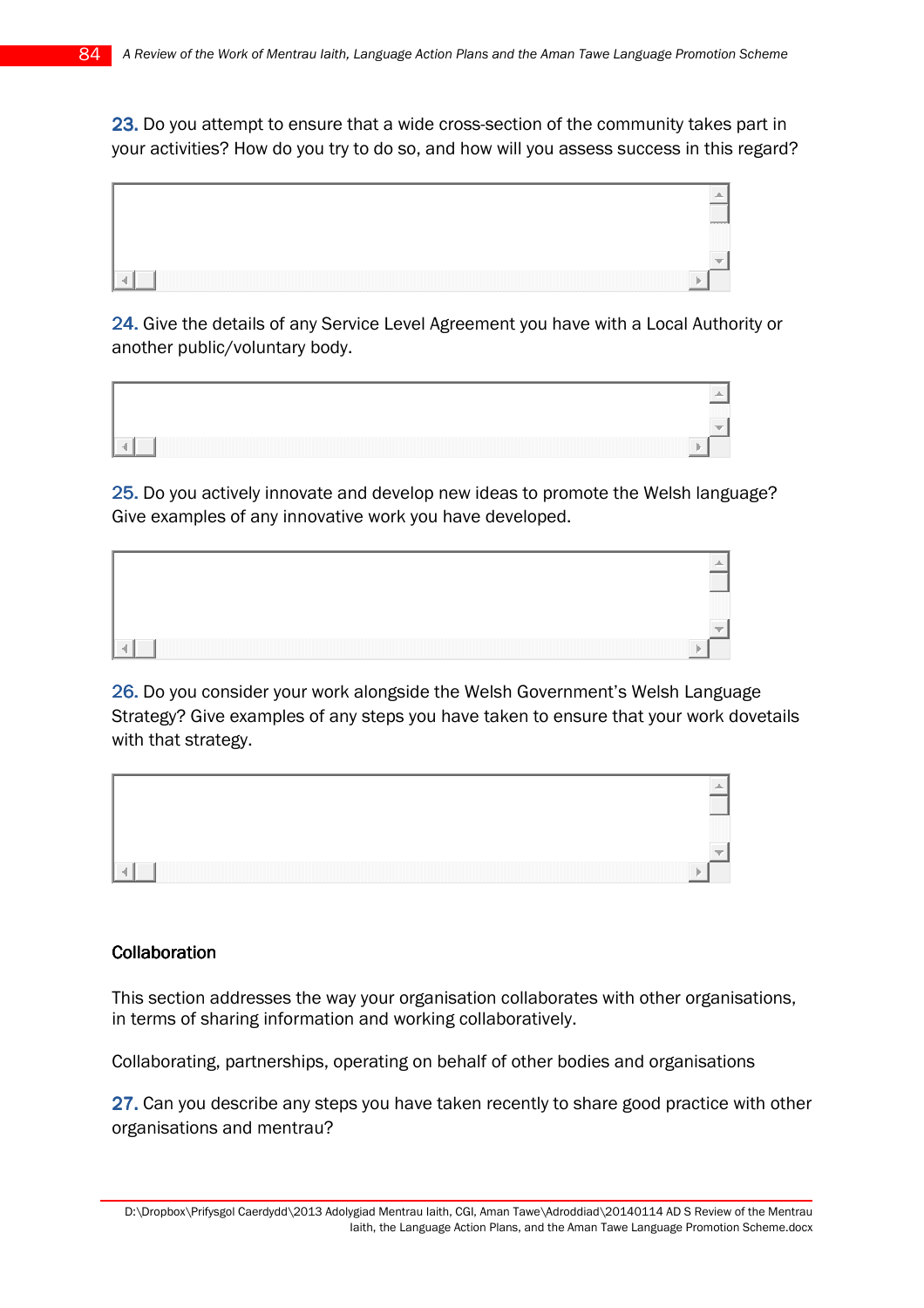| ,,,,,,,,,,,,,,,,<br>- 888 888<br>,,,,,,,,,,,,, |
|------------------------------------------------|
|                                                |
|                                                |

28. Can you describe any steps you have taken recently to work in partnership with other organisations and Mentrau? What went well? Did you have any problems?



29. Are you doing any work to plug gaps because other organisations (of any sort) are not providing Welsh medium services or activities? Would it be more appropriate for them to be doing this work?



#### Inclusion and audiences not reached

#### Social inclusion issues and those audiences not currently reached by your organisation

30. Describe the audiences that you are not sufficiently reaching at present, and what would you need in order to reach them?



31. What effort does your organisation make to include and promote participation by groups of the population who share the following characteristics (the equality characteristics of the Equality Act 2010)?:

- o Age
- o Disability
- o Ethnicity

D:\Dropbox\Prifysgol Caerdydd\2013 Adolygiad Mentrau Iaith, CGI, Aman Tawe\Adroddiad\20140114 AD S Review of the Mentrau Iaith, the Language Action Plans, and the Aman Tawe Language Promotion Scheme.docx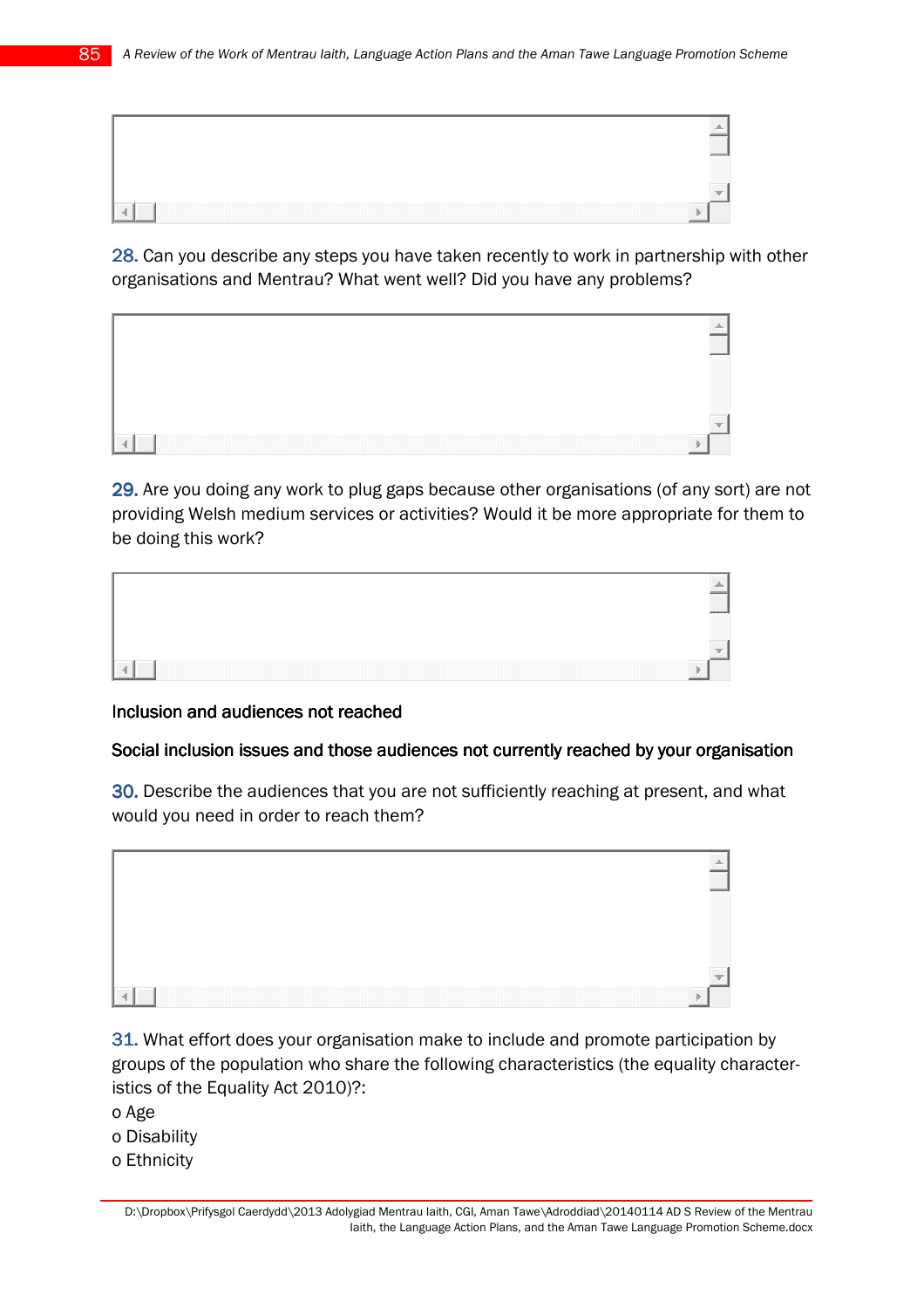- o Gender
- o Gender Reassignment
- o Marriage and civil partnerships
- o Pregnancy and maternity
- o Religion/Faith
- o Sexual orientation



#### Reviewing your organisation's work

This section deals with the way you analyse the past success of your organisation, and how you would like to see success in future.

#### Evaluating the Past

32. List 5 significant successes by your Organisation in the past 10 years

#### Note your successes below

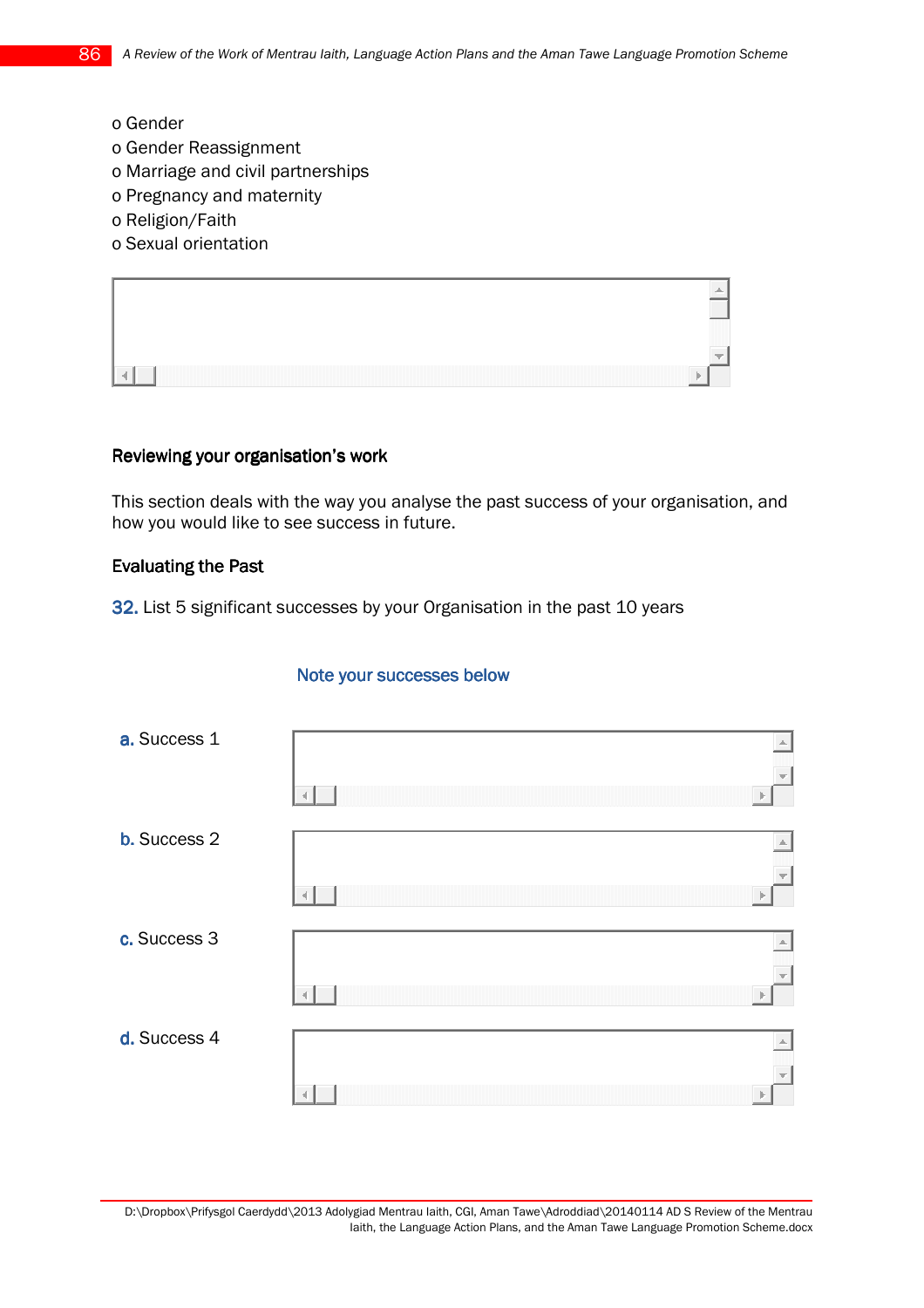| e. Success 5 |                          |
|--------------|--------------------------|
|              | ,,,,,,,,,,<br>,,,,,,,,,, |
|              |                          |

Looking towards the Future

This section deals with the developments you would like to see in future

33. What are the 5 highest priorities of the Organisation over the next 5 years?

### Note your priorities below



34. If there were up to three things that could be done to increase the impact and/or influence of your Organisation, what would they be?

#### Note those things below

| ⊥hinơ 1<br>a.<br>- סייייי |                |  |
|---------------------------|----------------|--|
|                           |                |  |
|                           | .<br>,,,,,,,,, |  |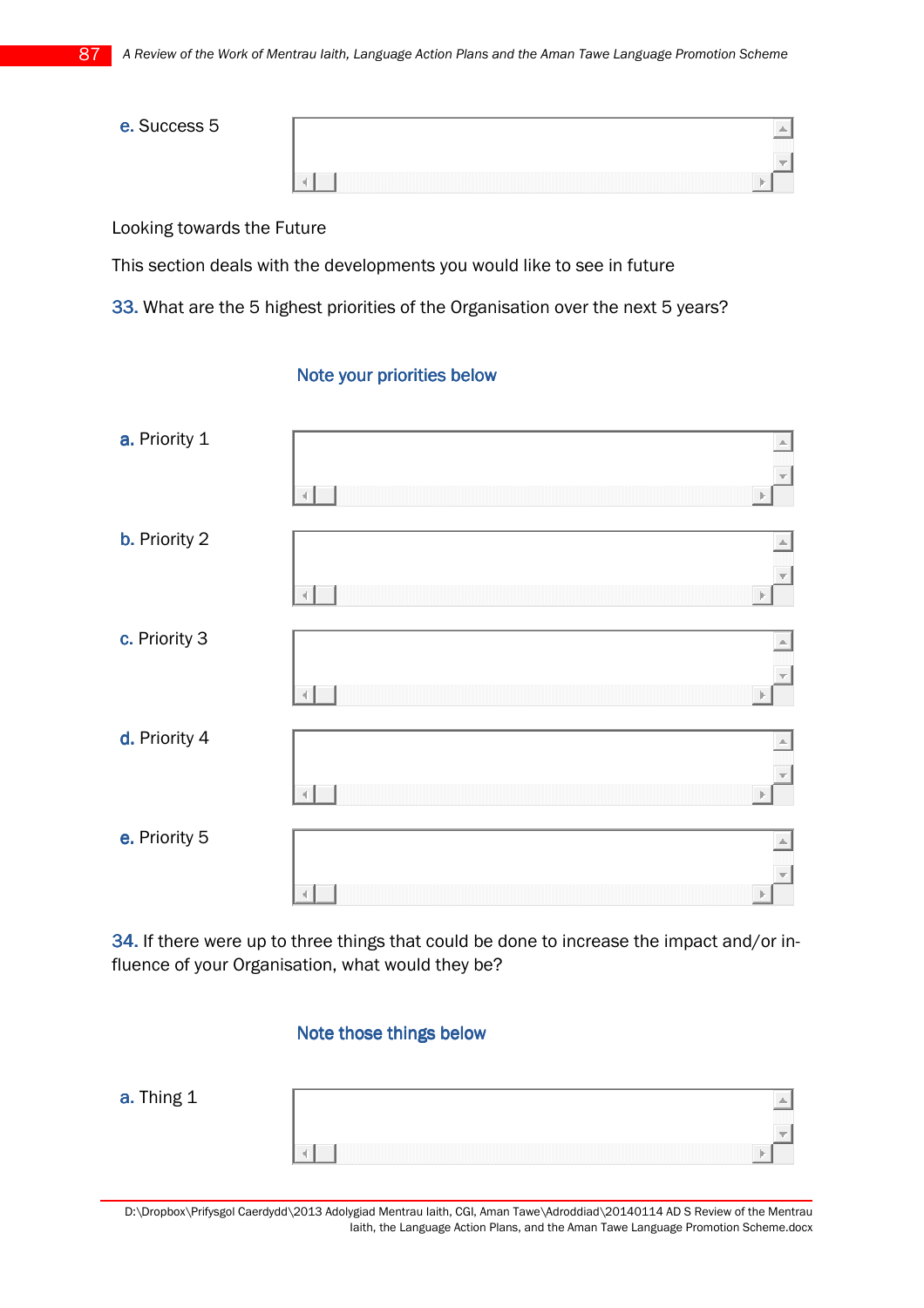| <b>b.</b> Thing 2 |  |
|-------------------|--|
|                   |  |
|                   |  |
| c. Thing 3        |  |
|                   |  |
|                   |  |

35. In an ideal world, how would you wish to see the role of your Organisation developing over the years to come, in order to have an increasing impact in your area?

36. What are the three main changes you would like to see that would build your capacity as an organisation?

#### Note the changes below



37. Would you like to see the role of Mentrau laith Cymru developing? If so, how?



38. To what extent do you collaborate with any Menter laith in your area? How would you like to see the relationship/collaboration developing?

D:\Dropbox\Prifysgol Caerdydd\2013 Adolygiad Mentrau Iaith, CGI, Aman Tawe\Adroddiad\20140114 AD S Review of the Mentrau Iaith, the Language Action Plans, and the Aman Tawe Language Promotion Scheme.docx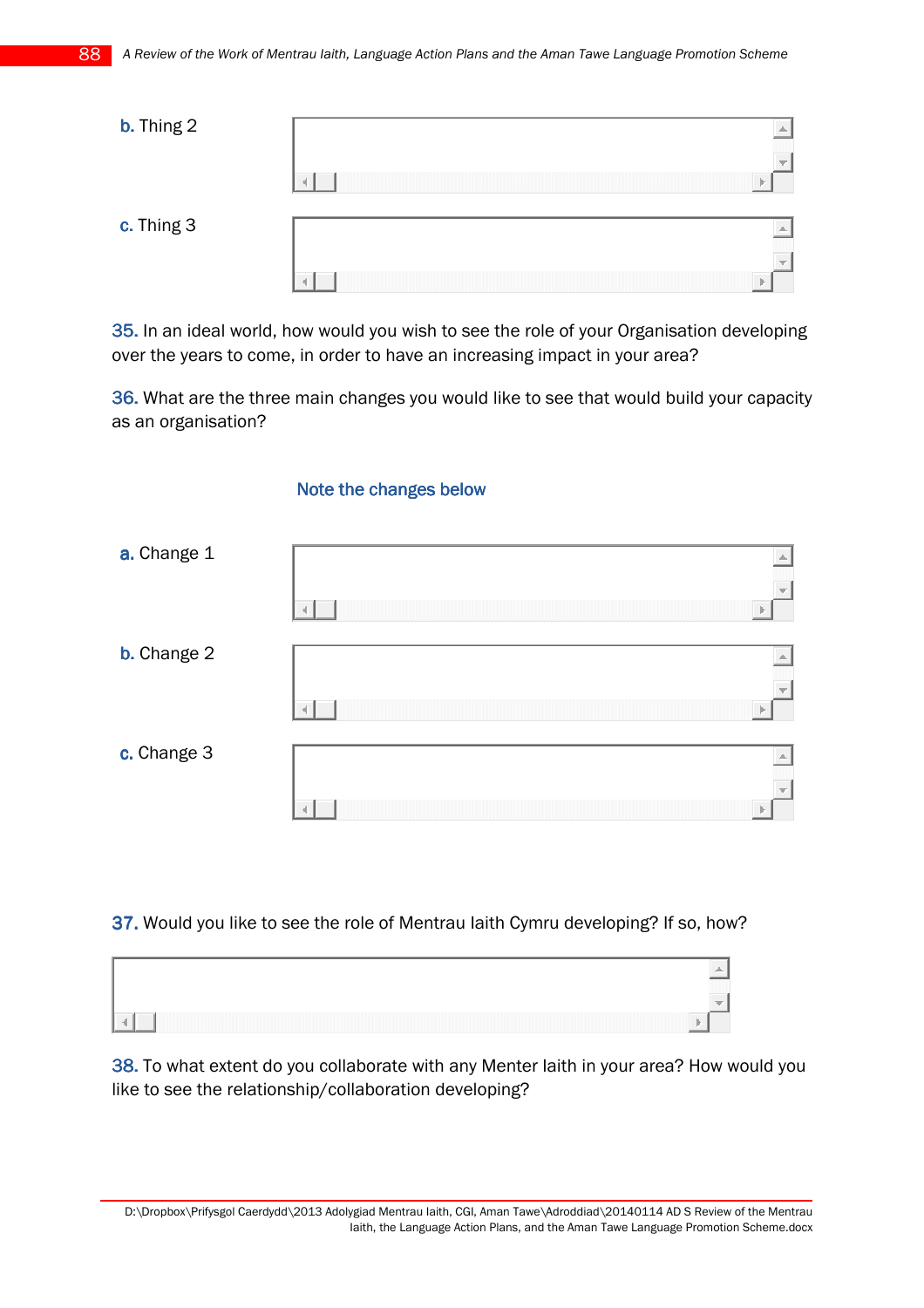|  | ,,,,,,,,,,,,,,,<br>,,,,,,,,,<br> |
|--|----------------------------------|
|  |                                  |
|  |                                  |

To what extent do you collaborate with any Language Action Plan in your area (if there are Language Action Plans in your area)? Would you like to see the relationship/collaboration developing?

|                                      | ,,,,,,,,,,,,,,,,<br>---------<br>,,,,,,,,,,,,,,, |  |
|--------------------------------------|--------------------------------------------------|--|
|                                      |                                                  |  |
| .<br>,,,,,,,,,,,,,,,,,,,,,,,,,,,,,,, |                                                  |  |

#### Other information

This is the questionnaire's last question. You are welcome to give the research team other information to consider

39. Is there further information you would like to share with us?

#### Last page

This is the last page of the questionnaire's

Thank you very much for giving the time to complete this questionnaire. We will contact you soon to arrange an interview.

Follow this link to visit the webpage of:

Language, Policy and Planning Research Unit, School of Welsh, Cardiff University

### 11.5Face to face Interview Guidelines

### (This is just a framework for leading an interview. Alternative questions may also be asked)

Note. Reference should be made to the information in the questionnaire and SWOT document provided by the organisation when asking the following questions.

- 1. To what extent is the approach to promoting and facilitating the use of Welsh by communities tailored appropriately by each Menter to reflect different circumstances in different parts of Wales (reflecting the percentage, number, age and linguistic background of the population)?
- 2. Is the Welsh Government's level of funding for the Welsh language appropriate?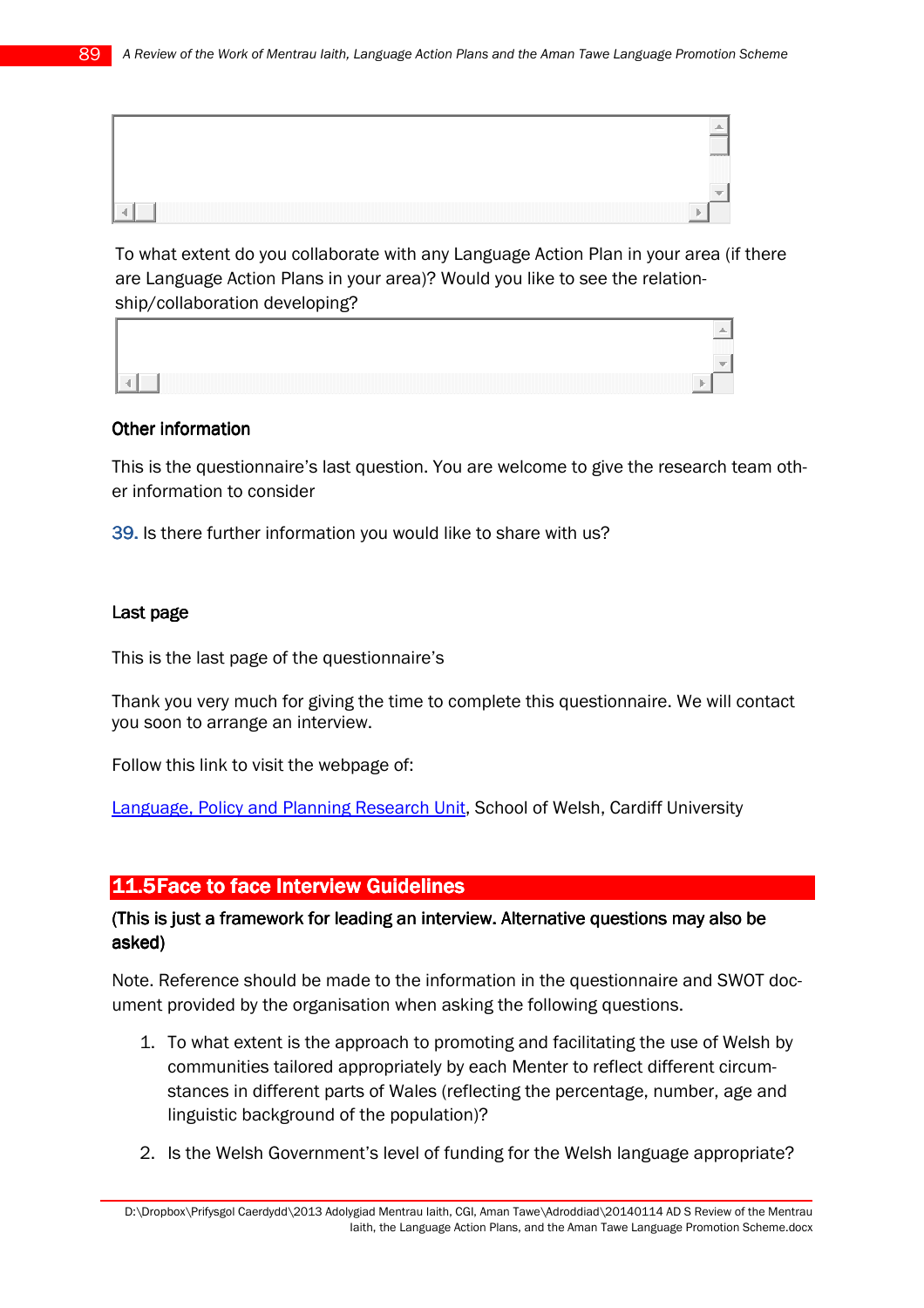- 3. Is there a justification for continuing to fund the individual Mentrau based on the scale used in the past?
- 4. Does every part of Wales need a Menter?
- 5. What potential is there, if any, to further develop the role of the Mentrau?
- 6. Is the whole range of activities appropriate?
- 7. Do they reflect the needs and aspirations of the individuals and communities served by each Menter?
- 8. Do the Mentrau innovate and try to develop new ideas?
- 9. Are the Mentrau doing work that others should be doing (such as local authorities)?
- 10.Does their work appropriately reflect the priorities identified in the Welsh Language Strategy (recognising also that local needs and priorities should be met)?
- 11.Are the targets set for the Mentrau currently appropriate and sufficient (in terms of the grant awarded by the Welsh Language Unit of the Welsh Government)?
- 12. Are the Mentrau laith prioritising their work sufficiently and operating strategically enough to make a difference to the language?
- 13. Are the Mentrau laith focusing clearly enough on activities that will ensure linguistic progress (rather than commercial or community development projects)?
- 14.Is there any evidence to show that the Mentrau are working well in partnership together, with the Language Action Plans, with the other 'Welsh language partners' of the Welsh Government and with other organisations, such as local authorities and other Mentrau funded by government?
- 15.Have the individual Mentrau Iaith and the network of regional Mentrau across Wales (including Mentrau laith Cymru) been structured in a way that helps ensure effective working, partnership working and the sharing of good practice?
- 16.Would merging some of the Mentrau be beneficial?
- 17.What role should Mentrau Iaith Cymru have in terms of development and training?
- 18.How should Mentrau Iaith Cymru's role develop?
- 19.What value could Mentrau Iaith Cymru add to the work of the Mentrau?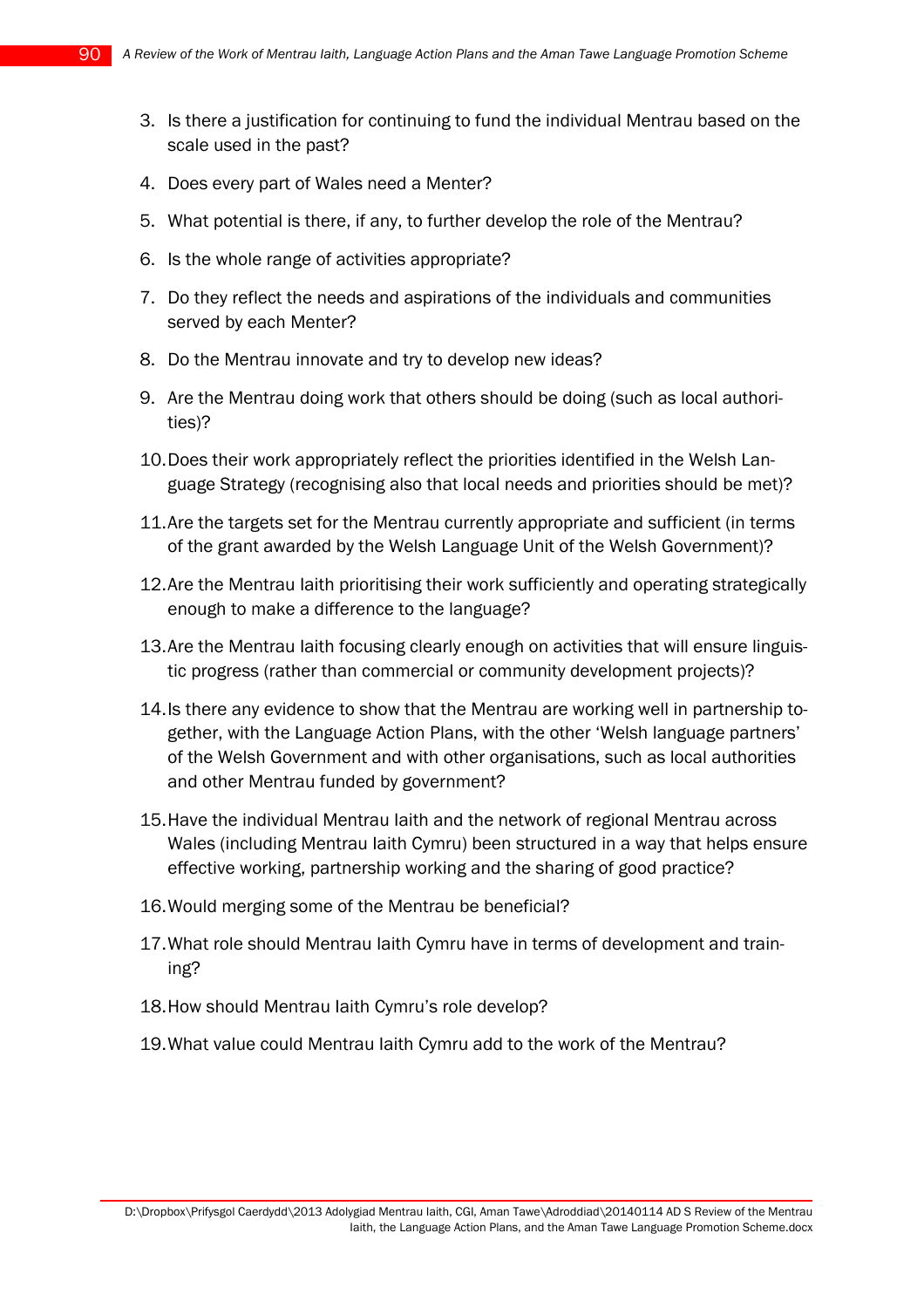## 11.6Consent Form

#### CONSENT FORM TO TAKE PART IN A RESEARCH PROJECT (VIA INTERVIEW)

#### Project: A Review of the work of the Mentrau Iaith, the Language Action Plans and the Aman Tawe Language Promotion **Scheme**

The Language, Policy and Planning Research Unit at the School of Welsh in Cardiff University has been contracted by the Welsh Government to conduct the above Review. The Unit is working with Sbectrwm Consultancy during the data collection stage. The interview you are being asked to take part in is part of the information the research team will be collecting in order to prepare a report for the Welsh Government.

#### The organisations investigated by this Review

For the purpose of the Review, 'organisation' means the organisations investigated by this Review, i.e. the Mentrau Iaith, the Language Action Plans and the Aman Tawe Language Promotion Scheme.

If you have any questions about the project, please contact Dr Jeremy Evas, School of Welsh, Cardiff University, John Percival Building, Colum Rd, Cardiff, CF10 3EU (evasj@caerdydd.ac.uk).

#### Section 1: Information about you

Your name

The organisation you are representing

#### Section 2: Statement

I am over 18 years old, and I agree to take part in the interview that is part of the above Review on [Date of interview \_\_/\_\_/2013].

- 1. I have read the information in this document.
- 2. The details of any procedures and risks have been explained to me to my satisfaction.
- 3. I also agree that information about me and my participation in the interview is recorded.
- 4. I am aware that I should keep a copy of the Information Leaflet and the Consent form as reference.
- 5. I understand:
	- That I will not benefit directly from taking part in this Review.
	- That I am free to withdraw from this Review at any point and to refrain from providing responses to specific questions.
	- Whether I withdraw or not, this will not affect any service provided to me by Cardiff University or Sbectrwm Consultancy
	- That I may ask for the recording to be stopped at any time, and that I may withdraw at any point from the interview without negative consequences.
- 6. I agree/I do not agree\* that the recording/notes or transcript of the recording be used by other researchers that are not members of the research team, but who are conducting associated research \*delete as appropriate

Signature of Participant …………………………………… ……………………………………Date…………………... …………………...…………………...

I certify that I have explained the Review to the participant and I consider that he/she understands what it involves and consents freely to participating.

Name of Researcher ………………………………….…………………….......... ………………………………….……………………................. ………………………………….……………………................. .......

Signature of Researcher ………………………………….. Researcher …………………………………..…………………………………..Date……………………. …………………….…………………….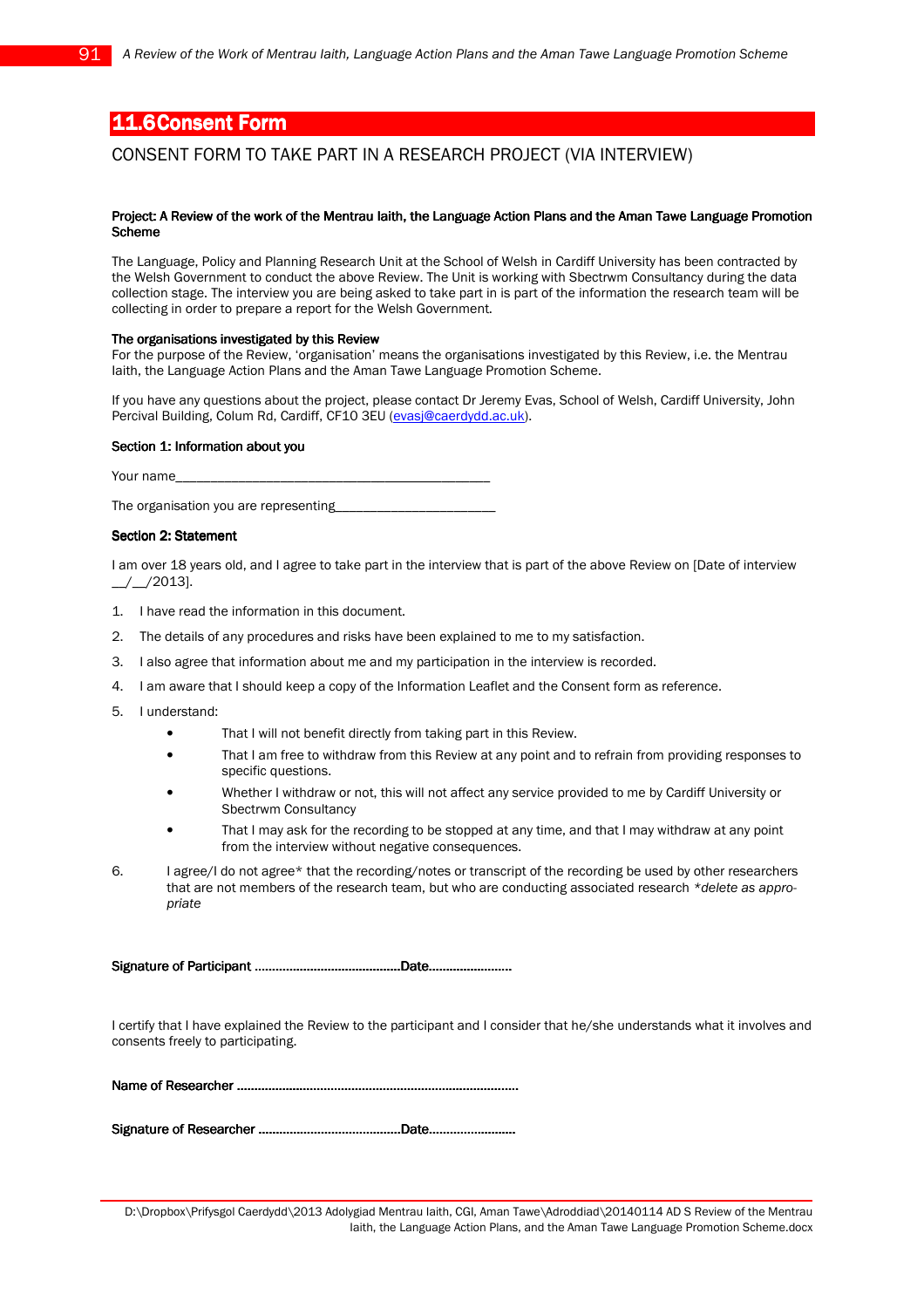# 11.7A list of the organisations and their constitutional status

### TABLE 3: A LIST OF THE ORGANISATIONS AND THEIR CONSTITUTIONAL STATUS. SOURCE: ONLINE **QUESTIONNAIRE**

| Name of Organisation                         | <b>Constitutional Status</b>                 |
|----------------------------------------------|----------------------------------------------|
| Bro DJ LAP [Language Action Plan] (Fish-     | Part of the constitution of Menter laith Sir |
| guard)                                       | Benfro (Pembrokeshire)                       |
| <b>Bro Teifi LAP</b>                         | <b>Welsh Government</b>                      |
| <b>Corwen LAP</b>                            | <b>Welsh Government</b>                      |
|                                              |                                              |
| <b>Machynlleth LAP</b>                       | <b>Welsh Government</b>                      |
| <b>Ruthin LAP</b>                            | <b>Welsh Government</b>                      |
|                                              |                                              |
| <b>South Arfon LAP</b>                       | <b>Welsh Government</b>                      |
| <b>Aman Tawe Language Promotion Scheme</b>   | Unincorporated partnership                   |
| <b>Hunaniaith</b>                            | Part of Gwynedd County Council               |
| <b>Menter Bro Dinefwr (Carmarthenshire)</b>  | Limited company, registered charity          |
| Menter Bro Ogwr (Bridgend)                   | Limited company, registered charity          |
| <b>Menter Brycheiniog a Maesyfed</b>         | Part of Powys County Council                 |
| (Breconshire and Radnorshire)                |                                              |
| <b>Menter Caerdydd (Cardiff)</b>             | Limited company, registered charity          |
| Menter Gorllewin Sir Gâr                     | Limited company, registered charity          |
| (West Carmarthenshire)                       |                                              |
| <b>Menter laith Merthyr Tudful</b>           | Limited company, registered charity          |
| Menter laith Abertawe (Swansea)              | Limited company                              |
| Menter laith Blaenau Gwent, Tor-faen a       | Unincorporated voluntary organisation        |
| Mynwy (and Monmouthshire)                    |                                              |
| Menter laith Casnewydd (Newport)             | Constitutional social body                   |
| <b>Menter laith Castell Nedd Port Talbot</b> | Limited company                              |
| <b>Menter laith Conwy</b>                    | Limited company                              |
| Menter laith Maldwyn (Montgomeryshire)       | Limited company                              |
| Menter laith Môn (Anglesey)                  | Limited company                              |
| Menter laith Sir Benfro (Pembrokeshire)      | Limited company, registered charity          |
| <b>Menter laith Sir Caerffili</b>            | Limited company, registered charity          |
| Menter laith Sir Ddinbych (Denbighshire)     | Limited company, registered charity          |
| Menter laith Sir y Fflint (Flintshire)       | Limited company                              |
| Menter Rhondda Cynon Taf                     | Registered charity                           |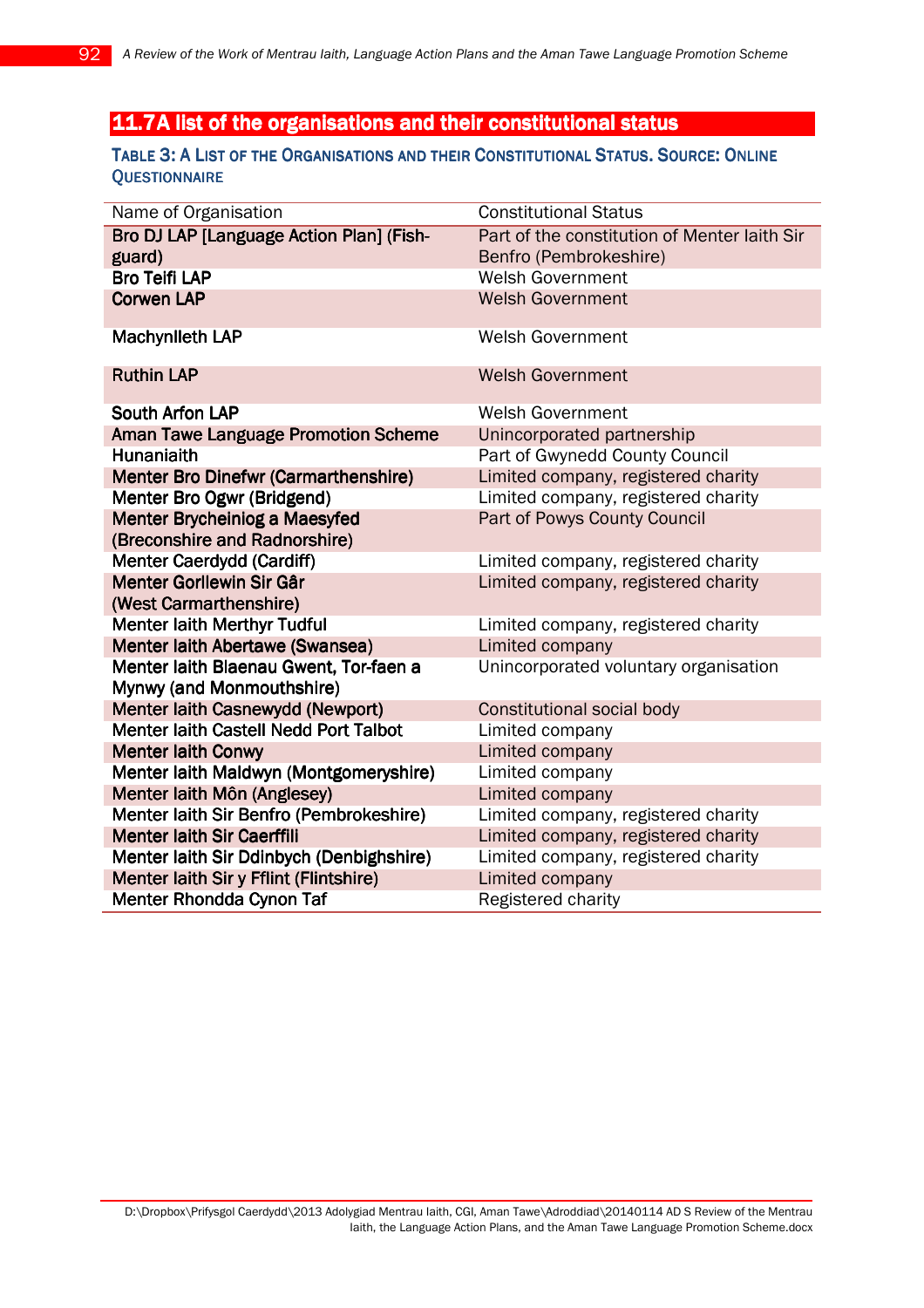# 11.8Mentrau laith budgets and income sources

It should be noted that the graphs below are based on information given to the research team via the questionnaire. They have not been checked for accuracy, and they have not been subject to any kind of audit. We should also note that contributions 'in kind' are not included at all in the figures below, and neither are the figures of the Language Action Plans or the Aman Tawe Language Promotion Scheme. In accordance with the general editorial policy of the rest of the Review, Mentrau Iaith are not named individually.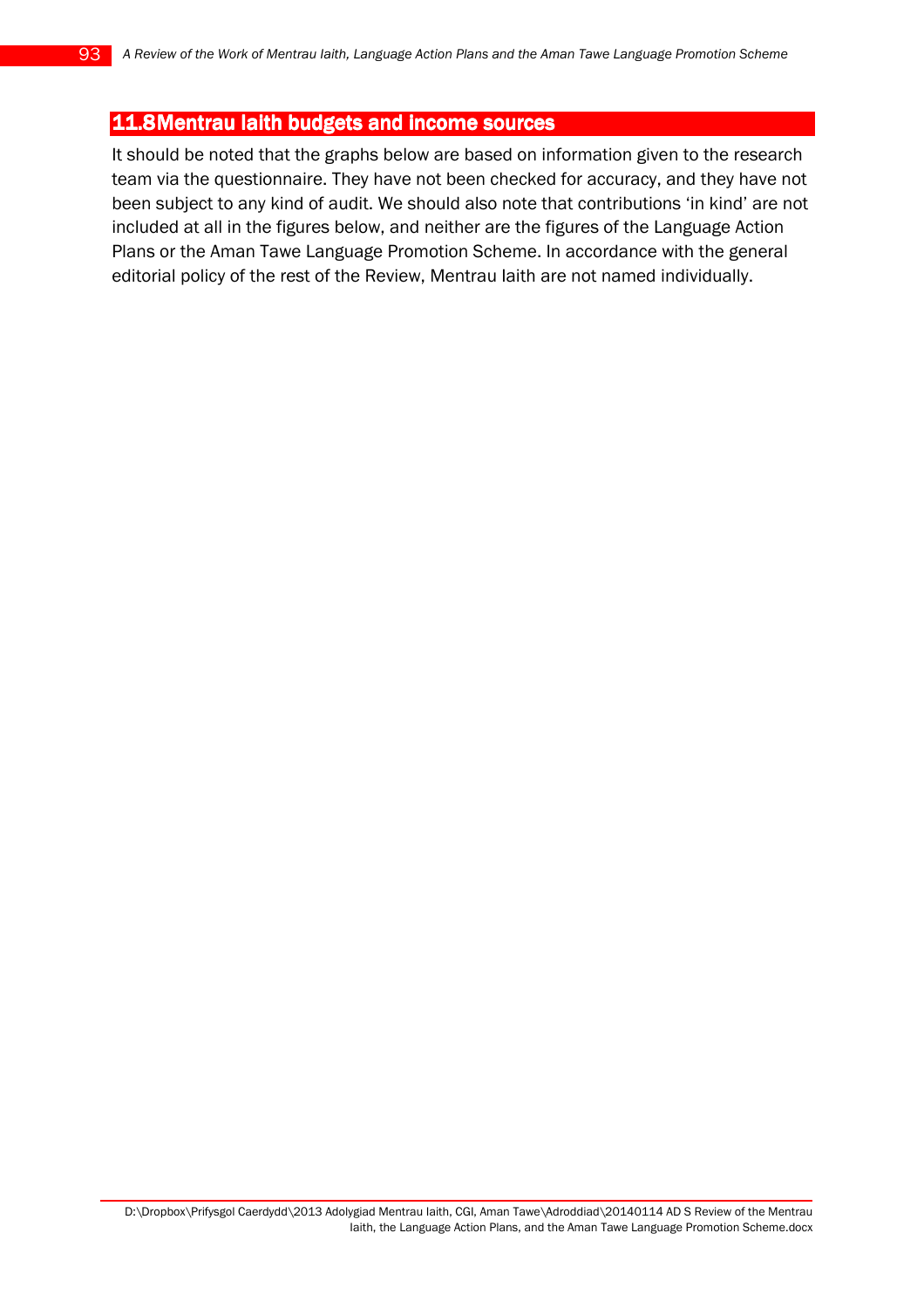

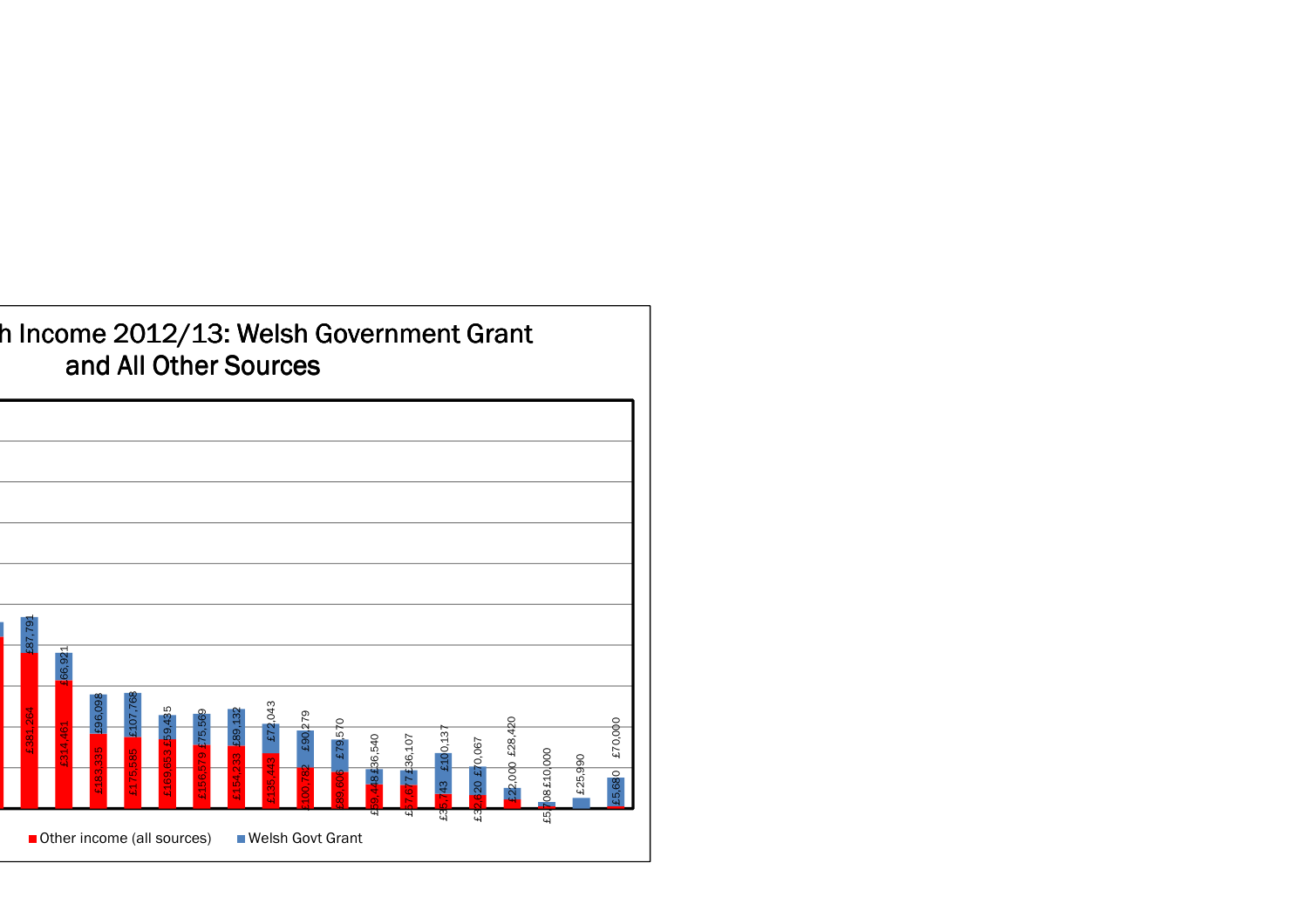|        |       |     |     |                            |     | <b>Grant and All Other Sources</b> | Mentrau laith Income 2012/13: Welsh Government |     |         |         |
|--------|-------|-----|-----|----------------------------|-----|------------------------------------|------------------------------------------------|-----|---------|---------|
| £5.680 |       |     |     |                            |     |                                    |                                                |     |         | £70.000 |
|        |       |     |     |                            |     |                                    |                                                |     |         | £25.990 |
| £5 708 |       |     |     |                            |     |                                    |                                                |     | £10.000 |         |
|        |       |     |     |                            |     |                                    |                                                |     | £28.421 |         |
|        |       |     |     |                            |     |                                    |                                                |     | + 70    |         |
|        |       |     |     |                            |     |                                    |                                                |     |         |         |
|        |       |     |     |                            |     |                                    |                                                |     | £36.10  |         |
|        |       |     |     |                            |     |                                    |                                                |     | £36.540 |         |
|        | 606   |     |     |                            |     |                                    |                                                |     | £79.57( |         |
|        |       |     |     |                            |     |                                    |                                                |     |         | £90.279 |
|        |       |     |     |                            |     |                                    |                                                |     | £72.04. |         |
|        |       |     |     |                            |     |                                    |                                                |     | £89     |         |
|        | 56579 |     |     |                            |     |                                    |                                                |     |         | £75.569 |
|        |       |     |     |                            |     |                                    |                                                |     | £59     |         |
|        | طقطط  |     |     |                            |     |                                    |                                                |     | 51 O    | 768     |
|        | 3. S. |     |     |                            |     |                                    |                                                |     |         | £96.098 |
|        |       |     |     |                            |     |                                    |                                                |     | £66.9   |         |
|        |       |     |     |                            |     |                                    |                                                |     | £8      |         |
|        | in.   |     |     |                            |     |                                    |                                                |     |         | 136.213 |
|        | -00   |     |     |                            |     |                                    |                                                |     |         | £85.835 |
|        | -968  |     |     |                            |     |                                    |                                                |     |         |         |
| 209 42 |       |     |     |                            |     |                                    |                                                |     | £88.00  |         |
|        | 255   |     |     |                            |     |                                    |                                                |     |         | £90.519 |
| 0%     | 10%   | 20% | 30% | 40%                        | 50% | 60%                                | 70%                                            | 80% | 90%     | 100%    |
|        |       |     |     | Other income (all sources) |     | ■ Welsh Govt Grant                 |                                                |     |         |         |

3

4

D:\Dropbox\Prifysgol Caerdydd\2013 Adolygiad Mentrau Iaith, CGI, Aman Tawe\Adroddiad\20140114 AD S Review of the Mentrau Iaith, the Language Action Plans, and the Aman Tawe Language Promotion Scheme.docx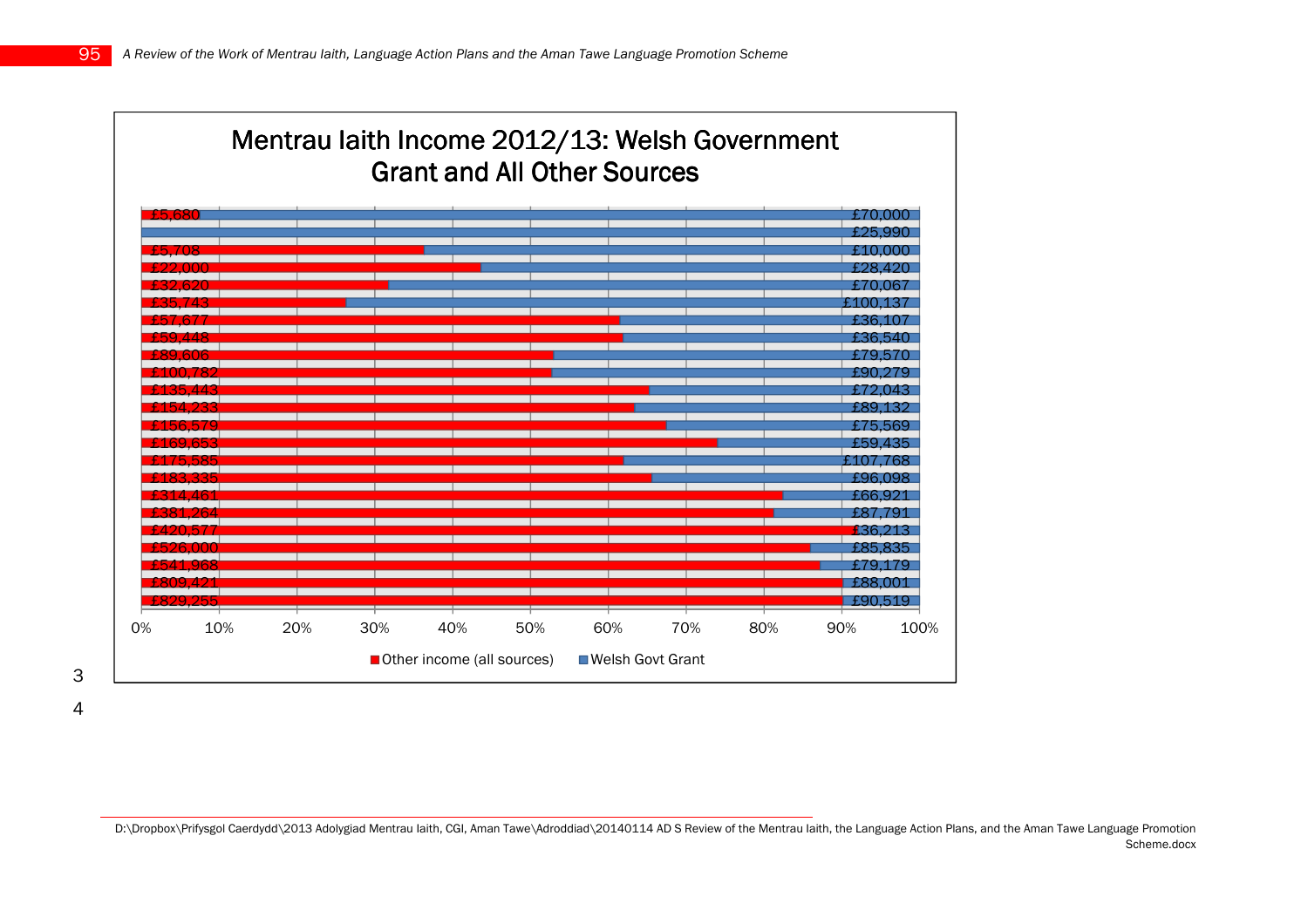

D:\Dropbox\Prifysgol Caerdydd\2013 Adolygiad Mentrau Iaith, CGI, Aman Tawe\Adroddiad\20140114 AD S Review of the Mentrau Iaith, the Language Action Plans, and the Aman Tawe Language Promotion Scheme.docx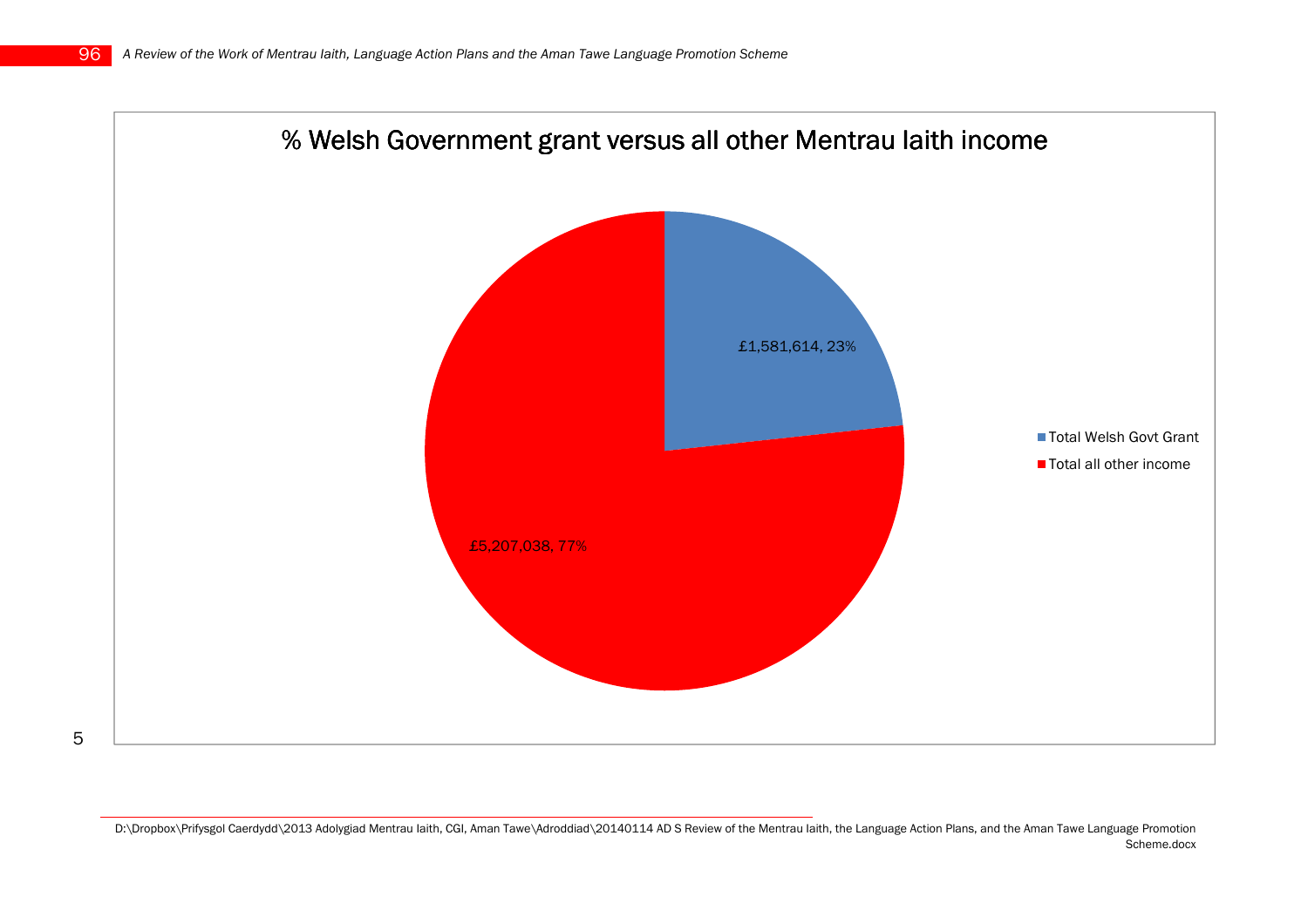# 11.9Activities of the Mentrau laith and the Language Action Plans

The activities of the organisations are dealt with in the main text of the report above. This appendix includes a more detailed list. A full list of the Aman Tawe Language Promotion Scheme is included in section 11.10. Source: the Review's Online Questionnaire.

- After school clubs
- Childcare clubs
- Cymanfa ganu (hymn-singing events)
- Conducting local language forums
- Work experience opportunities
- Assisting local Eisteddfodau
- Rediscover your Welsh courses
- Child Protection Courses
- Welsh Taster Courses for young mothers
- Language and heritage awareness courses
- Distributing 'working Welsh' merchandise
- Translation services
- Operating as a 'portal'—computer-based and otherwise—for Welsh language activities in the area
- Creative writing/poetry workshops
- Dance activities
- Activities with schools
- Leisure/outdoor activities
- Language transmission promotion activities
- Welsh for Adults Courses
- Film and drama festivals
- Promoting the Welsh language in local private and voluntary sector
- Training council/youth workers
- Noson lawen (evening of entertainment)
- Pilates/Photography/Languages/First aid/Professional Training Courses
- Public health projects
- Band tours
- Family trips
- Arranging concerts
- Arranging Welsh language day/two-day festivals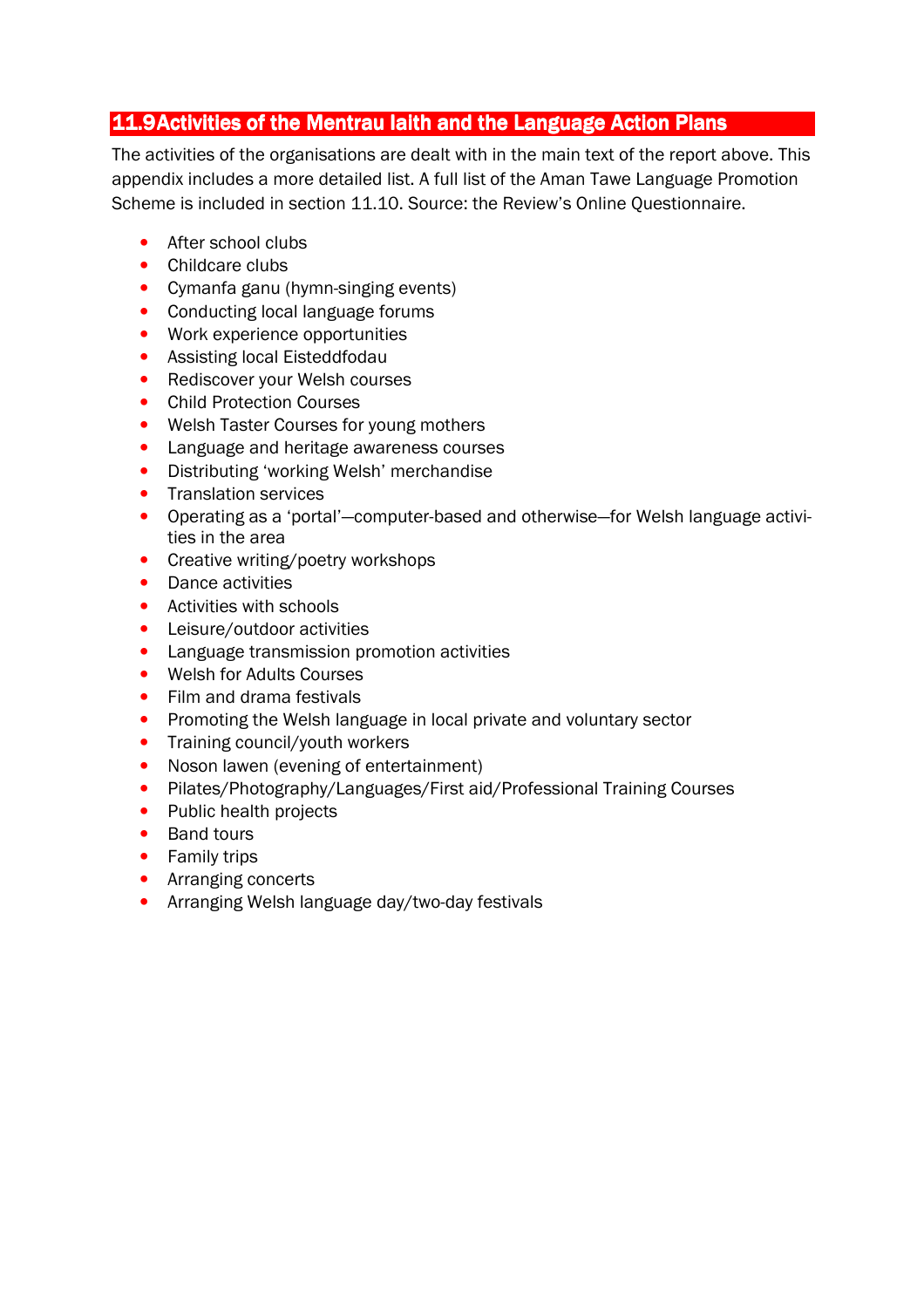# 11.10 List of Aman Tawe Language Promotion Scheme activities

This is a list of all the activities held between the Scheme's establishment in April 2011, and March 2013. Source: the Review's Online Questionnaire.

- Evening to Launch the Language Powerhouses
- Language Powerhouse meetings: The 4 Powerhouses meet at least 4 times a year.
- Balchder Bro DVDs and Launch Night
- Miri Nadolig-Annually at Christmas
- St David's Street Show—Annually
- General quizzes
- Hwyl a Sbri Clubs—Once a week for a fortnight
- Parti Dewi—Annually
- Multi-Cultural Day-Annually
- Dreigiau'r Dyffryn Netball (2011-2012)—Weekly for 6 months
- Caffi Clonc—Weekly for 18 months
- Acwstig Aman–Series of 5 nights
- Babis y Bedol (2011-2012)—Weekly for a year
- 7 Walks
- Santes Dwynwen Gig
- Gig with Dewi Pws + Radwm
- End of Term Disco
- Santes Dwynwen Disco
- Attend 'Stafell Stwnsh at Ysgol Gyfun Ystalyfera—in collaboration with Menter Iaith Castell Nedd Port Talbot twice a week
- 2 evenings in collaboration with Ystradgynlais Heritage Forum
- St David's Coffee Morning
- 4 Welsh medium Zumba sessions
- Annual Carol Evening
- 2 Family Days
- 3 'Joio' Evenings (cabaret)
- Window Dressing Competition held annually
- Concert in collaboration with Côr Meibion Dyffryn Aman (Male Voice Choir)
- Trip to see Dewi Pws performing
- Santes Dwynwen card designing competition
- Gig with Mynediad am Ddim
- 4 Comedy Evenings
- Trip to St Fagans Christmas Fair
- Mari Lwyd trip to Ysgol y Wern in Ystalyfera
- St Davids Day Parade
- Gig with Dafydd Iwan
- laith yn y Cartref-Language in the Home
- Disadvantaged Families Support Project—5 sessions
- 3 series of Taste of Wales project—5 sessions each
- Babis y bedol (2012-2013)—Weekly for a year
- 3 Story Sessions
- 3 Jamborees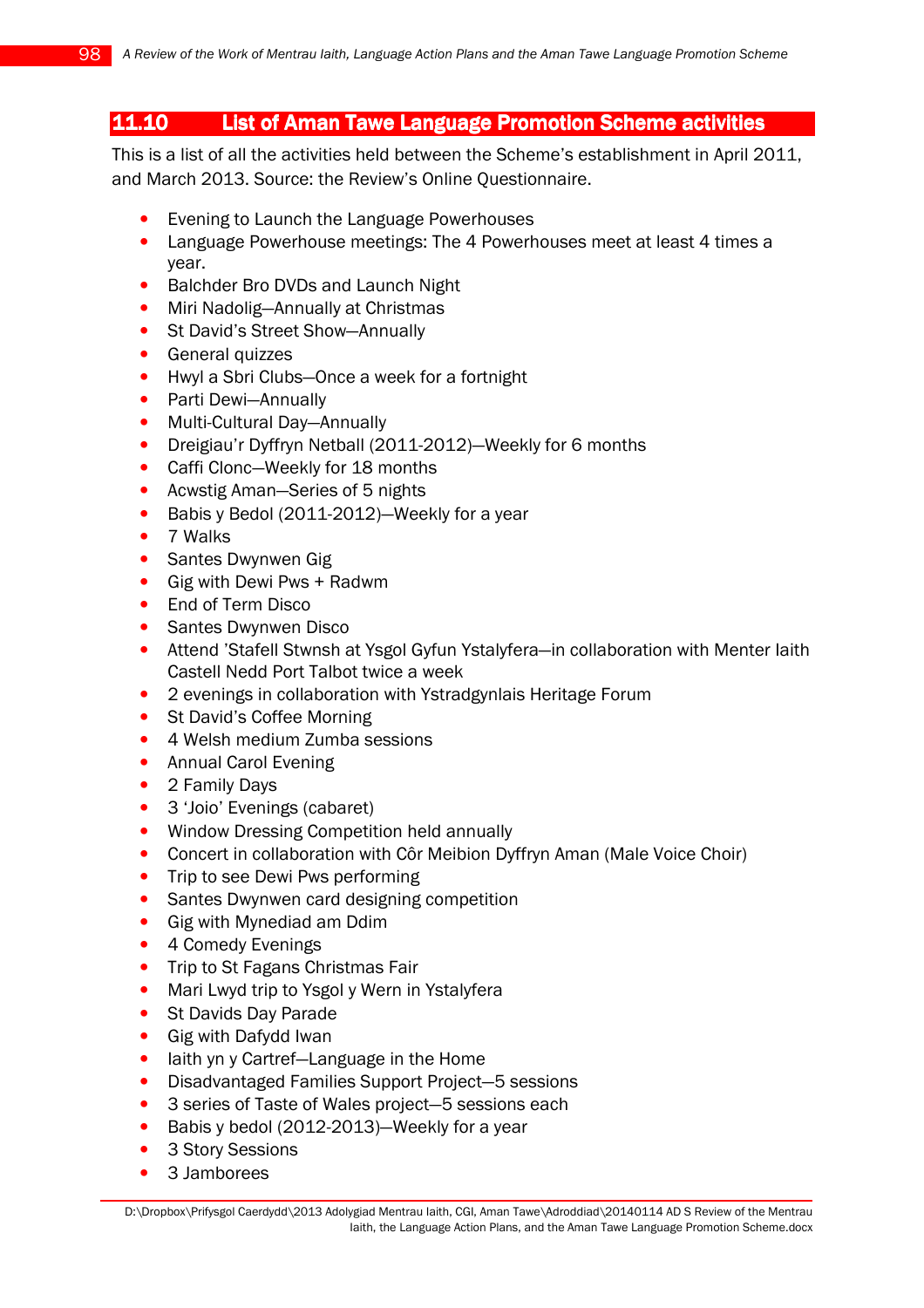- Coffee morning in collaboration with Twf
- Half Term Cookery Session
- Collaborating with Children Centres, Schools, Children and Young People
- Bardd Plant Cymru (Children's Poet Laureate) workshop
- Collaborating with Local Welsh Language Youth Clubs
- Collaborating with the Urdd in secondary schools in the Scheme's catchment area
- Training for County Council youth workers
- Dreigiau'r Dyffryn Netball (2012-2013)—Weekly for 6 months
- Oakwood trip
- Trip to be part of the audience of the 'Jonathan' programme on S4C
- 10 pin bowling trip
- Girls Football Workshop
- Language Awareness Sessions for school pupils
- Pool tournament
- 7 sessions of Ammanford Rock Academy workshops
- 'Y Stryd' Youth Club—ran weekly
- Presentations to Year 6 pupils outlining the advantages of bilingualism
- Producing an 'Arbenigwyr Cymraeg' (Welsh language experts) leaflet
- Assisting occasionally with holding a Welsh Language Club in Ysgol Dyffryn Aman
- 6 primary schools have received 'Futsal' taster sessions
- Work, Language and Economy
- Collaborating with Careers Wales—Mock Interviews
- 'Cymraeg yn Gyntaf' (Welsh First) campaign in Ammanford and Ystradgynlais
- Research Projects
- Ammanford Language Indicators
- Ystradgynlais Language Indicators
- Consultation Among Selection of Businesses Representatives from Aman Tawe area
- Welsh Medium Youth Provision on Community Radio Programmes
- Series of community radio programmes being broadcast online, Promoting and Marketing the Welsh Language / Aman Tawe Scheme
- Maintaining a Facebook page
- Balchder Bro DVDs
- Bulletins and Statements—electronically and in papur bro/local papers—monthly
- Stalls and Presentations
- Aman Tawe Anthem
- Collaborating and sharing information with Local Authorities. In the current year we will be building on the success and activity of the first two years by:
- Continuing with a wide range of Language Powerhouse activities including Walks, Family Days, Welsh medium Social Events for Adults, Quizzes, social opportunities for Welsh learners, etc.
- Another series of community radio programmes
- Strengthening the link and the collaboration between the Scheme and key partners (Twf, Urdd, Mudiad Meithrin, Welsh for Adults, Merched y Wawr, Papurau Bro newspapers, Local Authorities).
- Training for providers of youth activities.
- Arranging projects for incomers into the area.
- Develop the Cymraeg yn Gyntaf (Welsh First) campaign.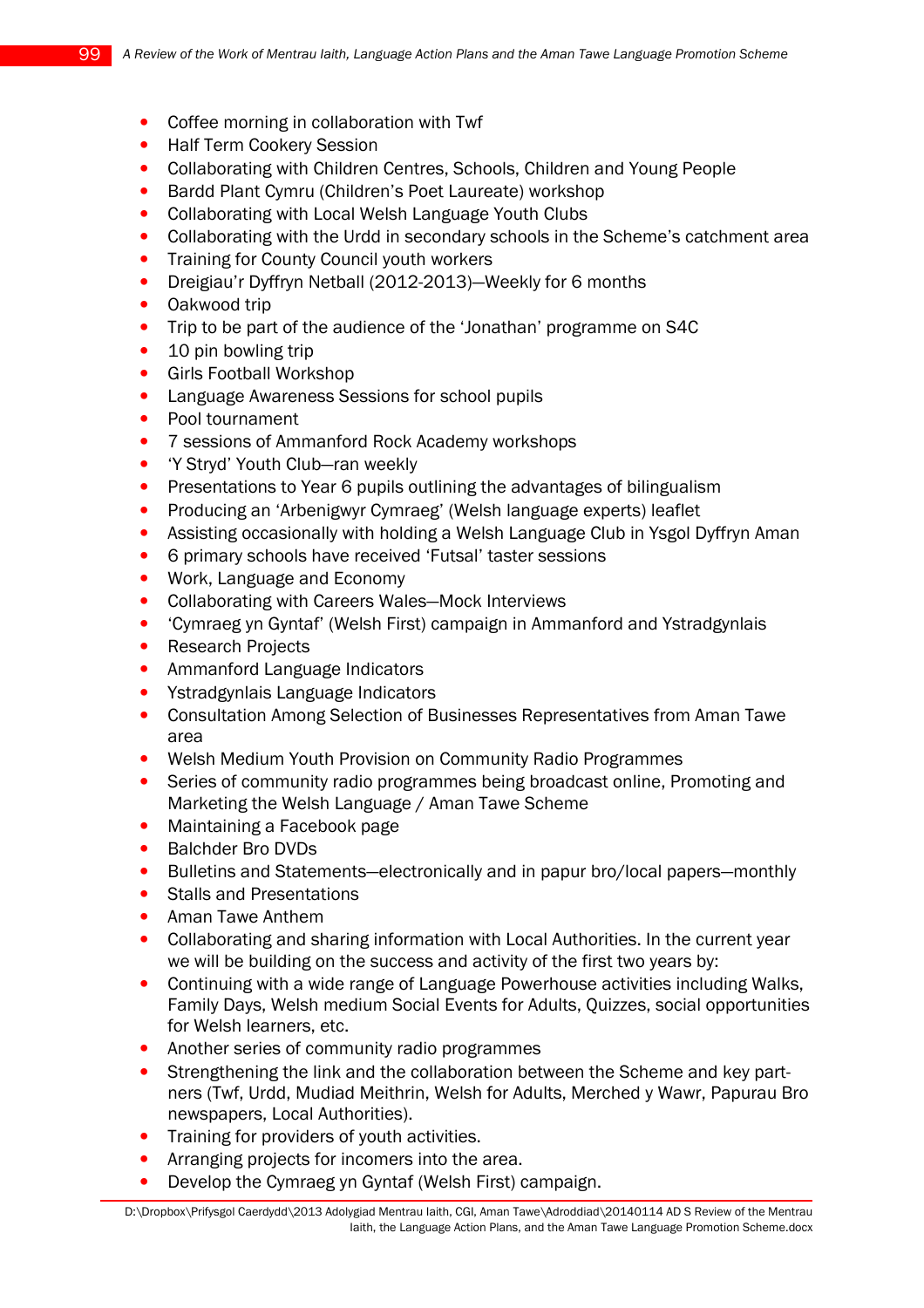- Promote and market Welsh language national campaigns and festivals within Scheme area.
- We will also look at developing more projects in the field of education and the economy during the current year.